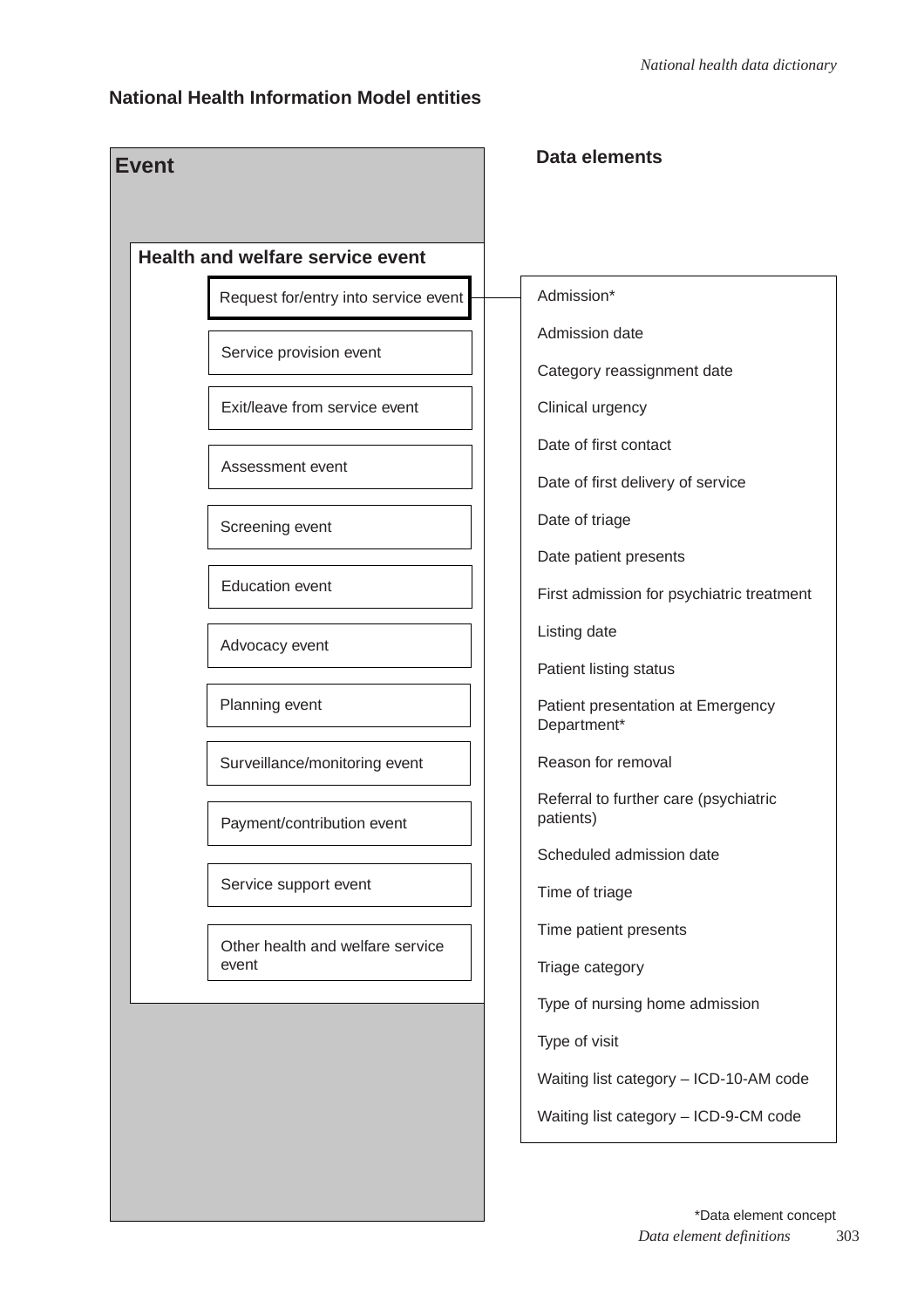### **Admission**

| Admin. status:                                             | <b>CURRENT</b> |                                                                                                                                                                                                                                                              | 1/07/96                                       |                                                             |                                                                                                                                                       |    |  |  |
|------------------------------------------------------------|----------------|--------------------------------------------------------------------------------------------------------------------------------------------------------------------------------------------------------------------------------------------------------------|-----------------------------------------------|-------------------------------------------------------------|-------------------------------------------------------------------------------------------------------------------------------------------------------|----|--|--|
| Identifying and definitional attributes                    |                |                                                                                                                                                                                                                                                              |                                               |                                                             |                                                                                                                                                       |    |  |  |
| <b>NHIK</b> identifier:                                    | 000007         |                                                                                                                                                                                                                                                              |                                               |                                                             | <b>Version number:</b>                                                                                                                                | -1 |  |  |
| Data element type:                                         |                | DATA ELEMENT CONCEPT                                                                                                                                                                                                                                         |                                               |                                                             |                                                                                                                                                       |    |  |  |
| <b>Definition:</b>                                         |                |                                                                                                                                                                                                                                                              |                                               | episode of care. An admission may be formal or statistical. | An admission is the process by which an admitted patient commences an                                                                                 |    |  |  |
|                                                            |                |                                                                                                                                                                                                                                                              |                                               |                                                             | Formal admission: The administrative process by which a hospital records the<br>commencement of treatment and/or care and accommodation of a patient. |    |  |  |
|                                                            |                | days for an admitted patient.                                                                                                                                                                                                                                |                                               |                                                             | Statistical admission from leave: The administrative process by which an<br>admission occurred following leave of absence exceeding seven consecutive |    |  |  |
|                                                            |                | Statistical admission on type change: The administrative process by which a<br>hospital records the start of each episode of care occurring within a single<br>hospital stay as one of the types of care defined in data element Type of<br>episode of care. |                                               |                                                             |                                                                                                                                                       |    |  |  |
|                                                            |                |                                                                                                                                                                                                                                                              | before a patient can be admitted to hospital. |                                                             | See definition of admitted patient for the minimum criteria which must be met                                                                         |    |  |  |
| <b>Context:</b>                                            |                | Institutional health care                                                                                                                                                                                                                                    |                                               |                                                             |                                                                                                                                                       |    |  |  |
| <b>Relational and representational attributes</b>          |                |                                                                                                                                                                                                                                                              |                                               |                                                             |                                                                                                                                                       |    |  |  |
| Datatype:                                                  |                |                                                                                                                                                                                                                                                              |                                               | <b>Representational form:</b>                               |                                                                                                                                                       |    |  |  |
| <b>Field size:</b>                                         | Min.           | Max.                                                                                                                                                                                                                                                         |                                               | <b>Representational layout:</b>                             |                                                                                                                                                       |    |  |  |
| Data domain:                                               |                |                                                                                                                                                                                                                                                              |                                               |                                                             |                                                                                                                                                       |    |  |  |
| <b>Guide for use:</b>                                      |                |                                                                                                                                                                                                                                                              |                                               |                                                             |                                                                                                                                                       |    |  |  |
| <b>Verification rules:</b>                                 |                |                                                                                                                                                                                                                                                              |                                               |                                                             |                                                                                                                                                       |    |  |  |
| <b>Collection methods:</b>                                 |                |                                                                                                                                                                                                                                                              |                                               |                                                             |                                                                                                                                                       |    |  |  |
| <b>Related data:</b>                                       |                | relates to the data element Admitted patient, version 1<br>relates to the data element Admission date, version 2<br>relates to the data element Admission date, version 3                                                                                    |                                               |                                                             |                                                                                                                                                       |    |  |  |
| <b>Administrative attributes</b>                           |                |                                                                                                                                                                                                                                                              |                                               |                                                             |                                                                                                                                                       |    |  |  |
| <b>Source document:</b>                                    |                |                                                                                                                                                                                                                                                              |                                               |                                                             |                                                                                                                                                       |    |  |  |
| <b>Source organisation:</b> National Health Data Committee |                |                                                                                                                                                                                                                                                              |                                               |                                                             |                                                                                                                                                       |    |  |  |
| <b>National minimum data sets:</b>                         |                |                                                                                                                                                                                                                                                              |                                               |                                                             |                                                                                                                                                       |    |  |  |
| <b>Institutional health care</b>                           |                |                                                                                                                                                                                                                                                              |                                               | from $1/07/89$ to                                           |                                                                                                                                                       |    |  |  |
| <b>Comments:</b>                                           |                |                                                                                                                                                                                                                                                              |                                               |                                                             |                                                                                                                                                       |    |  |  |
|                                                            |                |                                                                                                                                                                                                                                                              |                                               |                                                             |                                                                                                                                                       |    |  |  |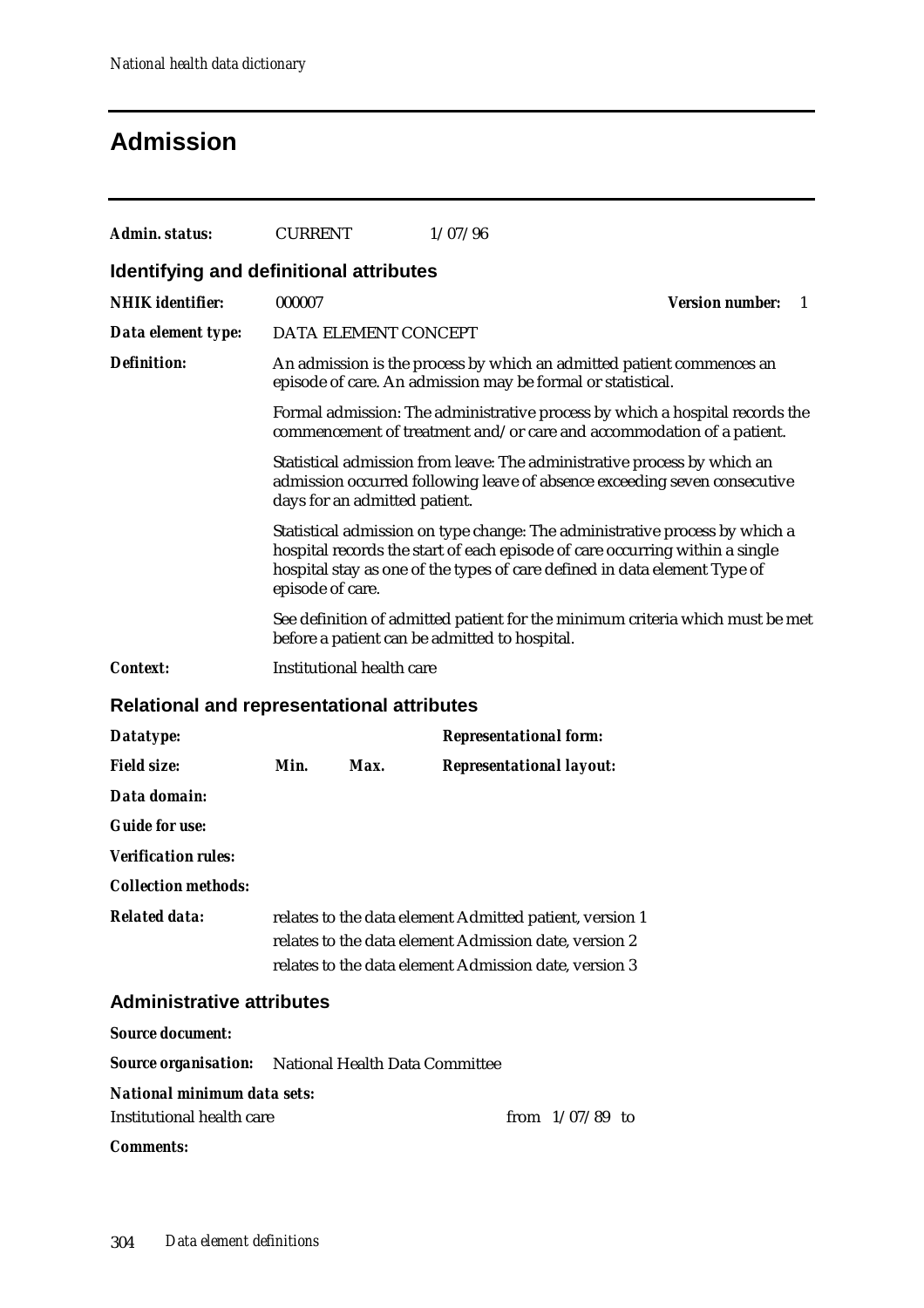### **Admission date**

| Admin. status:             | <b>CURRENT</b>                                                                                                                                                                                                                                | 1/07/96                                                                                                                                                 |                             |  |  |  |  |  |
|----------------------------|-----------------------------------------------------------------------------------------------------------------------------------------------------------------------------------------------------------------------------------------------|---------------------------------------------------------------------------------------------------------------------------------------------------------|-----------------------------|--|--|--|--|--|
|                            | Identifying and definitional attributes                                                                                                                                                                                                       |                                                                                                                                                         |                             |  |  |  |  |  |
| <b>NHIK</b> identifier:    | 000008                                                                                                                                                                                                                                        |                                                                                                                                                         | <b>Version number:</b><br>3 |  |  |  |  |  |
| Data element type:         | <b>DATA ELEMENT</b>                                                                                                                                                                                                                           |                                                                                                                                                         |                             |  |  |  |  |  |
| <b>Definition:</b>         | the following processes:                                                                                                                                                                                                                      | Date on which an admitted patient commences an episode of care by one of                                                                                |                             |  |  |  |  |  |
|                            |                                                                                                                                                                                                                                               | Formal admission is the administrative process by which a hospital records<br>the commencement of treatment and/or care and accommodation of a patient. |                             |  |  |  |  |  |
|                            | Statistical admission (excluding nursing homes) is the administrative process<br>by which a patient who has been statistically separated recommences<br>treatment and/or care and accommodation and occurs in the following<br>circumstances: |                                                                                                                                                         |                             |  |  |  |  |  |
|                            | - statistical admission following leave of absence exceeding seven consecutive<br>days for admitted patients; or                                                                                                                              |                                                                                                                                                         |                             |  |  |  |  |  |
|                            | - statistical admission on type change or transfer between episodes of care (see<br>items Type of episode of care and Discharge date) within the one hospital stay.                                                                           |                                                                                                                                                         |                             |  |  |  |  |  |
| <b>Context:</b>            | Institutional health care: required to identify the period in which the admitted<br>patient episode and hospital stay occurred and for derivation of length of stay.                                                                          |                                                                                                                                                         |                             |  |  |  |  |  |
|                            | <b>Relational and representational attributes</b>                                                                                                                                                                                             |                                                                                                                                                         |                             |  |  |  |  |  |
| Datatype:                  | Numeric                                                                                                                                                                                                                                       | <b>Representational form:</b>                                                                                                                           | <b>DATE</b>                 |  |  |  |  |  |
| <b>Field size:</b>         | <b>Min.</b> 8<br><b>Max.</b> 8                                                                                                                                                                                                                | <b>Representational layout: DDMMYYYY</b>                                                                                                                |                             |  |  |  |  |  |
| Data domain:               | Valid dates                                                                                                                                                                                                                                   |                                                                                                                                                         |                             |  |  |  |  |  |
| <b>Guide for use:</b>      |                                                                                                                                                                                                                                               |                                                                                                                                                         |                             |  |  |  |  |  |
| <b>Verification rules:</b> | Right justified and zero filled.                                                                                                                                                                                                              |                                                                                                                                                         |                             |  |  |  |  |  |
|                            | Admission date <= separation date.                                                                                                                                                                                                            |                                                                                                                                                         |                             |  |  |  |  |  |
|                            | Admission date >= date of birth.                                                                                                                                                                                                              |                                                                                                                                                         |                             |  |  |  |  |  |
| <b>Collection methods:</b> |                                                                                                                                                                                                                                               |                                                                                                                                                         |                             |  |  |  |  |  |
| <b>Related data:</b>       |                                                                                                                                                                                                                                               | is used in the calculation of Length of stay, version 1                                                                                                 |                             |  |  |  |  |  |
|                            |                                                                                                                                                                                                                                               | relates to the data element concept Admission, version 1                                                                                                |                             |  |  |  |  |  |
|                            |                                                                                                                                                                                                                                               | supersedes previous data element Admission date, version 2                                                                                              |                             |  |  |  |  |  |
|                            |                                                                                                                                                                                                                                               | is used in the derivation of Diagnosis related group, version 1<br>relates to the data element Emergency Department waiting time to service             |                             |  |  |  |  |  |
|                            | delivery, version 1                                                                                                                                                                                                                           |                                                                                                                                                         |                             |  |  |  |  |  |
|                            | version 1                                                                                                                                                                                                                                     | relates to the data element Emergency Department waiting time to admission,                                                                             |                             |  |  |  |  |  |
|                            | Department, version 1                                                                                                                                                                                                                         | relates to the data element concept Patient presentation at Emergency                                                                                   |                             |  |  |  |  |  |
|                            |                                                                                                                                                                                                                                               | relates to the data element Date patient presents, version 1                                                                                            |                             |  |  |  |  |  |
|                            | relates to the data element Time patient presents, version 1                                                                                                                                                                                  |                                                                                                                                                         |                             |  |  |  |  |  |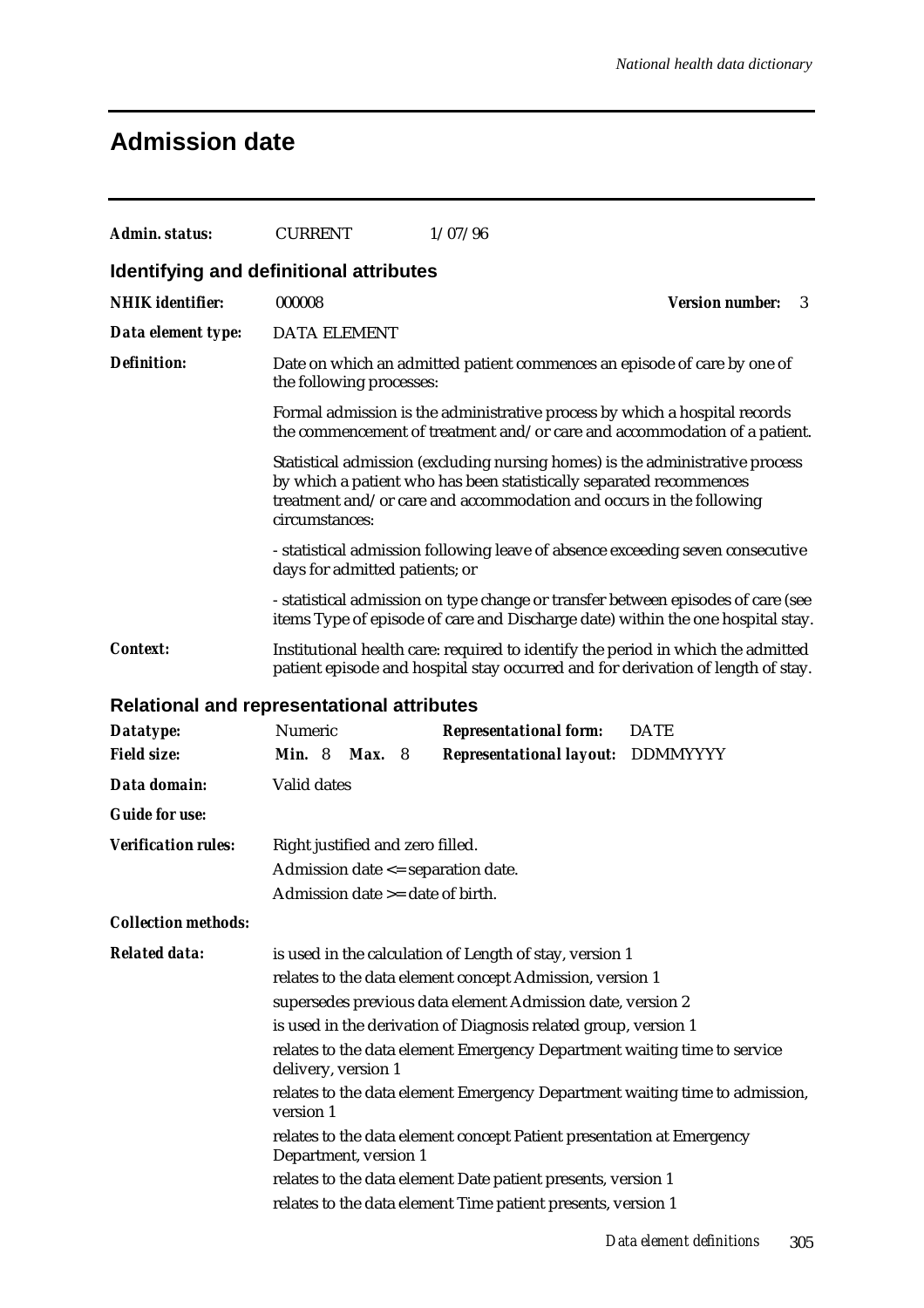### **Admission date (continued)**

### *Related data:* relates to the data element Type of visit, version 1 relates to the data element Date of triage, version 1 relates to the data element Time of triage, version 1 relates to the data element Triage category, version 1 relates to the data element Date of service event, version 1 relates to the data element Time of service event, version 1 relates to the data element Admission time, version 1 relates to the data element Departure status, version 1

#### **Administrative attributes**

| Administrative attributes        |                                                                                                                                 |  |                   |                                                                                                                                                                                                                                                                                                                                                                                                              |  |  |  |
|----------------------------------|---------------------------------------------------------------------------------------------------------------------------------|--|-------------------|--------------------------------------------------------------------------------------------------------------------------------------------------------------------------------------------------------------------------------------------------------------------------------------------------------------------------------------------------------------------------------------------------------------|--|--|--|
| <b>Source document:</b>          |                                                                                                                                 |  |                   |                                                                                                                                                                                                                                                                                                                                                                                                              |  |  |  |
|                                  | <b>Source organisation:</b> National Health Data Committee                                                                      |  |                   |                                                                                                                                                                                                                                                                                                                                                                                                              |  |  |  |
| National minimum data sets:      |                                                                                                                                 |  |                   |                                                                                                                                                                                                                                                                                                                                                                                                              |  |  |  |
| Institutional health care        |                                                                                                                                 |  | from $1/07/89$ to |                                                                                                                                                                                                                                                                                                                                                                                                              |  |  |  |
| Institutional mental health care |                                                                                                                                 |  | from $1/07/97$ to |                                                                                                                                                                                                                                                                                                                                                                                                              |  |  |  |
| <b>Comments:</b>                 | This item was modified before July 1996 to make a distinction between<br>National Mental Health Information Strategy Committee. |  |                   | statistical separations from leave and those occurring due to type change.<br>Further modification has been made from July 1996 to exclude the previous<br>difference between psychiatric and other patients, at the instigation of the<br>It is important to note the decision of the Nursing Homes Working Party not to<br>record leave periods at the patient level, hence the exclusion of nursing homes |  |  |  |

from recording statistical admissions (from leave or type change).

306 *Data element definitions*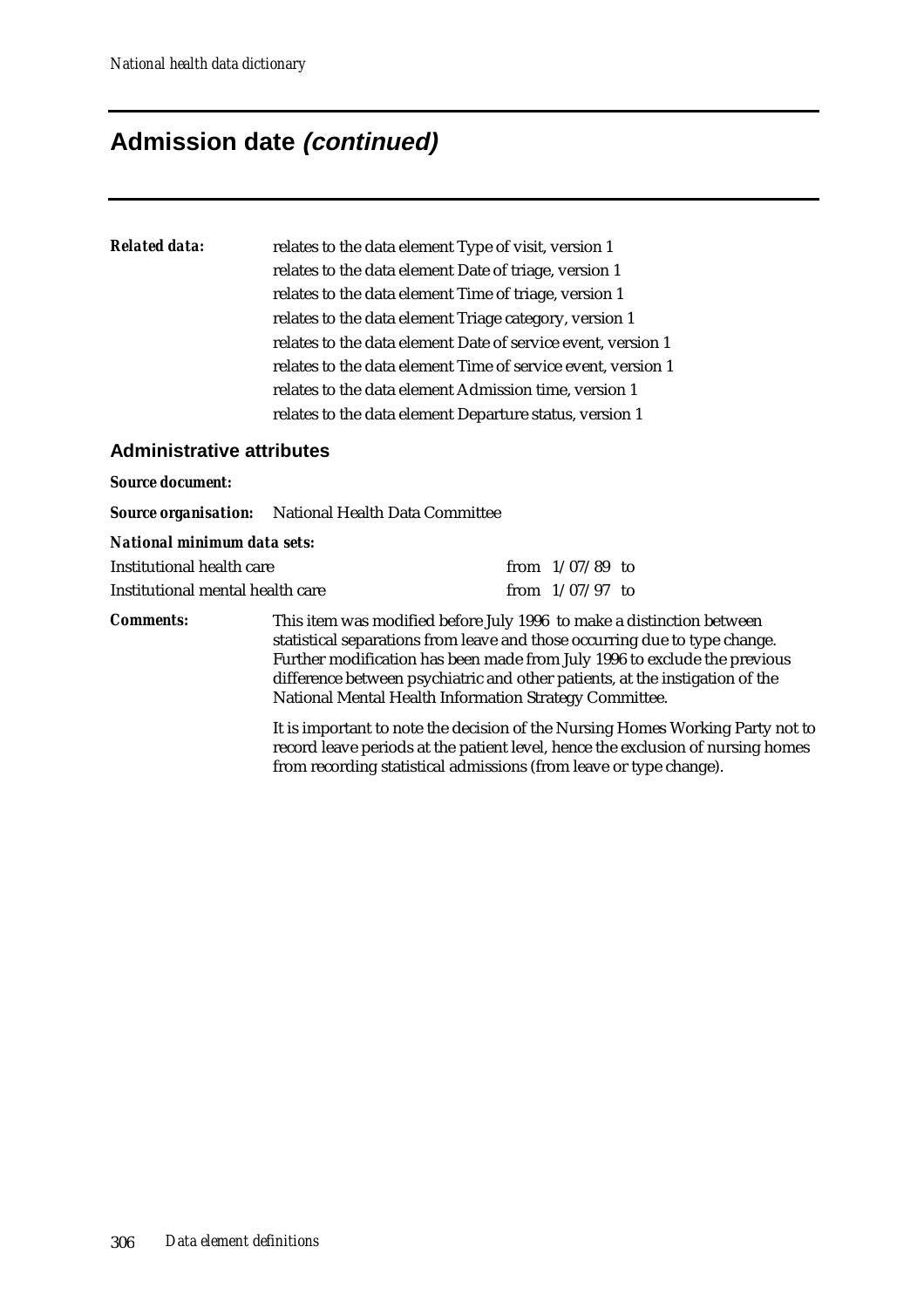# **Category reassignment date**

| <b>Admin. status:</b>                                      | <b>CURRENT</b>                                                                                                                                                                            | 1/07/97                                                                                                                                                                                                                                       |                              |  |  |  |
|------------------------------------------------------------|-------------------------------------------------------------------------------------------------------------------------------------------------------------------------------------------|-----------------------------------------------------------------------------------------------------------------------------------------------------------------------------------------------------------------------------------------------|------------------------------|--|--|--|
| Identifying and definitional attributes                    |                                                                                                                                                                                           |                                                                                                                                                                                                                                               |                              |  |  |  |
| <b>NHIK</b> identifier:                                    | 000391                                                                                                                                                                                    |                                                                                                                                                                                                                                               | <b>Version number:</b><br>-2 |  |  |  |
| Data element type:                                         | <b>DATA ELEMENT</b>                                                                                                                                                                       |                                                                                                                                                                                                                                               |                              |  |  |  |
| <b>Definition:</b>                                         | for care' or 'not ready for care').                                                                                                                                                       | The date on which a patient awaiting elective hospital care is assigned to a<br>different urgency category as a result of clinical review for the awaited<br>procedure, or is assigned to a different patient listing status category ('ready |                              |  |  |  |
| <b>Context:</b>                                            | Elective surgery: this date is necessary for the calculation of data element<br>Waiting time since last category assignment and for interpretation of data<br>element Total waiting time. |                                                                                                                                                                                                                                               |                              |  |  |  |
| <b>Relational and representational attributes</b>          |                                                                                                                                                                                           |                                                                                                                                                                                                                                               |                              |  |  |  |
| Datatype:                                                  | Numeric                                                                                                                                                                                   | <b>Representational form:</b>                                                                                                                                                                                                                 | <b>DATE</b>                  |  |  |  |
| <b>Field size:</b>                                         | <b>Min.</b> 8<br><b>Max.</b> 8                                                                                                                                                            | <b>Representational layout: DDMMCCYY</b>                                                                                                                                                                                                      |                              |  |  |  |
| Data domain:                                               |                                                                                                                                                                                           |                                                                                                                                                                                                                                               |                              |  |  |  |
| <b>Guide for use:</b>                                      | listing status changes.                                                                                                                                                                   | The date needs to be recorded each time a patient's urgency classification or                                                                                                                                                                 |                              |  |  |  |
| <b>Verification rules:</b>                                 |                                                                                                                                                                                           |                                                                                                                                                                                                                                               |                              |  |  |  |
| <b>Collection methods:</b>                                 |                                                                                                                                                                                           |                                                                                                                                                                                                                                               |                              |  |  |  |
| <b>Related data:</b>                                       |                                                                                                                                                                                           | is qualified by Patient listing status, version 3                                                                                                                                                                                             |                              |  |  |  |
|                                                            | (throughput data), version 1                                                                                                                                                              | is used in the calculation of Waiting time since last category reassignment                                                                                                                                                                   |                              |  |  |  |
|                                                            |                                                                                                                                                                                           | is used in the derivation of Overdue patient, version 3                                                                                                                                                                                       |                              |  |  |  |
|                                                            |                                                                                                                                                                                           | supersedes previous data element Urgency reassignment date, version 1                                                                                                                                                                         |                              |  |  |  |
|                                                            | (census data), version 1                                                                                                                                                                  | is used in the calculation of Waiting time since last category reassignment                                                                                                                                                                   |                              |  |  |  |
| <b>Administrative attributes</b>                           |                                                                                                                                                                                           |                                                                                                                                                                                                                                               |                              |  |  |  |
| <b>Source document:</b>                                    |                                                                                                                                                                                           |                                                                                                                                                                                                                                               |                              |  |  |  |
| <b>Source organisation:</b> National Health Data Committee |                                                                                                                                                                                           |                                                                                                                                                                                                                                               |                              |  |  |  |
| <b>National minimum data sets:</b>                         |                                                                                                                                                                                           |                                                                                                                                                                                                                                               |                              |  |  |  |
| <b>Waiting times</b>                                       |                                                                                                                                                                                           | from $1/07/94$ to                                                                                                                                                                                                                             |                              |  |  |  |
| <b>Comments:</b>                                           |                                                                                                                                                                                           |                                                                                                                                                                                                                                               |                              |  |  |  |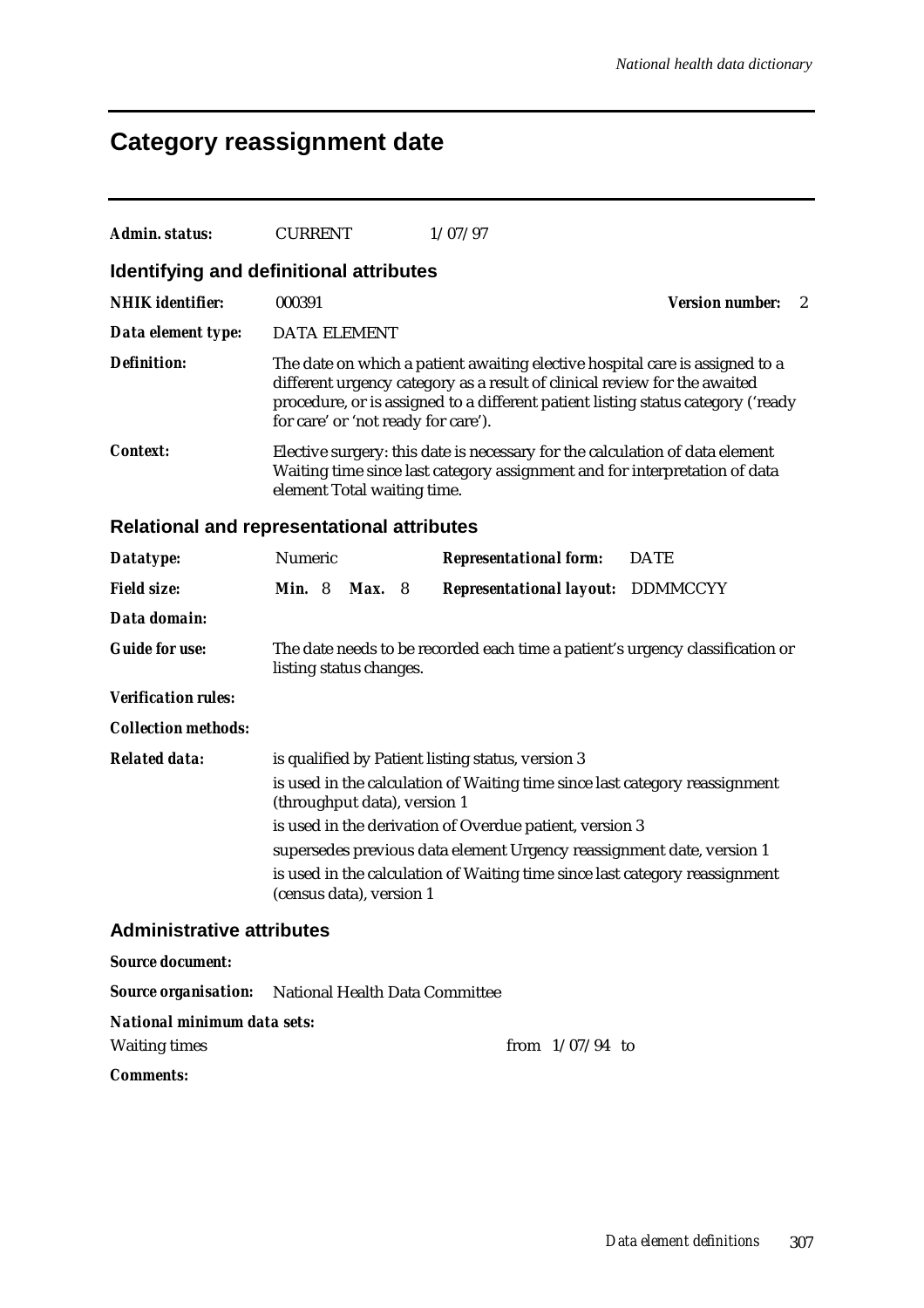# **Clinical urgency**

| <b>Admin. status:</b>                             | <b>CURRENT</b>                            | 1/07/97                                                                                                                                                                                                                                                                                                                                                                                         |                              |
|---------------------------------------------------|-------------------------------------------|-------------------------------------------------------------------------------------------------------------------------------------------------------------------------------------------------------------------------------------------------------------------------------------------------------------------------------------------------------------------------------------------------|------------------------------|
| Identifying and definitional attributes           |                                           |                                                                                                                                                                                                                                                                                                                                                                                                 |                              |
| <b>NHIK</b> identifier:                           | 000025                                    |                                                                                                                                                                                                                                                                                                                                                                                                 | <b>Version number:</b><br>-2 |
| Data element type:                                | <b>DATA ELEMENT</b>                       |                                                                                                                                                                                                                                                                                                                                                                                                 |                              |
| <b>Definition:</b>                                | hospital care.                            | A clinical assessment of the urgency with which a patient requires elective                                                                                                                                                                                                                                                                                                                     |                              |
| <b>Context:</b>                                   | time they should expect to wait for care. | Elective surgery: categorisation of waiting list patients by clinical urgency<br>assists hospital management and clinicians in the prioritisation of their<br>workloads. It gives health consumers a reasonable estimate of the maximum                                                                                                                                                         |                              |
|                                                   |                                           | Clinical urgency classification allows a meaningful measure of system<br>performance to be calculated, namely the number or proportion of patients<br>who wait for times in excess of the maximum desirable time limit for their<br>urgency category (data element 'Overdue patient').                                                                                                          |                              |
| <b>Relational and representational attributes</b> |                                           |                                                                                                                                                                                                                                                                                                                                                                                                 |                              |
| Datatype:                                         | Numeric                                   | <b>Representational form:</b><br><b>CODE</b>                                                                                                                                                                                                                                                                                                                                                    |                              |
| <b>Field size:</b>                                | Min. 1<br>Max. 1                          | <b>Representational layout:</b><br>- N                                                                                                                                                                                                                                                                                                                                                          |                              |
| Data domain:                                      |                                           | 1. Admission within 30 days desirable for a condition that has the potential to<br>deteriorate quickly to the point that it may become an emergency                                                                                                                                                                                                                                             |                              |
|                                                   | become an emergency                       | 2. Admission within 90 days desirable for a condition causing some pain,<br>dysfunction or disability but which is not likely to deteriorate quickly or                                                                                                                                                                                                                                         |                              |
|                                                   |                                           | 3. Admission at some time in the future acceptable for a condition causing<br>minimal or no pain, dysfunction or disability, which is unlikely to deteriorate<br>quickly and which does not have the potential to become an emergency                                                                                                                                                           |                              |
| <b>Guide for use:</b>                             |                                           | The classification employs a system of urgency categorisation based on factors<br>such as the degree of pain, dysfunction and disability caused by the condition<br>and its potential to deteriorate quickly into an emergency. All patients ready<br>for care must be assigned to one of the urgency categories, regardless of how<br>long it is estimated they will need to wait for surgery. |                              |
| <b>Verification rules:</b>                        |                                           |                                                                                                                                                                                                                                                                                                                                                                                                 |                              |
| <b>Collection methods:</b>                        |                                           |                                                                                                                                                                                                                                                                                                                                                                                                 |                              |
| <b>Related data:</b>                              |                                           | relates to the data element concept Clinical review, version 1<br>supersedes previous data element Patient listing status, version 2<br>is a qualifier of Patient listing status, version 3                                                                                                                                                                                                     |                              |
| Administrative attributes                         |                                           |                                                                                                                                                                                                                                                                                                                                                                                                 |                              |

### **Administrative attributes**

#### *Source document:*

| <b>Source organisation:</b> National Health Data Committee |
|------------------------------------------------------------|
|                                                            |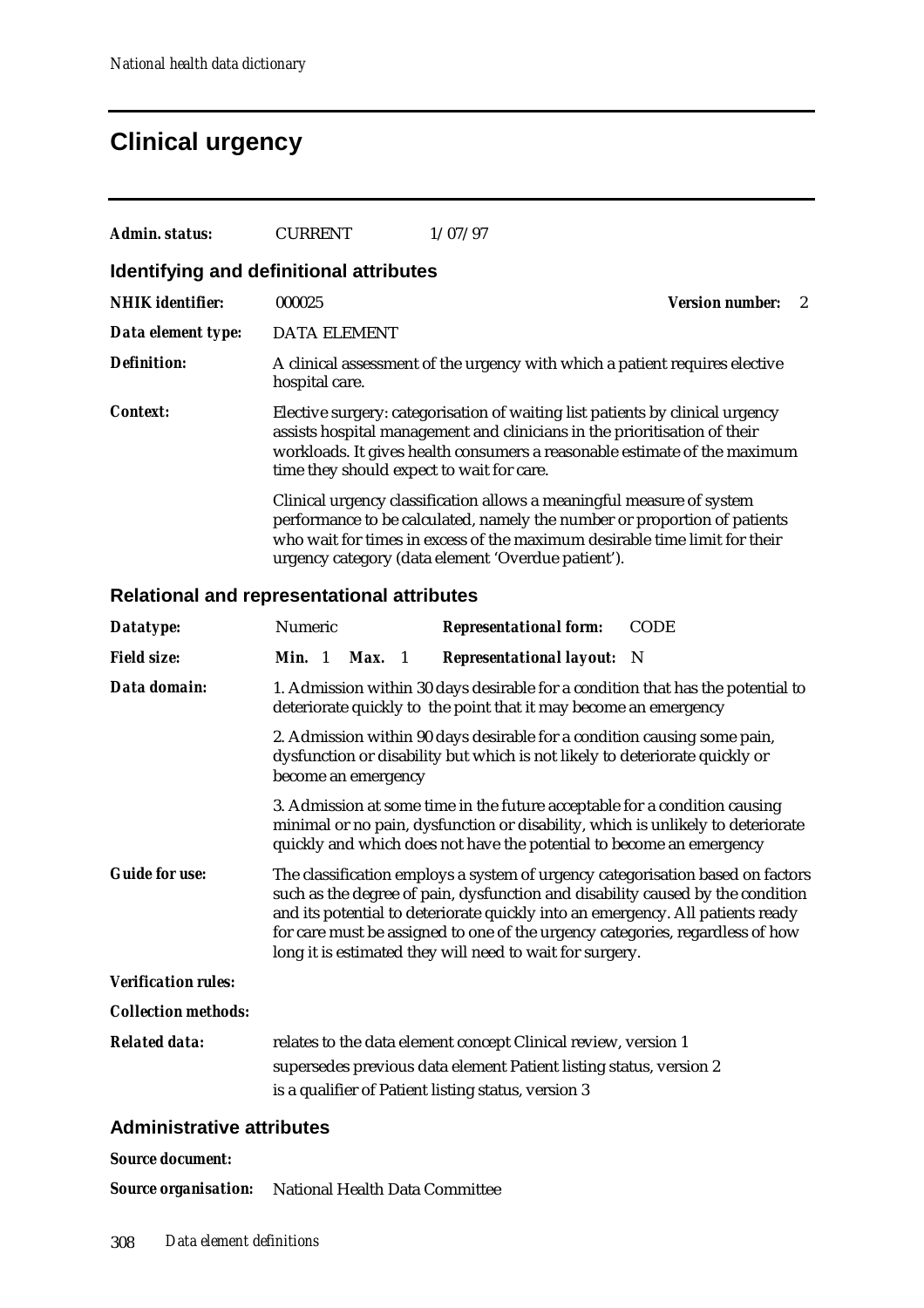### **Clinical urgency (continued)**

#### *National minimum data sets:*

Waiting times from  $1/07/94$  to **Comments:** A patient's classification may change if he or she undergoes clinical review during the waiting period. The need for clinical review varies with the patient's condition and is therefore at the discretion of the treating clinician. The waiting list information system should be able to record dates when the classification is changed (data element Category reassignment date). At the Waiting Times Working Group meeting on 9 September 1996, it was agreed to separate the data elements 'Patient listing status' and 'Clinical urgency' as the combination of these items had led to confusion.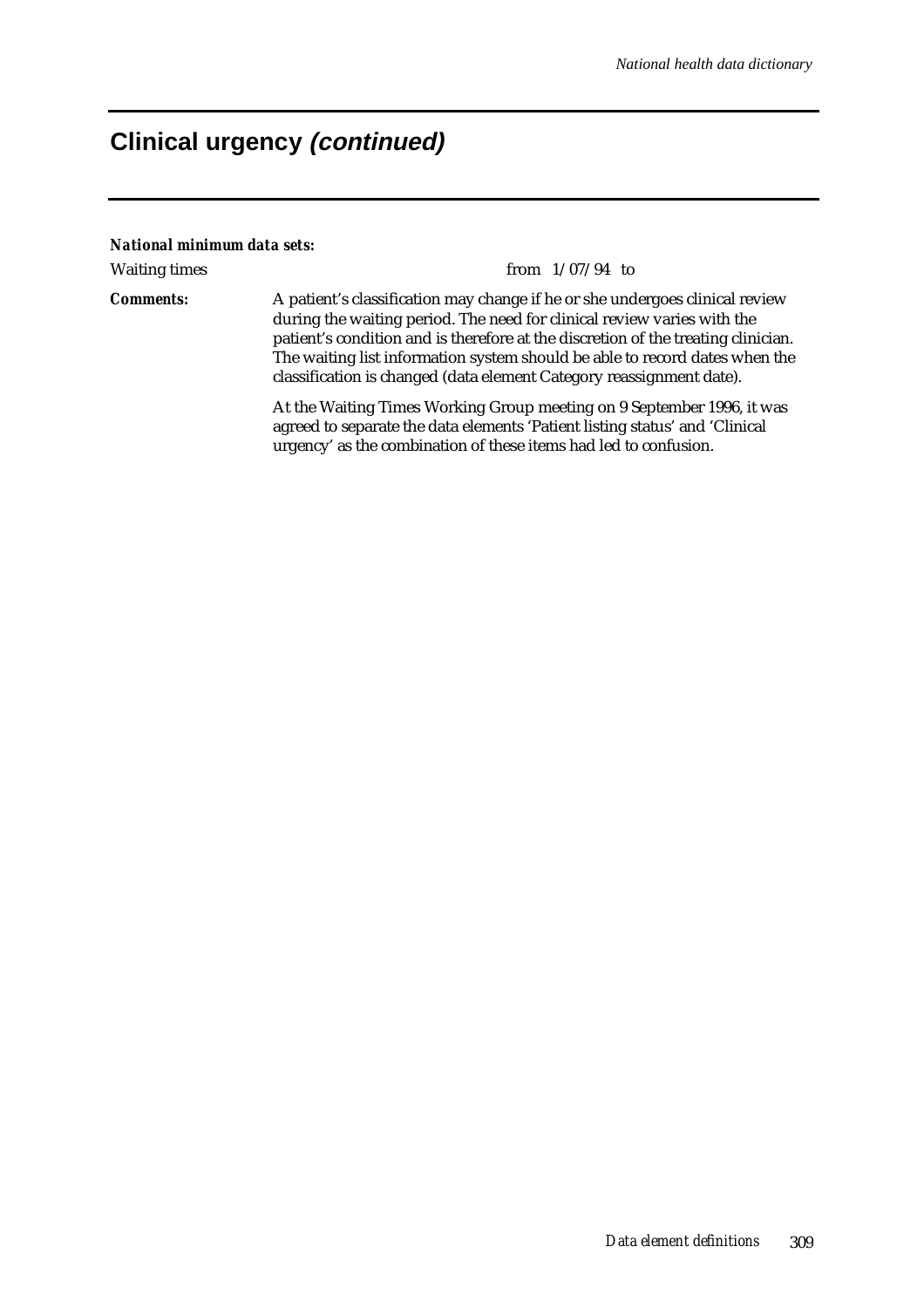### **Date of first contact**

| Admin. status:                          | <b>CURRENT</b>                                                                                                                               | 1/07/98                                                                                                                                                                                                                                       |                                                                               |   |  |  |  |  |
|-----------------------------------------|----------------------------------------------------------------------------------------------------------------------------------------------|-----------------------------------------------------------------------------------------------------------------------------------------------------------------------------------------------------------------------------------------------|-------------------------------------------------------------------------------|---|--|--|--|--|
| Identifying and definitional attributes |                                                                                                                                              |                                                                                                                                                                                                                                               |                                                                               |   |  |  |  |  |
| <b>NHIK</b> identifier:                 | 000039                                                                                                                                       |                                                                                                                                                                                                                                               | <b>Version number:</b>                                                        | 2 |  |  |  |  |
| Data element type:                      | <b>DATA ELEMENT</b>                                                                                                                          |                                                                                                                                                                                                                                               |                                                                               |   |  |  |  |  |
| <b>Definition:</b>                      |                                                                                                                                              | The date of first contact with the community nursing service for an episode of<br>care, between a staff member and a person or a person's family.                                                                                             |                                                                               |   |  |  |  |  |
|                                         | The definition includes:                                                                                                                     |                                                                                                                                                                                                                                               |                                                                               |   |  |  |  |  |
|                                         |                                                                                                                                              | - visits made to a person in institutional settings such as liaison visits or<br>of planning for the future delivery of service at home;                                                                                                      | discharge planning visits, made in a hospital or nursing home with the intent |   |  |  |  |  |
|                                         | - telephone contacts when these are in lieu of a first home or hospital visit for<br>the purpose of preliminary assessment for care at home; |                                                                                                                                                                                                                                               |                                                                               |   |  |  |  |  |
|                                         |                                                                                                                                              | - visits made to the person's home prior to admission for the purpose of<br>assessing the suitability of the home environment for the person's care.                                                                                          |                                                                               |   |  |  |  |  |
|                                         |                                                                                                                                              | This applies irrespective of whether the person is present or not.                                                                                                                                                                            |                                                                               |   |  |  |  |  |
|                                         | The definition excludes:                                                                                                                     |                                                                                                                                                                                                                                               |                                                                               |   |  |  |  |  |
|                                         | no one is home.                                                                                                                              | - first visits where the visit objective is not met, such as first visit made where                                                                                                                                                           |                                                                               |   |  |  |  |  |
| <b>Context:</b>                         | activities took place.                                                                                                                       | To enable analysis of time periods throughout a care episode, especially the<br>pre-admission period and associated activities. This data element enables the<br>capture of the commencement of care irrespective of the setting in which the |                                                                               |   |  |  |  |  |

#### **Relational and representational attributes**

| Datatype:                  | <b>Numeric</b>             |         | <b>Representational form:</b>                                                                                                                                                                                                                         | <b>DATE</b> |
|----------------------------|----------------------------|---------|-------------------------------------------------------------------------------------------------------------------------------------------------------------------------------------------------------------------------------------------------------|-------------|
| <b>Field size:</b>         | <b>Min.</b> $10$           | Max. 10 | Representational layout: DD/MM/YYYY                                                                                                                                                                                                                   |             |
| Data domain:               | Valid date                 |         |                                                                                                                                                                                                                                                       |             |
| <b>Guide for use:</b>      |                            |         |                                                                                                                                                                                                                                                       |             |
| <b>Verification rules:</b> |                            |         | This should occur after a previous Date of last contact of a previous care<br>episode and prior to or on the same as Date of first delivery of service.                                                                                               |             |
| <b>Collection methods:</b> | of service date.           |         | The Date of first contact can be the same as Date of first delivery of service and<br>apply whether a person is entering care for the first time or any subsequent<br>episode. This date should be recorded when it is the same as the first delivery |             |
| <b>Related data:</b>       | nursing service, version 1 |         | supersedes previous data element Date of first contact with the community<br>relates to the data element Date of last contact, version 2                                                                                                              |             |

#### **Administrative attributes**

#### *Source document:*

*Source organisation:* Australian Council of Community Nursing Services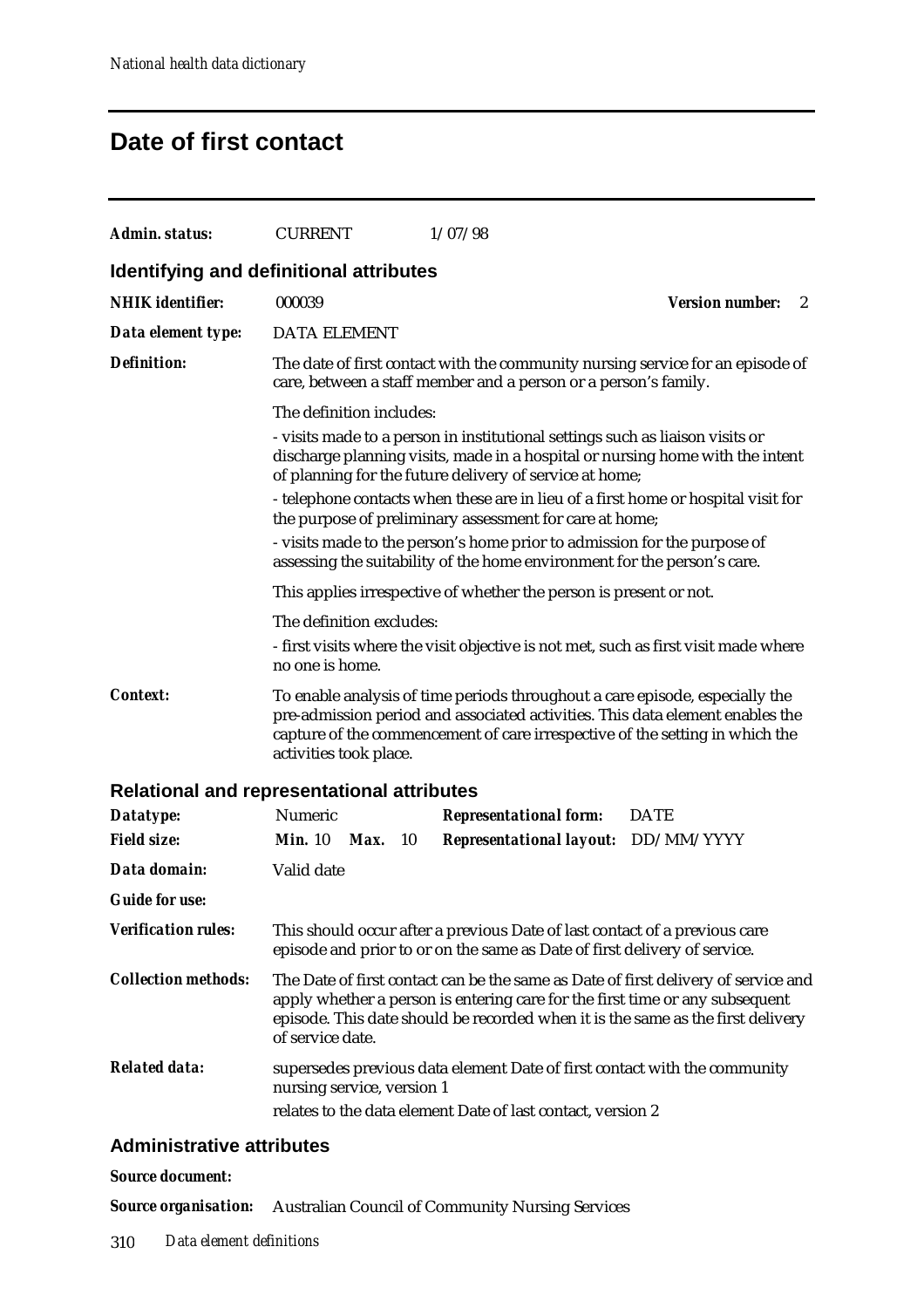# **Date of first contact (continued)**

#### *National minimum data sets:*

*Comments:* This item is recommended for use in community services which are funded for liaison or discharge planning positions or provide specialist consultancy or assessment services. Further developments in community care, including casemix and coordinated care will require collection of data relating to resource expenditure across the sector.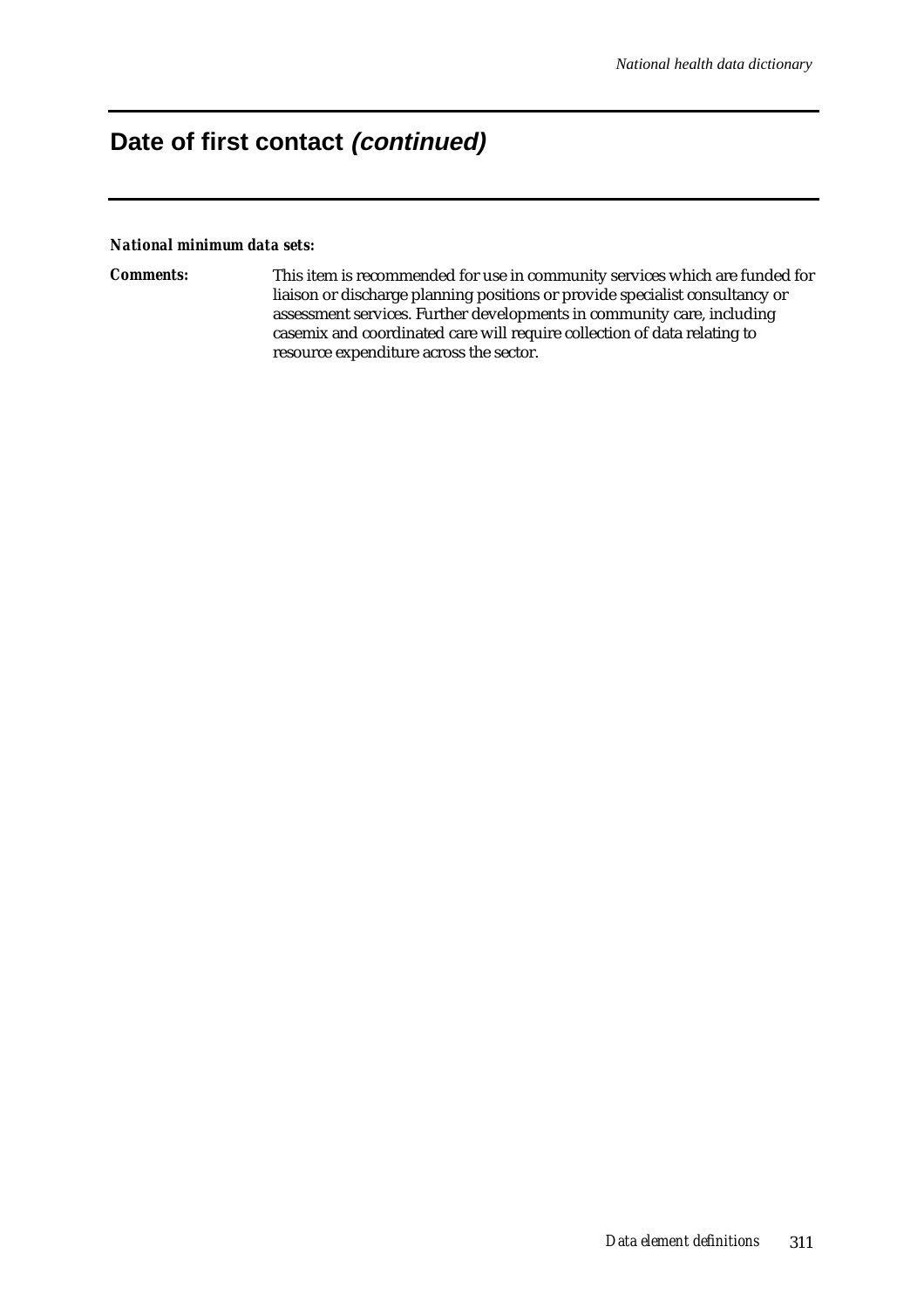# **Date of first delivery of service**

| <b>Admin. status:</b>                             | <b>CURRENT</b>                                                                                                                                                                                                                                                                                                                                                                              | 1/07/98                                                                                                                                                                                                                            |                             |  |  |  |  |
|---------------------------------------------------|---------------------------------------------------------------------------------------------------------------------------------------------------------------------------------------------------------------------------------------------------------------------------------------------------------------------------------------------------------------------------------------------|------------------------------------------------------------------------------------------------------------------------------------------------------------------------------------------------------------------------------------|-----------------------------|--|--|--|--|
| Identifying and definitional attributes           |                                                                                                                                                                                                                                                                                                                                                                                             |                                                                                                                                                                                                                                    |                             |  |  |  |  |
| <b>NHIK</b> identifier:                           | 000038                                                                                                                                                                                                                                                                                                                                                                                      |                                                                                                                                                                                                                                    | <b>Version number:</b><br>2 |  |  |  |  |
| Data element type:                                | <b>DATA ELEMENT</b>                                                                                                                                                                                                                                                                                                                                                                         |                                                                                                                                                                                                                                    |                             |  |  |  |  |
| <b>Definition:</b>                                |                                                                                                                                                                                                                                                                                                                                                                                             | The date of first delivery of service to a person in a non-institutional setting.                                                                                                                                                  |                             |  |  |  |  |
|                                                   | The definition excludes:                                                                                                                                                                                                                                                                                                                                                                    |                                                                                                                                                                                                                                    |                             |  |  |  |  |
|                                                   |                                                                                                                                                                                                                                                                                                                                                                                             | - visits made to persons in institutional settings such as liaison visits or<br>discharge planning visits, made in a hospital or nursing home, with the intent<br>of planning for the future delivery of community-based services; |                             |  |  |  |  |
|                                                   | where no-one is at home.                                                                                                                                                                                                                                                                                                                                                                    | - first visits where there is no contact with the person, such as a first visit                                                                                                                                                    |                             |  |  |  |  |
|                                                   | - telephone, letter or other such contacts made with the person prior to the first<br>home visit.                                                                                                                                                                                                                                                                                           |                                                                                                                                                                                                                                    |                             |  |  |  |  |
|                                                   | In situations where the first delivery of service determines that no future visit<br>needs to be made, the Date of first Delivery of service and the Date of last<br>delivery of service will be the same.                                                                                                                                                                                  |                                                                                                                                                                                                                                    |                             |  |  |  |  |
| <b>Context:</b>                                   | The Date of first delivery of service is used for the analysis of time periods<br>within a care episode and to locate that episode in time. The date relates to the<br>first delivery of formal services within the community setting.                                                                                                                                                      |                                                                                                                                                                                                                                    |                             |  |  |  |  |
| <b>Relational and representational attributes</b> |                                                                                                                                                                                                                                                                                                                                                                                             |                                                                                                                                                                                                                                    |                             |  |  |  |  |
| Datatype:                                         | Numeric                                                                                                                                                                                                                                                                                                                                                                                     | <b>Representational form:</b>                                                                                                                                                                                                      | <b>DATE</b>                 |  |  |  |  |
| <b>Field size:</b>                                | <b>Min.</b> 10 <b>Max.</b> 10                                                                                                                                                                                                                                                                                                                                                               | Representational layout: DD/MM/CCYY                                                                                                                                                                                                |                             |  |  |  |  |
| Data domain:                                      | Valid dates                                                                                                                                                                                                                                                                                                                                                                                 |                                                                                                                                                                                                                                    |                             |  |  |  |  |
| <b>Guide for use:</b>                             |                                                                                                                                                                                                                                                                                                                                                                                             |                                                                                                                                                                                                                                    |                             |  |  |  |  |
| <b>Verification rules:</b>                        |                                                                                                                                                                                                                                                                                                                                                                                             | This date may occur on the same day or prior to the Date of last delivery of<br>service, but must never occur after that date within the current episode of care.<br>The date may be the same as the Date of first contact.        |                             |  |  |  |  |
| <b>Collection methods:</b>                        | As long as contact is made with the person in a non-institutional setting, the<br>Date of first delivery of service must be recorded. Normally this will be the<br>first home or clinic visit and is the date most often referred to in a service<br>agency as the admission. This date applies whether a person is being admitted<br>for the first time, or is being re-admitted for care. |                                                                                                                                                                                                                                    |                             |  |  |  |  |
| <b>Related data:</b>                              | version 1                                                                                                                                                                                                                                                                                                                                                                                   | supersedes previous data element Date of first community nursing visit,                                                                                                                                                            |                             |  |  |  |  |
|                                                   |                                                                                                                                                                                                                                                                                                                                                                                             | relates to the data element Date of first delivery of service, version 2                                                                                                                                                           |                             |  |  |  |  |

#### **Administrative attributes**

*Source document:*

*Source organisation:* Australian Council of Community Nursing Services

*National minimum data sets:*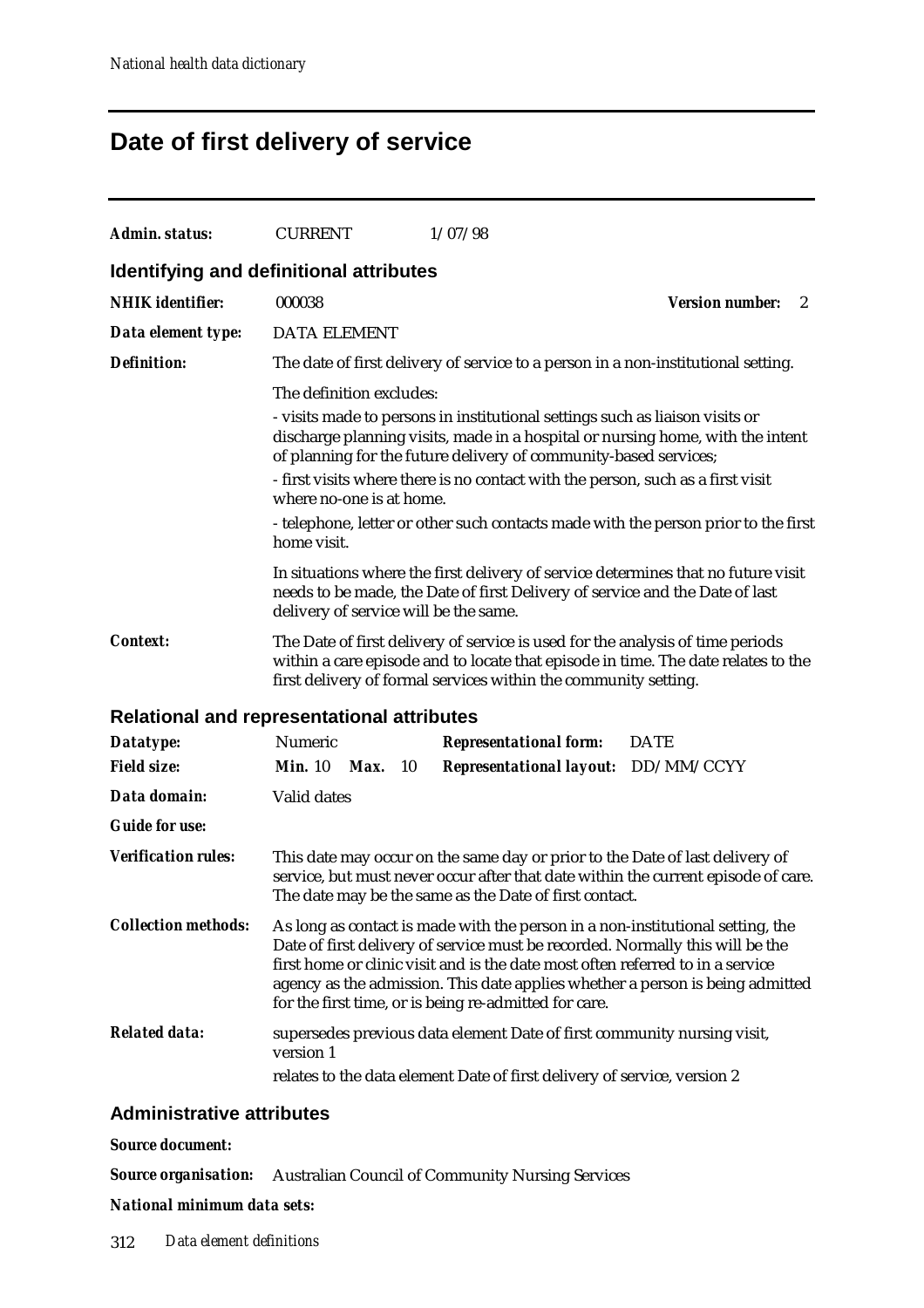### **Date of first delivery of service (continued)**

**Comments:** This date marks the most standard event, which occurs at the beginning of an episode of care in community setting. It should not be confused with the Date of first contact with a community nursing service; although they could be the same, the dates for both items must be recorded. Agencies providing hospital in the Home services should develop their own method of distinguishing between the period the person remains a formal patient of the hospital, with funding to receive services at home, and the discharge of the person into the care of the community service.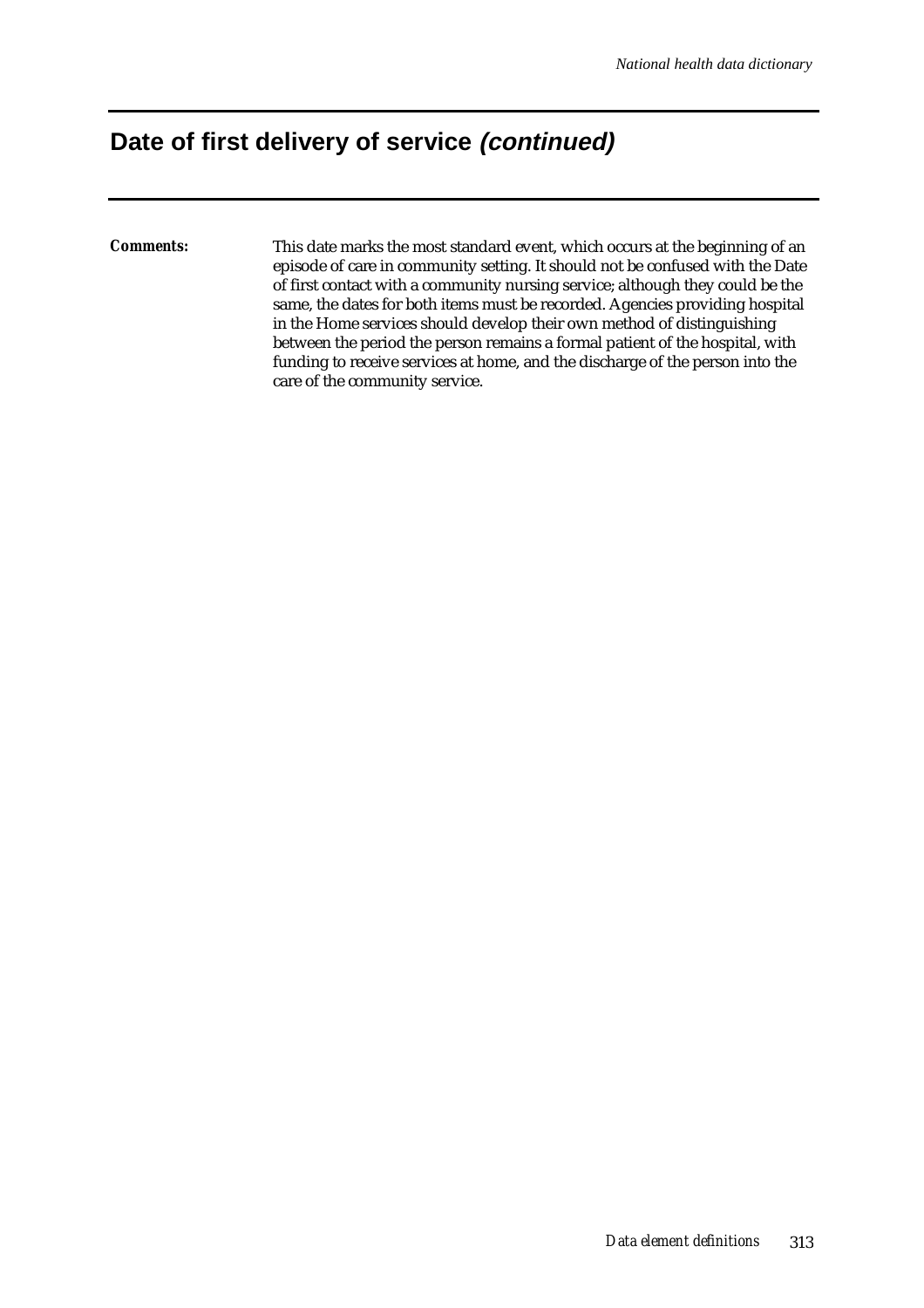# **Date of triage**

| Admin. status:                                    | <b>CURRENT</b>                                                                                                       |  |                             |  | 1/07/98                                                                                       |                              |  |  |
|---------------------------------------------------|----------------------------------------------------------------------------------------------------------------------|--|-----------------------------|--|-----------------------------------------------------------------------------------------------|------------------------------|--|--|
| Identifying and definitional attributes           |                                                                                                                      |  |                             |  |                                                                                               |                              |  |  |
| <b>NHIK</b> identifier:                           | 000353                                                                                                               |  |                             |  |                                                                                               | <b>Version number:</b><br>-1 |  |  |
| Data element type:                                | <b>DATA ELEMENT</b>                                                                                                  |  |                             |  |                                                                                               |                              |  |  |
| <b>Definition:</b>                                | The day on which the patient is triaged.                                                                             |  |                             |  |                                                                                               |                              |  |  |
| <b>Context:</b>                                   | Institutional health care: Required to identify the commencement of the service<br>and calculation of waiting times. |  |                             |  |                                                                                               |                              |  |  |
| <b>Relational and representational attributes</b> |                                                                                                                      |  |                             |  |                                                                                               |                              |  |  |
| Datatype:                                         | Numeric                                                                                                              |  |                             |  | <b>Representational form:</b>                                                                 | <b>DATE</b>                  |  |  |
| <b>Field size:</b>                                |                                                                                                                      |  | <b>Min.</b> 8 <b>Max.</b> 8 |  | <b>Representational layout: DDMMCCYY</b>                                                      |                              |  |  |
| Data domain:                                      | Valid dates                                                                                                          |  |                             |  |                                                                                               |                              |  |  |
| <b>Guide for use:</b>                             |                                                                                                                      |  |                             |  |                                                                                               |                              |  |  |
| <b>Verification rules:</b>                        |                                                                                                                      |  |                             |  |                                                                                               |                              |  |  |
| <b>Collection methods:</b>                        |                                                                                                                      |  |                             |  |                                                                                               |                              |  |  |
| <b>Related data:</b>                              |                                                                                                                      |  |                             |  |                                                                                               |                              |  |  |
| <b>Administrative attributes</b>                  |                                                                                                                      |  |                             |  |                                                                                               |                              |  |  |
| <b>Source document:</b>                           |                                                                                                                      |  |                             |  |                                                                                               |                              |  |  |
|                                                   |                                                                                                                      |  |                             |  | <b>Source organisation:</b> National Institution Based Ambulatory Model Reference Group; NHDC |                              |  |  |
| National minimum data sets:                       |                                                                                                                      |  |                             |  |                                                                                               |                              |  |  |
| <b>Comments:</b>                                  |                                                                                                                      |  |                             |  |                                                                                               |                              |  |  |
|                                                   |                                                                                                                      |  |                             |  |                                                                                               |                              |  |  |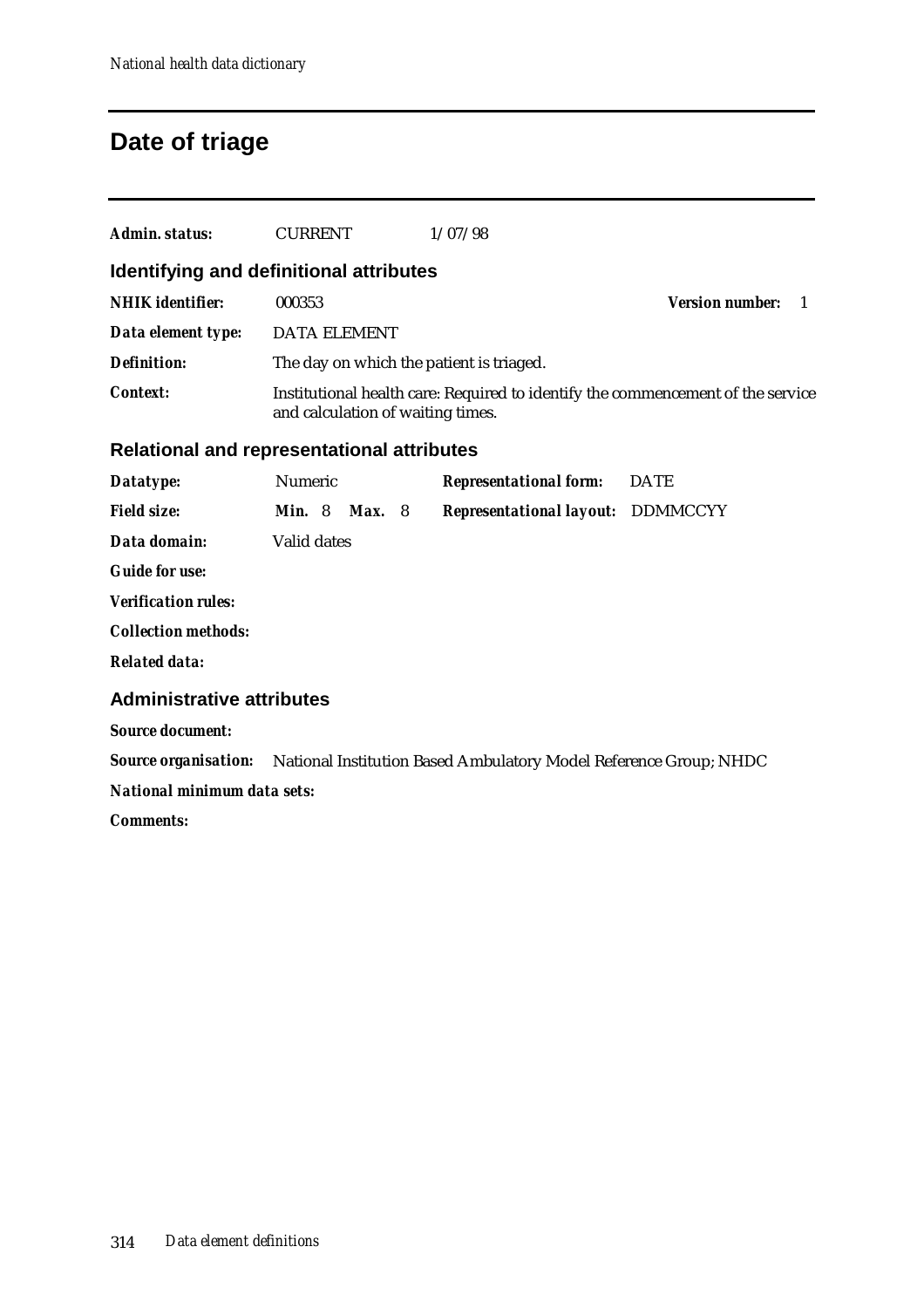# **Date patient presents**

| Admin. status:                                    | <b>CURRENT</b>                                            |                                                                                                                  |  | 1/07/98                                                                                                                                                                                                                                                                                                                                                                                                                                                                                                                                                                                                                                                                                                                                                            |                                                                             |  |  |  |
|---------------------------------------------------|-----------------------------------------------------------|------------------------------------------------------------------------------------------------------------------|--|--------------------------------------------------------------------------------------------------------------------------------------------------------------------------------------------------------------------------------------------------------------------------------------------------------------------------------------------------------------------------------------------------------------------------------------------------------------------------------------------------------------------------------------------------------------------------------------------------------------------------------------------------------------------------------------------------------------------------------------------------------------------|-----------------------------------------------------------------------------|--|--|--|
| Identifying and definitional attributes           |                                                           |                                                                                                                  |  |                                                                                                                                                                                                                                                                                                                                                                                                                                                                                                                                                                                                                                                                                                                                                                    |                                                                             |  |  |  |
| <b>NHIK</b> identifier:                           | 000350                                                    |                                                                                                                  |  |                                                                                                                                                                                                                                                                                                                                                                                                                                                                                                                                                                                                                                                                                                                                                                    | <b>Version number:</b><br>-1                                                |  |  |  |
| Data element type:                                | <b>DATA ELEMENT</b>                                       |                                                                                                                  |  |                                                                                                                                                                                                                                                                                                                                                                                                                                                                                                                                                                                                                                                                                                                                                                    |                                                                             |  |  |  |
| <b>Definition:</b>                                |                                                           | The day on which the patient presents at the Emergency Department for the<br>delivery of a service.              |  |                                                                                                                                                                                                                                                                                                                                                                                                                                                                                                                                                                                                                                                                                                                                                                    |                                                                             |  |  |  |
| <b>Context:</b>                                   |                                                           | Institutional health care: required to identify commencement of a visit and for<br>calculation of waiting times. |  |                                                                                                                                                                                                                                                                                                                                                                                                                                                                                                                                                                                                                                                                                                                                                                    |                                                                             |  |  |  |
| <b>Relational and representational attributes</b> |                                                           |                                                                                                                  |  |                                                                                                                                                                                                                                                                                                                                                                                                                                                                                                                                                                                                                                                                                                                                                                    |                                                                             |  |  |  |
| Datatype:                                         | Numeric                                                   |                                                                                                                  |  | <b>Representational form:</b>                                                                                                                                                                                                                                                                                                                                                                                                                                                                                                                                                                                                                                                                                                                                      | <b>DATE</b>                                                                 |  |  |  |
| <b>Field size:</b>                                | <b>Min.</b> 8                                             | <b>Max.</b> 8                                                                                                    |  | <b>Representational layout: DDMMCCYY</b>                                                                                                                                                                                                                                                                                                                                                                                                                                                                                                                                                                                                                                                                                                                           |                                                                             |  |  |  |
| Data domain:                                      | Valid dates                                               |                                                                                                                  |  |                                                                                                                                                                                                                                                                                                                                                                                                                                                                                                                                                                                                                                                                                                                                                                    |                                                                             |  |  |  |
| <b>Guide for use:</b>                             |                                                           |                                                                                                                  |  |                                                                                                                                                                                                                                                                                                                                                                                                                                                                                                                                                                                                                                                                                                                                                                    |                                                                             |  |  |  |
| <b>Verification rules:</b>                        |                                                           |                                                                                                                  |  |                                                                                                                                                                                                                                                                                                                                                                                                                                                                                                                                                                                                                                                                                                                                                                    |                                                                             |  |  |  |
| <b>Collection methods:</b>                        |                                                           |                                                                                                                  |  |                                                                                                                                                                                                                                                                                                                                                                                                                                                                                                                                                                                                                                                                                                                                                                    |                                                                             |  |  |  |
| <b>Related data:</b>                              | delivery, version 1<br>version 1<br>Department, version 1 |                                                                                                                  |  | relates to the data element Admission date, version 3<br>relates to the data element Emergency Department waiting time to service<br>relates to the data element concept Patient presentation at Emergency<br>relates to the data element Time patient presents, version 1<br>relates to the data element Type of visit, version 1<br>relates to the data element Date of triage, version 1<br>relates to the data element Time of triage, version 1<br>relates to the data element Triage category, version 1<br>relates to the data element Date of service event, version 1<br>relates to the data element Time of service event, version 1<br>relates to the data element Admission time, version 1<br>relates to the data element Departure status, version 1 | relates to the data element Emergency Department waiting time to admission, |  |  |  |
| <b>Administrative attributes</b>                  |                                                           |                                                                                                                  |  |                                                                                                                                                                                                                                                                                                                                                                                                                                                                                                                                                                                                                                                                                                                                                                    |                                                                             |  |  |  |
| <b>Source document:</b>                           |                                                           |                                                                                                                  |  |                                                                                                                                                                                                                                                                                                                                                                                                                                                                                                                                                                                                                                                                                                                                                                    |                                                                             |  |  |  |
|                                                   |                                                           |                                                                                                                  |  | Source organisation: National Institution Based Ambulatory Model Reference Group; NHDC                                                                                                                                                                                                                                                                                                                                                                                                                                                                                                                                                                                                                                                                             |                                                                             |  |  |  |
| National minimum data sets:                       |                                                           |                                                                                                                  |  |                                                                                                                                                                                                                                                                                                                                                                                                                                                                                                                                                                                                                                                                                                                                                                    |                                                                             |  |  |  |
| <b>Comments:</b>                                  |                                                           |                                                                                                                  |  |                                                                                                                                                                                                                                                                                                                                                                                                                                                                                                                                                                                                                                                                                                                                                                    |                                                                             |  |  |  |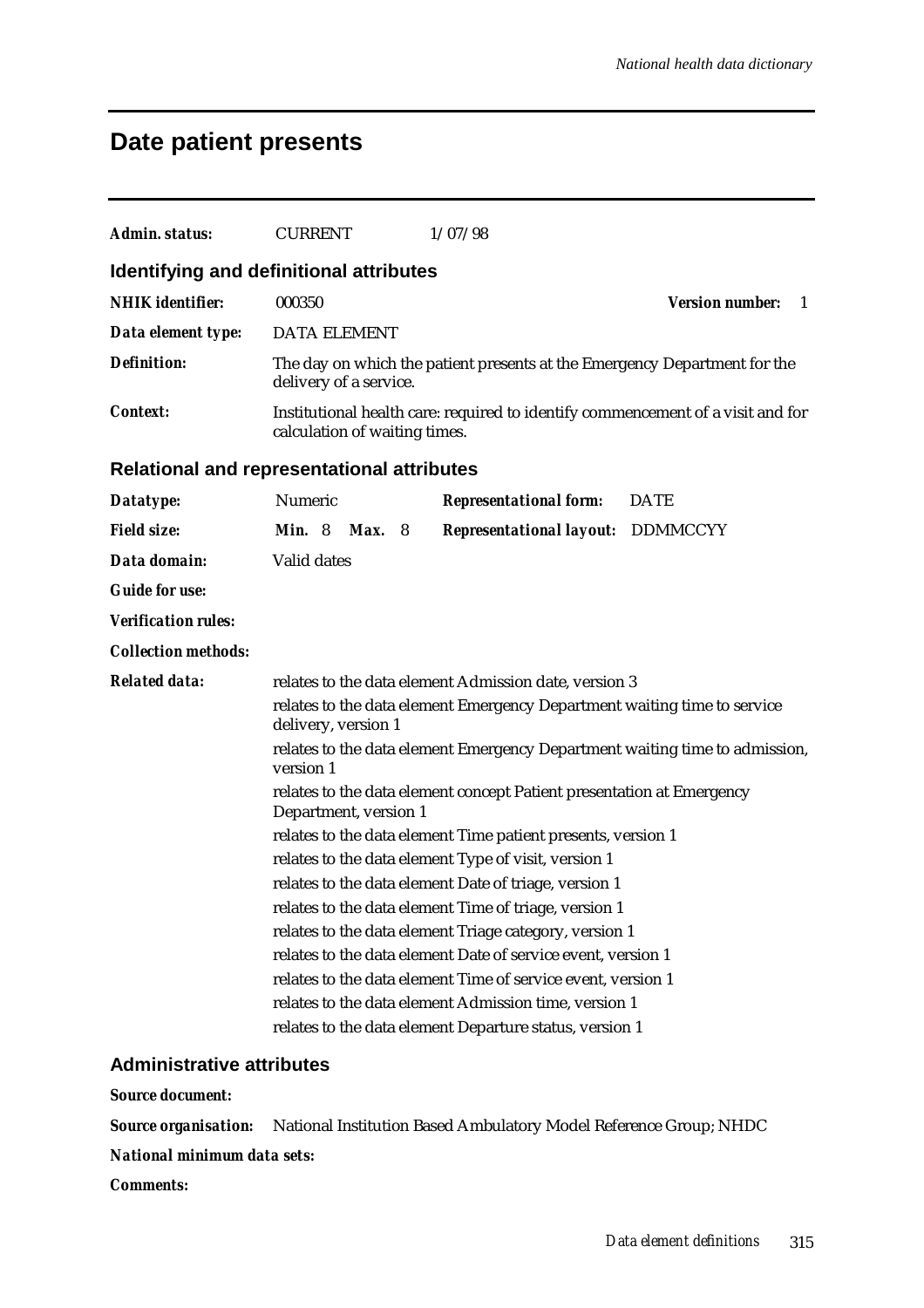# **First admission for psychiatric treatment**

| <b>Admin. status:</b>            | 1/07/97<br><b>CURRENT</b>                                                                                                                                                                                                                                                                                                                                                                                                                               |  |  |
|----------------------------------|---------------------------------------------------------------------------------------------------------------------------------------------------------------------------------------------------------------------------------------------------------------------------------------------------------------------------------------------------------------------------------------------------------------------------------------------------------|--|--|
|                                  | Identifying and definitional attributes                                                                                                                                                                                                                                                                                                                                                                                                                 |  |  |
| <b>NHIK</b> identifier:          | 000139<br><b>Version number:</b><br>2                                                                                                                                                                                                                                                                                                                                                                                                                   |  |  |
| Data element type:               | <b>DATA ELEMENT</b>                                                                                                                                                                                                                                                                                                                                                                                                                                     |  |  |
| <b>Definition:</b>               | The status of an episode in terms of whether it is a first or subsequent<br>admission, for psychiatric treatment, whether in an acute or psychiatric<br>hospital.                                                                                                                                                                                                                                                                                       |  |  |
| <b>Context:</b>                  | Useful in discriminating episodes that are first ever presentations for admitted<br>patient psychiatric care from those where the individual has a previous<br>treatment history as an admitted patient. This data item classifies the admitted<br>patient episode in terms of its relationship to the complete disease episode.                                                                                                                        |  |  |
|                                  | <b>Relational and representational attributes</b>                                                                                                                                                                                                                                                                                                                                                                                                       |  |  |
| Datatype:                        | Numeric<br><b>CODE</b><br><b>Representational form:</b>                                                                                                                                                                                                                                                                                                                                                                                                 |  |  |
| <b>Field size:</b>               | Min. 1<br><b>Representational layout:</b><br><b>Max.</b> 1<br>- N                                                                                                                                                                                                                                                                                                                                                                                       |  |  |
| Data domain:                     | No previous admission for psychiatric treatment<br>$\mathbf{1}$                                                                                                                                                                                                                                                                                                                                                                                         |  |  |
|                                  | $\boldsymbol{2}$<br>Previous admission for psychiatric treatment                                                                                                                                                                                                                                                                                                                                                                                        |  |  |
| <b>Guide for use:</b>            |                                                                                                                                                                                                                                                                                                                                                                                                                                                         |  |  |
| <b>Verification rules:</b>       |                                                                                                                                                                                                                                                                                                                                                                                                                                                         |  |  |
| <b>Collection methods:</b>       |                                                                                                                                                                                                                                                                                                                                                                                                                                                         |  |  |
| <b>Related data:</b>             | supersedes previous data element Problem status, version 1                                                                                                                                                                                                                                                                                                                                                                                              |  |  |
| <b>Administrative attributes</b> |                                                                                                                                                                                                                                                                                                                                                                                                                                                         |  |  |
| <b>Source document:</b>          |                                                                                                                                                                                                                                                                                                                                                                                                                                                         |  |  |
| <b>Source organisation:</b>      | National Health Data Committee/National Mental Health Information<br><b>Strategy Committee</b>                                                                                                                                                                                                                                                                                                                                                          |  |  |
| National minimum data sets:      |                                                                                                                                                                                                                                                                                                                                                                                                                                                         |  |  |
| Institutional mental health care | from $1/07/97$ to                                                                                                                                                                                                                                                                                                                                                                                                                                       |  |  |
| <b>Comments:</b>                 | The National Mental Health Information Strategy Committee recommended<br>modification of this data element and its renaming as 'first admission for<br>psychiatric treatment' rather than the previous name 'problem status'.<br>Renaming the item is in line with the policy initiatives of the National Mental<br>Health Strategy that have been developed to remove the stigma associated<br>with serious mental illness and psychiatric disability. |  |  |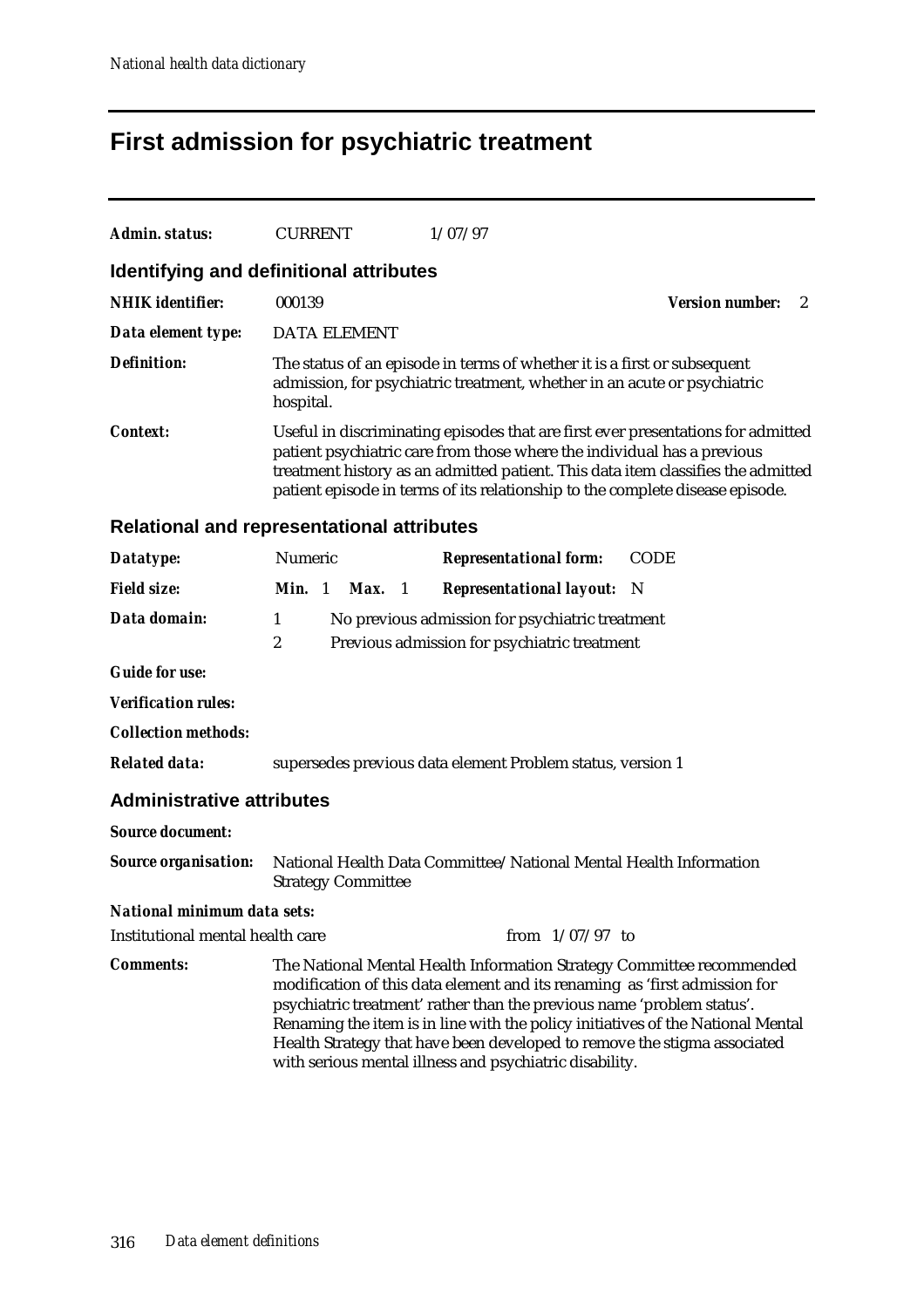# **Listing date**

| Admin. status:                                    | <b>CURRENT</b>                                                                                                                                                                                                                     | 1/07/97                                                                                                                                                                                                                                    |                             |  |  |  |
|---------------------------------------------------|------------------------------------------------------------------------------------------------------------------------------------------------------------------------------------------------------------------------------------|--------------------------------------------------------------------------------------------------------------------------------------------------------------------------------------------------------------------------------------------|-----------------------------|--|--|--|
| Identifying and definitional attributes           |                                                                                                                                                                                                                                    |                                                                                                                                                                                                                                            |                             |  |  |  |
| <b>NHIK</b> identifier:                           | 000082                                                                                                                                                                                                                             |                                                                                                                                                                                                                                            | <b>Version number:</b><br>2 |  |  |  |
| Data element type:                                | <b>DATA ELEMENT</b>                                                                                                                                                                                                                |                                                                                                                                                                                                                                            |                             |  |  |  |
| <b>Definition:</b>                                |                                                                                                                                                                                                                                    | The date on which a hospital accepts notification that a patient requires<br>admission for elective hospital care.                                                                                                                         |                             |  |  |  |
| <b>Context:</b>                                   | Elective surgery: this item is necessary for the calculation 'Total ready for care<br>time waited' and 'Waiting time since category reassignment at admission or<br>census'.                                                       |                                                                                                                                                                                                                                            |                             |  |  |  |
| <b>Relational and representational attributes</b> |                                                                                                                                                                                                                                    |                                                                                                                                                                                                                                            |                             |  |  |  |
| Datatype:                                         | Numeric                                                                                                                                                                                                                            | <b>Representational form:</b>                                                                                                                                                                                                              | <b>DATE</b>                 |  |  |  |
| <b>Field size:</b>                                | Min.8<br><b>Max.</b> 8                                                                                                                                                                                                             | <b>Representational layout: DDMMCCYY</b>                                                                                                                                                                                                   |                             |  |  |  |
| Data domain:                                      | Valid dates                                                                                                                                                                                                                        |                                                                                                                                                                                                                                            |                             |  |  |  |
| <b>Guide for use:</b>                             | The acceptance of the notification by the hospital is conditional upon the<br>provision of adequate information about the patient and the appropriateness<br>of referral of the patient to the hospital for the procedure planned. |                                                                                                                                                                                                                                            |                             |  |  |  |
| <b>Verification rules:</b>                        |                                                                                                                                                                                                                                    |                                                                                                                                                                                                                                            |                             |  |  |  |
| <b>Collection methods:</b>                        |                                                                                                                                                                                                                                    |                                                                                                                                                                                                                                            |                             |  |  |  |
| <b>Related data:</b>                              | supersedes previous data element Listing date, version 1                                                                                                                                                                           |                                                                                                                                                                                                                                            |                             |  |  |  |
|                                                   | is used in conjunction with Patient listing status, version 3                                                                                                                                                                      |                                                                                                                                                                                                                                            |                             |  |  |  |
|                                                   |                                                                                                                                                                                                                                    | is used in conjunction with Scheduled admission date, version 2                                                                                                                                                                            |                             |  |  |  |
| <b>Administrative attributes</b>                  |                                                                                                                                                                                                                                    |                                                                                                                                                                                                                                            |                             |  |  |  |
| <b>Source document:</b>                           |                                                                                                                                                                                                                                    |                                                                                                                                                                                                                                            |                             |  |  |  |
| <b>Source organisation:</b>                       | National Health Data Committee                                                                                                                                                                                                     |                                                                                                                                                                                                                                            |                             |  |  |  |
| National minimum data sets:                       |                                                                                                                                                                                                                                    |                                                                                                                                                                                                                                            |                             |  |  |  |
| <b>Waiting times</b>                              | from $1/07/94$ to                                                                                                                                                                                                                  |                                                                                                                                                                                                                                            |                             |  |  |  |
| <b>Comments:</b>                                  | reporting requirements.                                                                                                                                                                                                            | The hospital should only accept a patient onto the waiting list when sufficient<br>information has been provided to fulfil State/Territory, local and national                                                                             |                             |  |  |  |
|                                                   | equipment.                                                                                                                                                                                                                         | Hospitals may decline to accept a referral for services which the hospital does<br>not provide. For example, the proposed procedure may not be performed at<br>the hospital because of a lack of a suitably qualified surgeon or necessary |                             |  |  |  |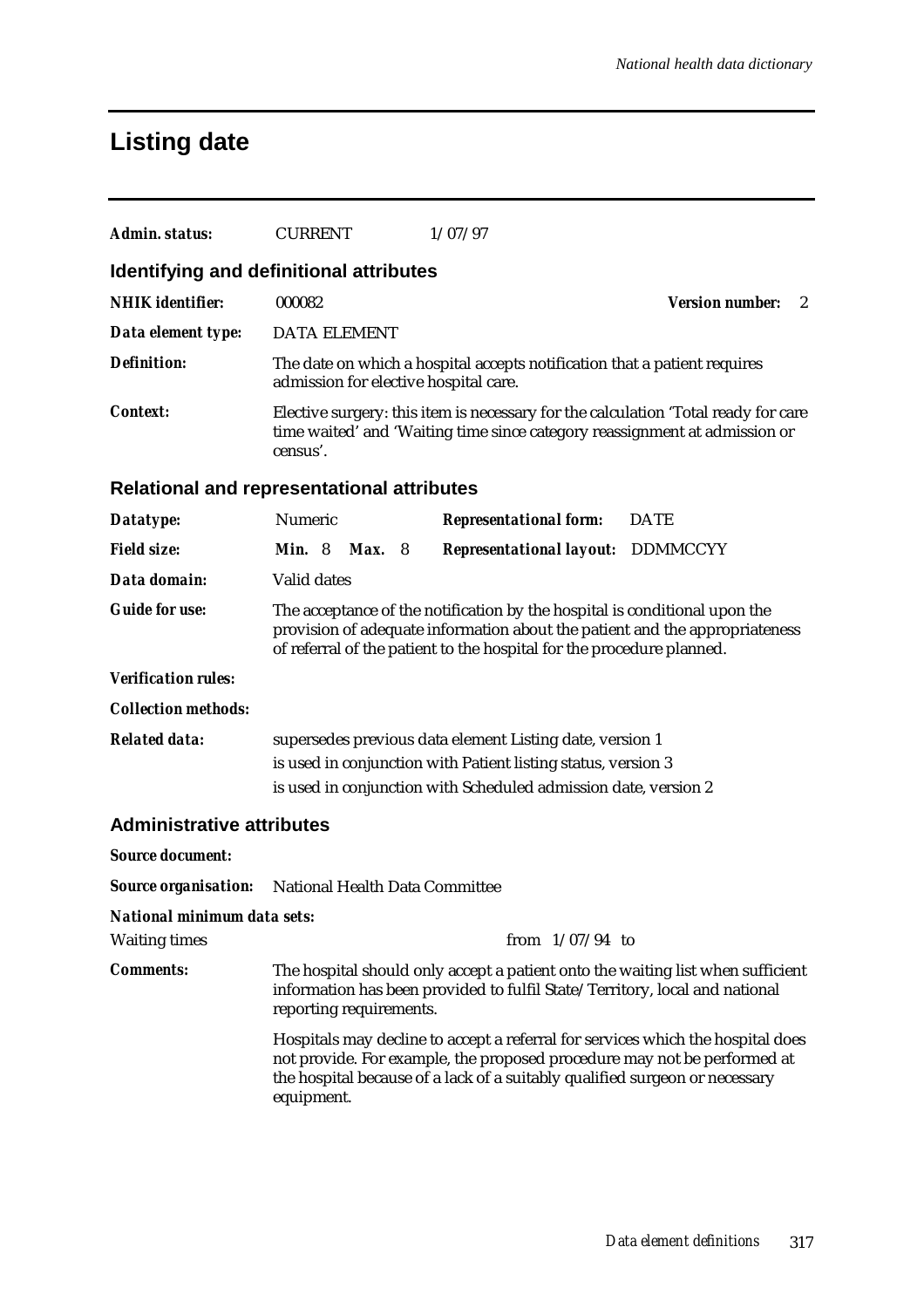# **Patient listing status**

| <b>Admin. status:</b>                      | <b>CURRENT</b>                                                                                                                                                                                                                                                                                                 | 1/07/97                                                                                                                                                                                                                                                                                                                                                                                                                                                                                                                                                      |                              |  |  |  |
|--------------------------------------------|----------------------------------------------------------------------------------------------------------------------------------------------------------------------------------------------------------------------------------------------------------------------------------------------------------------|--------------------------------------------------------------------------------------------------------------------------------------------------------------------------------------------------------------------------------------------------------------------------------------------------------------------------------------------------------------------------------------------------------------------------------------------------------------------------------------------------------------------------------------------------------------|------------------------------|--|--|--|
| Identifying and definitional attributes    |                                                                                                                                                                                                                                                                                                                |                                                                                                                                                                                                                                                                                                                                                                                                                                                                                                                                                              |                              |  |  |  |
| <b>NHIK</b> identifier:                    | 000120                                                                                                                                                                                                                                                                                                         |                                                                                                                                                                                                                                                                                                                                                                                                                                                                                                                                                              | <b>Version number:</b><br>-3 |  |  |  |
| Data element type:                         | <b>DATA ELEMENT</b>                                                                                                                                                                                                                                                                                            |                                                                                                                                                                                                                                                                                                                                                                                                                                                                                                                                                              |                              |  |  |  |
| <b>Definition:</b>                         |                                                                                                                                                                                                                                                                                                                | An indicator of the person's readiness to begin the process leading directly to<br>being admitted to hospital for the awaited procedure. A patient may be 'ready<br>for care' or 'not ready for care'.                                                                                                                                                                                                                                                                                                                                                       |                              |  |  |  |
| <b>Context:</b>                            | performance to be calculated.                                                                                                                                                                                                                                                                                  | Elective surgery: this data element allows a meaningful measure of system                                                                                                                                                                                                                                                                                                                                                                                                                                                                                    |                              |  |  |  |
| Relational and representational attributes |                                                                                                                                                                                                                                                                                                                |                                                                                                                                                                                                                                                                                                                                                                                                                                                                                                                                                              |                              |  |  |  |
| Datatype:                                  | Numeric                                                                                                                                                                                                                                                                                                        | <b>Representational form:</b>                                                                                                                                                                                                                                                                                                                                                                                                                                                                                                                                | <b>CODE</b>                  |  |  |  |
| <b>Field size:</b>                         | Min. 1<br><b>Max.</b> 1                                                                                                                                                                                                                                                                                        | <b>Representational layout:</b>                                                                                                                                                                                                                                                                                                                                                                                                                                                                                                                              | N                            |  |  |  |
| Data domain:                               | 1<br>Ready for care<br>2<br>Not ready for care                                                                                                                                                                                                                                                                 |                                                                                                                                                                                                                                                                                                                                                                                                                                                                                                                                                              |                              |  |  |  |
| <b>Guide for use:</b>                      | Ready for care patients are those who are prepared to be admitted to hospital<br>or to begin the process leading directly to admission. These could include<br>investigations/procedures done on an outpatient basis, such as autologous<br>blood collection, pre-operative diagnostic imaging or blood tests. |                                                                                                                                                                                                                                                                                                                                                                                                                                                                                                                                                              |                              |  |  |  |
|                                            | to hospital. These patients are either:                                                                                                                                                                                                                                                                        | Not ready for care patients are those who are not in a position to be admitted                                                                                                                                                                                                                                                                                                                                                                                                                                                                               |                              |  |  |  |
|                                            | after a suitable time; or                                                                                                                                                                                                                                                                                      | - staged patients whose medical condition will not require or be amenable to<br>surgery until some future date; for example, a patient who has had internal<br>fixation of a fractured bone and who will require removal of the fixation device                                                                                                                                                                                                                                                                                                              |                              |  |  |  |
|                                            |                                                                                                                                                                                                                                                                                                                | - deferred patients who for personal reasons are not yet prepared to be<br>admitted to hospital; for example, patients with work or other commitments<br>which preclude their being admitted to hospital for a time.                                                                                                                                                                                                                                                                                                                                         |                              |  |  |  |
|                                            | same concepts.                                                                                                                                                                                                                                                                                                 | Not ready for care patients could be termed staged and deferred waiting list<br>patients, although currently health authorities may use different terms for the                                                                                                                                                                                                                                                                                                                                                                                              |                              |  |  |  |
|                                            | separately in the census data.                                                                                                                                                                                                                                                                                 | Staged and deferred patients should not be confused with patients whose<br>operation is postponed for reasons other than their own unavailability; for<br>example, surgeon unavailable, operating theatre time unavailable owing to<br>emergency workload. These patients are still 'ready for care'. Periods when<br>patients are not ready for care should be excluded in determining Total<br>waiting time, Waiting time since last category reassignment and item Overdue<br>patient. It may also be appropriate to tabulate patients not ready for care |                              |  |  |  |
| <b>Verification rules:</b>                 |                                                                                                                                                                                                                                                                                                                |                                                                                                                                                                                                                                                                                                                                                                                                                                                                                                                                                              |                              |  |  |  |

#### *Collection methods:*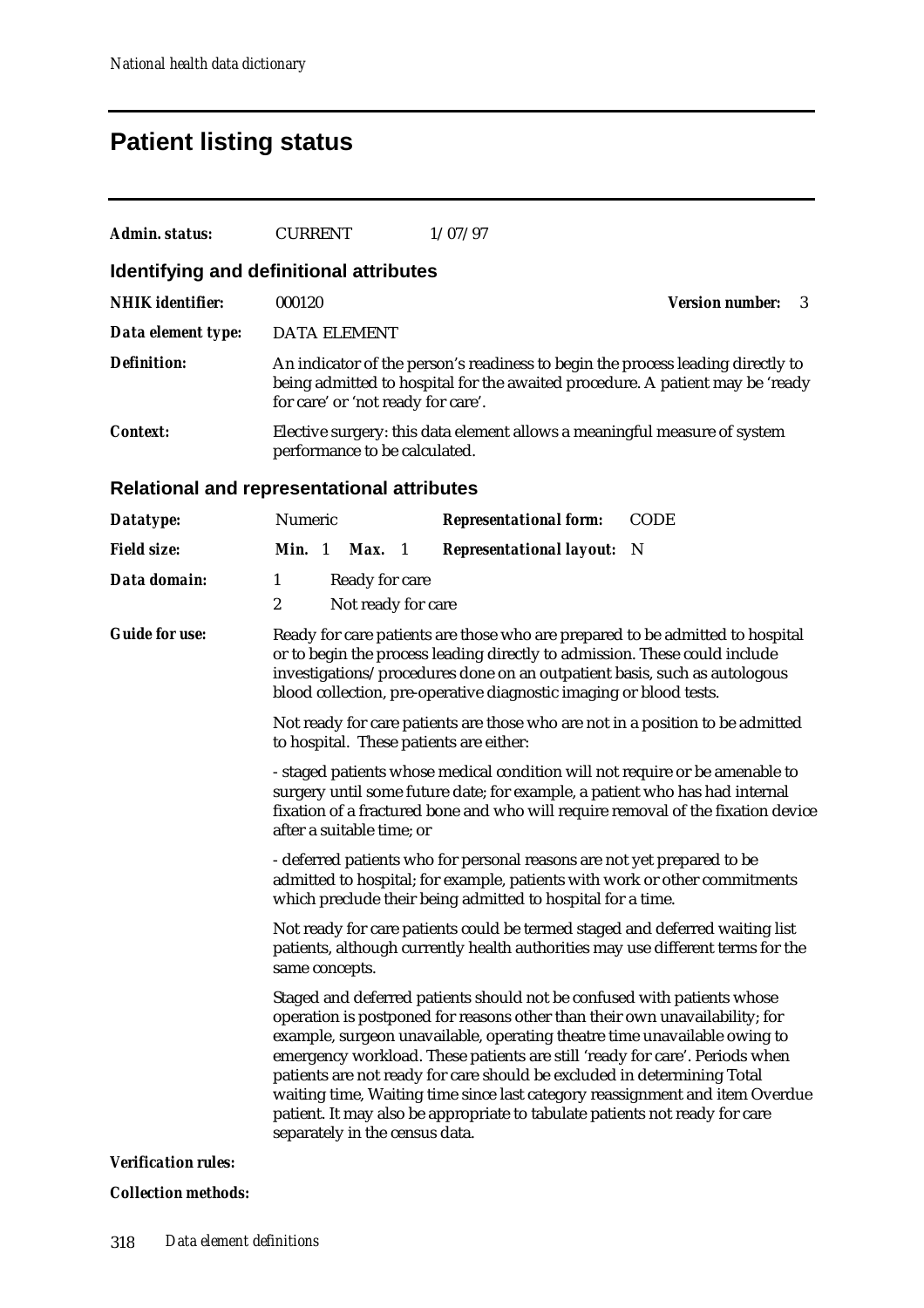### **Patient listing status (continued)**

| <b>Related data:</b>             | relates to the data element concept Hospital waiting list, version 1                                                                                            |
|----------------------------------|-----------------------------------------------------------------------------------------------------------------------------------------------------------------|
|                                  | supersedes previous data element Patient listing status, version 2                                                                                              |
|                                  | is used in conjunction with Waiting list category - ICD-9-CM code, version 2                                                                                    |
|                                  | is a qualifier of Category reassignment date, version 2                                                                                                         |
| <b>Administrative attributes</b> |                                                                                                                                                                 |
| <b>Source document:</b>          |                                                                                                                                                                 |
| <b>Source organisation:</b>      | Hospital Access Program Waiting Lists Working Group / Waiting Times<br>Working Group / National Health Data Committee                                           |
| National minimum data sets:      |                                                                                                                                                                 |
| <b>Waiting times</b>             | from $1/07/94$ to                                                                                                                                               |
| <b>Comments:</b>                 | Only patients ready for care are to be included in the National Minimum Data<br>Set - waiting times. The dates when a patient listing status changes need to be |

the combination of these items had led to confusion.

Category reassignment date).

recorded. A patient's classification may change if he or she is examined by a clinician during the waiting period, i.e. undergoes clinical review. The need for

clinical review varies with the patient's condition and is therefore at the discretion of the treating clinician. The waiting list information system should be able to record dates when the classification is changed (data element

At the Waiting Times Working Group meeting on 9 September 1996, it was agreed to separate data elements Patient listing status and Clinical urgency as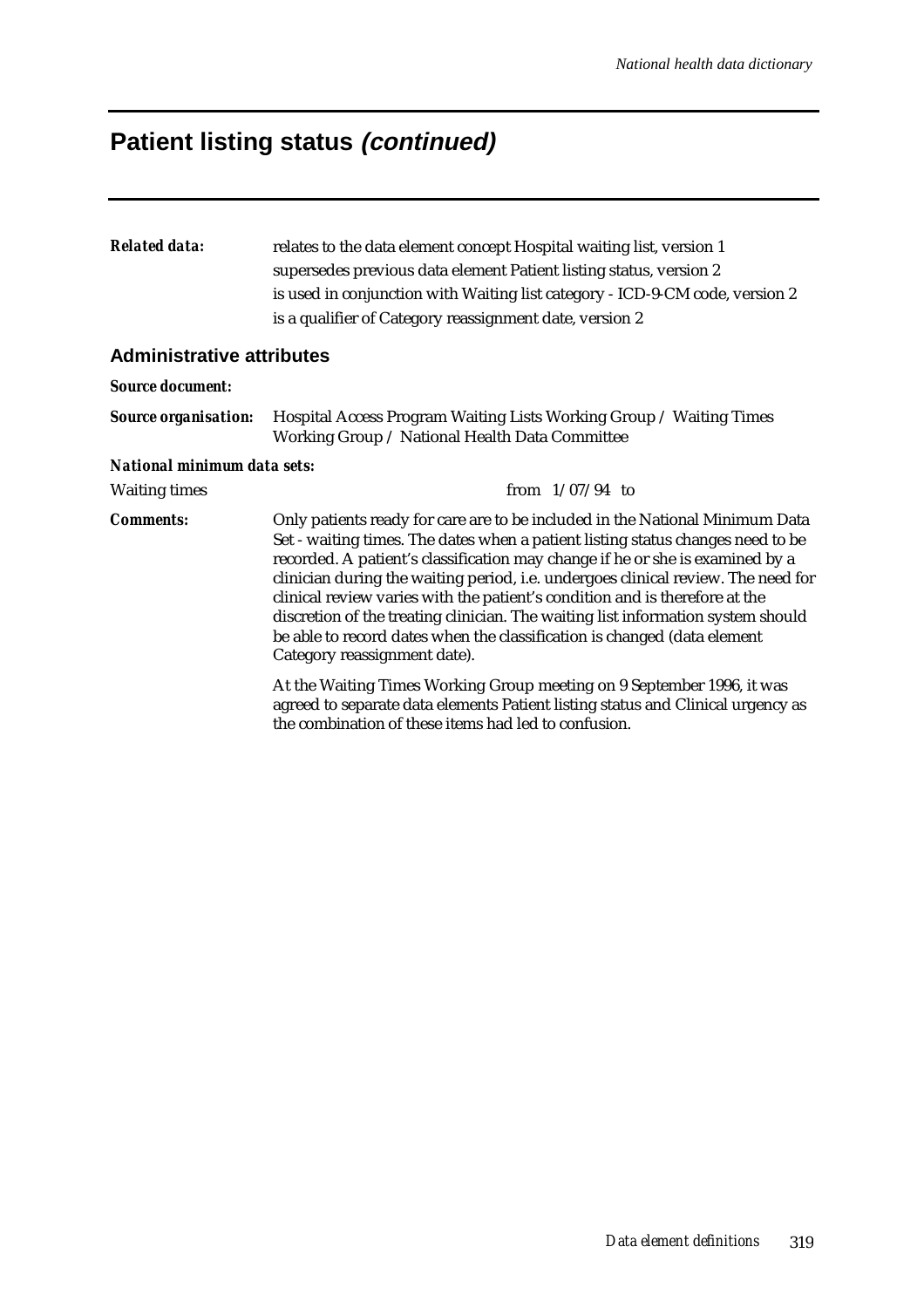# **Patient presentation at Emergency Department**

| Admin. status:                                    | <b>CURRENT</b>     |                             | 1/07/98                                                                                                                                                 |                        |   |
|---------------------------------------------------|--------------------|-----------------------------|---------------------------------------------------------------------------------------------------------------------------------------------------------|------------------------|---|
|                                                   |                    |                             |                                                                                                                                                         |                        |   |
| Identifying and definitional attributes           |                    |                             |                                                                                                                                                         |                        |   |
| <b>NHIK</b> identifier:                           | 000349             |                             |                                                                                                                                                         | <b>Version number:</b> | 1 |
| Data element type:                                |                    | DATA ELEMENT CONCEPT        |                                                                                                                                                         |                        |   |
| Definition:                                       | occasion of being: |                             | The presentation of a patient at an Emergency Department occurs following<br>the arrival of the patient at the Emergency Department and is the earliest |                        |   |
|                                                   |                    | - registered clerically; or |                                                                                                                                                         |                        |   |
|                                                   | - triaged; or      |                             |                                                                                                                                                         |                        |   |
|                                                   |                    |                             | - provided with a service by a treating medical officer or nurse.                                                                                       |                        |   |
|                                                   |                    |                             | (In hospital data collection systems, the time and date of the first contact<br>would be selected from the earliest three different recorded times.)    |                        |   |
| Context:                                          |                    | Institutional health care   |                                                                                                                                                         |                        |   |
| <b>Relational and representational attributes</b> |                    |                             |                                                                                                                                                         |                        |   |
| Datatype:                                         |                    |                             | <b>Representational form:</b>                                                                                                                           |                        |   |
| <b>Field size:</b>                                | Min.               | Max.                        | <b>Representational layout:</b>                                                                                                                         |                        |   |
| Data domain:                                      |                    |                             |                                                                                                                                                         |                        |   |
| <b>Guide for use:</b>                             |                    |                             |                                                                                                                                                         |                        |   |
| <b>Verification rules:</b>                        |                    |                             |                                                                                                                                                         |                        |   |
| <b>Collection methods:</b>                        |                    |                             |                                                                                                                                                         |                        |   |
| <b>Related data:</b>                              |                    |                             |                                                                                                                                                         |                        |   |
| <b>Administrative attributes</b>                  |                    |                             |                                                                                                                                                         |                        |   |
| <b>Source document:</b>                           |                    |                             |                                                                                                                                                         |                        |   |
| <b>Source organisation:</b>                       |                    |                             |                                                                                                                                                         |                        |   |
| National minimum data sets:                       |                    |                             |                                                                                                                                                         |                        |   |
| <b>Comments:</b>                                  |                    |                             |                                                                                                                                                         |                        |   |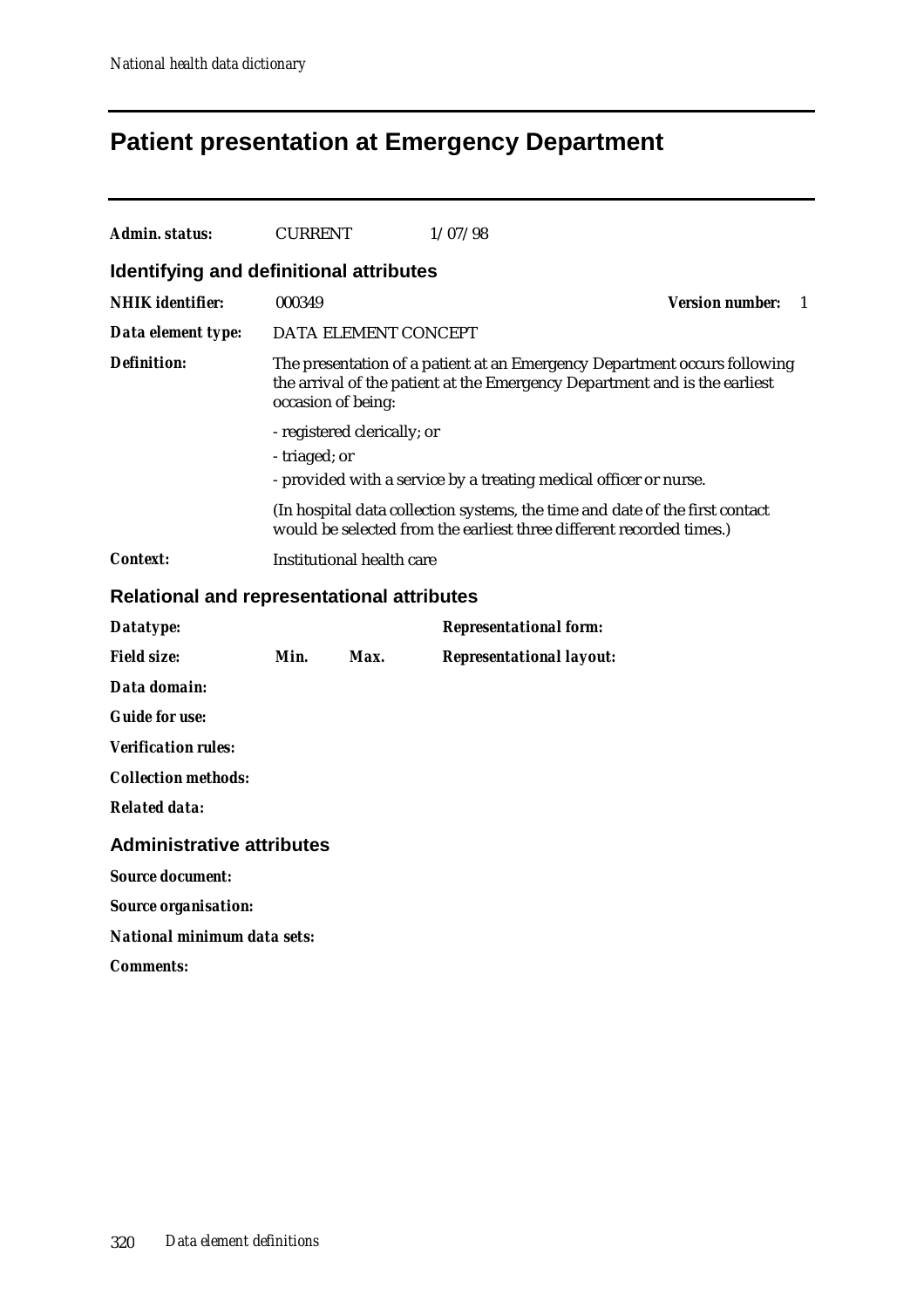### **Reason for removal**

| Admin. status:                          | <b>CURRENT</b>      | 1/07/97                                                                                                                                                                                                                                                                                                                                                                                                                                                                                                                                                       |                        |  |
|-----------------------------------------|---------------------|---------------------------------------------------------------------------------------------------------------------------------------------------------------------------------------------------------------------------------------------------------------------------------------------------------------------------------------------------------------------------------------------------------------------------------------------------------------------------------------------------------------------------------------------------------------|------------------------|--|
| Identifying and definitional attributes |                     |                                                                                                                                                                                                                                                                                                                                                                                                                                                                                                                                                               |                        |  |
| <b>NHIK</b> identifier:                 | 000142              |                                                                                                                                                                                                                                                                                                                                                                                                                                                                                                                                                               | <b>Version number:</b> |  |
| Data element type:                      | <b>DATA ELEMENT</b> |                                                                                                                                                                                                                                                                                                                                                                                                                                                                                                                                                               |                        |  |
| Definition:                             |                     | The reason why a patient is removed from the waiting list.                                                                                                                                                                                                                                                                                                                                                                                                                                                                                                    |                        |  |
| Context:                                | the list.           | Elective surgery: routine admission for the awaited procedure is only one<br>reason why patients are removed from the waiting list. Each reason for<br>removal provides different information. These data are necessary to augment<br>census and throughput data. For example, after an audit the numbers of<br>patients on a list would be expected to reduce. If an audit were undertaken<br>immediately prior to a census the numbers on the list may appear low and not<br>in keeping with the number of additions to the list and patients admitted from |                        |  |

#### **Relational and representational attributes**

| Datatype:             | Numeric |                             | <b>Representational form:</b>                                                                                                                                                                                                                                                            | <b>CODE</b>                                                                                                                                                                                                                                                                                                                         |
|-----------------------|---------|-----------------------------|------------------------------------------------------------------------------------------------------------------------------------------------------------------------------------------------------------------------------------------------------------------------------------------|-------------------------------------------------------------------------------------------------------------------------------------------------------------------------------------------------------------------------------------------------------------------------------------------------------------------------------------|
| <b>Field size:</b>    |         | <b>Min.</b> 1 <b>Max.</b> 1 | <b>Representational layout:</b> N                                                                                                                                                                                                                                                        |                                                                                                                                                                                                                                                                                                                                     |
| Data domain:          | 1       |                             |                                                                                                                                                                                                                                                                                          | Admitted as an elective patient for awaited procedure in this hospital                                                                                                                                                                                                                                                              |
|                       | 2       | hospital                    | Admitted as an emergency patient for awaited procedure in this                                                                                                                                                                                                                           |                                                                                                                                                                                                                                                                                                                                     |
|                       | 3       | requiring treatment)        | Could not be contacted (includes patients who have died while                                                                                                                                                                                                                            | waiting whether or not the cause of death was related to the condition                                                                                                                                                                                                                                                              |
|                       | 4       |                             | Treated elsewhere for awaited procedure                                                                                                                                                                                                                                                  |                                                                                                                                                                                                                                                                                                                                     |
|                       | 5       |                             | Surgery not required or declined                                                                                                                                                                                                                                                         |                                                                                                                                                                                                                                                                                                                                     |
| <b>Guide for use:</b> |         | are to be coded as code 1.  |                                                                                                                                                                                                                                                                                          | Patients undergoing the awaited procedure whilst admitted for another reason                                                                                                                                                                                                                                                        |
|                       |         |                             | the queue because the condition requiring treatment deteriorated whilst<br>such as inappropriate urgency rating, delays in the system, or unpredicted<br>biological variation. Codes 3-5 provide an indication of the amount of clerical<br>as an emergency or as an elective procedure. | Code 2 identifies patients who were admitted ahead of their normal position in<br>waiting. Admission as an emergency patient could also be due to other causes<br>audit of the waiting lists. Code 4 gives an indication of patients treated in other<br>hospitals for the awaited procedure. The procedure may have been performed |

#### *Verification rules:*

*Collection methods:*

*Related data:*

#### **Administrative attributes**

*Source document:*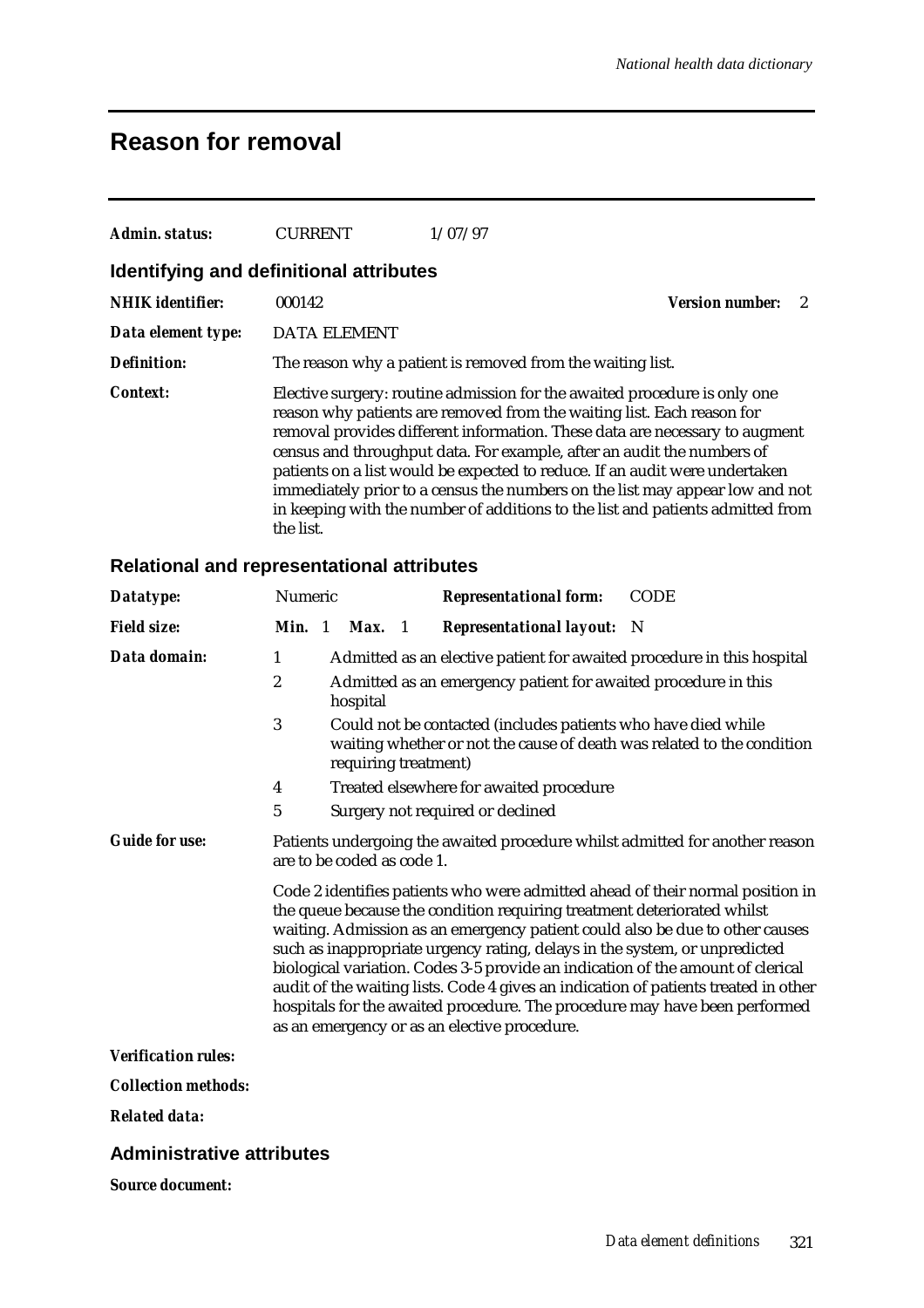# **Reason for removal (continued)**

| <b>Source organisation:</b> Hospital Access Program Waiting Lists Working Group / Waiting Times |
|-------------------------------------------------------------------------------------------------|
| Working Group / National Health Data Committee                                                  |

*National minimum data sets:*

Waiting times from  $1/07/94$  to

*Comments:*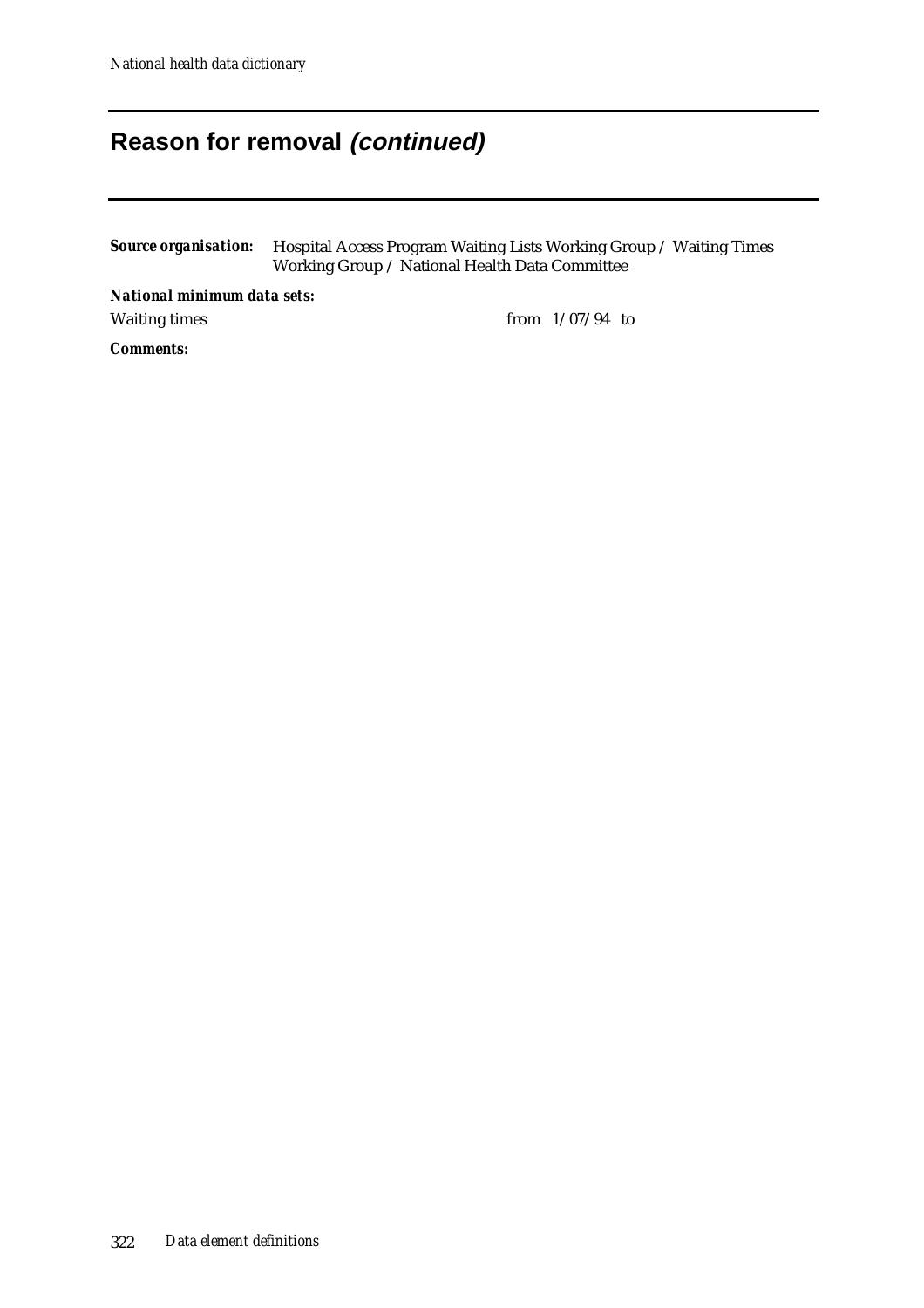### **Referral to further care (psychiatric patients)**

| Admin. status:                          | <b>CURRENT</b> | 1/07/89                                                                                                                               |                                                                                                                                                                                                                                                |
|-----------------------------------------|----------------|---------------------------------------------------------------------------------------------------------------------------------------|------------------------------------------------------------------------------------------------------------------------------------------------------------------------------------------------------------------------------------------------|
| Identifying and definitional attributes |                |                                                                                                                                       |                                                                                                                                                                                                                                                |
| <b>NHIK</b> identifier:                 | 000143         |                                                                                                                                       | <b>Version number:</b>                                                                                                                                                                                                                         |
| Data element type:                      | DATA ELEMENT   |                                                                                                                                       |                                                                                                                                                                                                                                                |
| Definition:                             |                | Referral to further care by health service agencies/facilities.                                                                       |                                                                                                                                                                                                                                                |
| Context:                                |                | post-discharge care. Continuity of care across the hospital-community<br>and is complementary to the data element Source of referral. | Mental health care: many psychiatric in-patients have continuing needs for<br>interface is a key policy theme emerging in the various States and Territories.<br>Inclusion of this item allows the opportunity to monitor interagency linkages |

#### **Relational and representational attributes**

|   |                                    | <b>Representational form:</b>     | <b>CODE</b>                                                                                                                                        |  |  |
|---|------------------------------------|-----------------------------------|----------------------------------------------------------------------------------------------------------------------------------------------------|--|--|
|   | Max. 1                             | <b>Representational layout:</b> N |                                                                                                                                                    |  |  |
|   | Not referred                       |                                   |                                                                                                                                                    |  |  |
| 2 |                                    |                                   |                                                                                                                                                    |  |  |
| 3 | Other private medical practitioner |                                   |                                                                                                                                                    |  |  |
| 4 |                                    |                                   |                                                                                                                                                    |  |  |
| 5 |                                    |                                   |                                                                                                                                                    |  |  |
| 6 | Acute hospital                     |                                   |                                                                                                                                                    |  |  |
|   | Other                              |                                   |                                                                                                                                                    |  |  |
|   |                                    | <b>Numeric</b><br>Min. 1          | Private psychiatrist<br>Mental health $\ell$ alcohol and drug in-patient facility<br>Mental health $\ell$ alcohol and drug non in-patient facility |  |  |

*Guide for use:*

*Verification rules:*

*Collection methods:*

*Related data:*

#### **Administrative attributes**

#### *Source document:*

*Source organisation:* National minimum data set working parties

#### *National minimum data sets:*

| Institutional mental health care- | from $1/07/97$ to |  |
|-----------------------------------|-------------------|--|
|                                   |                   |  |

#### *Comments:* Acute hospitals and private psychiatric hospitals

The Victorian Mental Health Collection uses the categories:

- no referral
- outpatients this centre
- day patients this centre
- other mental health/alcohol and drug facility/service
- general practitioner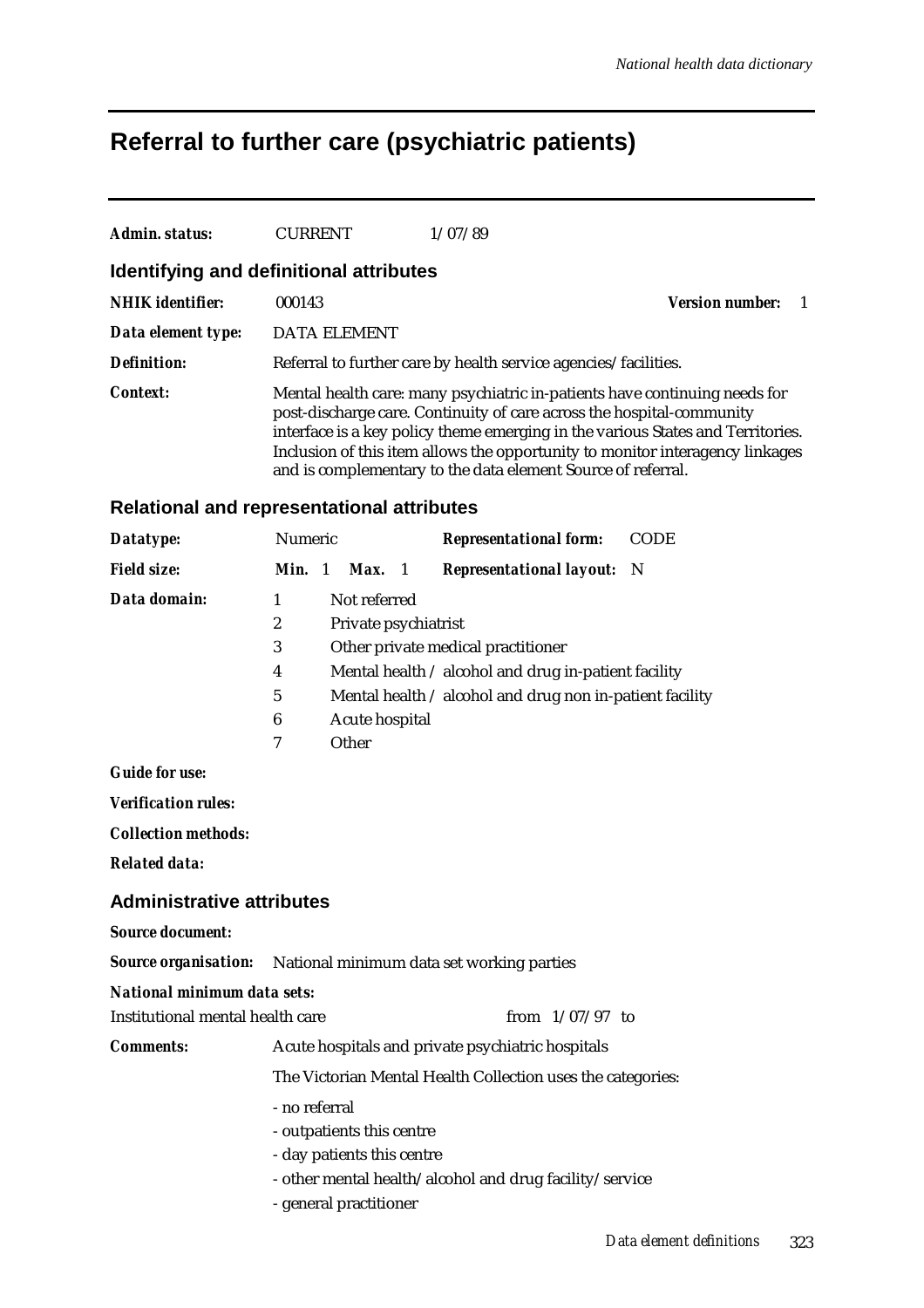# **Referral to further care (psychiatric patients) (continued)**

| Comments (cont'd): | - private psychiatrist<br>- other agency<br>- other |
|--------------------|-----------------------------------------------------|
|                    | Queensland uses the following categories:           |
|                    | - no referral                                       |
|                    | - private psychiatrist                              |
|                    | - other private medical practitioner                |
|                    | - died while resident                               |
|                    | - died on leave                                     |
|                    | - left against medical advice                       |
|                    | - referred to other hospital or agency (specify)    |
|                    | South Australia uses the following categories:      |
|                    | - not referred                                      |
|                    | - mental health admitted patient facility           |
|                    | - mental health non-admitted patient facility       |
|                    | - private psychiatric care                          |
|                    | - general hospital                                  |
|                    | - community health program                          |
|                    | - general medical practitioner                      |
|                    | - other (specify)                                   |
|                    |                                                     |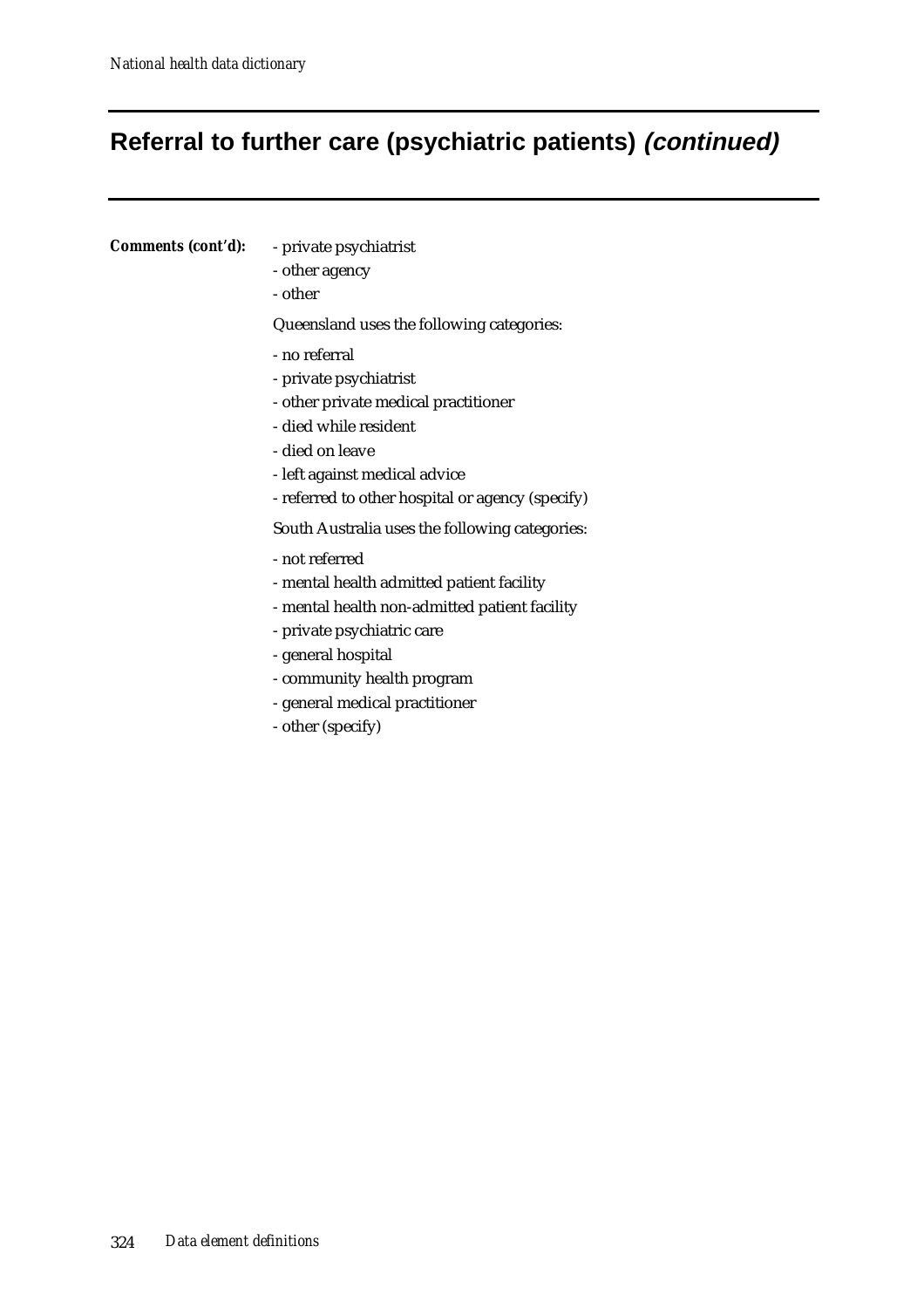### **Scheduled admission date**

| <b>Admin. status:</b>                             | <b>CURRENT</b>                                      | 1/07/97                                                                                                                                                                                                                                                                                                                                                                                                                                                                            |                             |  |  |
|---------------------------------------------------|-----------------------------------------------------|------------------------------------------------------------------------------------------------------------------------------------------------------------------------------------------------------------------------------------------------------------------------------------------------------------------------------------------------------------------------------------------------------------------------------------------------------------------------------------|-----------------------------|--|--|
| Identifying and definitional attributes           |                                                     |                                                                                                                                                                                                                                                                                                                                                                                                                                                                                    |                             |  |  |
| <b>NHIK</b> identifier:                           | 000147                                              |                                                                                                                                                                                                                                                                                                                                                                                                                                                                                    | <b>Version number:</b><br>2 |  |  |
| Data element type:                                | <b>DATA ELEMENT</b>                                 |                                                                                                                                                                                                                                                                                                                                                                                                                                                                                    |                             |  |  |
| <b>Definition:</b>                                | admitted for an episode of care.                    | The date on which it is proposed that a patient on the waiting list will be                                                                                                                                                                                                                                                                                                                                                                                                        |                             |  |  |
| <b>Context:</b>                                   |                                                     | This item is required for the purposes of hospital management - allocation of<br>beds, operating theatre time and other resources.                                                                                                                                                                                                                                                                                                                                                 |                             |  |  |
| <b>Relational and representational attributes</b> |                                                     |                                                                                                                                                                                                                                                                                                                                                                                                                                                                                    |                             |  |  |
| Datatype:                                         | Numeric                                             | <b>Representational form:</b>                                                                                                                                                                                                                                                                                                                                                                                                                                                      | <b>DATE</b>                 |  |  |
| <b>Field size:</b>                                | Min. 8 Max. 8                                       | <b>Representational layout: DDMMCCYY</b>                                                                                                                                                                                                                                                                                                                                                                                                                                           |                             |  |  |
| Data domain:                                      | Valid dates                                         |                                                                                                                                                                                                                                                                                                                                                                                                                                                                                    |                             |  |  |
| <b>Guide for use:</b>                             |                                                     |                                                                                                                                                                                                                                                                                                                                                                                                                                                                                    |                             |  |  |
| <b>Verification rules:</b>                        |                                                     |                                                                                                                                                                                                                                                                                                                                                                                                                                                                                    |                             |  |  |
| <b>Collection methods:</b>                        |                                                     |                                                                                                                                                                                                                                                                                                                                                                                                                                                                                    |                             |  |  |
| <b>Related data:</b>                              | is used in conjunction with Listing date, version 2 |                                                                                                                                                                                                                                                                                                                                                                                                                                                                                    |                             |  |  |
| <b>Administrative attributes</b>                  |                                                     |                                                                                                                                                                                                                                                                                                                                                                                                                                                                                    |                             |  |  |
| <b>Source document:</b>                           |                                                     |                                                                                                                                                                                                                                                                                                                                                                                                                                                                                    |                             |  |  |
| <b>Source organisation:</b>                       | National Health Data Committee                      |                                                                                                                                                                                                                                                                                                                                                                                                                                                                                    |                             |  |  |
| National minimum data sets:                       |                                                     |                                                                                                                                                                                                                                                                                                                                                                                                                                                                                    |                             |  |  |
| <b>Waiting times</b>                              |                                                     | from $1/07/94$ to                                                                                                                                                                                                                                                                                                                                                                                                                                                                  |                             |  |  |
| <b>Comments:</b>                                  |                                                     | If this item were to be used to compare data from different hospitals or<br>geographic locations, then it would be necessary to define the point in time<br>when the scheduled date is to be allocated, that is on addition to the waiting<br>list. Some hospitals assign either a provisional (indication of admission date,<br>but no guarantee) or a scheduled admission date on addition to the waiting<br>list. This matter may require further discussion and clarification. |                             |  |  |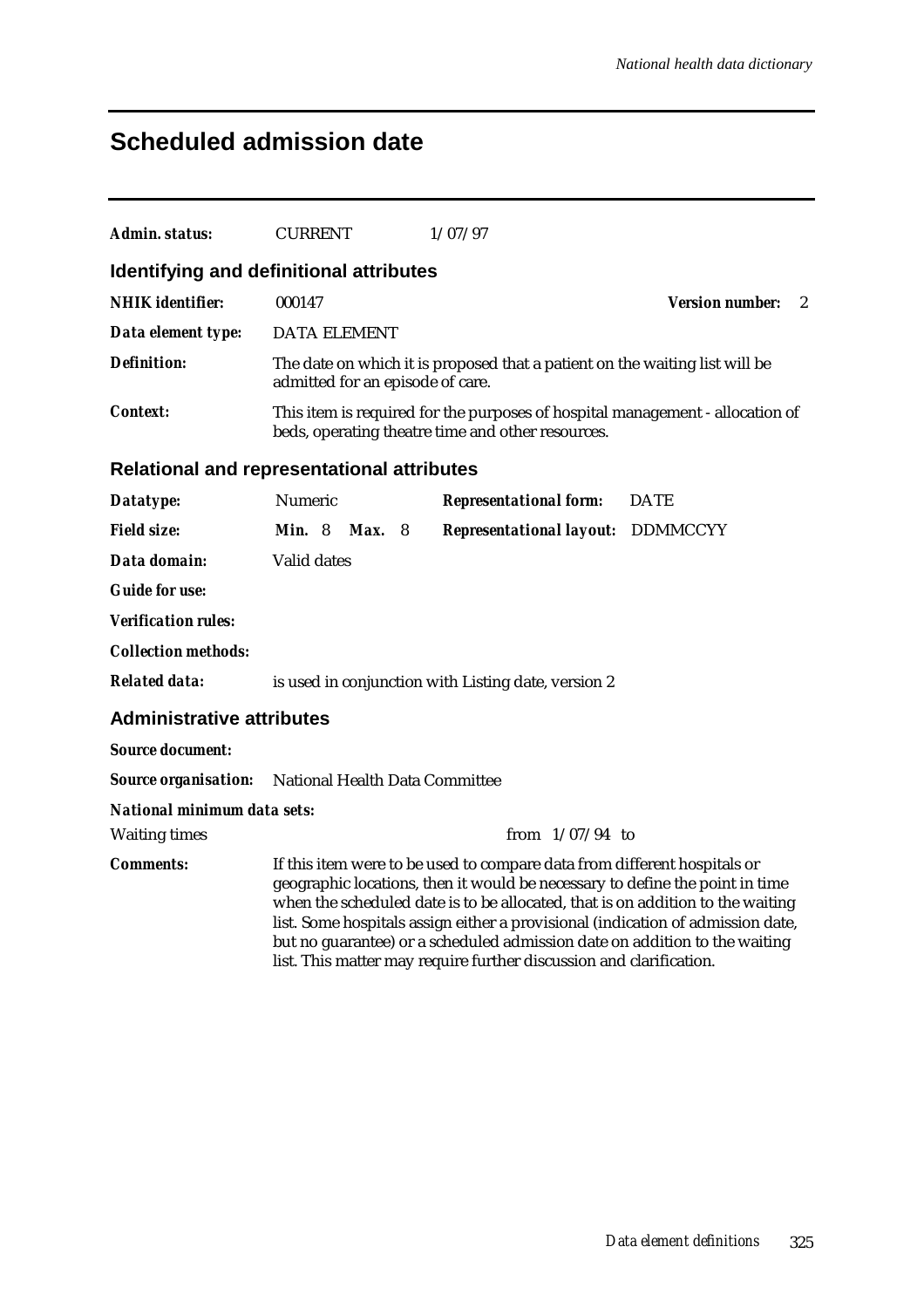# **Time of triage**

| Admin. status:                                    | <b>CURRENT</b>                    |        | 1/07/98                                                                         |                             |
|---------------------------------------------------|-----------------------------------|--------|---------------------------------------------------------------------------------|-----------------------------|
| Identifying and definitional attributes           |                                   |        |                                                                                 |                             |
| <b>NHIK</b> identifier:                           | 000354                            |        |                                                                                 | <b>Version number:</b><br>1 |
| Data element type:                                | <b>DATA ELEMENT</b>               |        |                                                                                 |                             |
| <b>Definition:</b>                                |                                   |        | The time at which the patient is triaged.                                       |                             |
| Context:                                          | and calculation of waiting times. |        | Institutional health care: Required to identify the commencement of the service |                             |
| <b>Relational and representational attributes</b> |                                   |        |                                                                                 |                             |
| Datatype:                                         | Numeric                           |        | <b>Representational form:</b>                                                   | <b>QUANTITATIVE VALUE</b>   |
| <b>Field size:</b>                                | Min. 4                            | Max. 4 | <b>Representational layout:</b>                                                 | <b>HHMM</b>                 |
| Data domain:                                      |                                   |        |                                                                                 |                             |
| <b>Guide for use:</b>                             |                                   |        |                                                                                 |                             |
| <b>Verification rules:</b>                        |                                   |        |                                                                                 |                             |
| <b>Collection methods:</b>                        |                                   |        |                                                                                 |                             |
| <b>Related data:</b>                              |                                   |        | relates to the data element Admission date, version 3                           |                             |
|                                                   | delivery, version 1               |        | relates to the data element Emergency Department waiting time to service        |                             |
|                                                   | version 1                         |        | relates to the data element Emergency Department waiting time to admission,     |                             |
|                                                   | Department, version 1             |        | relates to the data element concept Patient presentation at Emergency           |                             |
|                                                   |                                   |        | relates to the data element Date patient presents, version 1                    |                             |
|                                                   |                                   |        | relates to the data element Time patient presents, version 1                    |                             |
|                                                   |                                   |        | relates to the data element Type of visit, version 1                            |                             |
|                                                   |                                   |        | relates to the data element Date of triage, version 1                           |                             |
|                                                   |                                   |        | relates to the data element Triage category, version 1                          |                             |
|                                                   |                                   |        | relates to the data element Date of service event, version 1                    |                             |
|                                                   |                                   |        | relates to the data element Time of service event, version 1                    |                             |
|                                                   |                                   |        | relates to the data element Admission time, version 1                           |                             |
|                                                   |                                   |        |                                                                                 |                             |

#### **Administrative attributes**

*Source document:*

*Source organisation:* National Institution Based Ambulatory Model Reference Group; NHDC

#### *National minimum data sets:*

*Comments:*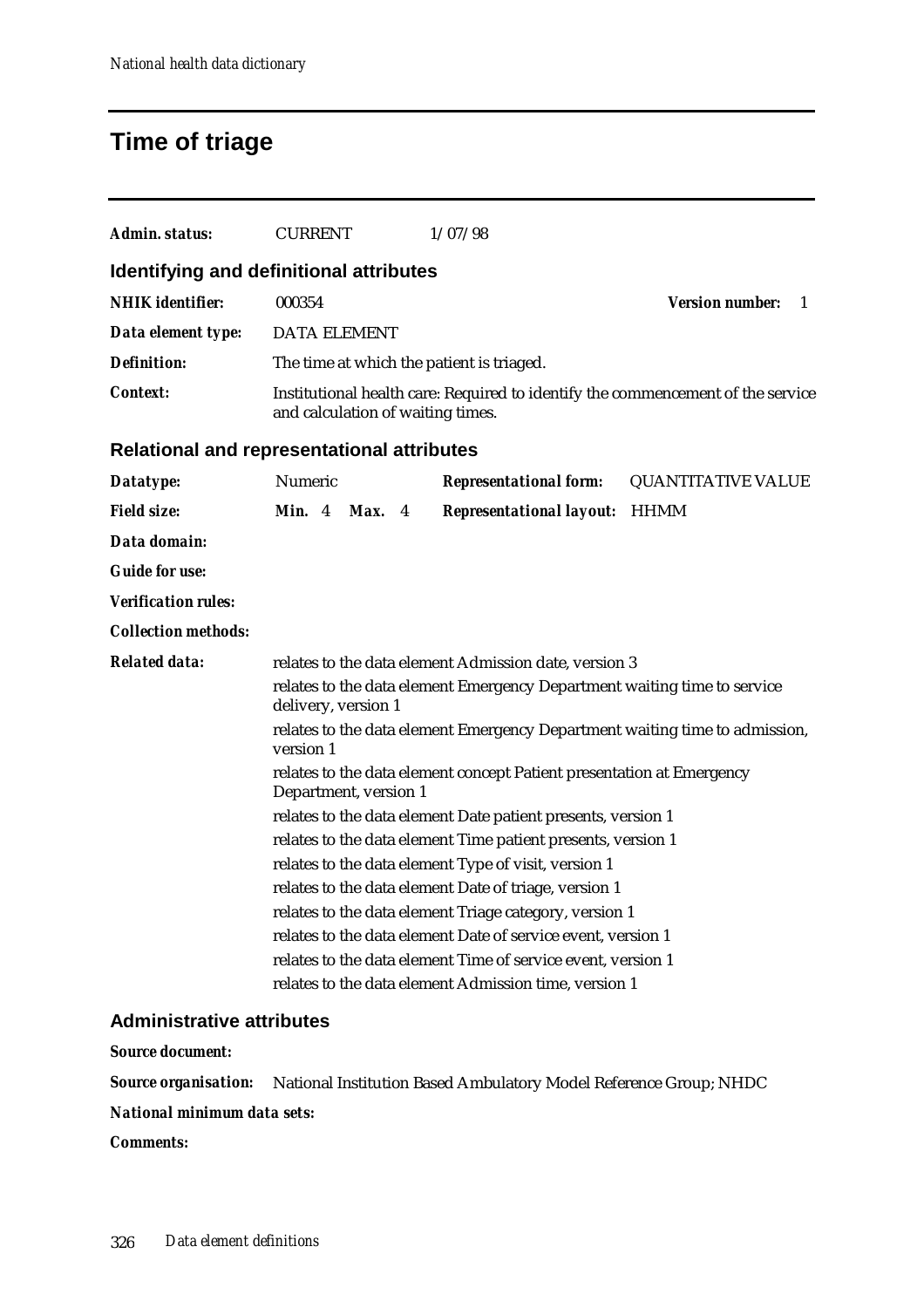# **Time patient presents**

| <b>Admin. status:</b>                             | <b>CURRENT</b>                                                                                  |        |  | 1/07/98                                                                      |                                                                                  |
|---------------------------------------------------|-------------------------------------------------------------------------------------------------|--------|--|------------------------------------------------------------------------------|----------------------------------------------------------------------------------|
| <b>Identifying and definitional attributes</b>    |                                                                                                 |        |  |                                                                              |                                                                                  |
| <b>NHIK</b> identifier:                           | 000351                                                                                          |        |  |                                                                              | <b>Version number:</b><br>- 1                                                    |
| Data element type:                                | <b>DATA ELEMENT</b>                                                                             |        |  |                                                                              |                                                                                  |
| <b>Definition:</b>                                | delivery of a service.                                                                          |        |  | The time at which the patient presents at the Emergency Department for the   |                                                                                  |
| <b>Context:</b>                                   | calculation of waiting times.                                                                   |        |  |                                                                              | Institutional health care: required to identify commencement of a visit and for  |
| <b>Relational and representational attributes</b> |                                                                                                 |        |  |                                                                              |                                                                                  |
| Datatype:                                         | Numeric                                                                                         |        |  | <b>Representational form:</b>                                                | <b>QUANTITATIVE VALUE</b>                                                        |
| <b>Field size:</b>                                | Min. $4$                                                                                        | Max. 4 |  | <b>Representational layout: HHMM</b>                                         |                                                                                  |
| Data domain:                                      |                                                                                                 |        |  | Expressed as hours and minutes using 24-hour clock                           |                                                                                  |
| <b>Guide for use:</b>                             | treating medical officer or nurse.                                                              |        |  | The time of patient presentation at the Emergency Department is the earliest | occasion of being registered clinically, triaged or provided with a service by a |
| <b>Verification rules:</b>                        |                                                                                                 |        |  |                                                                              |                                                                                  |
| <b>Collection methods:</b>                        |                                                                                                 |        |  |                                                                              |                                                                                  |
| <b>Related data:</b>                              |                                                                                                 |        |  | relates to the data element Admission date, version 3                        |                                                                                  |
|                                                   | relates to the data element Emergency Department waiting time to service<br>delivery, version 1 |        |  |                                                                              |                                                                                  |
|                                                   | relates to the data element Emergency Department waiting time to admission,<br>version 1        |        |  |                                                                              |                                                                                  |
|                                                   | relates to the data element concept Patient presentation at Emergency<br>Department, version 1  |        |  |                                                                              |                                                                                  |
|                                                   |                                                                                                 |        |  | relates to the data element Date patient presents, version 1                 |                                                                                  |
|                                                   |                                                                                                 |        |  | relates to the data element Date of triage, version 1                        |                                                                                  |
|                                                   |                                                                                                 |        |  | relates to the data element Time of triage, version 1                        |                                                                                  |
|                                                   |                                                                                                 |        |  | relates to the data element Triage category, version 1                       |                                                                                  |
|                                                   |                                                                                                 |        |  | relates to the data element Date of service event, version 1                 |                                                                                  |
|                                                   |                                                                                                 |        |  | relates to the data element Time of service event, version 1                 |                                                                                  |
|                                                   |                                                                                                 |        |  | relates to the data element Admission time, version 1                        |                                                                                  |
| <b>Administrative attributes</b>                  |                                                                                                 |        |  |                                                                              |                                                                                  |
| <b>Source document:</b>                           |                                                                                                 |        |  |                                                                              |                                                                                  |
| <b>Source organisation:</b>                       |                                                                                                 |        |  | National Institution Based Ambulatory Model Reference Group; NHDC            |                                                                                  |
| National minimum data sets:                       |                                                                                                 |        |  |                                                                              |                                                                                  |
| <b>Comments:</b>                                  |                                                                                                 |        |  |                                                                              |                                                                                  |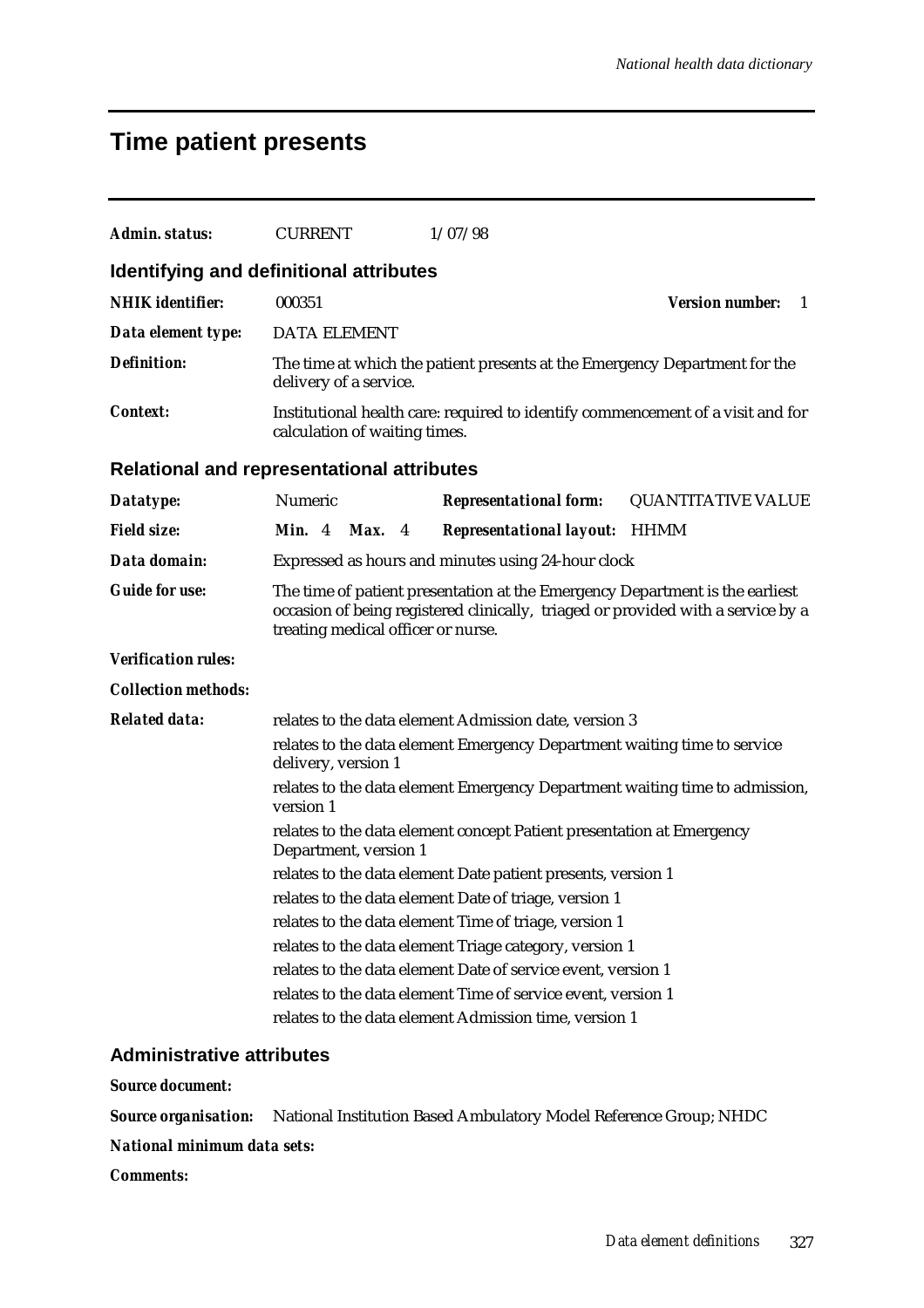# **Triage category**

| <b>CURRENT</b>                   | 1/07/98                       |                                                                                                                                                                                                                                                                                                                                                                                                                                                                                                                                                                                                                                                                                                                                                                                                                                                                                                                                                                                                                                                                                                                                                                                                                                                                                                                                                                                                                                                                                                                                                                                                                                                                                                                                                                                                                                                                                                                                                  |
|----------------------------------|-------------------------------|--------------------------------------------------------------------------------------------------------------------------------------------------------------------------------------------------------------------------------------------------------------------------------------------------------------------------------------------------------------------------------------------------------------------------------------------------------------------------------------------------------------------------------------------------------------------------------------------------------------------------------------------------------------------------------------------------------------------------------------------------------------------------------------------------------------------------------------------------------------------------------------------------------------------------------------------------------------------------------------------------------------------------------------------------------------------------------------------------------------------------------------------------------------------------------------------------------------------------------------------------------------------------------------------------------------------------------------------------------------------------------------------------------------------------------------------------------------------------------------------------------------------------------------------------------------------------------------------------------------------------------------------------------------------------------------------------------------------------------------------------------------------------------------------------------------------------------------------------------------------------------------------------------------------------------------------------|
|                                  |                               |                                                                                                                                                                                                                                                                                                                                                                                                                                                                                                                                                                                                                                                                                                                                                                                                                                                                                                                                                                                                                                                                                                                                                                                                                                                                                                                                                                                                                                                                                                                                                                                                                                                                                                                                                                                                                                                                                                                                                  |
| 000355                           |                               | <b>Version number:</b><br>-1                                                                                                                                                                                                                                                                                                                                                                                                                                                                                                                                                                                                                                                                                                                                                                                                                                                                                                                                                                                                                                                                                                                                                                                                                                                                                                                                                                                                                                                                                                                                                                                                                                                                                                                                                                                                                                                                                                                     |
| <b>DATA ELEMENT</b>              |                               |                                                                                                                                                                                                                                                                                                                                                                                                                                                                                                                                                                                                                                                                                                                                                                                                                                                                                                                                                                                                                                                                                                                                                                                                                                                                                                                                                                                                                                                                                                                                                                                                                                                                                                                                                                                                                                                                                                                                                  |
|                                  |                               |                                                                                                                                                                                                                                                                                                                                                                                                                                                                                                                                                                                                                                                                                                                                                                                                                                                                                                                                                                                                                                                                                                                                                                                                                                                                                                                                                                                                                                                                                                                                                                                                                                                                                                                                                                                                                                                                                                                                                  |
|                                  |                               |                                                                                                                                                                                                                                                                                                                                                                                                                                                                                                                                                                                                                                                                                                                                                                                                                                                                                                                                                                                                                                                                                                                                                                                                                                                                                                                                                                                                                                                                                                                                                                                                                                                                                                                                                                                                                                                                                                                                                  |
|                                  |                               |                                                                                                                                                                                                                                                                                                                                                                                                                                                                                                                                                                                                                                                                                                                                                                                                                                                                                                                                                                                                                                                                                                                                                                                                                                                                                                                                                                                                                                                                                                                                                                                                                                                                                                                                                                                                                                                                                                                                                  |
| Numeric                          | <b>Representational form:</b> | <b>CODE</b><br>- N                                                                                                                                                                                                                                                                                                                                                                                                                                                                                                                                                                                                                                                                                                                                                                                                                                                                                                                                                                                                                                                                                                                                                                                                                                                                                                                                                                                                                                                                                                                                                                                                                                                                                                                                                                                                                                                                                                                               |
| 1<br>2<br>3<br>4<br>5            |                               |                                                                                                                                                                                                                                                                                                                                                                                                                                                                                                                                                                                                                                                                                                                                                                                                                                                                                                                                                                                                                                                                                                                                                                                                                                                                                                                                                                                                                                                                                                                                                                                                                                                                                                                                                                                                                                                                                                                                                  |
|                                  |                               |                                                                                                                                                                                                                                                                                                                                                                                                                                                                                                                                                                                                                                                                                                                                                                                                                                                                                                                                                                                                                                                                                                                                                                                                                                                                                                                                                                                                                                                                                                                                                                                                                                                                                                                                                                                                                                                                                                                                                  |
|                                  |                               |                                                                                                                                                                                                                                                                                                                                                                                                                                                                                                                                                                                                                                                                                                                                                                                                                                                                                                                                                                                                                                                                                                                                                                                                                                                                                                                                                                                                                                                                                                                                                                                                                                                                                                                                                                                                                                                                                                                                                  |
|                                  |                               |                                                                                                                                                                                                                                                                                                                                                                                                                                                                                                                                                                                                                                                                                                                                                                                                                                                                                                                                                                                                                                                                                                                                                                                                                                                                                                                                                                                                                                                                                                                                                                                                                                                                                                                                                                                                                                                                                                                                                  |
|                                  |                               |                                                                                                                                                                                                                                                                                                                                                                                                                                                                                                                                                                                                                                                                                                                                                                                                                                                                                                                                                                                                                                                                                                                                                                                                                                                                                                                                                                                                                                                                                                                                                                                                                                                                                                                                                                                                                                                                                                                                                  |
| delivery, version 1<br>version 1 |                               |                                                                                                                                                                                                                                                                                                                                                                                                                                                                                                                                                                                                                                                                                                                                                                                                                                                                                                                                                                                                                                                                                                                                                                                                                                                                                                                                                                                                                                                                                                                                                                                                                                                                                                                                                                                                                                                                                                                                                  |
|                                  | Min. 1<br>Max. 1              | Identifying and definitional attributes<br>The urgency of the patient's need for medical and nursing care.<br>Institutional healthcare: Required to provide data for analysis of Emergency<br>Department processes.<br><b>Relational and representational attributes</b><br><b>Representational layout:</b><br>Resuscitation: Immediate (within seconds)<br><b>Emergency: Within 10 minutes</b><br><b>Urgent: Within 30 minutes</b><br>Semi-urgent: Within 60 minutes<br>Non-urgent: Within 120 minutes<br>This triage classification is to be used in the Emergency Departments of<br>hospitals. Patients will be triaged into one of five categories on the National<br>Triage Scale according to the triageur's response to the question: 'This patient<br>should wait for medical care no longer than ?'.<br>The triage category is allocated by an experienced registered nurse or medical<br>practitioner. If the triage category changes, record the more urgent category.<br>relates to the data element Non-admitted patient, version 1<br>relates to the data element Admission date, version 3<br>supersedes previous data element Triage category (trial), version 1<br>relates to the data element Emergency Department waiting time to service<br>relates to the data element Emergency Department waiting time to admission,<br>relates to the data element concept Patient presentation at Emergency<br>Department, version 1<br>relates to the data element Date patient presents, version 1<br>relates to the data element Time patient presents, version 1<br>relates to the data element Type of visit, version 1<br>relates to the data element Date of triage, version 1<br>relates to the data element Time of triage, version 1<br>relates to the data element Date of service event, version 1<br>relates to the data element Time of service event, version 1<br>relates to the data element Admission time, version 1 |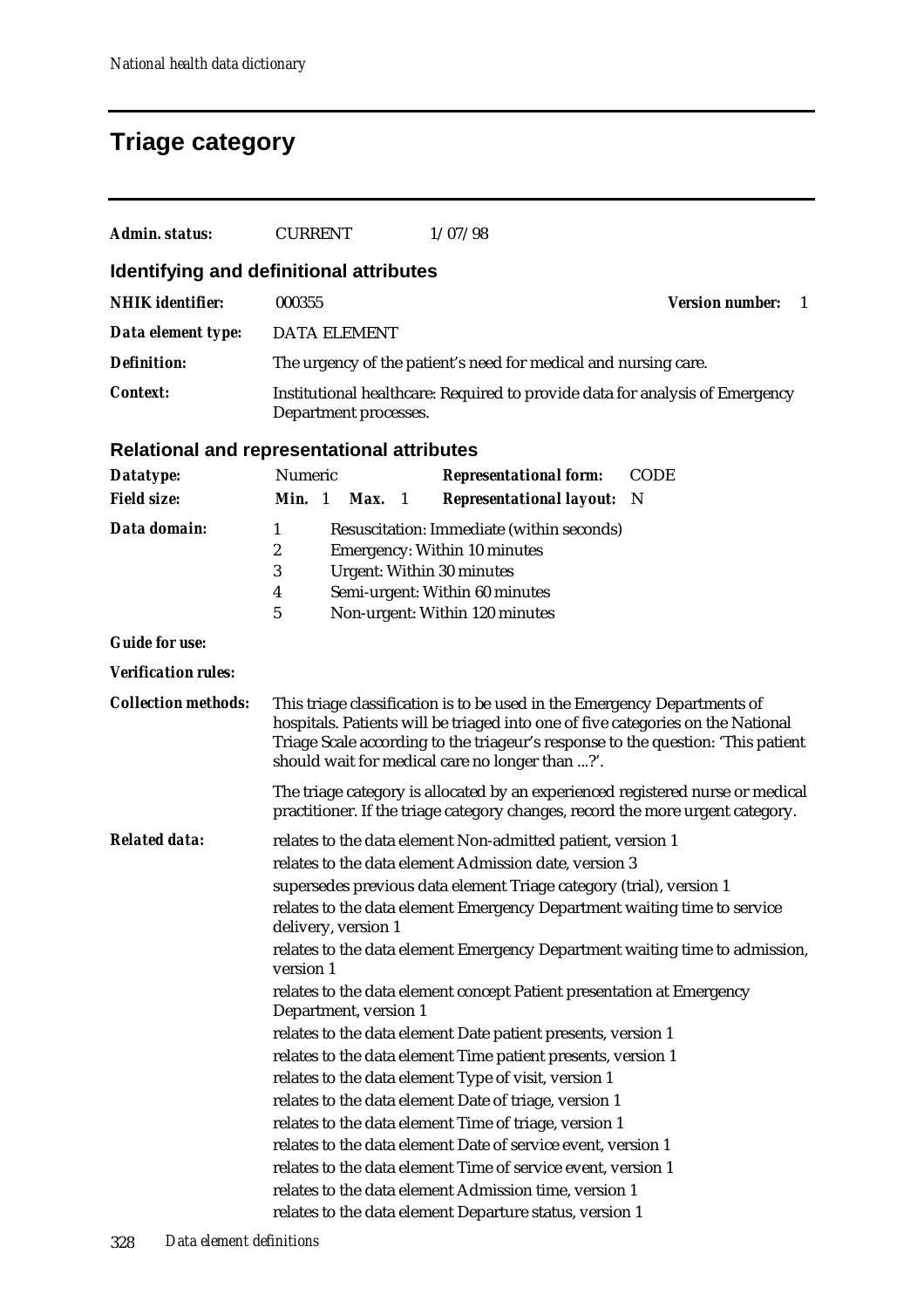### **Triage category (continued)**

#### **Administrative attributes**

*Source document:* National Triage Scale, Australasian College for Emergency Medicine (ACEM)

*Source organisation:*

*National minimum data sets:*

*Comments:* The triage category uses the classification and coding scheme developed by the Australian College of Emergency Medicine with wide consultation.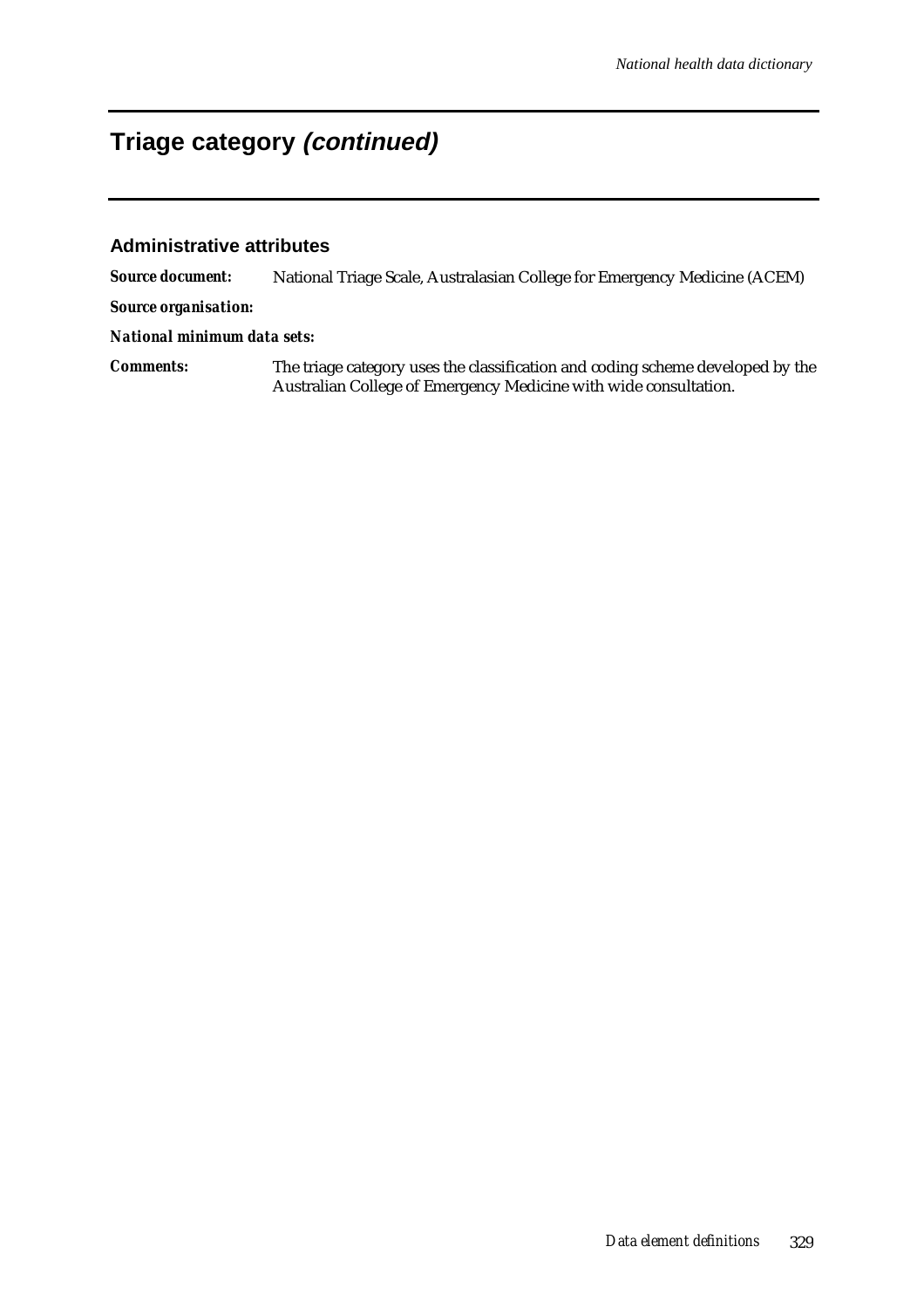# **Type of nursing home admission**

| <b>Admin. status:</b>                             | <b>CURRENT</b>               |                                                                                                                          |        | 1/07/89                                                                                                                                                                                                                                                                                                                                                                                                                                                                                                                                                                                                                                                                 |                              |  |
|---------------------------------------------------|------------------------------|--------------------------------------------------------------------------------------------------------------------------|--------|-------------------------------------------------------------------------------------------------------------------------------------------------------------------------------------------------------------------------------------------------------------------------------------------------------------------------------------------------------------------------------------------------------------------------------------------------------------------------------------------------------------------------------------------------------------------------------------------------------------------------------------------------------------------------|------------------------------|--|
| Identifying and definitional attributes           |                              |                                                                                                                          |        |                                                                                                                                                                                                                                                                                                                                                                                                                                                                                                                                                                                                                                                                         |                              |  |
| <b>NHIK</b> identifier:                           | 000172                       |                                                                                                                          |        |                                                                                                                                                                                                                                                                                                                                                                                                                                                                                                                                                                                                                                                                         | <b>Version number:</b><br>-1 |  |
| Data element type:                                | <b>DATA ELEMENT</b>          |                                                                                                                          |        |                                                                                                                                                                                                                                                                                                                                                                                                                                                                                                                                                                                                                                                                         |                              |  |
| <b>Definition:</b>                                | nursing homes episodes.      |                                                                                                                          |        | Type of admission distinguishes respite/crisis care episodes from other                                                                                                                                                                                                                                                                                                                                                                                                                                                                                                                                                                                                 |                              |  |
| Context:                                          |                              | Nursing home statistics: this item will assist in analyses of demand for<br>institutional services and planning studies. |        |                                                                                                                                                                                                                                                                                                                                                                                                                                                                                                                                                                                                                                                                         |                              |  |
| <b>Relational and representational attributes</b> |                              |                                                                                                                          |        |                                                                                                                                                                                                                                                                                                                                                                                                                                                                                                                                                                                                                                                                         |                              |  |
| Datatype:                                         | Numeric                      |                                                                                                                          |        | <b>Representational form:</b>                                                                                                                                                                                                                                                                                                                                                                                                                                                                                                                                                                                                                                           | <b>CODE</b>                  |  |
| <b>Field size:</b>                                | Min. 1                       |                                                                                                                          | Max. 1 | <b>Representational layout:</b>                                                                                                                                                                                                                                                                                                                                                                                                                                                                                                                                                                                                                                         | - N                          |  |
| Data domain:                                      | 1<br>$\boldsymbol{2}$        |                                                                                                                          |        | Respite / crisis care (short-term admission, usually in order to give a<br>carer respite from the provision of care<br>Other (continuing care)                                                                                                                                                                                                                                                                                                                                                                                                                                                                                                                          |                              |  |
| <b>Guide for use:</b>                             |                              |                                                                                                                          |        |                                                                                                                                                                                                                                                                                                                                                                                                                                                                                                                                                                                                                                                                         |                              |  |
| <b>Verification rules:</b>                        |                              |                                                                                                                          |        |                                                                                                                                                                                                                                                                                                                                                                                                                                                                                                                                                                                                                                                                         |                              |  |
| <b>Collection methods:</b>                        | reviewed during 1998.        |                                                                                                                          |        | The data domain for this data element has been drawn from the NH5 form.<br>The Commonwealth Department of Health and Family Services has developed<br>a new form to replace the NH5. This data element and its data domain will be                                                                                                                                                                                                                                                                                                                                                                                                                                      |                              |  |
| <b>Related data:</b>                              |                              |                                                                                                                          |        |                                                                                                                                                                                                                                                                                                                                                                                                                                                                                                                                                                                                                                                                         |                              |  |
| <b>Administrative attributes</b>                  |                              |                                                                                                                          |        |                                                                                                                                                                                                                                                                                                                                                                                                                                                                                                                                                                                                                                                                         |                              |  |
| <b>Source document:</b>                           |                              |                                                                                                                          |        |                                                                                                                                                                                                                                                                                                                                                                                                                                                                                                                                                                                                                                                                         |                              |  |
|                                                   |                              |                                                                                                                          |        | <b>Source organisation:</b> National minimum data set working parties                                                                                                                                                                                                                                                                                                                                                                                                                                                                                                                                                                                                   |                              |  |
| National minimum data sets:                       |                              |                                                                                                                          |        |                                                                                                                                                                                                                                                                                                                                                                                                                                                                                                                                                                                                                                                                         |                              |  |
| <b>Comments:</b>                                  |                              |                                                                                                                          |        | Acute hospitals and private psychiatric hospitals                                                                                                                                                                                                                                                                                                                                                                                                                                                                                                                                                                                                                       |                              |  |
|                                                   | Health Care.                 |                                                                                                                          |        | It is considered that this item was difficult to define and collect, as medical<br>practitioners do not generally put all elective patients on the hospital booking<br>list. The South Australian hospital morbidity system includes elective patients<br>who are not on the booking list, such as same-day patients. The Victorian<br>definition refers to planned admissions and defines them as routine or non-<br>emergency admissions with a list of clarificatory cases. The working party<br>decided that the poor quality of the data and the potential uses of the data item<br>did not justify its inclusion in the National Minimum Data Set - Institutional |                              |  |
|                                                   | Public psychiatric hospitals |                                                                                                                          |        |                                                                                                                                                                                                                                                                                                                                                                                                                                                                                                                                                                                                                                                                         |                              |  |
|                                                   |                              |                                                                                                                          |        | It is considered that the data element Legal status on admission is more<br>relevant to psychiatric hospital in-patients.                                                                                                                                                                                                                                                                                                                                                                                                                                                                                                                                               |                              |  |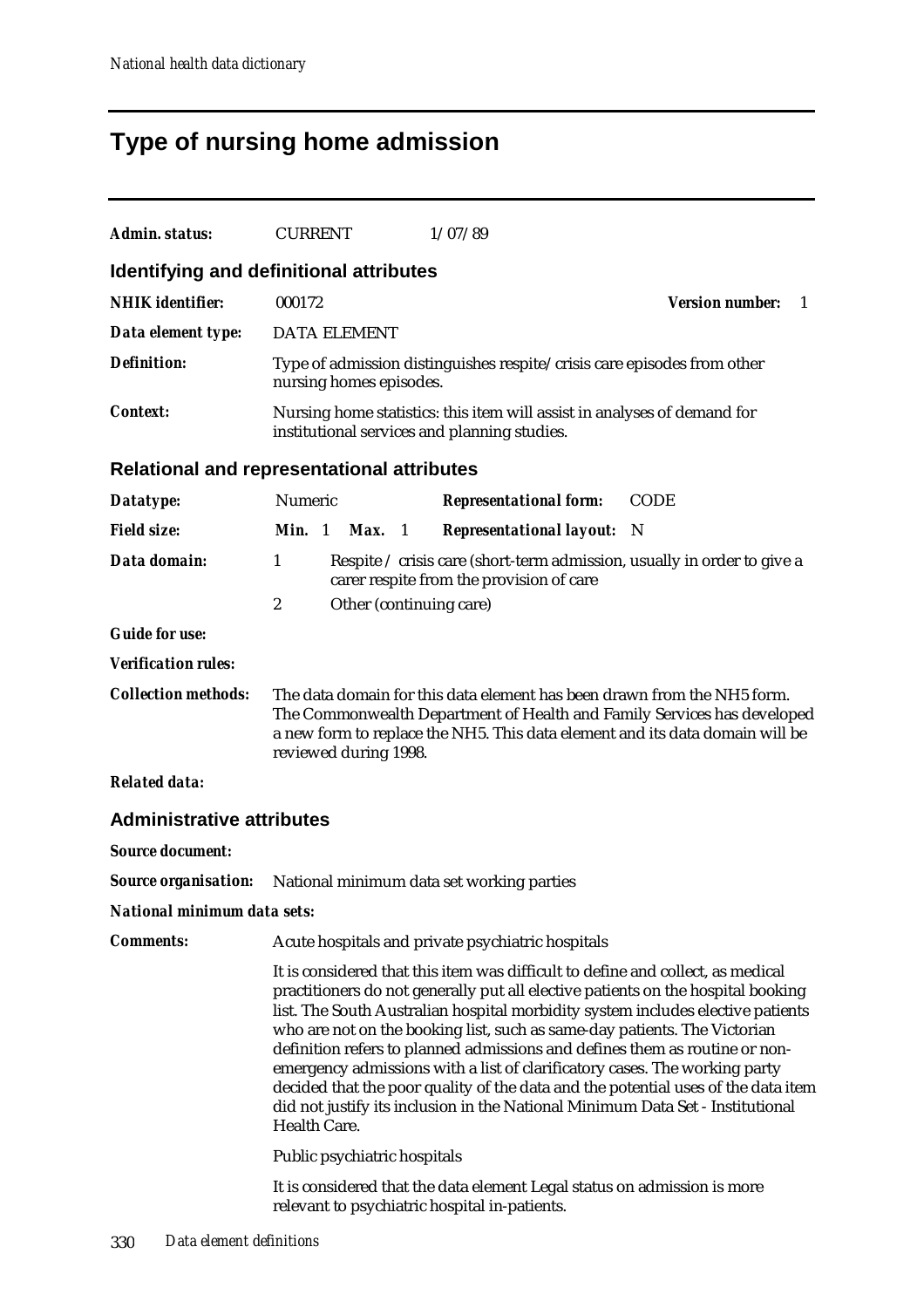### **Type of nursing home admission (continued)**

*Comments (cont'd):* The type of contact categories for psychiatric hospital non-in-patients distinguish between major modes of non-in-patient care.

> This data element will be reviewed during 1998 in the light of recent structural reforms of nursing homes.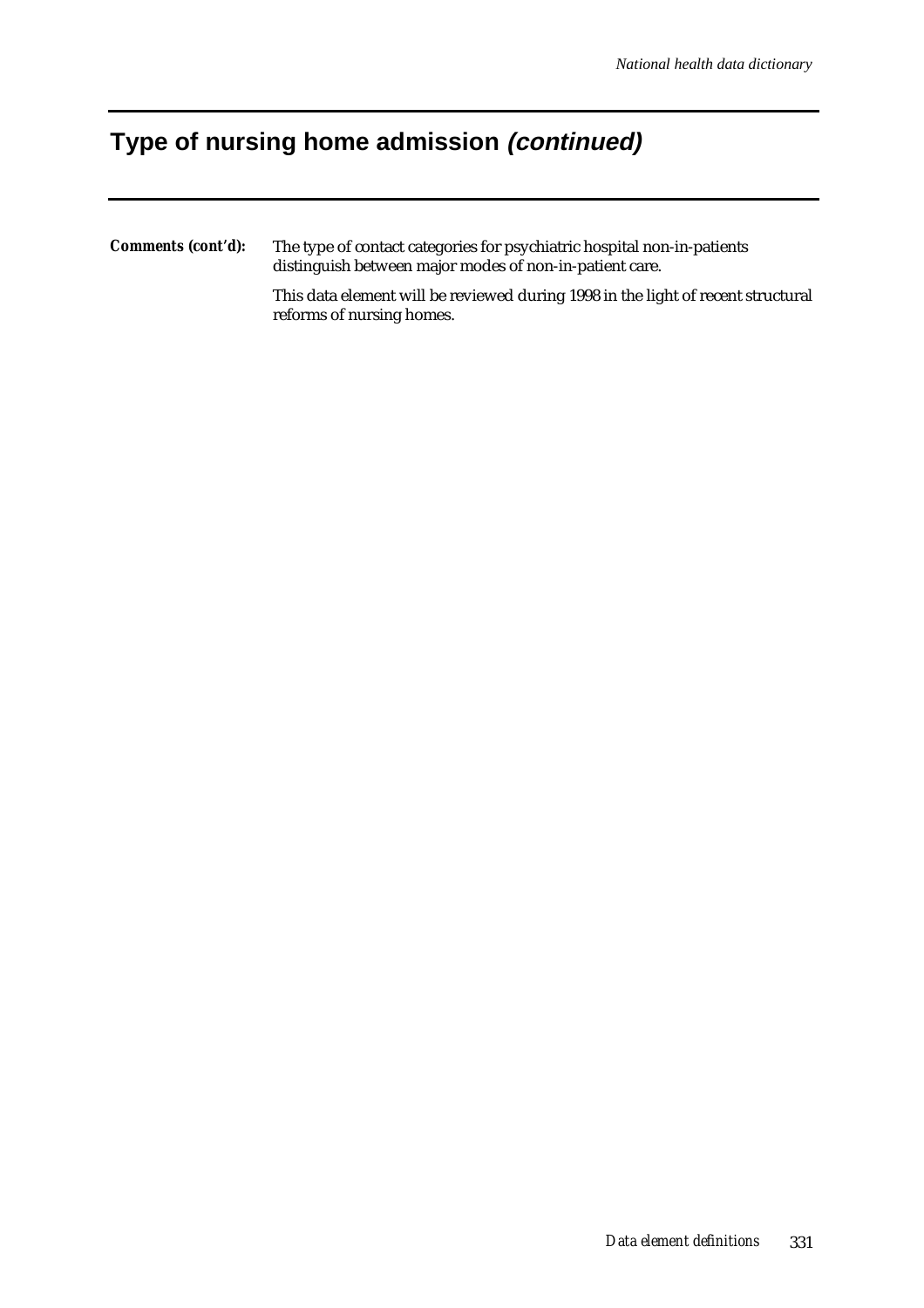# **Type of visit**

| Admin. status:                                    | <b>CURRENT</b>                                                                                                                                                                                                                                         |                                              |  | 1/07/98                                                                                                                                                                                                                                                                                                                                                                                                                                                                                                                                                                                                                                                                                                                               |                                                                         |
|---------------------------------------------------|--------------------------------------------------------------------------------------------------------------------------------------------------------------------------------------------------------------------------------------------------------|----------------------------------------------|--|---------------------------------------------------------------------------------------------------------------------------------------------------------------------------------------------------------------------------------------------------------------------------------------------------------------------------------------------------------------------------------------------------------------------------------------------------------------------------------------------------------------------------------------------------------------------------------------------------------------------------------------------------------------------------------------------------------------------------------------|-------------------------------------------------------------------------|
| Identifying and definitional attributes           |                                                                                                                                                                                                                                                        |                                              |  |                                                                                                                                                                                                                                                                                                                                                                                                                                                                                                                                                                                                                                                                                                                                       |                                                                         |
| <b>NHIK</b> identifier:                           | 000352                                                                                                                                                                                                                                                 |                                              |  |                                                                                                                                                                                                                                                                                                                                                                                                                                                                                                                                                                                                                                                                                                                                       | <b>Version number:</b><br>-1                                            |
| Data element type:                                |                                                                                                                                                                                                                                                        | <b>DATA ELEMENT</b>                          |  |                                                                                                                                                                                                                                                                                                                                                                                                                                                                                                                                                                                                                                                                                                                                       |                                                                         |
| <b>Definition:</b>                                |                                                                                                                                                                                                                                                        |                                              |  | The reason the patient presents to the Emergency Department.                                                                                                                                                                                                                                                                                                                                                                                                                                                                                                                                                                                                                                                                          |                                                                         |
| Context:                                          | services.                                                                                                                                                                                                                                              |                                              |  | Institutional health care: Required for analysis of Emergency Department                                                                                                                                                                                                                                                                                                                                                                                                                                                                                                                                                                                                                                                              |                                                                         |
| <b>Relational and representational attributes</b> |                                                                                                                                                                                                                                                        |                                              |  |                                                                                                                                                                                                                                                                                                                                                                                                                                                                                                                                                                                                                                                                                                                                       |                                                                         |
| Datatype:                                         | Numeric                                                                                                                                                                                                                                                |                                              |  | <b>Representational form:</b>                                                                                                                                                                                                                                                                                                                                                                                                                                                                                                                                                                                                                                                                                                         | <b>CODE</b>                                                             |
| <b>Field size:</b>                                |                                                                                                                                                                                                                                                        | Min. 1 Max. 1                                |  | <b>Representational layout:</b>                                                                                                                                                                                                                                                                                                                                                                                                                                                                                                                                                                                                                                                                                                       | -N                                                                      |
| Data domain:                                      | 1                                                                                                                                                                                                                                                      | care.                                        |  | Emergency presentation: Attendance for an actual or suspected                                                                                                                                                                                                                                                                                                                                                                                                                                                                                                                                                                                                                                                                         | condition which is sufficiently serious as to require acute unscheduled |
|                                                   | $\boldsymbol{2}$                                                                                                                                                                                                                                       |                                              |  | Return visit - planned: Presentation is planned and is a result of a<br>previous Emergency Department presentation or return visit.                                                                                                                                                                                                                                                                                                                                                                                                                                                                                                                                                                                                   |                                                                         |
|                                                   | 3<br>Pre-arranged admission: A patient who presents at the Emergency<br>Department for either clerical, nursing or medical processes to be<br>undertaken, and admission has been pre-arranged by the referring<br>medical officer and a bed allocated. |                                              |  |                                                                                                                                                                                                                                                                                                                                                                                                                                                                                                                                                                                                                                                                                                                                       |                                                                         |
|                                                   | 4                                                                                                                                                                                                                                                      |                                              |  | Patient in transit: The Emergency Department is responsible for care<br>and treatment of a patient awaiting transport to another institution                                                                                                                                                                                                                                                                                                                                                                                                                                                                                                                                                                                          |                                                                         |
|                                                   | $\mathbf 5$                                                                                                                                                                                                                                            |                                              |  | Dead on arrival: A patient who is dead on arrival at presentation to<br>the Emergency Department                                                                                                                                                                                                                                                                                                                                                                                                                                                                                                                                                                                                                                      |                                                                         |
| <b>Guide for use:</b>                             |                                                                                                                                                                                                                                                        |                                              |  |                                                                                                                                                                                                                                                                                                                                                                                                                                                                                                                                                                                                                                                                                                                                       |                                                                         |
| <b>Verification rules:</b>                        |                                                                                                                                                                                                                                                        |                                              |  |                                                                                                                                                                                                                                                                                                                                                                                                                                                                                                                                                                                                                                                                                                                                       |                                                                         |
| <b>Collection methods:</b>                        |                                                                                                                                                                                                                                                        |                                              |  |                                                                                                                                                                                                                                                                                                                                                                                                                                                                                                                                                                                                                                                                                                                                       |                                                                         |
| <b>Related data:</b>                              | version 1                                                                                                                                                                                                                                              | delivery, version 1<br>Department, version 1 |  | relates to the data element Admission date, version 3<br>relates to the data element Emergency Department waiting time to service<br>relates to the data element Emergency Department waiting time to admission,<br>relates to the data element concept Patient presentation at Emergency<br>relates to the data element Date patient presents, version 1<br>relates to the data element Time patient presents, version 1<br>relates to the data element Date of triage, version 1<br>relates to the data element Time of triage, version 1<br>relates to the data element Triage category, version 1<br>relates to the data element Date of service event, version 1<br>relates to the data element Time of service event, version 1 |                                                                         |
|                                                   |                                                                                                                                                                                                                                                        |                                              |  | relates to the data element Admission time, version 1                                                                                                                                                                                                                                                                                                                                                                                                                                                                                                                                                                                                                                                                                 |                                                                         |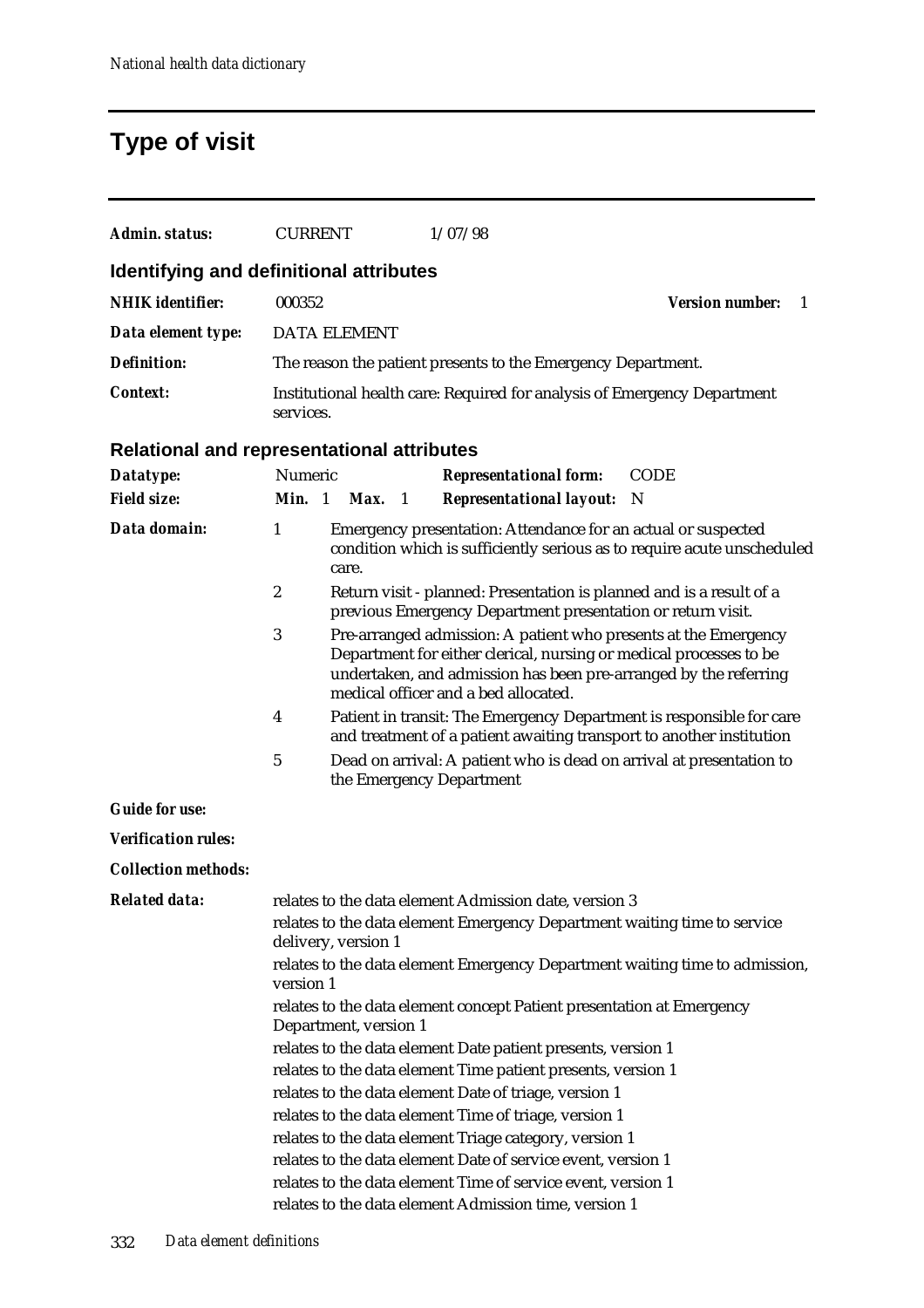### **Type of visit (continued)**

#### **Administrative attributes**

*Source document:*

*Source organisation:* National Institution Based Ambulatory Model Reference Group; NHDC

*National minimum data sets:*

*Comments:*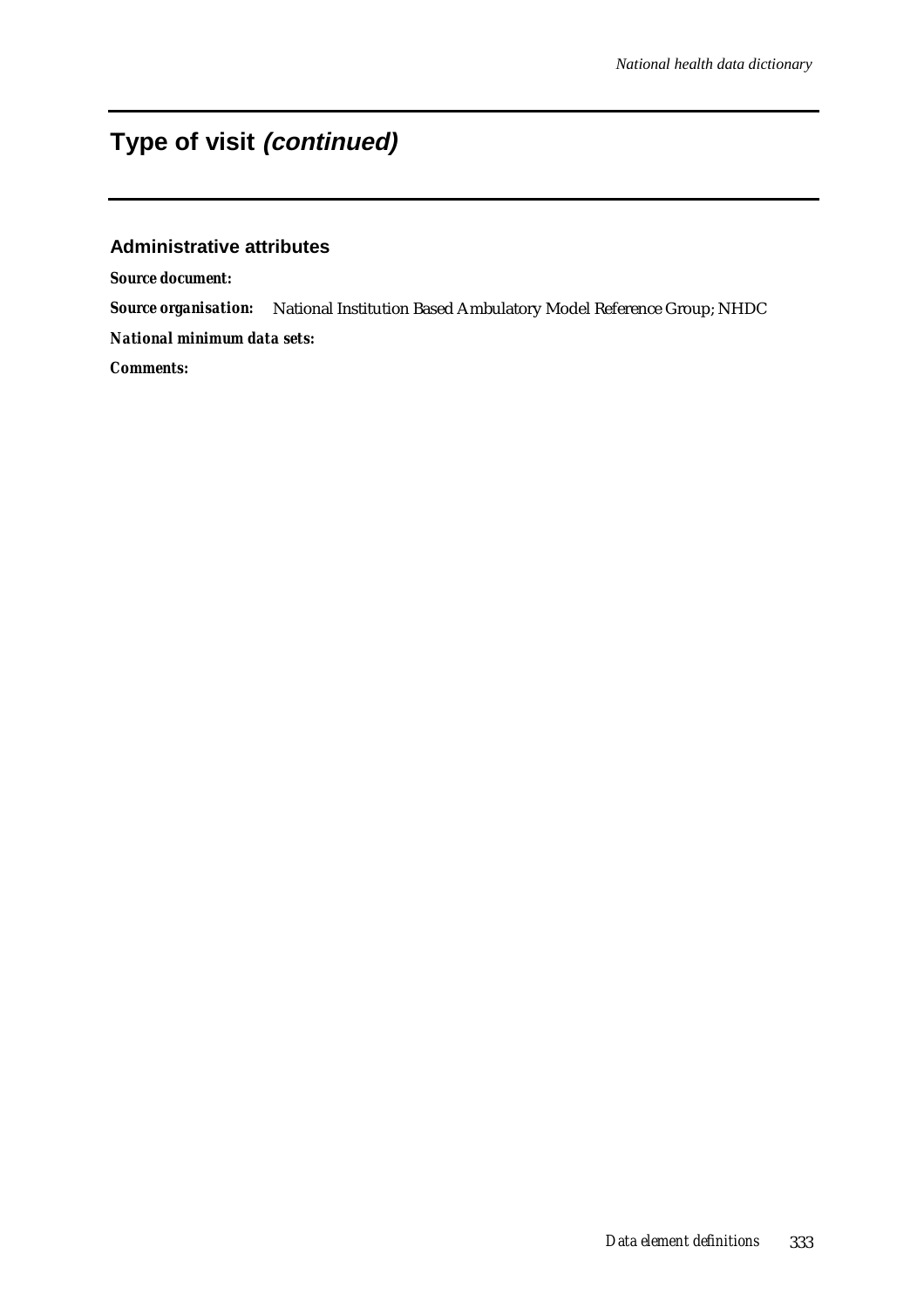### **Waiting list category - ICD-10-AM code**

| Admin. status:          | <b>CURRENT</b>                          | 1/07/98                                                                                                                                                                                                                                                                                                                                                                                                           |                             |
|-------------------------|-----------------------------------------|-------------------------------------------------------------------------------------------------------------------------------------------------------------------------------------------------------------------------------------------------------------------------------------------------------------------------------------------------------------------------------------------------------------------|-----------------------------|
|                         | Identifying and definitional attributes |                                                                                                                                                                                                                                                                                                                                                                                                                   |                             |
| <b>NHIK</b> identifier: | 000176                                  |                                                                                                                                                                                                                                                                                                                                                                                                                   | <b>Version number:</b><br>3 |
| Data element type:      | <b>DATA ELEMENT</b>                     |                                                                                                                                                                                                                                                                                                                                                                                                                   |                             |
| <b>Definition:</b>      |                                         | The type of elective hospital care that a patient requires.                                                                                                                                                                                                                                                                                                                                                       |                             |
| Context:                | hospital care (code 2).                 | Admitted patients: hospitals maintain waiting lists which may include patients<br>awaiting hospital care other than elective surgery - for example, dental surgery<br>and oncology treatments. This item is necessary to distinguish patients<br>awaiting elective surgery (code 1) from those awaiting other types of elective<br>The waiting period for patients awaiting transplant or obstetric procedures is |                             |
|                         |                                         | largely independent of system resource factors.                                                                                                                                                                                                                                                                                                                                                                   |                             |

#### **Relational and representational attributes**

| Datatype:             | Numeric                                                                                                                                                                                                                                                                                                               | <b>Representational form:</b>                                                                                                                                                                                                                                                         | <b>CODE</b> |  |
|-----------------------|-----------------------------------------------------------------------------------------------------------------------------------------------------------------------------------------------------------------------------------------------------------------------------------------------------------------------|---------------------------------------------------------------------------------------------------------------------------------------------------------------------------------------------------------------------------------------------------------------------------------------|-------------|--|
| <b>Field size:</b>    | Min. 1<br>Max. 1                                                                                                                                                                                                                                                                                                      | <b>Representational layout:</b> N                                                                                                                                                                                                                                                     |             |  |
| Data domain:          | 1<br>Elective surgery                                                                                                                                                                                                                                                                                                 |                                                                                                                                                                                                                                                                                       |             |  |
|                       | 2<br>Other                                                                                                                                                                                                                                                                                                            |                                                                                                                                                                                                                                                                                       |             |  |
| <b>Guide for use:</b> | surgical clinicians.                                                                                                                                                                                                                                                                                                  | Elective surgery comprises elective care where the procedures required by<br>patients are listed in the surgical operations section of the Medicare Benefits<br>Schedule, with the exclusion of specific procedures frequently done by non-                                           |             |  |
|                       |                                                                                                                                                                                                                                                                                                                       | Elective care is care that, in the opinion of the treating clinician, is necessary<br>and admission for which can be delayed for at least twenty-four hours.                                                                                                                          |             |  |
|                       | Patients awaiting the following procedures should be classified as Code 2 -<br>other:                                                                                                                                                                                                                                 |                                                                                                                                                                                                                                                                                       |             |  |
|                       | - organ or tissue transplant procedures<br>suture)<br>- biopsy of:<br>- kidney (needle only)<br>- lung (needle only)<br>- liver and gall bladder (needle only)<br>- peritoneal renal dialysis; haemodialysis<br>- colonoscopy<br>- endoscopy of:<br>- biliary tract<br>- oesophagus<br>- small intestine<br>- stomach | - procedures associated with obstetrics (eg. elective caesarean section, cervical<br>- cosmetic surgery, ie. when the procedure will not attract a Medicare rebate<br>- bronchoscopy (including fibre-optic bronchoscopy)<br>- endoscopic retrograde cholangio-pancreatography (ERCP) |             |  |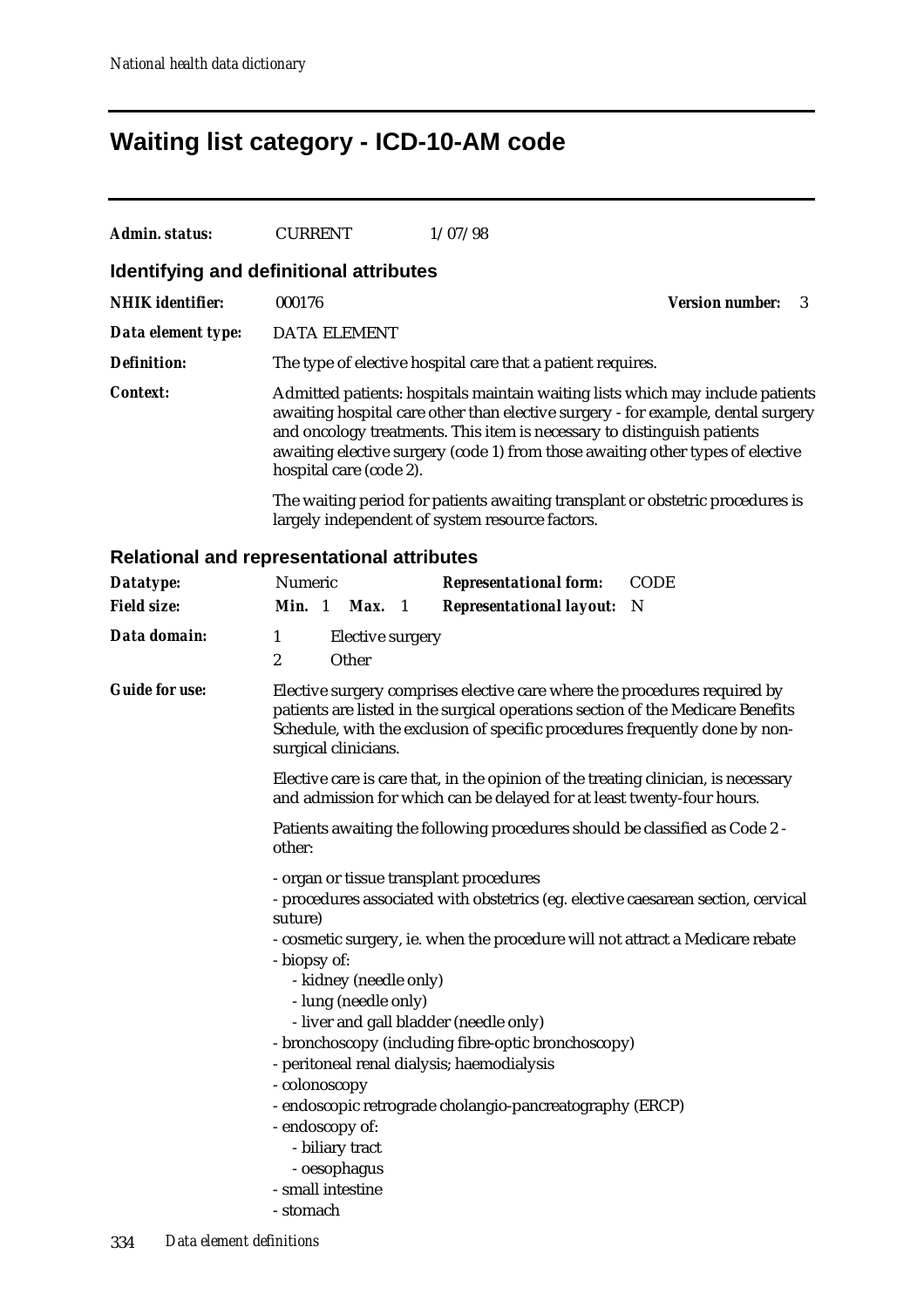### **Waiting list category - ICD-10-AM code (continued)**

| <b>Guide for use</b><br>(cont'd): | - endovascular interventional procedures<br>- gastroscopy<br>- miscellaneous cardiac procedures<br>- oesophagoscopy<br>- panendoscopy (except when involving the bladder)<br>- proctosigmoidoscopy<br>- sigmoidoscopy<br>- anoscopy<br>- urethroscopy and associated procedures<br>- dental procedures not attracting a Medicare rebate<br>- other diagnostic and non-surgical procedures.                                                                                                                                                                                                                                                                                                                                                                                                                                           |
|-----------------------------------|--------------------------------------------------------------------------------------------------------------------------------------------------------------------------------------------------------------------------------------------------------------------------------------------------------------------------------------------------------------------------------------------------------------------------------------------------------------------------------------------------------------------------------------------------------------------------------------------------------------------------------------------------------------------------------------------------------------------------------------------------------------------------------------------------------------------------------------|
|                                   | These procedure terms are also defined by the ICD-10-AM (International<br>Statistical Classification of Diseases and Related Health Problems - Tenth<br>Revision - Australian Modification (1998) National Centre for Classification in<br>Health, Sydney) codes which are listed under Comments below. This coded<br>list is the recommended, but optional, method for determining whether a<br>patient is classified as requiring elective surgery or other care. ICD-10-AM is<br>the current standard for this data element. However, ICD-9-CM (International<br>Statistical Classification of Diseases and Related Health problems - Ninth<br>Revision - Australian Modification (1997) National Centre for Classification in<br>Health, Sydney) may be used until 30 June 1999 where ICD-10-AM has not yet<br>been implemented. |
|                                   | New South Wales, Australian Capital Territory, Victoria and the Northern<br>Territory have implemented ICD-10-AM from 1 July 1998. Other States may<br>continue to use ICD-9-CM until 30 June 1999.                                                                                                                                                                                                                                                                                                                                                                                                                                                                                                                                                                                                                                  |
|                                   | All other elective surgery should be included in waiting list Code 1 - elective<br>surgery.                                                                                                                                                                                                                                                                                                                                                                                                                                                                                                                                                                                                                                                                                                                                          |
| <b>Verification rules:</b>        |                                                                                                                                                                                                                                                                                                                                                                                                                                                                                                                                                                                                                                                                                                                                                                                                                                      |
| <b>Collection methods:</b>        |                                                                                                                                                                                                                                                                                                                                                                                                                                                                                                                                                                                                                                                                                                                                                                                                                                      |
| <b>Related data:</b>              | relates to the data element concept Elective care, version 1<br>supersedes previous data element Waiting list category - ICD-9-CM code,<br>version 2<br>is used in conjunction with Patient listing status, version 3                                                                                                                                                                                                                                                                                                                                                                                                                                                                                                                                                                                                                |
| <b>Administrative attributes</b>  |                                                                                                                                                                                                                                                                                                                                                                                                                                                                                                                                                                                                                                                                                                                                                                                                                                      |
| <b>Source document:</b>           | International Statistical Classification of Diseases and Related Health Problems<br>- Tenth Revision - Australian Modification (1997) National Centre for<br>Classification in Health, Sydney.                                                                                                                                                                                                                                                                                                                                                                                                                                                                                                                                                                                                                                       |
| <b>Source organisation:</b>       | Hospital Access Program Waiting Lists Working Group / Waiting Times<br>Working Group / National Health Data Committee                                                                                                                                                                                                                                                                                                                                                                                                                                                                                                                                                                                                                                                                                                                |
| National minimum data sets:       |                                                                                                                                                                                                                                                                                                                                                                                                                                                                                                                                                                                                                                                                                                                                                                                                                                      |
|                                   |                                                                                                                                                                                                                                                                                                                                                                                                                                                                                                                                                                                                                                                                                                                                                                                                                                      |

*Comments:* The table of ICD-10-AM procedure codes was prepared by the National Centre for Classification in Health. Some codes were excluded from the list on the basis that they are usually performed by non-surgeon clinicians.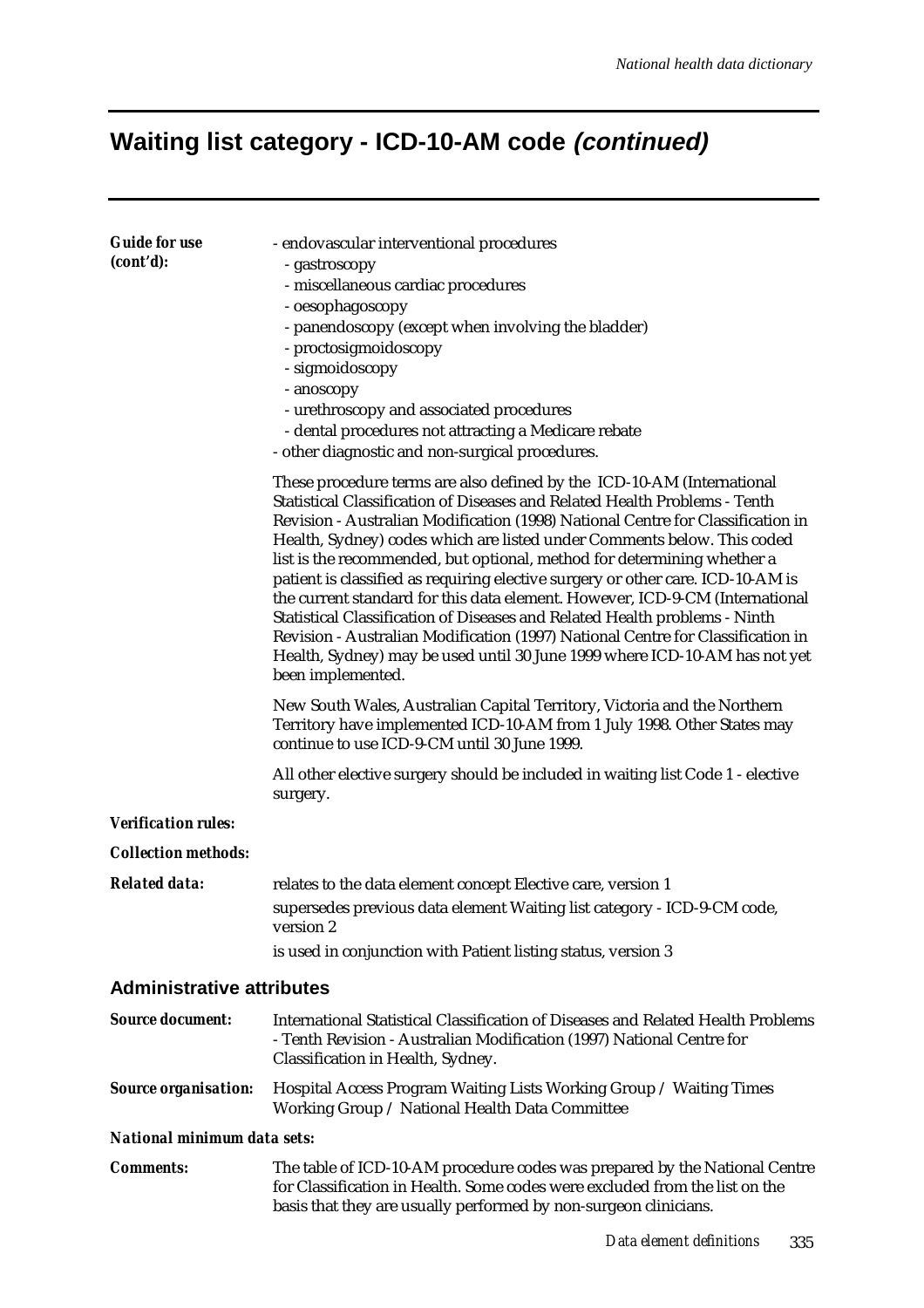# **Waiting list category - ICD-10-AM code (continued)**

| Comments (cont'd) | A more extensive and detailed listing of procedure descriptors is under<br>development. This will replace the list in the Guide for use above, to facilitate<br>more readily the identification of the exclusions when the list of codes is not<br>used.                                                                                                                                                                                                                                                                                                                                                                                                                                                                                                                                                                                                                                                                          |  |  |  |  |  |  |
|-------------------|-----------------------------------------------------------------------------------------------------------------------------------------------------------------------------------------------------------------------------------------------------------------------------------------------------------------------------------------------------------------------------------------------------------------------------------------------------------------------------------------------------------------------------------------------------------------------------------------------------------------------------------------------------------------------------------------------------------------------------------------------------------------------------------------------------------------------------------------------------------------------------------------------------------------------------------|--|--|--|--|--|--|
|                   | New South Wales, Australian Capital Territory, Victoria and the Northern<br>Territory have implemented ICD-10-AM from 1 July 1998. Other States may<br>continue to use ICD-9-CM until 30 June 1999.                                                                                                                                                                                                                                                                                                                                                                                                                                                                                                                                                                                                                                                                                                                               |  |  |  |  |  |  |
|                   | ICD-10-AM CODES FOR THE EXCLUDED PROCEDURES:                                                                                                                                                                                                                                                                                                                                                                                                                                                                                                                                                                                                                                                                                                                                                                                                                                                                                      |  |  |  |  |  |  |
|                   | Organ or tissue transplant procedures                                                                                                                                                                                                                                                                                                                                                                                                                                                                                                                                                                                                                                                                                                                                                                                                                                                                                             |  |  |  |  |  |  |
|                   | 90172-00 90204-00 90204-01 13706-08 90172-01 90205-00 36503-00 13706-00<br>13706-06 13706-07 13700-00 30375-21 90317-00 90324-00 14203-01 90324-00<br>36503-01                                                                                                                                                                                                                                                                                                                                                                                                                                                                                                                                                                                                                                                                                                                                                                    |  |  |  |  |  |  |
|                   | Procedures associated with obstetrics                                                                                                                                                                                                                                                                                                                                                                                                                                                                                                                                                                                                                                                                                                                                                                                                                                                                                             |  |  |  |  |  |  |
|                   | 36577-01 36514-00 16511-00 35500-00 35630-00 16512-00 90467-00 90469-00<br>90469-01 90470-00 90468-00 90468-01 90472-00 90470-02 90470-01 90470-04<br>90470-03 90468-02 90468-04 90478-00 90477-00 90465-03 90477-00 90466-00<br>90466-01 90466-02 90466-01 90471-01 90471-02 90471-03 16564-00 16564-01<br>90465-04 90471-05 90471-04 90468-05 90465-00 90465-01 90465-02 90471-06<br>90476-00 90471-00 90473-00 90474-00 90475-00 90477-00 16567-00 16520-01<br>16520-02 16520-03 16520-00 16603-00 16627-00 35649-00 90461-00 16600-00<br>16618-00 16609-00 16612-00 16615-00 16624-00 90486-00 90486-01 90486-02<br>90460-00 16514-00 16514-01 16606-00 90464-00 90482-00 90463-00 16621-00<br>16571-00 90485-00 90480-00 90480-01 90481-00 16573-00 90483-00 16567-00<br>90484-00 90484-02 90484-01 16570-01 16570-00<br>Cosmetic surgery<br>to be advised by NCCH<br>Biopsy (needle) of:<br>- kidney (needle only) 36561-00 |  |  |  |  |  |  |
|                   | - lung (needle only)<br>38412-00                                                                                                                                                                                                                                                                                                                                                                                                                                                                                                                                                                                                                                                                                                                                                                                                                                                                                                  |  |  |  |  |  |  |
|                   | - liver and gall bladder (needle only) 30409-00 30412-00 90319-01 30094-04<br>Bronchoscopy (including fibre-optic bronchoscopy)                                                                                                                                                                                                                                                                                                                                                                                                                                                                                                                                                                                                                                                                                                                                                                                                   |  |  |  |  |  |  |
|                   | 41889-00 41892-00 41904-00 41764-02 41895-00 41764-04 41892-01 41901-00<br>41846-00 41898-00 41898-01 41889-01 41849-00 41764-03 41855-00                                                                                                                                                                                                                                                                                                                                                                                                                                                                                                                                                                                                                                                                                                                                                                                         |  |  |  |  |  |  |
|                   | Peritoneal renal dialysis; haemodialysis                                                                                                                                                                                                                                                                                                                                                                                                                                                                                                                                                                                                                                                                                                                                                                                                                                                                                          |  |  |  |  |  |  |
|                   | 13100-06 13100-07 13100-08 13100-00                                                                                                                                                                                                                                                                                                                                                                                                                                                                                                                                                                                                                                                                                                                                                                                                                                                                                               |  |  |  |  |  |  |
|                   | Endoscopy of:<br>- Biliary tract, endoscopic retrograde cholangiopancreatography (ERCP)                                                                                                                                                                                                                                                                                                                                                                                                                                                                                                                                                                                                                                                                                                                                                                                                                                           |  |  |  |  |  |  |
|                   | 30484-00 30484-01 30484-02 30494-00 30452-00 30491-00 30491-01 30485-00<br>30485-01 30452-01 30450-00 30452-0230485-01 90349-00                                                                                                                                                                                                                                                                                                                                                                                                                                                                                                                                                                                                                                                                                                                                                                                                   |  |  |  |  |  |  |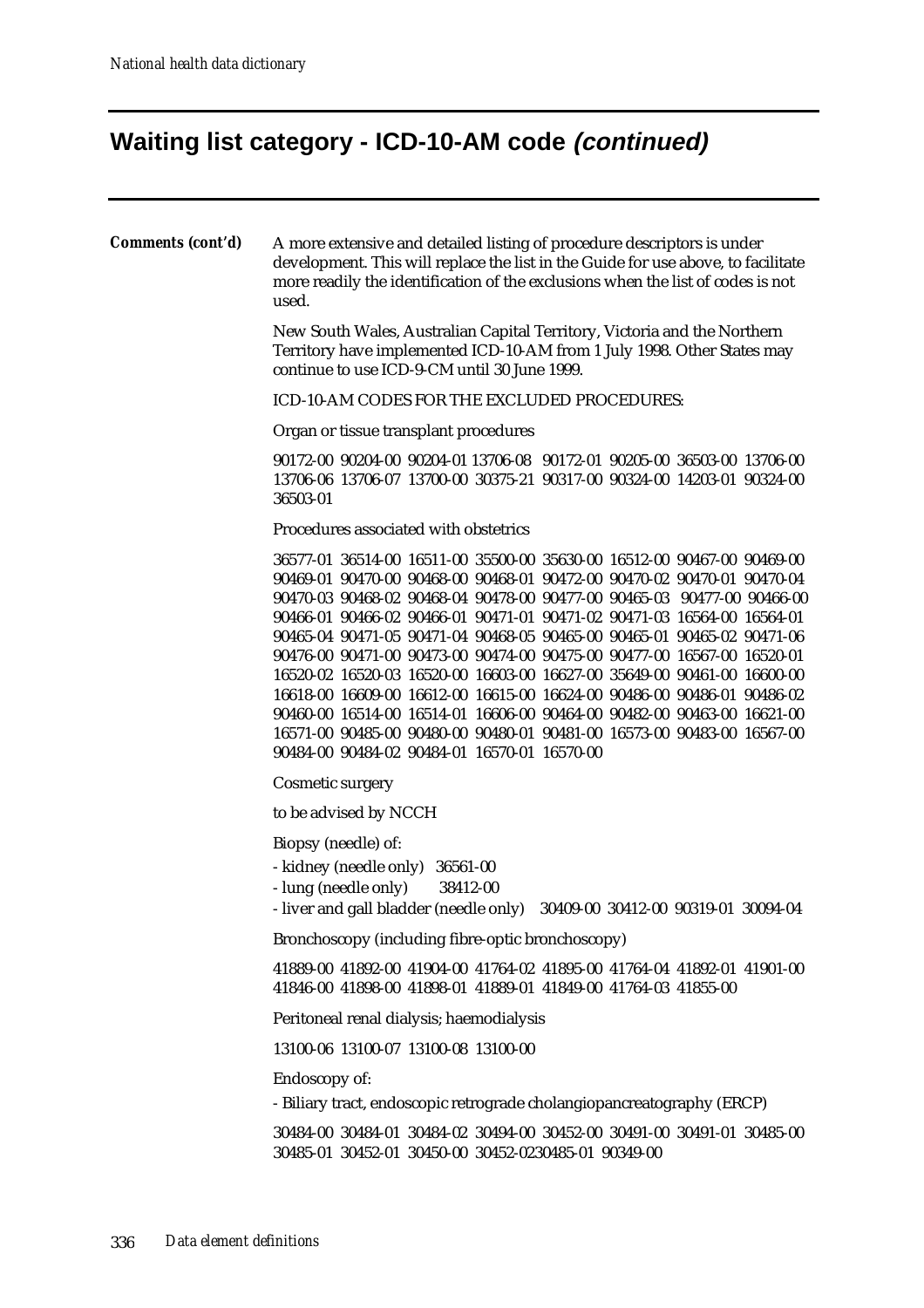### **Waiting list category - ICD-10-AM code (continued)**

#### *Comments (cont'd):* oesophagus (oesophagoscopy)

30473-03 30473-04 41822-00 30478-11 41819-00 30478-10 30478-13 41816-00 41822-00 41825-00 30478-12 41831-00 30478-12 30490-00 30479-00

small intestine (duodenoscopy)

30473-00 30473-01 32095-00 30569-00 30478-04 30478-02 30478-03 30478-00 30568-00

stomach (gastroscopy)

30473-00 30476-03 30473-01 30478-01 30478-04 30478-02 30478-03 30478-00 30473-02

large intestine (colonoscopy, proctosigmoidoscopy, sigmoidoscopy, anascopy)

32090-00 32090-01 90315-00 90308-00 32093-00 32084-00 32084-01 30479-02 32087-00 30479-01 32075-00 32075-01 32078-00 32081-00 32072-00 32072-01 32171-00

Miscellaneous cardiac procedures

38200-00 38203-00 38206-00 35309-04 38212-00 38209-00 38250-00 38250-01 38259-00 38470-00 38473-00 35309-05 90203-02 38456-07 90203-00 38456-09 38256-00 38256-01 38256-02 90202-00 90219-00 38253-00 38253-01 38253-02 38253-03 38253-04 38253-05 38253-06 38253-07 38253-08 38253-09 38253-10 38253-11 38253-12 35306-00 35306-01 35306-02 35306-04 35306-05 35309-03 35309-02 35315-00 35315-01 35324-00 38603-00 38600-00 35309-00 35309-01

Endovascular interventional procedures

35304-01 90221-00 35305-00 35310-00 35310-01 35310-03 35310-04 35310-02 35310-05 34524-00 90220-00 90214-01 90214-00 35304-00 32500-01 32500-00

Urethroscopy and associated procedures

36800-00 36800-01 37011-00 37008-01 37008-00 37315-00 37318-01 36815-01 37854-00 37318-04 35527-00

Dental procedures not attracting a Medicare rebate

to be advised by NCCH

Other diagnostic and non-surgical procedures

90347-01, Blocks [1780] to [1819], [1820] to [1939], [1940] to [2049] and [2050] to [2199]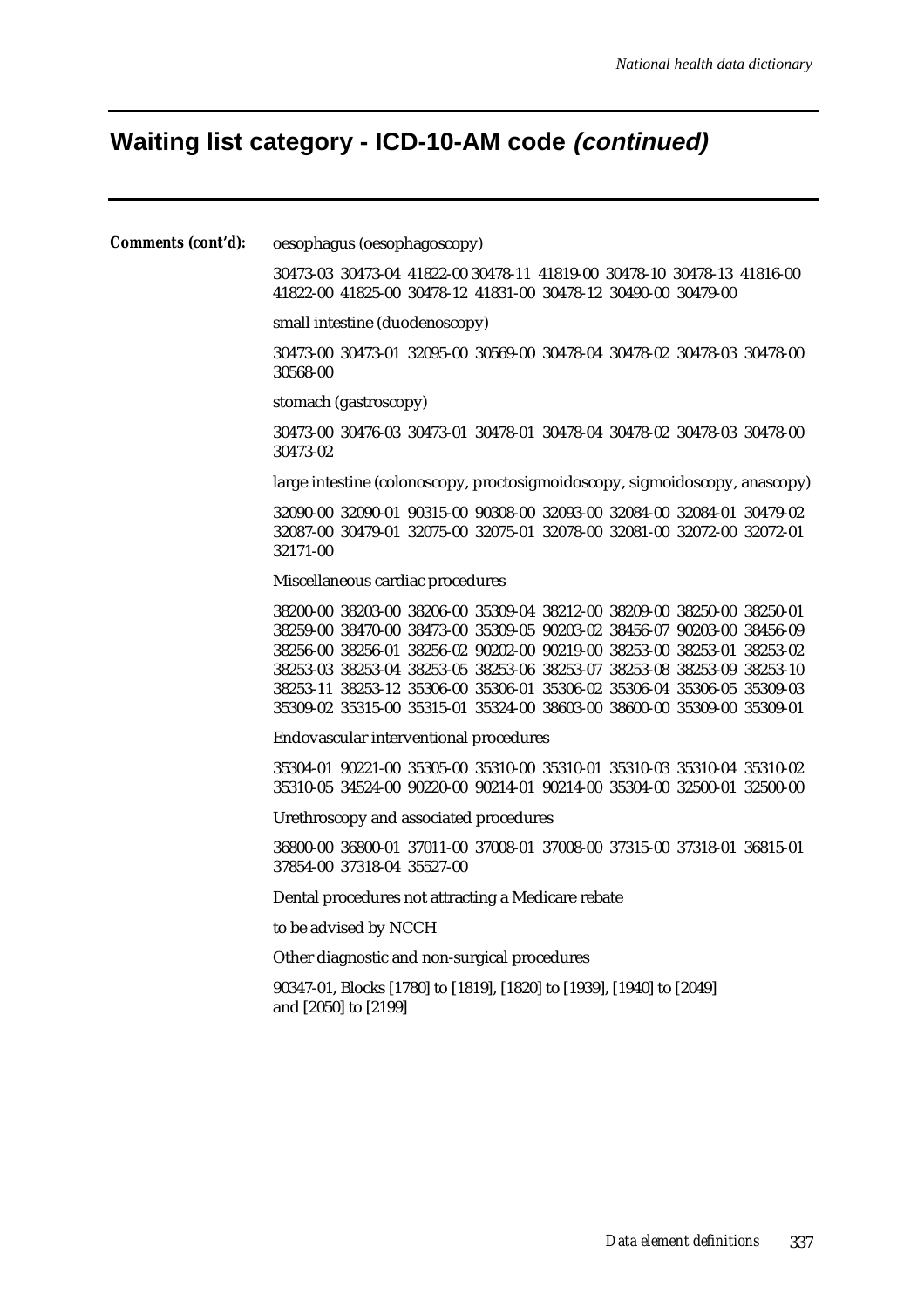# **Waiting list category - ICD-9-CM code**

| Admin. status:          | <b>SUPERSEDED</b>                       | 30/06/98                                                                                                                                                                                                                                                                                                                        |                        |   |
|-------------------------|-----------------------------------------|---------------------------------------------------------------------------------------------------------------------------------------------------------------------------------------------------------------------------------------------------------------------------------------------------------------------------------|------------------------|---|
|                         | Identifying and definitional attributes |                                                                                                                                                                                                                                                                                                                                 |                        |   |
| <b>NHIK</b> identifier: | 000176                                  |                                                                                                                                                                                                                                                                                                                                 | <b>Version number:</b> | 2 |
| Data element type:      | <b>DATA ELEMENT</b>                     |                                                                                                                                                                                                                                                                                                                                 |                        |   |
| <b>Definition:</b>      |                                         | The type of elective hospital care that a patient requires.                                                                                                                                                                                                                                                                     |                        |   |
| <b>Context:</b>         | hospital care (code 2).                 | Admitted patients: hospitals maintain waiting lists which may include patients<br>awaiting hospital care other than elective surgery - for example, dental surgery<br>and oncology treatments. This item is necessary to distinguish patients<br>awaiting elective surgery (code 1) from those awaiting other types of elective |                        |   |
|                         |                                         | The waiting period for patients awaiting transplant or obstetric procedures is<br>largely independent of system resource factors.                                                                                                                                                                                               |                        |   |

#### **Relational and representational attributes**

| Datatype:             | Numeric<br><b>Representational form:</b><br><b>CODE</b>                                                                                                                                                                                                                                                                                                                                                                                                                                                                                                                                                        |
|-----------------------|----------------------------------------------------------------------------------------------------------------------------------------------------------------------------------------------------------------------------------------------------------------------------------------------------------------------------------------------------------------------------------------------------------------------------------------------------------------------------------------------------------------------------------------------------------------------------------------------------------------|
| <b>Field size:</b>    | Min. 1<br><b>Representational layout:</b> N<br>Max. 1                                                                                                                                                                                                                                                                                                                                                                                                                                                                                                                                                          |
| Data domain:          | $\mathbf{1}$<br>Elective surgery                                                                                                                                                                                                                                                                                                                                                                                                                                                                                                                                                                               |
|                       | 2<br>Other                                                                                                                                                                                                                                                                                                                                                                                                                                                                                                                                                                                                     |
| <b>Guide for use:</b> | Elective surgery comprises elective care where the procedures required by<br>patients are listed in the surgical operations section of the Medicare benefits<br>schedule book, with the exclusion of specific procedures frequently done by<br>non-surgical clinicians.                                                                                                                                                                                                                                                                                                                                        |
|                       | Elective care is care that, in the opinion of the treating clinician, is necessary<br>and admission for which can be delayed for at least twenty-four hours.                                                                                                                                                                                                                                                                                                                                                                                                                                                   |
|                       | Patients awaiting the following procedures should be classified as Category 2 -<br>other:                                                                                                                                                                                                                                                                                                                                                                                                                                                                                                                      |
|                       | - organ or tissue transplant procedures<br>- procedures associated with obstetrics (eg. elective caesarean section, cervical<br>suture)<br>- cosmetic surgery, ie. when the procedure will not attract a Medicare rebate<br>- biopsy of:<br>- kidney (needle only)<br>- lung (needle only)<br>- liver and gall bladder (needle only)<br>- bronchoscopy (including fibre-optic bronchoscopy)<br>- peritoneal renal dialysis; haemodialysis<br>- colonoscopy<br>- endoscopic retrograde cholangio-pancreatography (ERCP)<br>- endoscopy of:<br>- biliary tract<br>- oesophagus<br>- small intestine<br>- stomach |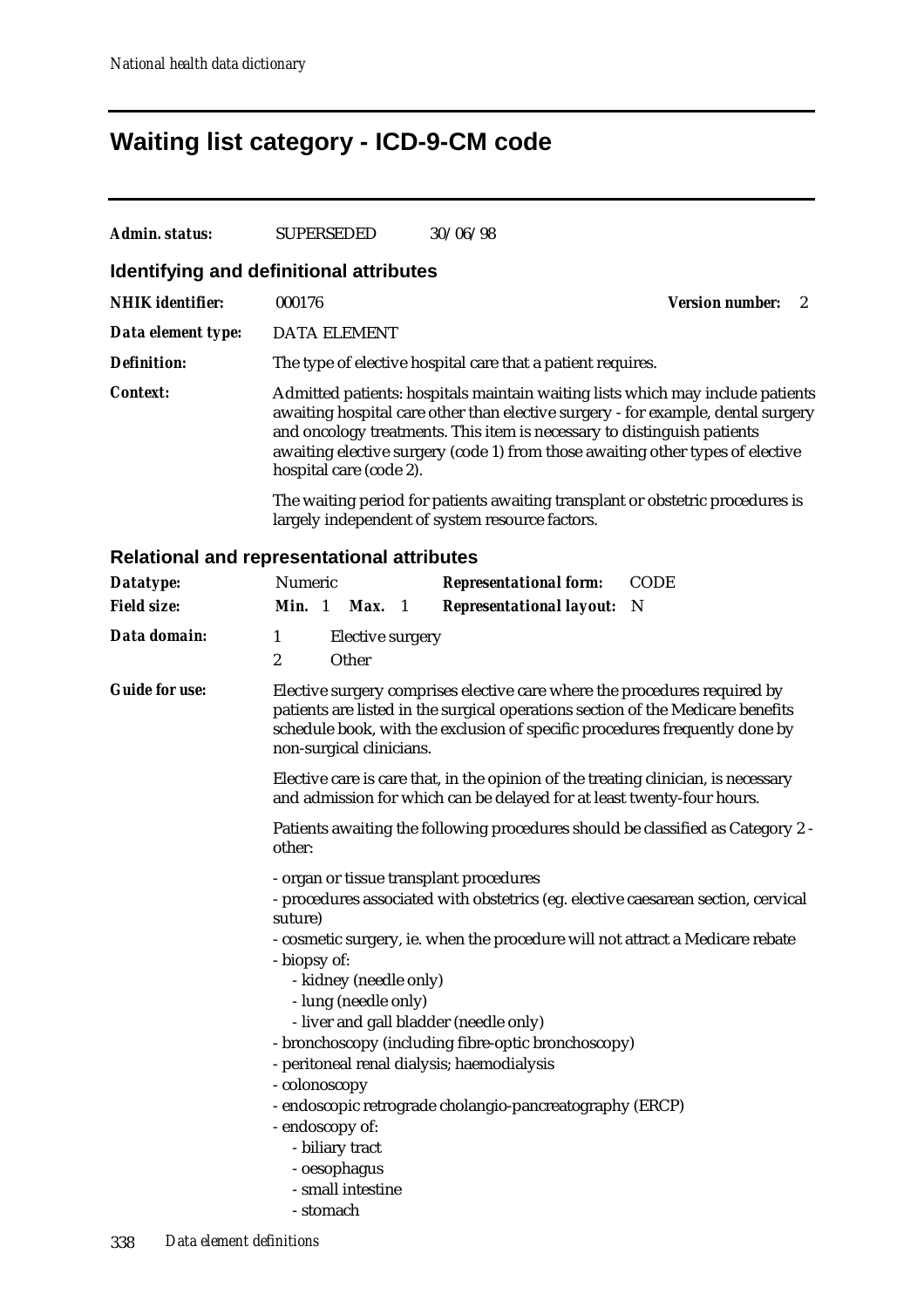# **Waiting list category - ICD-9-CM code (continued)**

| <b>Guide for use</b><br>(cont'd):  | - endovascular interventional procedures<br>- gastroscopy<br>- miscellaneous cardiac procedures<br>- oesophagoscopy<br>- panendoscopy (except when involving the bladder)<br>- proctosigmoidoscopy<br>- sigmoidoscopy<br>- anoscopy<br>- urethroscopy and associated procedures<br>- dental procedures not attracting a Medicare rebate<br>- other diagnostic and non-surgical procedures.<br>These procedure terms are defined by the ICD-9-CM (Australian version, 2nd<br>Edition, July 1996) codes which are listed under Comments below. This coded<br>list is the recommended, but optional, method for determining whether a<br>patient is classified as requiring elective surgery or other care. |  |  |
|------------------------------------|----------------------------------------------------------------------------------------------------------------------------------------------------------------------------------------------------------------------------------------------------------------------------------------------------------------------------------------------------------------------------------------------------------------------------------------------------------------------------------------------------------------------------------------------------------------------------------------------------------------------------------------------------------------------------------------------------------|--|--|
|                                    | All other elective surgery should be included in waiting list Category 1 -<br>elective surgery.                                                                                                                                                                                                                                                                                                                                                                                                                                                                                                                                                                                                          |  |  |
|                                    | Although this data element has been superseded by Waiting list category -<br>ICD-10-AM code, Version 3, it remains an acceptable interim standard (until 30<br>June 1999) for use by those States and Territories that will not be implementing<br>ICD-10-AM on 1 July 1998.                                                                                                                                                                                                                                                                                                                                                                                                                             |  |  |
| <b>Verification rules:</b>         |                                                                                                                                                                                                                                                                                                                                                                                                                                                                                                                                                                                                                                                                                                          |  |  |
| <b>Collection methods:</b>         |                                                                                                                                                                                                                                                                                                                                                                                                                                                                                                                                                                                                                                                                                                          |  |  |
| <b>Related data:</b>               | relates to the data element concept Elective care, version 1                                                                                                                                                                                                                                                                                                                                                                                                                                                                                                                                                                                                                                             |  |  |
|                                    | supersedes previous data element Waiting list category, version 1                                                                                                                                                                                                                                                                                                                                                                                                                                                                                                                                                                                                                                        |  |  |
|                                    | is used in conjunction with Patient listing status, version 3                                                                                                                                                                                                                                                                                                                                                                                                                                                                                                                                                                                                                                            |  |  |
| <b>Administrative attributes</b>   |                                                                                                                                                                                                                                                                                                                                                                                                                                                                                                                                                                                                                                                                                                          |  |  |
| <b>Source document:</b>            | Australian Version of the International Classification of Diseases, 9th Revision,<br>Clinical Modification, published by the National Centre for Classification in<br>Health (1996) Sydney.                                                                                                                                                                                                                                                                                                                                                                                                                                                                                                              |  |  |
| <b>Source organisation:</b>        | Hospital Access Program Waiting Lists Working Group / Waiting Times<br>Working Group / National Health Data Committee                                                                                                                                                                                                                                                                                                                                                                                                                                                                                                                                                                                    |  |  |
| <b>National minimum data sets:</b> |                                                                                                                                                                                                                                                                                                                                                                                                                                                                                                                                                                                                                                                                                                          |  |  |
| <b>Waiting times</b>               | from $1/07/94$ to                                                                                                                                                                                                                                                                                                                                                                                                                                                                                                                                                                                                                                                                                        |  |  |
| <b>Comments:</b>                   | A table of ICD-9-CM procedure codes has been developed by the National<br>Centre for Classification in Health. Some codes have been excluded from the<br>list on the basis that they are usually performed by non-surgeon clinicians.                                                                                                                                                                                                                                                                                                                                                                                                                                                                    |  |  |
|                                    | A more extensive and detailed listing of procedure descriptors is under<br>development. This will replace the list in the Guide for use above, to facilitate<br>more readily the identification of the exclusions when the list in the following<br>table is not used.                                                                                                                                                                                                                                                                                                                                                                                                                                   |  |  |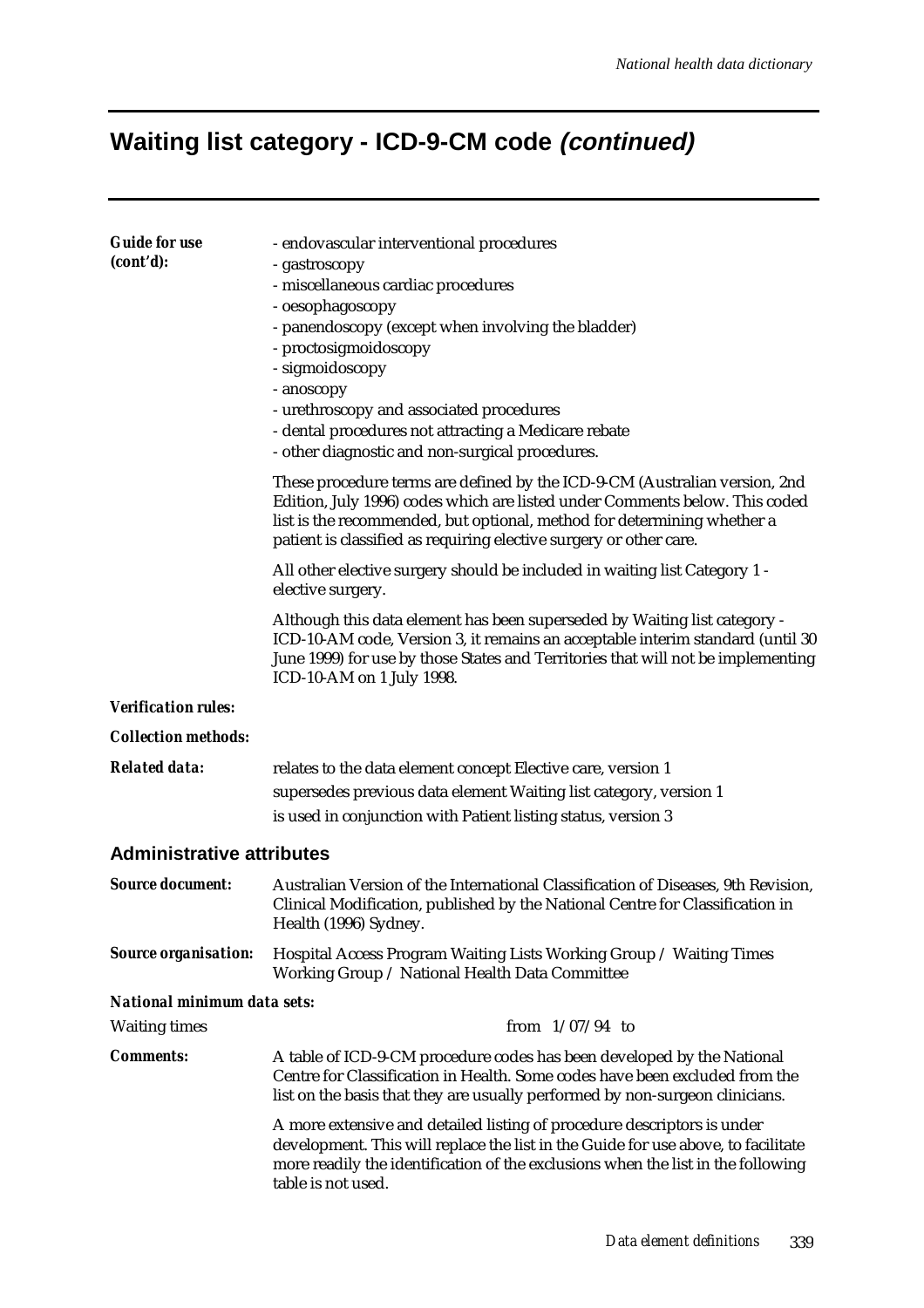# **Waiting list category - ICD-9-CM code (continued)**

| Comments (cont'd): | ICD-9-CM CODES FOR THE EXCLUDED PROCEDURES:                                                                                                                                                                                                                                                                                                                                                                                                                                                                                |  |  |  |  |
|--------------------|----------------------------------------------------------------------------------------------------------------------------------------------------------------------------------------------------------------------------------------------------------------------------------------------------------------------------------------------------------------------------------------------------------------------------------------------------------------------------------------------------------------------------|--|--|--|--|
|                    | Organ or tissue transplant procedures                                                                                                                                                                                                                                                                                                                                                                                                                                                                                      |  |  |  |  |
|                    | 33.51, 33.59, 33.6, 37.51, 37.59, 41.00, 41.01, 41.02, 41.03, 41.04, 41.91, 41.94, 50.51,<br>50.59, 52.80, 52.81, 52.82, 52.83, 55.61, 55.69                                                                                                                                                                                                                                                                                                                                                                               |  |  |  |  |
|                    | Procedures associated with obstetrics (e.g. elective caesarean section, cervical<br>suture)                                                                                                                                                                                                                                                                                                                                                                                                                                |  |  |  |  |
|                    | 66.98, 67.13, 67.5, 68.11, 68.12, 69.96, 72.0, 72.1, 72.21, 72.29, 72.31, 72.39, 72.4,<br>72.51, 72.52, 72.53, 72.54, 72.6, 72.71, 72.79, 72.8, 72.9, 73.01, 73.09, 73.1, 73.21,<br>73.22, 73.3, 73.41, 73.42, 73.49, 73.51, 73.59, 73.6, 73.8, 73.91, 73.92, 73.93, 73.94,<br>73.99, 74.01, 74.02, 74.11, 74.12, 74.2, 74.4, 74.91, 74.99, 75.0, 75.11, 75.12, 75.2,<br>75.31, 75.32, 75.33, 75.34, 75.35, 75.36, 75.37, 75.4, 75.50, 75.51, 75.52, 75.61, 75.62,<br>75.69, 75.7, 75.8, 75.91, 75.92, 75.93, 75.94, 75.99 |  |  |  |  |
|                    | Cosmetic surgery, i.e. when the procedure will not attract a Medicare rebate                                                                                                                                                                                                                                                                                                                                                                                                                                               |  |  |  |  |
|                    | 08.86, 08.87, 18.5, 85.31, 85.32, 85.50, 85.51, 85.52, 85.53, 85.54, 85.6, 86.02,<br>86.64, 86.82, 86.83, 86.87, 86.92                                                                                                                                                                                                                                                                                                                                                                                                     |  |  |  |  |
|                    | Biopsy of:<br>- kidney (needle only)<br>55.23<br>- lung (needle only)<br>33.26<br>- liver and gall bladder (needle only) 50.11, 50.91, 51.12                                                                                                                                                                                                                                                                                                                                                                               |  |  |  |  |
|                    | Bronchoscopy (including fibre-optic bronchoscopy)                                                                                                                                                                                                                                                                                                                                                                                                                                                                          |  |  |  |  |
|                    | 29.11, 31.41, 31.42, 31.43, 31.44, 32.28, 33.21, 33.22, 33.23, 33.24, 33.27, 33.91                                                                                                                                                                                                                                                                                                                                                                                                                                         |  |  |  |  |
|                    | Peritoneal renal dialysis; haemodialysis                                                                                                                                                                                                                                                                                                                                                                                                                                                                                   |  |  |  |  |
|                    | 54.98, 39.95                                                                                                                                                                                                                                                                                                                                                                                                                                                                                                               |  |  |  |  |
|                    | Endoscopy of:                                                                                                                                                                                                                                                                                                                                                                                                                                                                                                              |  |  |  |  |
|                    | - biliary tract, endoscopic retrograde cholangio-pancreatography (ERCP)                                                                                                                                                                                                                                                                                                                                                                                                                                                    |  |  |  |  |
|                    | 51.10, 51.11, 51.14, 51.15, 51.64, 51.81, 51.84, 51.85, 51.86, 51.87, 51.88, 52.13,<br>52.14, 52.21, 52.93, 52.94, 52.97, 52.98                                                                                                                                                                                                                                                                                                                                                                                            |  |  |  |  |
|                    | oesophagus (oesophagoscopy)                                                                                                                                                                                                                                                                                                                                                                                                                                                                                                |  |  |  |  |
|                    | 42.22, 42.23, 42.24, 42.33, 42.34, 42.92                                                                                                                                                                                                                                                                                                                                                                                                                                                                                   |  |  |  |  |
|                    | small intestine (duodenoscopy)                                                                                                                                                                                                                                                                                                                                                                                                                                                                                             |  |  |  |  |
|                    | 44.22, 45.11, 45.12, 45.13, 45.14, 45.16, 45.30                                                                                                                                                                                                                                                                                                                                                                                                                                                                            |  |  |  |  |
|                    | stomach (gastroscopy)                                                                                                                                                                                                                                                                                                                                                                                                                                                                                                      |  |  |  |  |
|                    | 43.41, 44.12, 44.13, 44.14, 44.43, 44.45                                                                                                                                                                                                                                                                                                                                                                                                                                                                                   |  |  |  |  |
|                    | large intestine (colonoscopy, proctosigmoidoscopy, sigmoidoscopy, anoscopy)                                                                                                                                                                                                                                                                                                                                                                                                                                                |  |  |  |  |
|                    | 45.22, 45.23, 45.24, 45.25, 45.42, 45.43, 45.44, 48.22, 48.23, 48.24, 48.31, 48.32,<br>48.33, 48.34, 48.35, 49.21, 49.31                                                                                                                                                                                                                                                                                                                                                                                                   |  |  |  |  |
|                    |                                                                                                                                                                                                                                                                                                                                                                                                                                                                                                                            |  |  |  |  |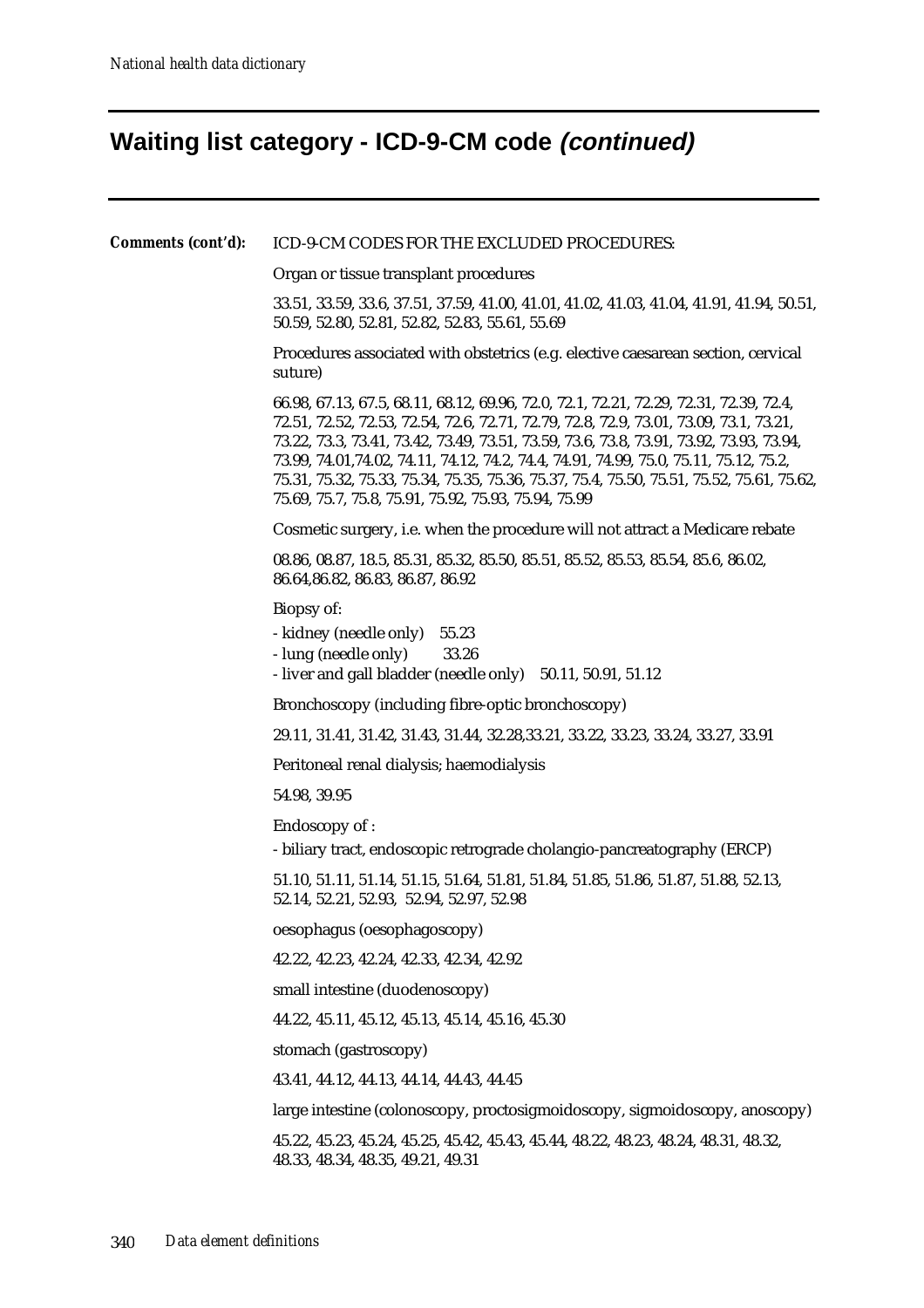#### **Waiting list category - ICD-9-CM code (continued)**

*Comments (cont'd):* Miscellaneous cardiac procedures 37.21, 37.22, 37.23, 37.26, 37.27, 37.70, 37.71, 37.72, 37.73, 37.74, 37.75, 37.76, 37.77, 37.78, 37.79, 37.80, 37.81, 37.82, 37.83, 37.85, 37.86, 37.87, 37.89, 38.20, 38.22, 39.66, 39.90 Endovascular interventional procedures 36.01, 36.02, 36.05, 36.06, 36.07, 38.91, 38.93, 38.94, 38.95, 38.96, 38.99, 39.92 Urethroscopy and associated procedures 57.94, 57.95, 58.22, 58.31 Dental procedures not attracting a Medicare rebate 23.01, 23.09, 23.11, 23.12, 23.13, 23.19, 23.2, 23.3, 23.41, 23.42, 23.43, 23.49, 23.5, 23.69, 23.70, 23.71, 23.72, 23.73, 23.74, 24.99 Other diagnostic and non-surgical procedures

54.97, 87-99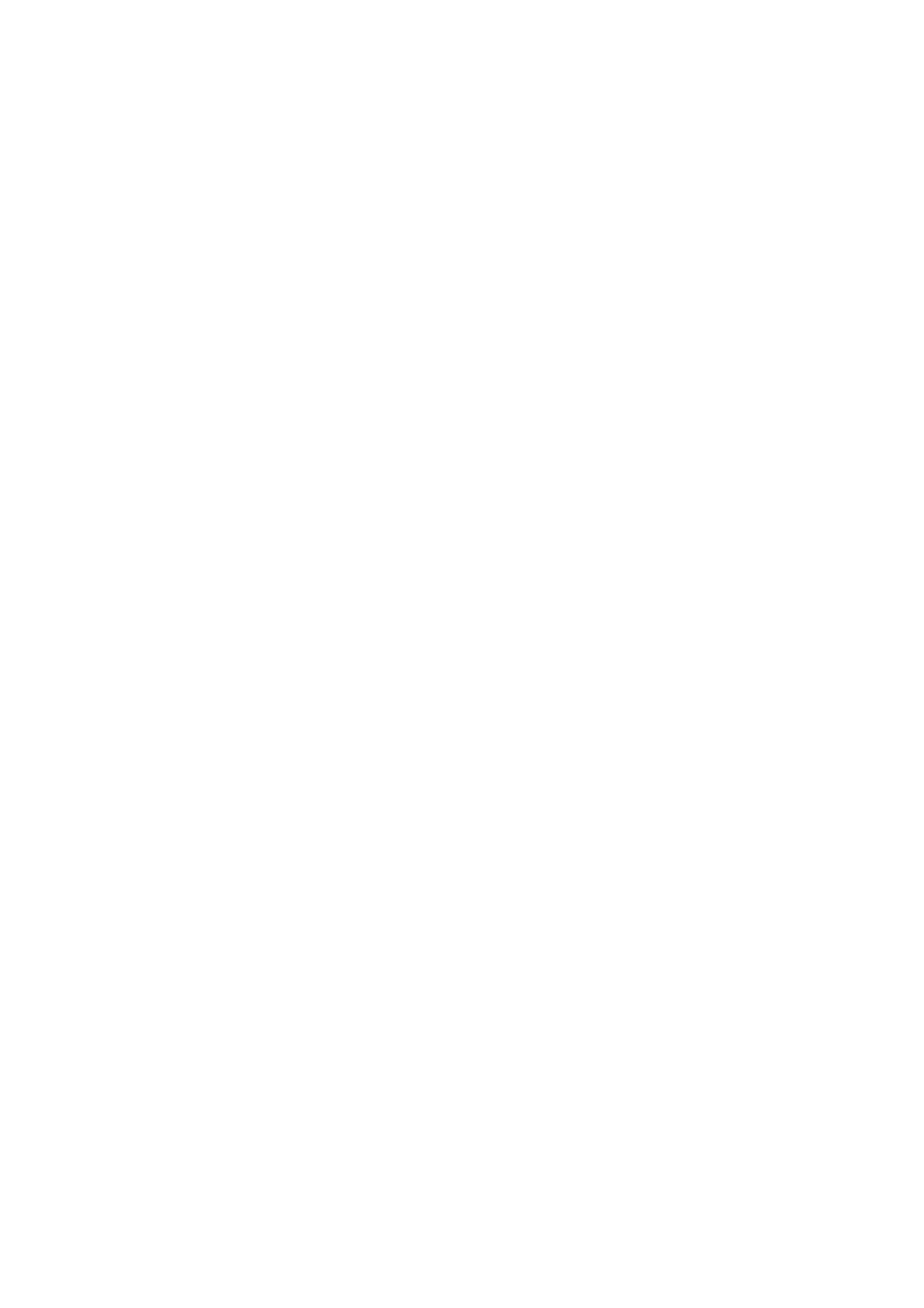#### **National Health Information Model entities**



| Additional procedures - ICD-10-AM code                            |
|-------------------------------------------------------------------|
| Additional procedures - ICD-9-CM code                             |
| Anaesthesia administered during labour                            |
| Analgesic administered during labour                              |
| Date of change to qualification status                            |
| Day program attendances                                           |
| Elective care*                                                    |
| Elective surgery*                                                 |
| Group sessions                                                    |
| Indicator procedure - ICD-10-AM code                              |
| Indicator procedure - ICD-9-CM code                               |
| Interhospital same-day contracted patient                         |
| Minutes of operating theatre time                                 |
| Non-elective care*                                                |
| Number of contacts (psychiatric<br>outpatient clinic/day program) |
| Number of days in special/neonatal<br>intensive care              |
| Nursing interventions                                             |
| Onset of labour                                                   |
| Principal procedure - ICD-10-AM code                              |
| Principal procedure - ICD-9-CM code                               |
| <b>Qualification status</b>                                       |
| Resuscitation of baby                                             |
| Type of augmentation of labour                                    |
| Type of episode of care                                           |
| Type of labour induction                                          |
|                                                                   |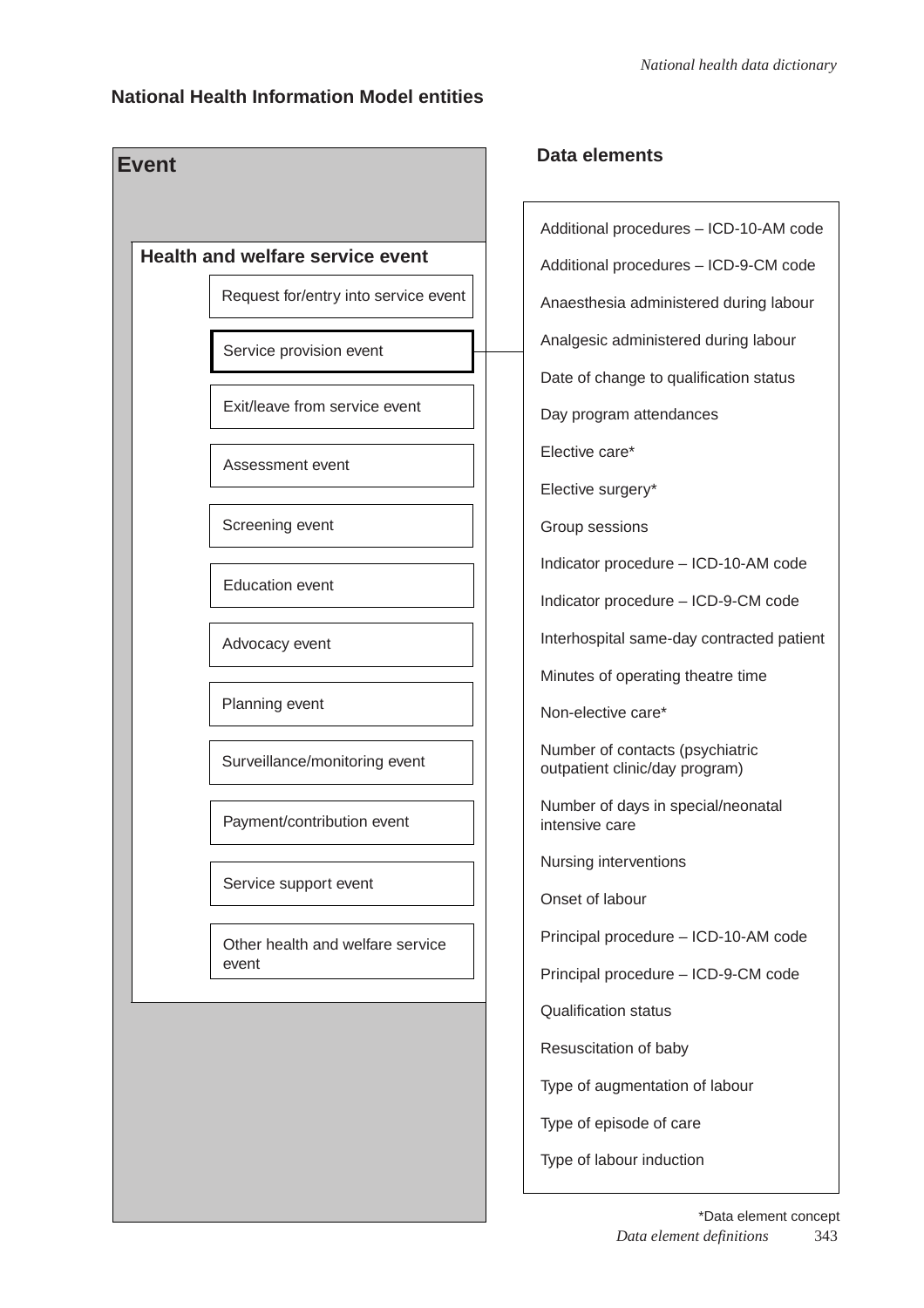# **Additional procedures - ICD-10-AM code**

| <b>Admin. status:</b>                   | <b>CURRENT</b><br>1/07/98                                                                                                                                                                                                                                                                                                                                                                                                                                                                                                                                                              |  |  |  |  |
|-----------------------------------------|----------------------------------------------------------------------------------------------------------------------------------------------------------------------------------------------------------------------------------------------------------------------------------------------------------------------------------------------------------------------------------------------------------------------------------------------------------------------------------------------------------------------------------------------------------------------------------------|--|--|--|--|
| Identifying and definitional attributes |                                                                                                                                                                                                                                                                                                                                                                                                                                                                                                                                                                                        |  |  |  |  |
| <b>NHIK</b> identifier:                 | 000006<br><b>Version number:</b><br>4                                                                                                                                                                                                                                                                                                                                                                                                                                                                                                                                                  |  |  |  |  |
| Data element type:                      | <b>DATA ELEMENT</b>                                                                                                                                                                                                                                                                                                                                                                                                                                                                                                                                                                    |  |  |  |  |
| <b>Definition:</b>                      | All additional procedures undertaken during an episode of care. A procedure<br>is one that:<br>- is surgical in nature;<br>- carries a procedural risk;<br>- carries an anaesthetic risk;<br>- requires specialised training; or<br>- requires special facilities or equipment only available in an acute care setting.                                                                                                                                                                                                                                                                |  |  |  |  |
| <b>Context:</b>                         | Institutional health care: this item gives an indication of the extent to which<br>specialised resources, for example, human resources, theatres and equipment,<br>are used. It also provides an estimate of the numbers of major surgical<br>operations performed and the extent to which particular procedures are used<br>to resolve medical problems.                                                                                                                                                                                                                              |  |  |  |  |
|                                         | It is required for classification of acute patients into Australian National<br>Diagnosis Related Groups.                                                                                                                                                                                                                                                                                                                                                                                                                                                                              |  |  |  |  |
|                                         | <b>Relational and representational attributes</b>                                                                                                                                                                                                                                                                                                                                                                                                                                                                                                                                      |  |  |  |  |
| Datatype:                               | Numeric<br><b>CODE</b><br><b>Representational form:</b>                                                                                                                                                                                                                                                                                                                                                                                                                                                                                                                                |  |  |  |  |
| <b>Field size:</b>                      | <b>Min.</b> 7 <b>Max.</b> 7<br><b>Representational layout: NNNNN-NN</b>                                                                                                                                                                                                                                                                                                                                                                                                                                                                                                                |  |  |  |  |
| Data domain:                            | ICD-10-AM                                                                                                                                                                                                                                                                                                                                                                                                                                                                                                                                                                              |  |  |  |  |
| <b>Guide for use:</b>                   | Record all additional procedures undertaken during the episode of care.                                                                                                                                                                                                                                                                                                                                                                                                                                                                                                                |  |  |  |  |
|                                         | An Australian edition of ICD-9-CM was published by the National Coding<br>Centre (now known as National Centre for Classification in Health) in early<br>1995 and implemented in July 1995.<br>Although this data element supersedes Additional Procedures - ICD-9-CM<br>code, the superseded data element remains an acceptable interim standard<br>(until 30 June 1999) for use by those States and Territories that will not be<br>implementing ICD-10-AM on 1 July 1998. However, when ICD-10-AM-codes<br>are used they should be used for all data elements requiring ICD coding. |  |  |  |  |
|                                         |                                                                                                                                                                                                                                                                                                                                                                                                                                                                                                                                                                                        |  |  |  |  |
| <b>Verification rules:</b>              | As a minimum requirement the procedure codes must be listed in ICD-10-AM<br>and validated against the nationally agreed age and sex edits. More extensive<br>edit checking of codes may be utilised within individual hospitals and State<br>and Territory information systems.                                                                                                                                                                                                                                                                                                        |  |  |  |  |
| <b>Collection methods:</b>              | Record all additional procedures undertaken during the episode of care.                                                                                                                                                                                                                                                                                                                                                                                                                                                                                                                |  |  |  |  |
| <b>Related data:</b>                    | supersedes previous data element Additional procedures - ICD-9-CM code,<br>version 3                                                                                                                                                                                                                                                                                                                                                                                                                                                                                                   |  |  |  |  |
|                                         | is used in the derivation of Diagnosis related group, version 1                                                                                                                                                                                                                                                                                                                                                                                                                                                                                                                        |  |  |  |  |
|                                         | supplements the data element Principal procedure - ICD-10-AM code,<br>version 4                                                                                                                                                                                                                                                                                                                                                                                                                                                                                                        |  |  |  |  |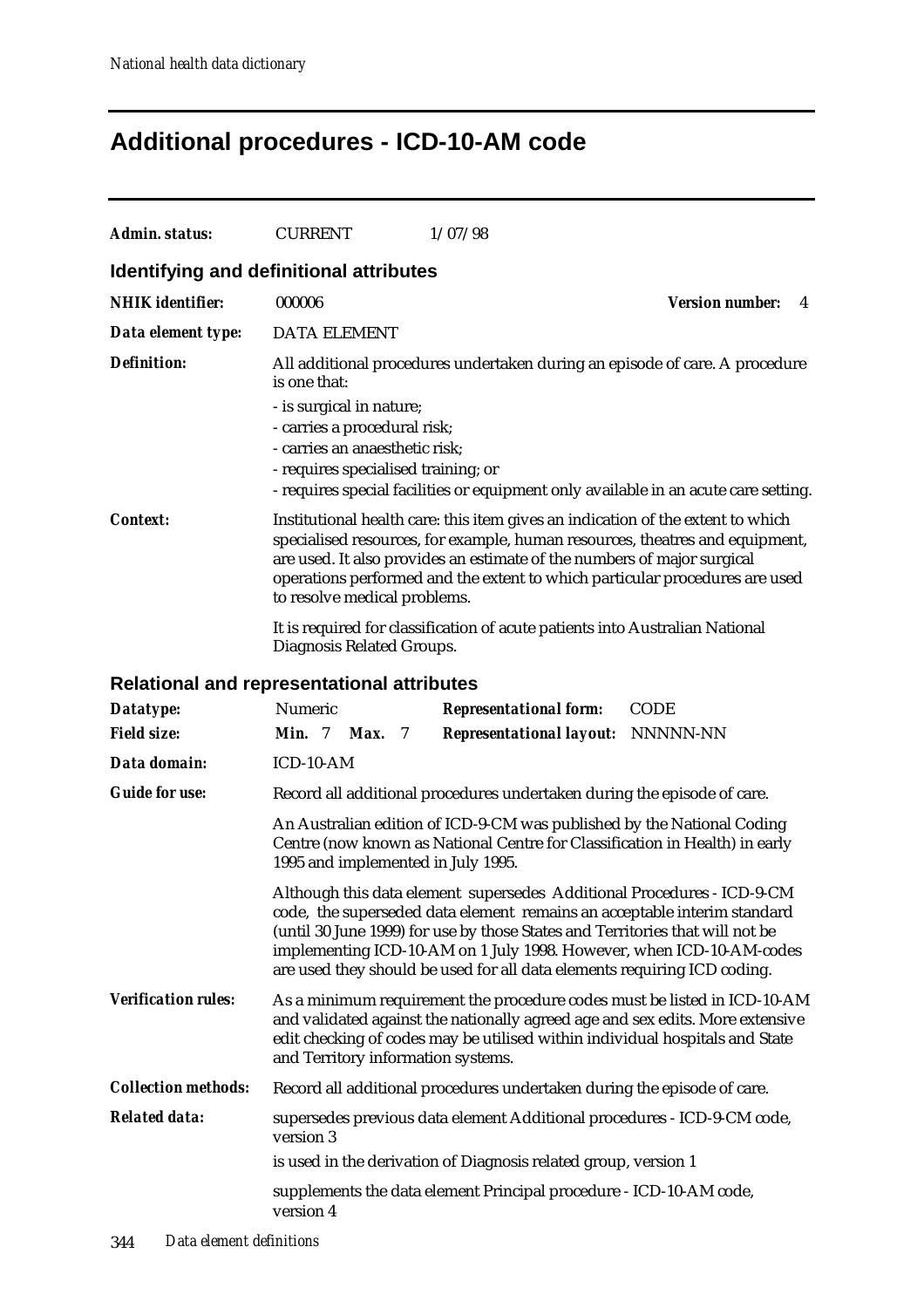# **Additional procedures - ICD-10-AM code (continued)**

#### **Administrative attributes**

| <b>Source document:</b>     | International Statistical Classification of Diseases and Related Health Problems<br>- Tenth Revision - Australian Modification (1998); National Centre for<br>Classification in Health, Sydney.  |  |  |  |
|-----------------------------|--------------------------------------------------------------------------------------------------------------------------------------------------------------------------------------------------|--|--|--|
|                             | <b>Source organisation:</b> National Centre for Classification in Health                                                                                                                         |  |  |  |
| National minimum data sets: |                                                                                                                                                                                                  |  |  |  |
| Institutional health care   | from $1/07/89$ to                                                                                                                                                                                |  |  |  |
| <b>Comments:</b>            | This item is updated annually according to advice received from the National<br>Centre for Classification in Health and is consistent with the Australian<br>Coding Standards (ICD-10-AM, 1998). |  |  |  |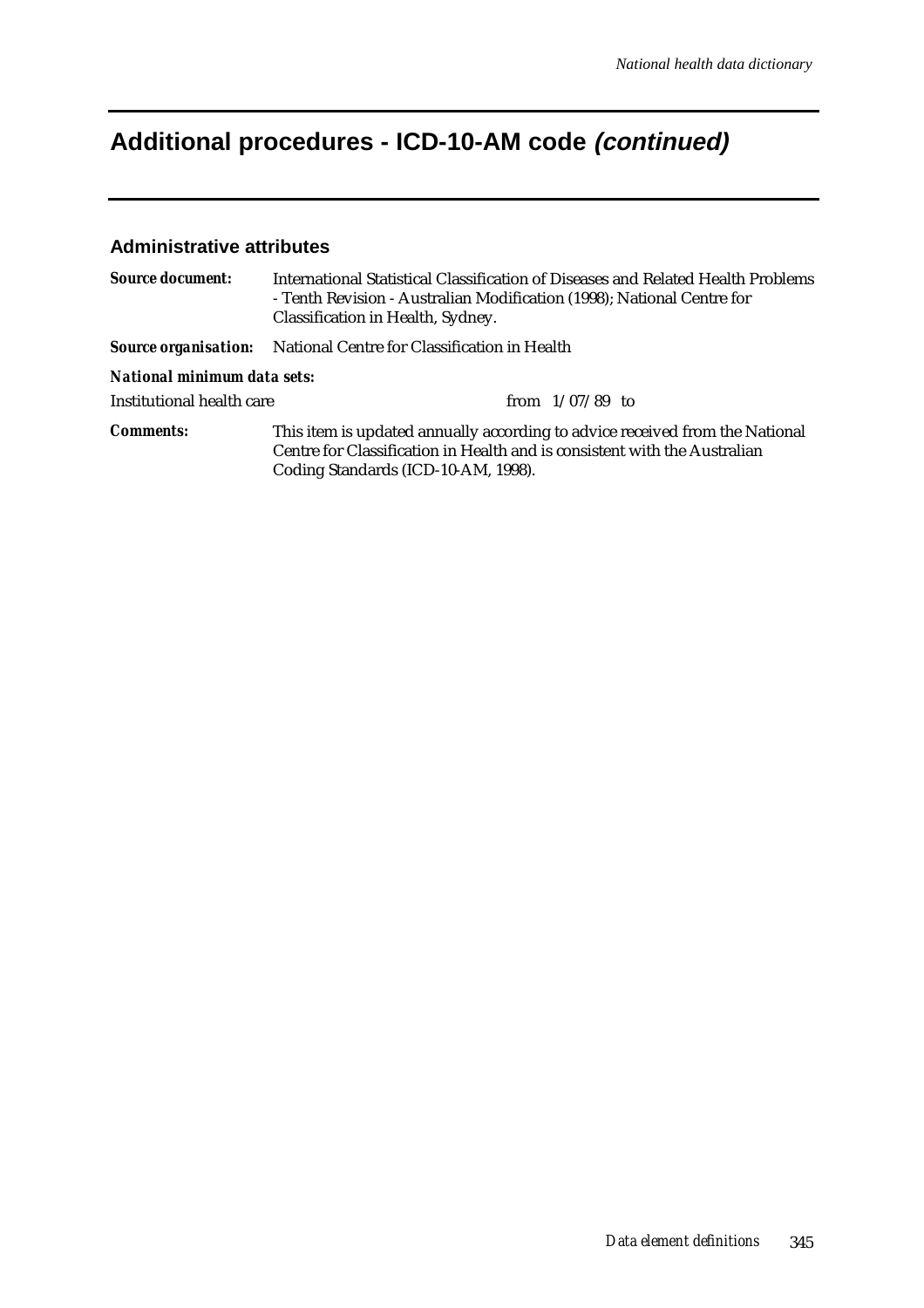## **Additional procedures - ICD-9-CM code**

| Admin. status:             | <b>SUPERSEDED</b><br>30/06/99                                                                                                                                                                                                                                                                                                                                                                                                                                          |  |  |  |
|----------------------------|------------------------------------------------------------------------------------------------------------------------------------------------------------------------------------------------------------------------------------------------------------------------------------------------------------------------------------------------------------------------------------------------------------------------------------------------------------------------|--|--|--|
|                            | Identifying and definitional attributes                                                                                                                                                                                                                                                                                                                                                                                                                                |  |  |  |
| <b>NHIK</b> identifier:    | 000006<br><b>Version number:</b><br>3                                                                                                                                                                                                                                                                                                                                                                                                                                  |  |  |  |
| Data element type:         | <b>DATA ELEMENT</b>                                                                                                                                                                                                                                                                                                                                                                                                                                                    |  |  |  |
| <b>Definition:</b>         | All additional procedures undertaken during an episode of care. A procedure<br>is one that:<br>- is surgical in nature;<br>- carries a procedural risk;<br>- carries an anaesthetic risk;<br>- requires specialised training; or<br>- requires special facilities or equipment only available in an acute care setting.                                                                                                                                                |  |  |  |
| <b>Context:</b>            | Institutional health care: this item gives an indication of the extent to which<br>specialised resources, for example, human resources, theatres and equipment,<br>are used. It also provides an estimate of the numbers of major surgical<br>operations performed and the extent to which particular procedures are used<br>to resolve medical problems.<br>It is required for classification of acute patients into Australian National<br>Diagnosis Related Groups. |  |  |  |
|                            | <b>Relational and representational attributes</b>                                                                                                                                                                                                                                                                                                                                                                                                                      |  |  |  |
| Datatype:                  | Numeric<br><b>Representational form:</b><br><b>CODE</b>                                                                                                                                                                                                                                                                                                                                                                                                                |  |  |  |
| <b>Field size:</b>         | <b>Min.</b> $5$<br><b>Max.</b> 5<br><b>Representational layout:</b> NN.NN                                                                                                                                                                                                                                                                                                                                                                                              |  |  |  |
| Data domain:               | ICD-9-CM                                                                                                                                                                                                                                                                                                                                                                                                                                                               |  |  |  |
| <b>Guide for use:</b>      | Record all additional procedures undertaken during the episode of care.                                                                                                                                                                                                                                                                                                                                                                                                |  |  |  |
|                            | An Australian edition of ICD-9-CM was published by the National Coding<br>Centre (now known as National Centre for Classification in Health) in early<br>1995 and implemented in July 1995.                                                                                                                                                                                                                                                                            |  |  |  |
|                            | Although this data element has been superseded by Additional Procedures -<br>ICD-10-AM code, it remains an acceptable interim standard (until 30 June<br>1999) for use by those States and Territories that will not be implementing ICD-<br>10-AM on 1 July 1998. However, when ICD-9-CM-codes are used they should<br>be used for all data elements requiring ICD coding.                                                                                            |  |  |  |
| <b>Verification rules:</b> | Valid format is left justified, blank filled and in ICD-9-CM to the lowest level<br>with no decimal places.                                                                                                                                                                                                                                                                                                                                                            |  |  |  |
| <b>Collection methods:</b> | Record all additional procedures undertaken during the episode of care.                                                                                                                                                                                                                                                                                                                                                                                                |  |  |  |
| <b>Related data:</b>       | supplements the data element Principal procedure - ICD-9-CM code, version 3<br>supersedes previous data element Additional procedures, version 2                                                                                                                                                                                                                                                                                                                       |  |  |  |
|                            | is used in the derivation of Diagnosis related group, version 1                                                                                                                                                                                                                                                                                                                                                                                                        |  |  |  |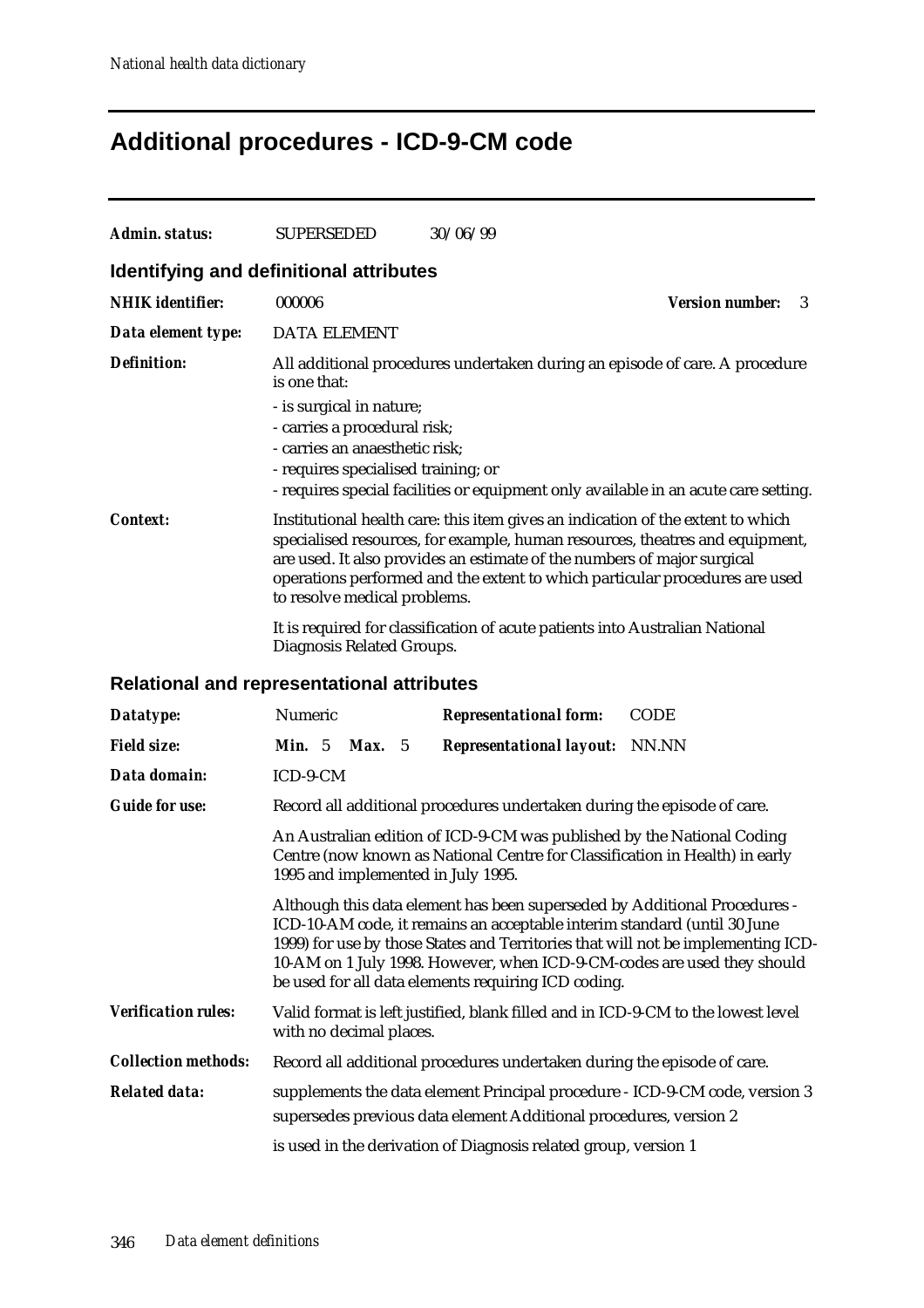# **Additional procedures - ICD-9-CM code (continued)**

#### **Administrative attributes**

| <i><b>Source document:</b></i> | Australian Version of the International Classification of Diseases, 9th Revision,<br>Clinical Modification, published by the National Centre for Classification in<br>Health (1996) Sydney. |  |                   |  |
|--------------------------------|---------------------------------------------------------------------------------------------------------------------------------------------------------------------------------------------|--|-------------------|--|
|                                | <b>Source organisation:</b> National Centre for Classification in Health                                                                                                                    |  |                   |  |
| National minimum data sets:    |                                                                                                                                                                                             |  |                   |  |
| Institutional health care      |                                                                                                                                                                                             |  | from $1/07/89$ to |  |
| <b>Comments:</b>               |                                                                                                                                                                                             |  |                   |  |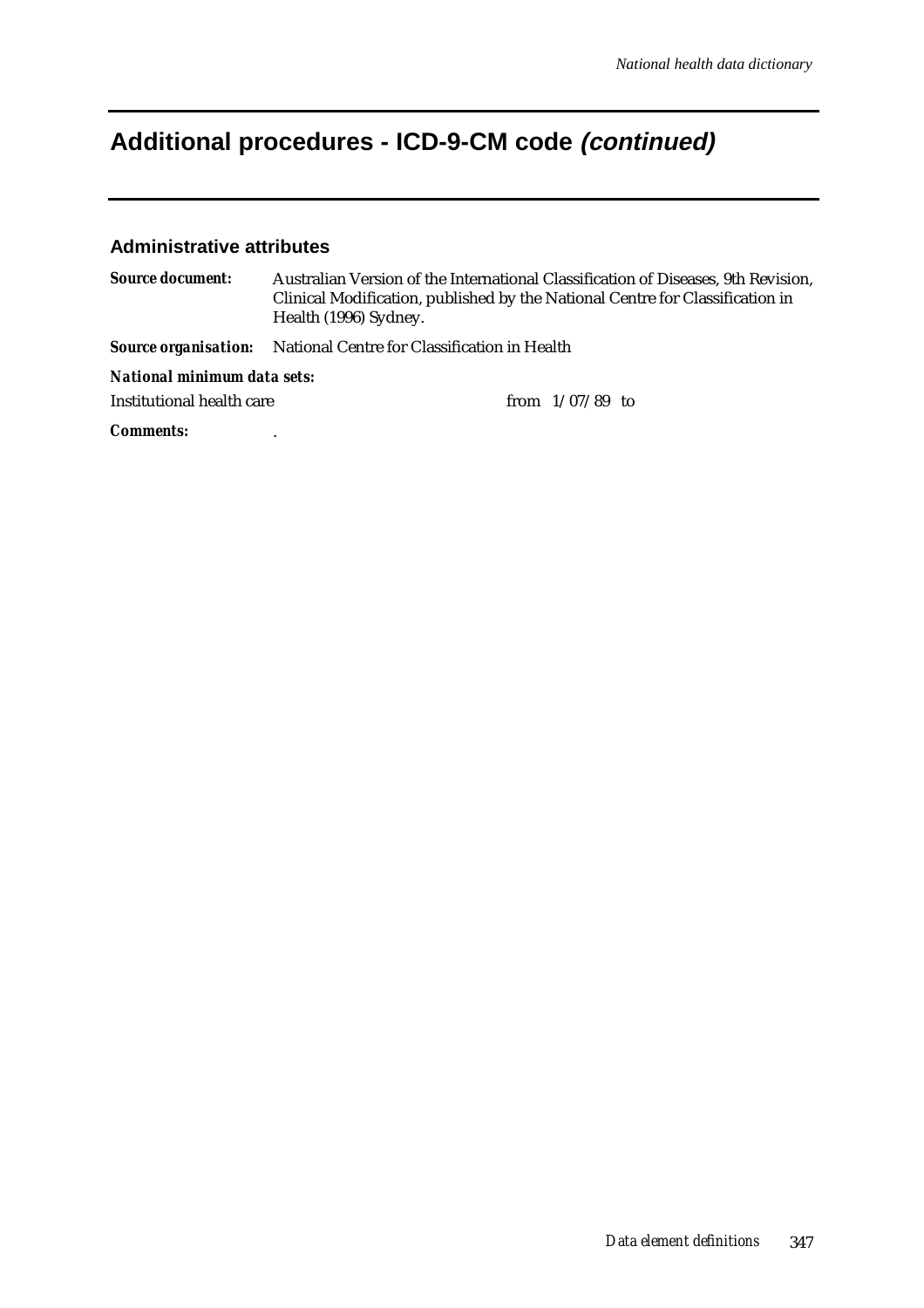# **Anaesthesia administered during labour**

| Admin. status:                   | <b>CURRENT</b>                                                                                                                                                                      | 1/07/96                                                                     |  |
|----------------------------------|-------------------------------------------------------------------------------------------------------------------------------------------------------------------------------------|-----------------------------------------------------------------------------|--|
|                                  | Identifying and definitional attributes                                                                                                                                             |                                                                             |  |
| <b>NHIK</b> identifier:          | 000013                                                                                                                                                                              | <b>Version number:</b><br>$\overline{1}$                                    |  |
| Data element type:               | <b>DATA ELEMENT</b>                                                                                                                                                                 |                                                                             |  |
| <b>Definition:</b>               | forceps or vacuum extraction).                                                                                                                                                      | Anaesthesia administered for the operative delivery of the baby (caesarean, |  |
| <i>Context:</i>                  | Perinatal statistics: anaesthetic use may influence the duration of labour, may<br>affect the health status of the baby at birth and is an indicator of obstetric<br>intervention.  |                                                                             |  |
|                                  | <b>Relational and representational attributes</b>                                                                                                                                   |                                                                             |  |
| Datatype:                        | Numeric                                                                                                                                                                             | <b>Representational form:</b><br><b>CODE</b>                                |  |
| <b>Field size:</b>               | Min. 1<br><b>Max.</b> 1                                                                                                                                                             | <b>Representational layout:</b><br>N                                        |  |
| Data domain:                     | None<br>1<br>$\boldsymbol{2}$<br>Local anaesthetic to perineum<br>Pudendal<br>3<br>Epidural or caudal<br>4<br>$\sqrt{5}$<br>Spinal<br>General<br>6<br>8<br>Other<br>9<br>Not stated |                                                                             |  |
| <b>Guide for use:</b>            | If more than one agent is used, select the largest number (excluding 8 or 9) as<br>this is how the data are tabulated.                                                              |                                                                             |  |
| <b>Verification rules:</b>       |                                                                                                                                                                                     |                                                                             |  |
| <b>Collection methods:</b>       |                                                                                                                                                                                     |                                                                             |  |
| <b>Related data:</b>             | is used in conjunction with Method of birth, version 1<br>is used in conjunction with Apgar score, version 1                                                                        |                                                                             |  |
| <b>Administrative attributes</b> |                                                                                                                                                                                     |                                                                             |  |
| <b>Source document:</b>          |                                                                                                                                                                                     |                                                                             |  |
| <b>Source organisation:</b>      | National Perinatal Data Advisory Committee                                                                                                                                          |                                                                             |  |
| National minimum data sets:      |                                                                                                                                                                                     |                                                                             |  |
| <b>Comments:</b>                 |                                                                                                                                                                                     |                                                                             |  |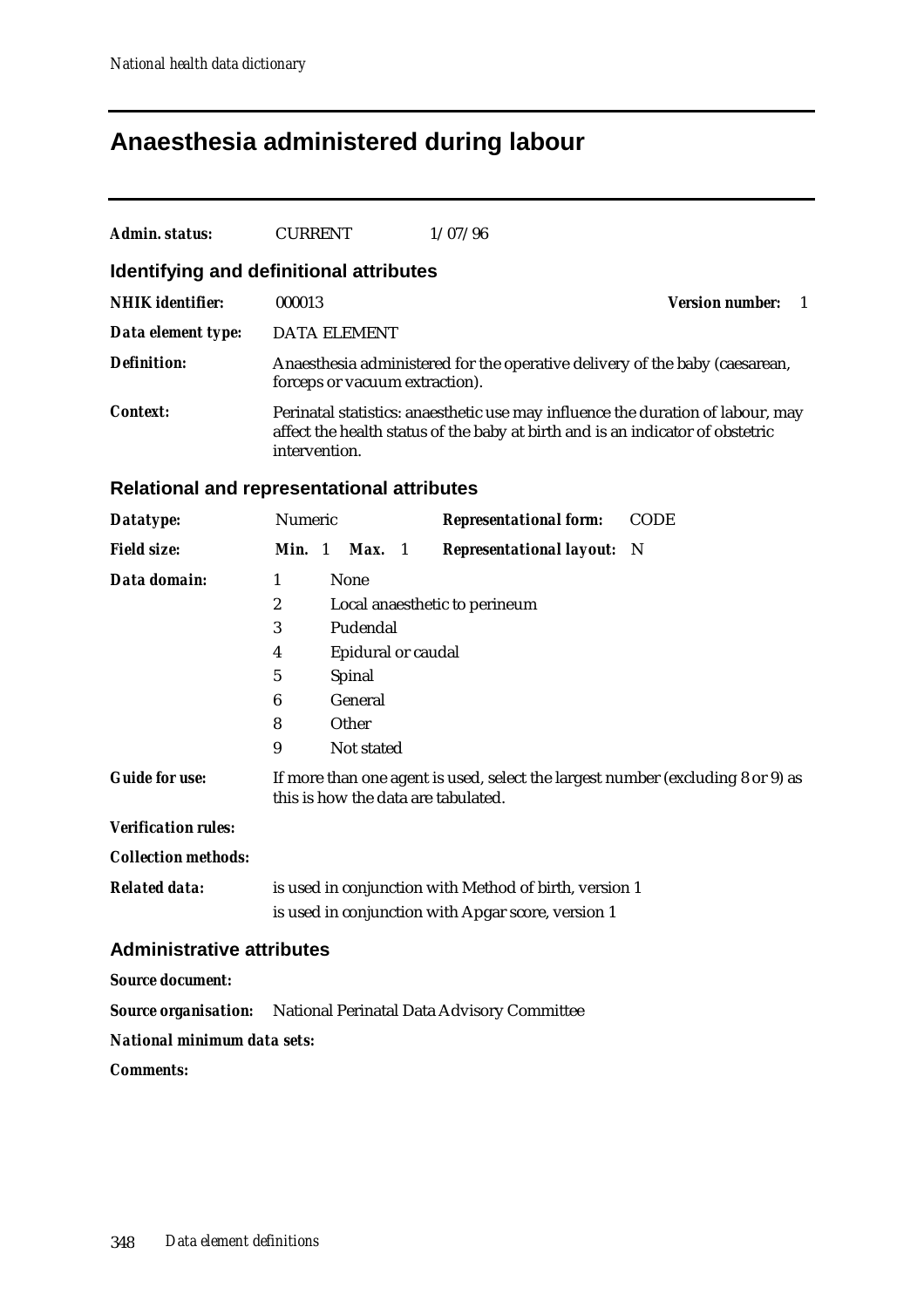# **Analgesia administered during labour**

| Admin. status:                          | <b>CURRENT</b><br>1/07/96                                                                                                                                                        |  |  |  |  |
|-----------------------------------------|----------------------------------------------------------------------------------------------------------------------------------------------------------------------------------|--|--|--|--|
| Identifying and definitional attributes |                                                                                                                                                                                  |  |  |  |  |
| <b>NHIK</b> identifier:                 | 000014<br><b>Version number:</b><br>- 1                                                                                                                                          |  |  |  |  |
| Data element type:                      | <b>DATA ELEMENT</b>                                                                                                                                                              |  |  |  |  |
| <b>Definition:</b>                      | Agents administered to the mother by injection or inhalation to relieve pain<br>during labour and delivery.                                                                      |  |  |  |  |
| <b>Context:</b>                         | Perinatal statistics: analgesia use may influence the duration of labour, may<br>affect the health status of the baby at birth and is an indicator of obstetric<br>intervention. |  |  |  |  |
|                                         | <b>Relational and representational attributes</b>                                                                                                                                |  |  |  |  |
| Datatype:                               | Numeric<br><b>Representational form:</b><br><b>CODE</b>                                                                                                                          |  |  |  |  |
| <b>Field size:</b>                      | Min. 1<br>Max. 1<br><b>Representational layout:</b><br>$\mathbf N$                                                                                                               |  |  |  |  |
| Data domain:                            | None<br>1<br>$\boldsymbol{2}$<br>Nitrous oxide<br>Intra-muscular narcotics<br>3<br>Epidural/caudal<br>4<br>5<br>Spinal<br>Other<br>8<br>9<br>Not stated                          |  |  |  |  |
| <b>Guide for use:</b>                   | If more than one agent is used, select the largest number (excluding 8 or 9) as<br>this is how the data will be tabulated.                                                       |  |  |  |  |
| <b>Verification rules:</b>              |                                                                                                                                                                                  |  |  |  |  |
| <b>Collection methods:</b>              |                                                                                                                                                                                  |  |  |  |  |
| <b>Related data:</b>                    | is used in conjunction with Method of birth, version 1                                                                                                                           |  |  |  |  |
| <b>Administrative attributes</b>        |                                                                                                                                                                                  |  |  |  |  |
| <b>Source document:</b>                 |                                                                                                                                                                                  |  |  |  |  |
|                                         | <b>Source organisation:</b> National Perinatal Data Advisory Committee                                                                                                           |  |  |  |  |
| National minimum data sets:             |                                                                                                                                                                                  |  |  |  |  |
| <b>Comments:</b>                        |                                                                                                                                                                                  |  |  |  |  |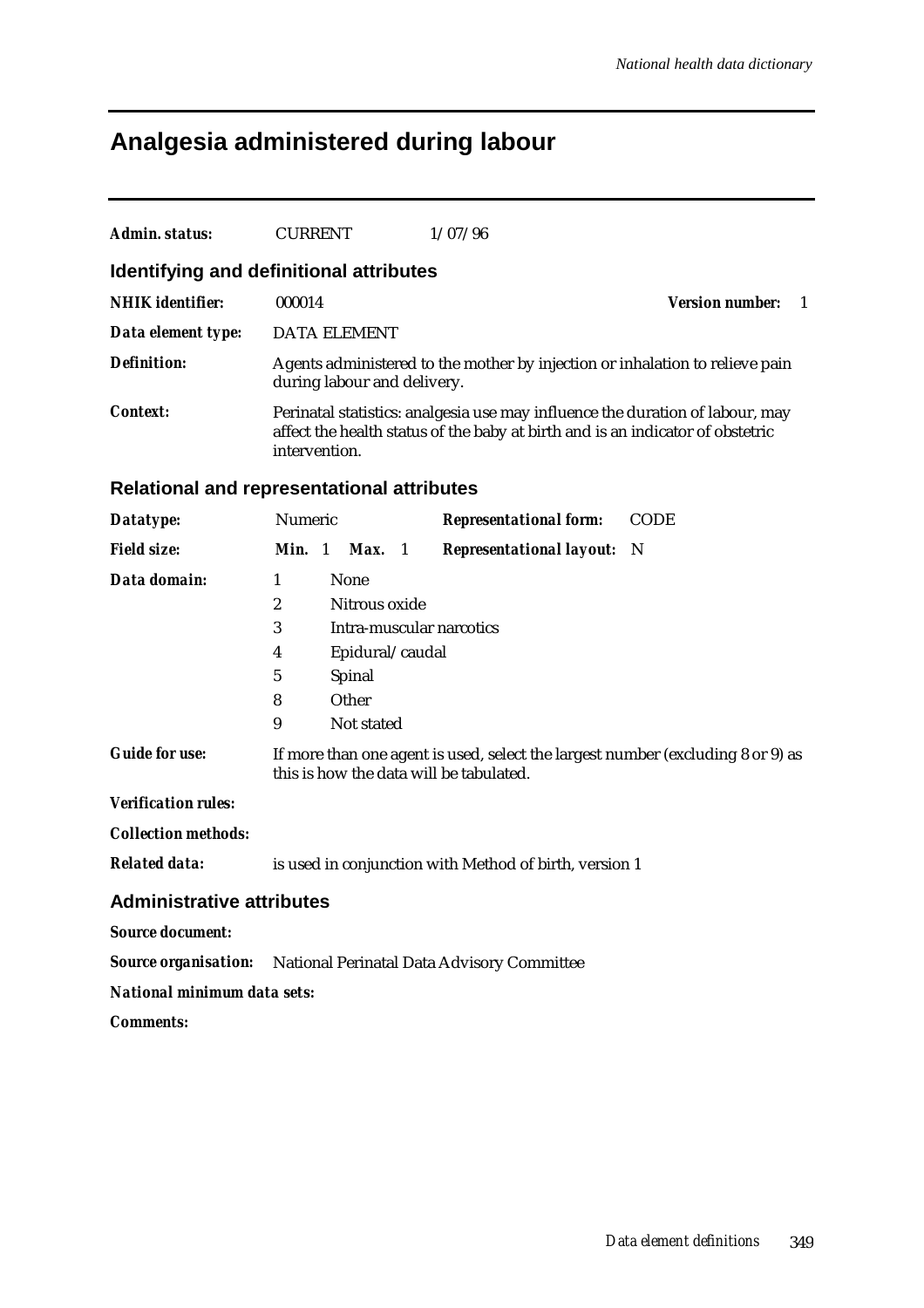## **Date of change to qualification status**

| Admin. status:                                    | <b>CURRENT</b>                                                                                                                                                                                                                                                                                    | 1/07/98                                                                                                                               |                              |  |  |
|---------------------------------------------------|---------------------------------------------------------------------------------------------------------------------------------------------------------------------------------------------------------------------------------------------------------------------------------------------------|---------------------------------------------------------------------------------------------------------------------------------------|------------------------------|--|--|
| Identifying and definitional attributes           |                                                                                                                                                                                                                                                                                                   |                                                                                                                                       |                              |  |  |
| <b>NHIK</b> identifier:                           | 000342                                                                                                                                                                                                                                                                                            |                                                                                                                                       | <b>Version number:</b><br>-1 |  |  |
| Data element type:                                | <b>DATA ELEMENT</b>                                                                                                                                                                                                                                                                               |                                                                                                                                       |                              |  |  |
| <b>Definition:</b>                                | The date, within a newborn episode of care, on which the newborn's<br>Qualification status changes from acute (qualified) to unqualified or vice<br>versa.                                                                                                                                        |                                                                                                                                       |                              |  |  |
| <b>Context:</b>                                   |                                                                                                                                                                                                                                                                                                   |                                                                                                                                       |                              |  |  |
| <b>Relational and representational attributes</b> |                                                                                                                                                                                                                                                                                                   |                                                                                                                                       |                              |  |  |
| Datatype:                                         | Numeric                                                                                                                                                                                                                                                                                           | <b>Representational form:</b>                                                                                                         | <b>DATE</b>                  |  |  |
| <b>Field size:</b>                                | <b>Min.</b> 8<br><b>Max.</b> 8                                                                                                                                                                                                                                                                    | Representational layout: DDMMYYYY                                                                                                     |                              |  |  |
| Data domain:                                      | Valid date                                                                                                                                                                                                                                                                                        |                                                                                                                                       |                              |  |  |
| <b>Guide for use:</b>                             | Record the date or dates on which the newborn's Qualification Status changes<br>from acute (qualified) to unqualified or vice versa.                                                                                                                                                              |                                                                                                                                       |                              |  |  |
|                                                   |                                                                                                                                                                                                                                                                                                   | If more than one change of qualification status occurs on a single day, the day<br>is counted against the final qualification status. |                              |  |  |
| <b>Verification rules:</b>                        | Must be greater than or equal to admission date                                                                                                                                                                                                                                                   |                                                                                                                                       |                              |  |  |
| <b>Collection methods:</b>                        |                                                                                                                                                                                                                                                                                                   |                                                                                                                                       |                              |  |  |
| <b>Related data:</b>                              | is used in conjunction with Admitted patient, version 1<br>is used in conjunction with Type of episode of care, version 2<br>is used in conjunction with Qualification status, version 1<br>is used in the calculation of Number of acute (qualified)/unqualified days for<br>newborns, version 1 |                                                                                                                                       |                              |  |  |

#### **Administrative attributes**

| Source document:            |  |
|-----------------------------|--|
| <b>Source organisation:</b> |  |
| National minimum data sets: |  |
| <b>Comments:</b>            |  |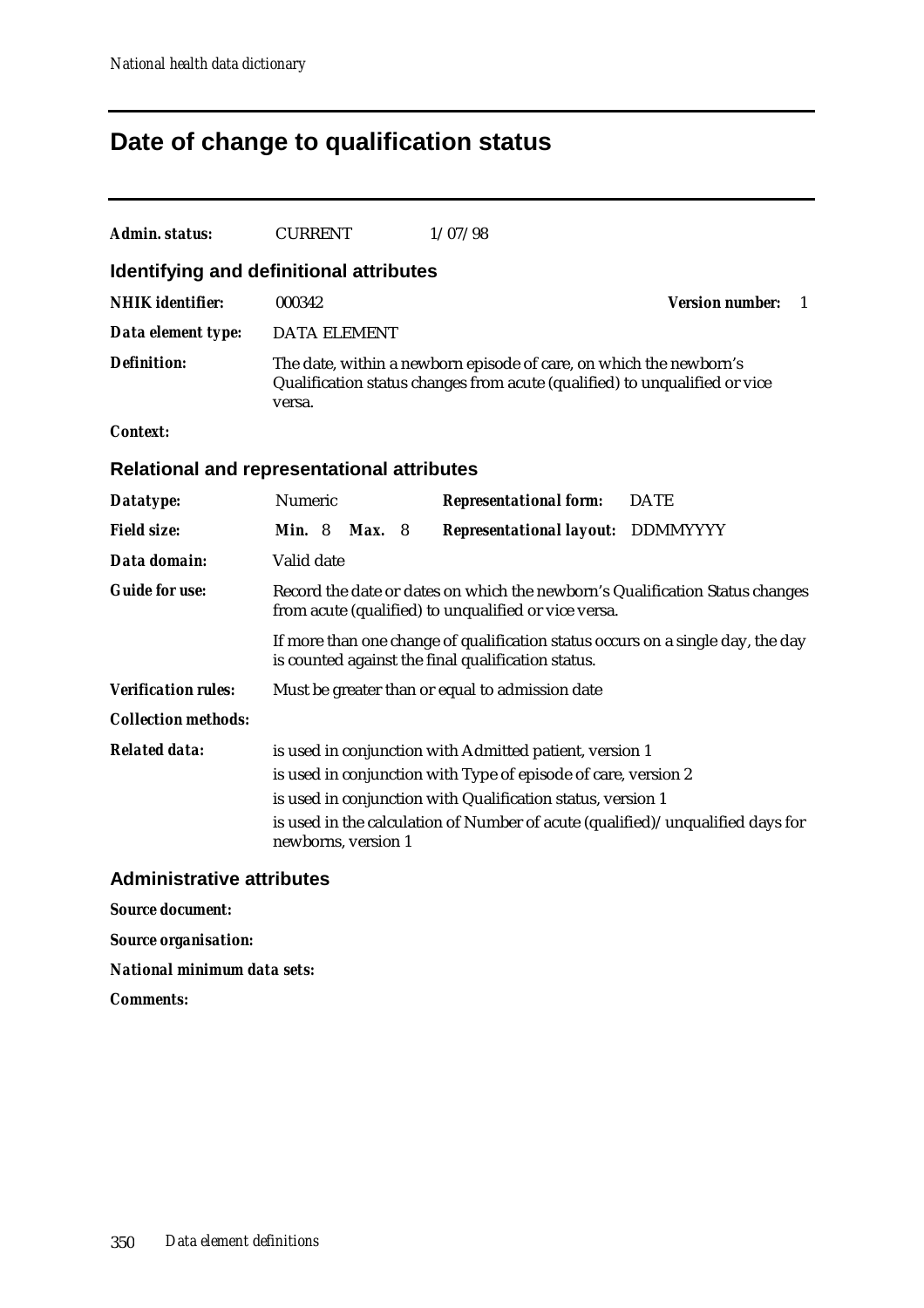## **Day program attendances**

| Admin. status:                                 | <b>CURRENT</b>                                                                                                                                                                                                                                                                                                  | 1/07/89                                                                                                                                                                                                                                                                                                                                                                                                                                                                            |                                          |  |  |
|------------------------------------------------|-----------------------------------------------------------------------------------------------------------------------------------------------------------------------------------------------------------------------------------------------------------------------------------------------------------------|------------------------------------------------------------------------------------------------------------------------------------------------------------------------------------------------------------------------------------------------------------------------------------------------------------------------------------------------------------------------------------------------------------------------------------------------------------------------------------|------------------------------------------|--|--|
| <b>Identifying and definitional attributes</b> |                                                                                                                                                                                                                                                                                                                 |                                                                                                                                                                                                                                                                                                                                                                                                                                                                                    |                                          |  |  |
| <b>NHIK</b> identifier:                        | 000211                                                                                                                                                                                                                                                                                                          |                                                                                                                                                                                                                                                                                                                                                                                                                                                                                    | <b>Version number:</b><br>$\blacksquare$ |  |  |
| Data element type:                             | DERIVED DATA ELEMENT                                                                                                                                                                                                                                                                                            |                                                                                                                                                                                                                                                                                                                                                                                                                                                                                    |                                          |  |  |
| <b>Definition:</b>                             | A count of the number of patient/client visits to day centres. Each individual<br>is to be counted once for each time they attend a day centre. Where an<br>individual is referred to another section of the hospital/centre and returns to<br>the day centre after treatment only one visit is to be recorded. |                                                                                                                                                                                                                                                                                                                                                                                                                                                                                    |                                          |  |  |
| <i>Context:</i>                                | hospitals and alcohol and drug hospitals.                                                                                                                                                                                                                                                                       | Required to measure adequately non-admitted patient services in psychiatric                                                                                                                                                                                                                                                                                                                                                                                                        |                                          |  |  |
| Relational and representational attributes     |                                                                                                                                                                                                                                                                                                                 |                                                                                                                                                                                                                                                                                                                                                                                                                                                                                    |                                          |  |  |
| Datatype:                                      | Numeric                                                                                                                                                                                                                                                                                                         | <b>Representational form:</b>                                                                                                                                                                                                                                                                                                                                                                                                                                                      | <b>QUANTITATIVE VALUE</b>                |  |  |
| <b>Field size:</b>                             | <b>Min.</b> $1$<br><b>Max.</b> 5                                                                                                                                                                                                                                                                                | <b>Representational layout:</b>                                                                                                                                                                                                                                                                                                                                                                                                                                                    | NNNNN                                    |  |  |
| Data domain:                                   | Number of attendances                                                                                                                                                                                                                                                                                           |                                                                                                                                                                                                                                                                                                                                                                                                                                                                                    |                                          |  |  |
| <b>Guide for use:</b>                          |                                                                                                                                                                                                                                                                                                                 |                                                                                                                                                                                                                                                                                                                                                                                                                                                                                    |                                          |  |  |
| <b>Verification rules:</b>                     |                                                                                                                                                                                                                                                                                                                 |                                                                                                                                                                                                                                                                                                                                                                                                                                                                                    |                                          |  |  |
| <b>Collection methods:</b>                     |                                                                                                                                                                                                                                                                                                                 |                                                                                                                                                                                                                                                                                                                                                                                                                                                                                    |                                          |  |  |
| <b>Related data:</b>                           |                                                                                                                                                                                                                                                                                                                 |                                                                                                                                                                                                                                                                                                                                                                                                                                                                                    |                                          |  |  |
| <b>Administrative attributes</b>               |                                                                                                                                                                                                                                                                                                                 |                                                                                                                                                                                                                                                                                                                                                                                                                                                                                    |                                          |  |  |
| <b>Source document:</b>                        |                                                                                                                                                                                                                                                                                                                 |                                                                                                                                                                                                                                                                                                                                                                                                                                                                                    |                                          |  |  |
| <b>Source organisation:</b>                    | National minimum data set working parties                                                                                                                                                                                                                                                                       |                                                                                                                                                                                                                                                                                                                                                                                                                                                                                    |                                          |  |  |
|                                                | National minimum data sets:                                                                                                                                                                                                                                                                                     |                                                                                                                                                                                                                                                                                                                                                                                                                                                                                    |                                          |  |  |
| <b>Comments:</b>                               | Difficulties were envisaged in using the proposed definitions of an individual<br>or group occasion of service for clients attending psychiatric day care centres.<br>These individuals may receive both types of services during a visit to a centre.                                                          |                                                                                                                                                                                                                                                                                                                                                                                                                                                                                    |                                          |  |  |
|                                                |                                                                                                                                                                                                                                                                                                                 | This data element is derived from data elements that are not currently<br>specified in the National Health Data Dictionary, but which are recorded in<br>various ways by hospitals and / or outpatient departments. Examples include<br>identifiers of individual consultations / visits, diagnostic tests, etc. Further<br>specification / development of these data elements is expected as part of the<br>National Institution Based Ambulatory Care Modelling (NIBAM) Project. |                                          |  |  |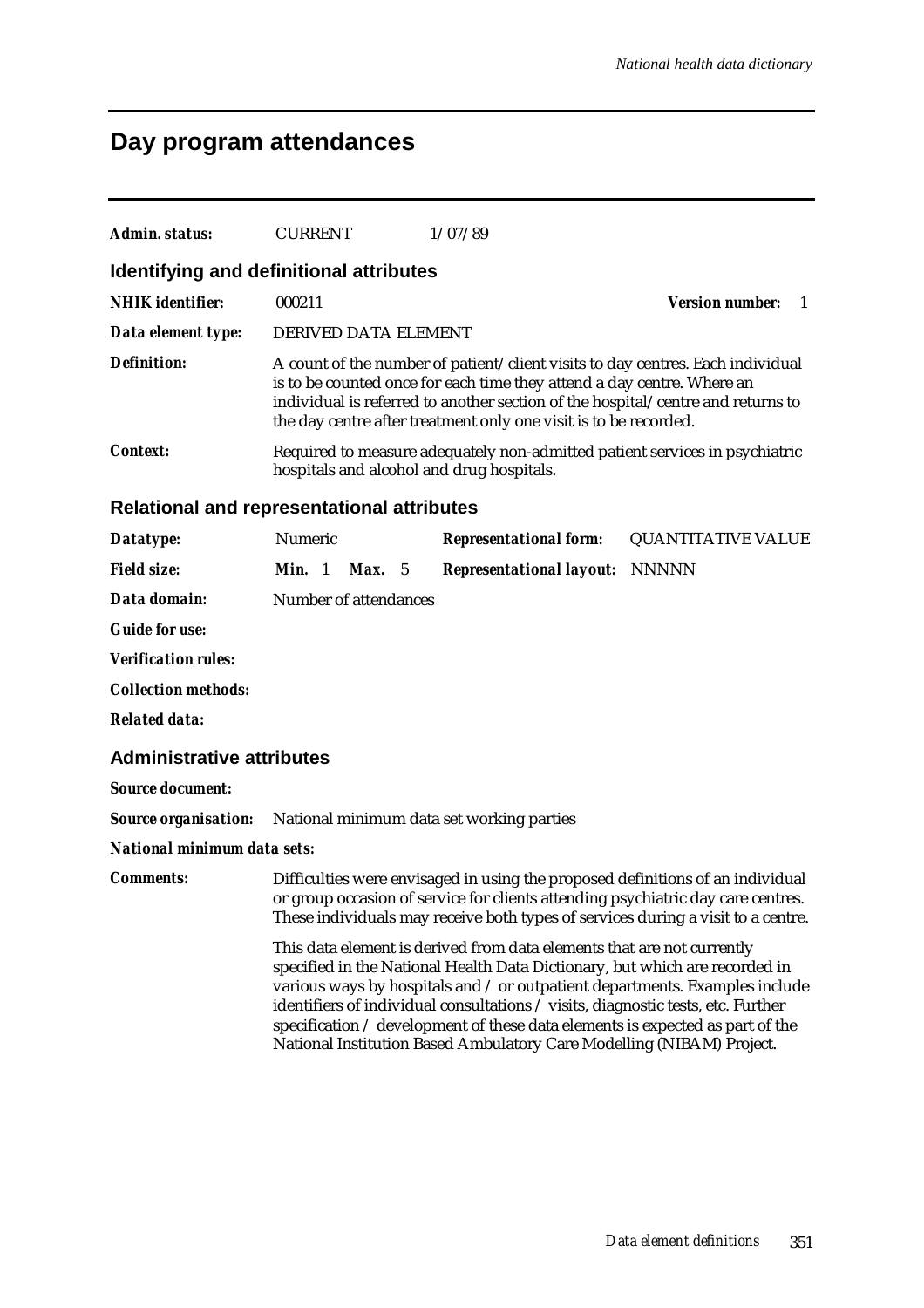### **Elective care**

| Admin. status:                                    | <b>CURRENT</b> |                           | 1/07/95                                                                                                                                      |                        |   |
|---------------------------------------------------|----------------|---------------------------|----------------------------------------------------------------------------------------------------------------------------------------------|------------------------|---|
| Identifying and definitional attributes           |                |                           |                                                                                                                                              |                        |   |
| <b>NHIK</b> identifier:                           | 000348         |                           |                                                                                                                                              | <b>Version number:</b> | 1 |
| Data element type:                                |                | DATA ELEMENT CONCEPT      |                                                                                                                                              |                        |   |
| <b>Definition:</b>                                |                |                           | Care that, in the opinion of the treating clinician, is necessary and admission<br>for which can be delayed for at least twenty-four hours.  |                        |   |
| <b>Context:</b>                                   |                | Institutional health care |                                                                                                                                              |                        |   |
| <b>Relational and representational attributes</b> |                |                           |                                                                                                                                              |                        |   |
| Datatype:                                         |                |                           | <b>Representational form:</b>                                                                                                                |                        |   |
| <b>Field size:</b>                                | Min.           | Max.                      | <b>Representational layout:</b>                                                                                                              |                        |   |
| Data domain:                                      |                |                           |                                                                                                                                              |                        |   |
| <b>Guide for use:</b>                             |                |                           |                                                                                                                                              |                        |   |
| <b>Verification rules:</b>                        |                |                           |                                                                                                                                              |                        |   |
| <b>Collection methods:</b>                        |                |                           |                                                                                                                                              |                        |   |
| <b>Related data:</b>                              |                |                           | relates to the data element Waiting list category, version 1<br>relates to the data element Waiting list category - ICD-9-CM code, version 2 |                        |   |
| <b>Administrative attributes</b>                  |                |                           |                                                                                                                                              |                        |   |
| <b>Source document:</b>                           |                |                           |                                                                                                                                              |                        |   |
| <b>Source organisation:</b>                       | Committee      |                           | Hospital Access Program Waiting List Working Group / National Health Data                                                                    |                        |   |
| National minimum data sets:                       |                |                           |                                                                                                                                              |                        |   |
| <b>Waiting times</b>                              |                |                           | from $1/07/94$ to                                                                                                                            |                        |   |
| <b>Comments:</b>                                  |                |                           |                                                                                                                                              |                        |   |
|                                                   |                |                           |                                                                                                                                              |                        |   |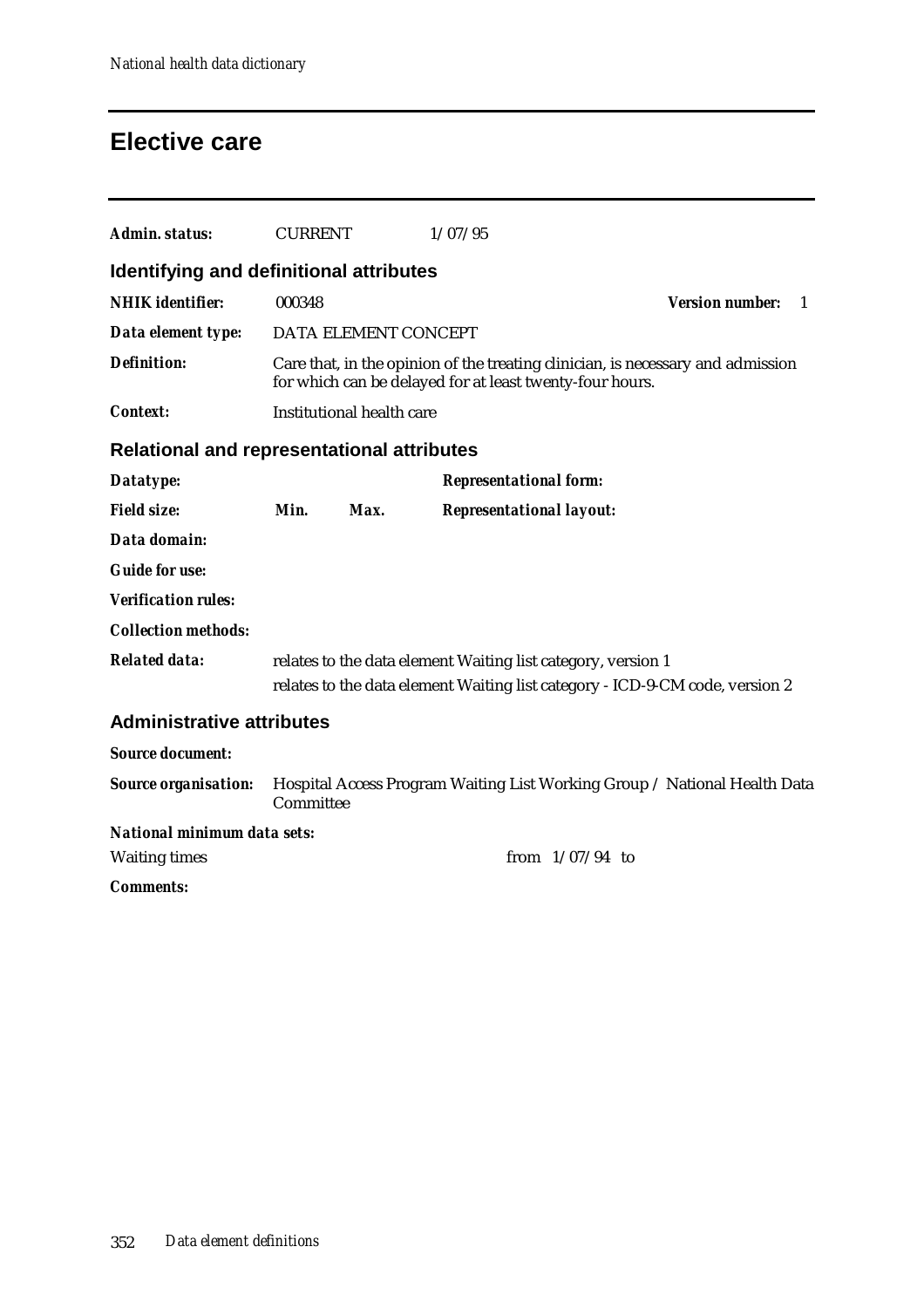## **Elective surgery**

| Admin. status:                                    | <b>CURRENT</b> |                           | 1/07/95                                                                                                                                                                                                                                   |                        |                |
|---------------------------------------------------|----------------|---------------------------|-------------------------------------------------------------------------------------------------------------------------------------------------------------------------------------------------------------------------------------------|------------------------|----------------|
| Identifying and definitional attributes           |                |                           |                                                                                                                                                                                                                                           |                        |                |
| <b>NHIK</b> identifier:                           | 000046         |                           |                                                                                                                                                                                                                                           | <b>Version number:</b> | $\overline{1}$ |
| Data element type:                                |                | DATA ELEMENT CONCEPT      |                                                                                                                                                                                                                                           |                        |                |
| <b>Definition:</b>                                |                |                           | Elective care where the procedures required by patients are listed in the<br>surgical operations section of the Medicare benefits schedule book, with the<br>exclusion of specific procedures frequently done by non-surgical clinicians. |                        |                |
| <b>Context:</b>                                   |                | Institutional health care |                                                                                                                                                                                                                                           |                        |                |
| <b>Relational and representational attributes</b> |                |                           |                                                                                                                                                                                                                                           |                        |                |
| Datatype:                                         |                |                           | <b>Representational form:</b>                                                                                                                                                                                                             |                        |                |
| <b>Field size:</b>                                | Min.           | Max.                      | <b>Representational layout:</b>                                                                                                                                                                                                           |                        |                |
| Data domain:                                      |                |                           |                                                                                                                                                                                                                                           |                        |                |
| <b>Guide for use:</b>                             |                |                           |                                                                                                                                                                                                                                           |                        |                |
| <b>Verification rules:</b>                        |                |                           |                                                                                                                                                                                                                                           |                        |                |
| <b>Collection methods:</b>                        |                |                           |                                                                                                                                                                                                                                           |                        |                |
| <b>Related data:</b>                              |                |                           | relates to the data element Waiting list category, version 1<br>relates to the data element Waiting list category - ICD-9-CM code, version 2                                                                                              |                        |                |
| <b>Administrative attributes</b>                  |                |                           |                                                                                                                                                                                                                                           |                        |                |
| <b>Source document:</b>                           |                |                           |                                                                                                                                                                                                                                           |                        |                |
| <b>Source organisation:</b>                       | Committee      |                           | Hospital Access Program Waiting List Working Group / National Health Data                                                                                                                                                                 |                        |                |
| <b>National minimum data sets:</b>                |                |                           |                                                                                                                                                                                                                                           |                        |                |
| <b>Waiting times</b>                              |                |                           | from $1/07/94$ to                                                                                                                                                                                                                         |                        |                |
| <b>Comments:</b>                                  |                |                           |                                                                                                                                                                                                                                           |                        |                |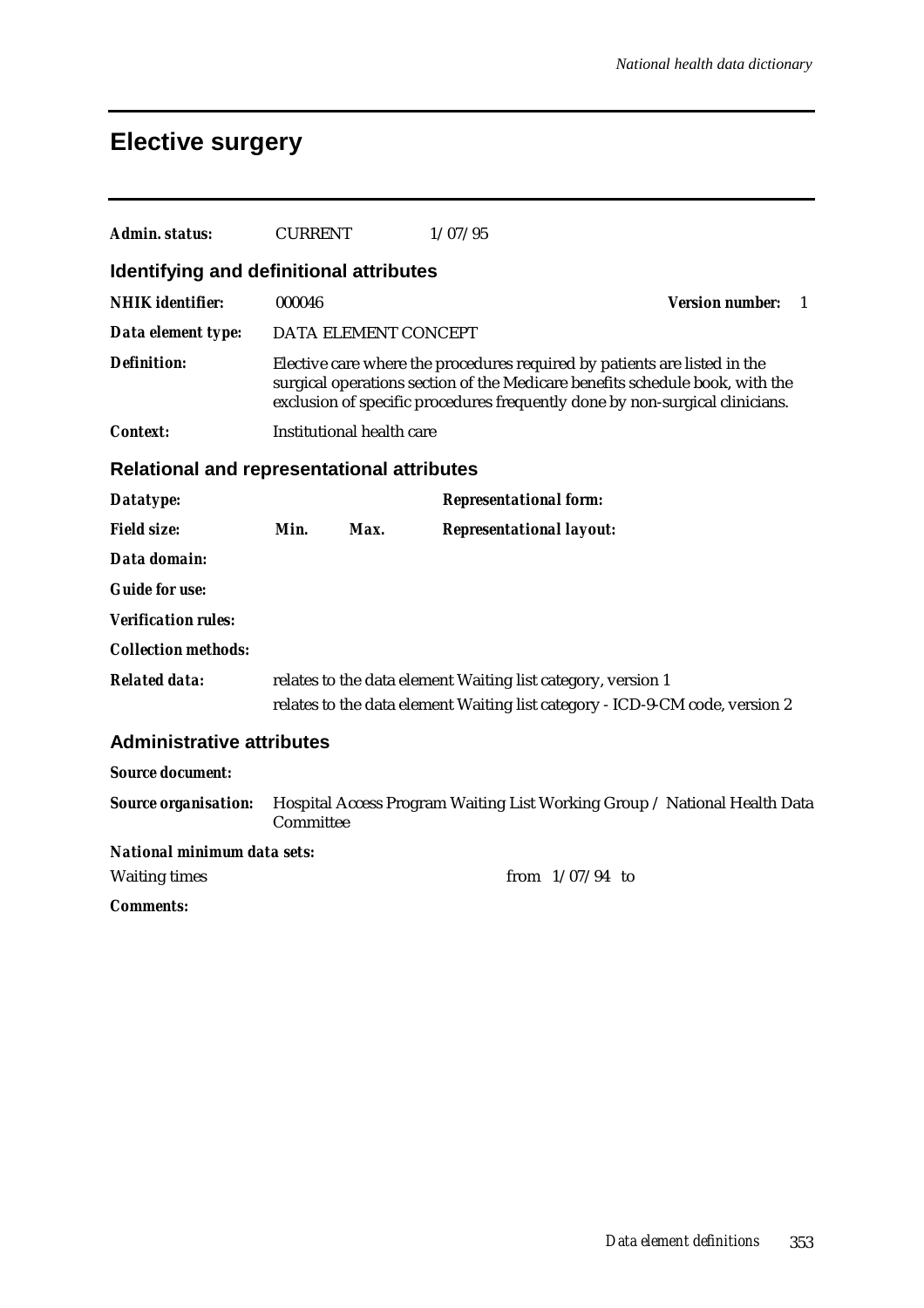## **Group sessions**

| <b>Admin. status:</b>                                          | <b>CURRENT</b>                                                                                                                                                                                                                                             |                                                                                                                                                                                                                                                                                                                                        |  | 1/07/89                                                                                                                                                                                                                                                                                                            |                                                                                                                                                              |  |  |  |
|----------------------------------------------------------------|------------------------------------------------------------------------------------------------------------------------------------------------------------------------------------------------------------------------------------------------------------|----------------------------------------------------------------------------------------------------------------------------------------------------------------------------------------------------------------------------------------------------------------------------------------------------------------------------------------|--|--------------------------------------------------------------------------------------------------------------------------------------------------------------------------------------------------------------------------------------------------------------------------------------------------------------------|--------------------------------------------------------------------------------------------------------------------------------------------------------------|--|--|--|
| Identifying and definitional attributes                        |                                                                                                                                                                                                                                                            |                                                                                                                                                                                                                                                                                                                                        |  |                                                                                                                                                                                                                                                                                                                    |                                                                                                                                                              |  |  |  |
| <b>NHIK</b> identifier:                                        | 000210                                                                                                                                                                                                                                                     |                                                                                                                                                                                                                                                                                                                                        |  |                                                                                                                                                                                                                                                                                                                    | <b>Version number:</b><br>1                                                                                                                                  |  |  |  |
| Data element type:                                             | DERIVED DATA ELEMENT                                                                                                                                                                                                                                       |                                                                                                                                                                                                                                                                                                                                        |  |                                                                                                                                                                                                                                                                                                                    |                                                                                                                                                              |  |  |  |
| <b>Definition:</b>                                             |                                                                                                                                                                                                                                                            |                                                                                                                                                                                                                                                                                                                                        |  | count once, irrespective of size or the number of staff providing services.                                                                                                                                                                                                                                        | The number of groups of patients/clients receiving services. Each group is to                                                                                |  |  |  |
| Context:                                                       |                                                                                                                                                                                                                                                            | Institutional health care: the resources required to provide services to groups<br>of patients are different from those required to provide services to an<br>equivalent number of individuals. Hence services to groups of non-admitted<br>patients or outreach clients should be counted separately from services to<br>individuals. |  |                                                                                                                                                                                                                                                                                                                    |                                                                                                                                                              |  |  |  |
| <b>Relational and representational attributes</b>              |                                                                                                                                                                                                                                                            |                                                                                                                                                                                                                                                                                                                                        |  |                                                                                                                                                                                                                                                                                                                    |                                                                                                                                                              |  |  |  |
| Datatype:                                                      | Numeric                                                                                                                                                                                                                                                    |                                                                                                                                                                                                                                                                                                                                        |  | <b>Representational form:</b>                                                                                                                                                                                                                                                                                      | <b>QUANTITATIVE VALUE</b>                                                                                                                                    |  |  |  |
| <b>Field size:</b>                                             | Min. 1                                                                                                                                                                                                                                                     | Max. 6                                                                                                                                                                                                                                                                                                                                 |  | <b>Representational layout: NNNNNN</b>                                                                                                                                                                                                                                                                             |                                                                                                                                                              |  |  |  |
| Data domain:                                                   |                                                                                                                                                                                                                                                            | Number of groups receiving services                                                                                                                                                                                                                                                                                                    |  |                                                                                                                                                                                                                                                                                                                    |                                                                                                                                                              |  |  |  |
| <b>Guide for use:</b>                                          |                                                                                                                                                                                                                                                            |                                                                                                                                                                                                                                                                                                                                        |  |                                                                                                                                                                                                                                                                                                                    |                                                                                                                                                              |  |  |  |
| <b>Verification rules:</b>                                     |                                                                                                                                                                                                                                                            |                                                                                                                                                                                                                                                                                                                                        |  |                                                                                                                                                                                                                                                                                                                    |                                                                                                                                                              |  |  |  |
| <b>Collection methods:</b>                                     | At present, occasions of service to groups are counted in an inconsistent<br>manner. The numbers of occasions of service should be collected for both<br>individual and group sessions for public psychiatric hospitals and alcohol and<br>drug hospitals. |                                                                                                                                                                                                                                                                                                                                        |  |                                                                                                                                                                                                                                                                                                                    |                                                                                                                                                              |  |  |  |
| <b>Related data:</b>                                           |                                                                                                                                                                                                                                                            |                                                                                                                                                                                                                                                                                                                                        |  |                                                                                                                                                                                                                                                                                                                    |                                                                                                                                                              |  |  |  |
| <b>Administrative attributes</b>                               |                                                                                                                                                                                                                                                            |                                                                                                                                                                                                                                                                                                                                        |  |                                                                                                                                                                                                                                                                                                                    |                                                                                                                                                              |  |  |  |
| <b>Source document:</b>                                        |                                                                                                                                                                                                                                                            |                                                                                                                                                                                                                                                                                                                                        |  |                                                                                                                                                                                                                                                                                                                    |                                                                                                                                                              |  |  |  |
| Source organisation: National minimum data set working parties |                                                                                                                                                                                                                                                            |                                                                                                                                                                                                                                                                                                                                        |  |                                                                                                                                                                                                                                                                                                                    |                                                                                                                                                              |  |  |  |
| <b>National minimum data sets:</b>                             |                                                                                                                                                                                                                                                            |                                                                                                                                                                                                                                                                                                                                        |  |                                                                                                                                                                                                                                                                                                                    |                                                                                                                                                              |  |  |  |
| Institutional health care                                      |                                                                                                                                                                                                                                                            |                                                                                                                                                                                                                                                                                                                                        |  | from $1/07/89$ to                                                                                                                                                                                                                                                                                                  |                                                                                                                                                              |  |  |  |
| <b>Comments:</b>                                               |                                                                                                                                                                                                                                                            |                                                                                                                                                                                                                                                                                                                                        |  | This data element is derived from data elements that are not currently<br>specified in the National Health Data Dictionary, but which are recorded in<br>identifiers of individual consultations / visits, diagnostic tests, etc. Further<br>National Institution Based Ambulatory Care Modelling (NIBAM) Project. | various ways by hospitals and / or outpatient departments. Examples include<br>specification / development of these data elements is expected as part of the |  |  |  |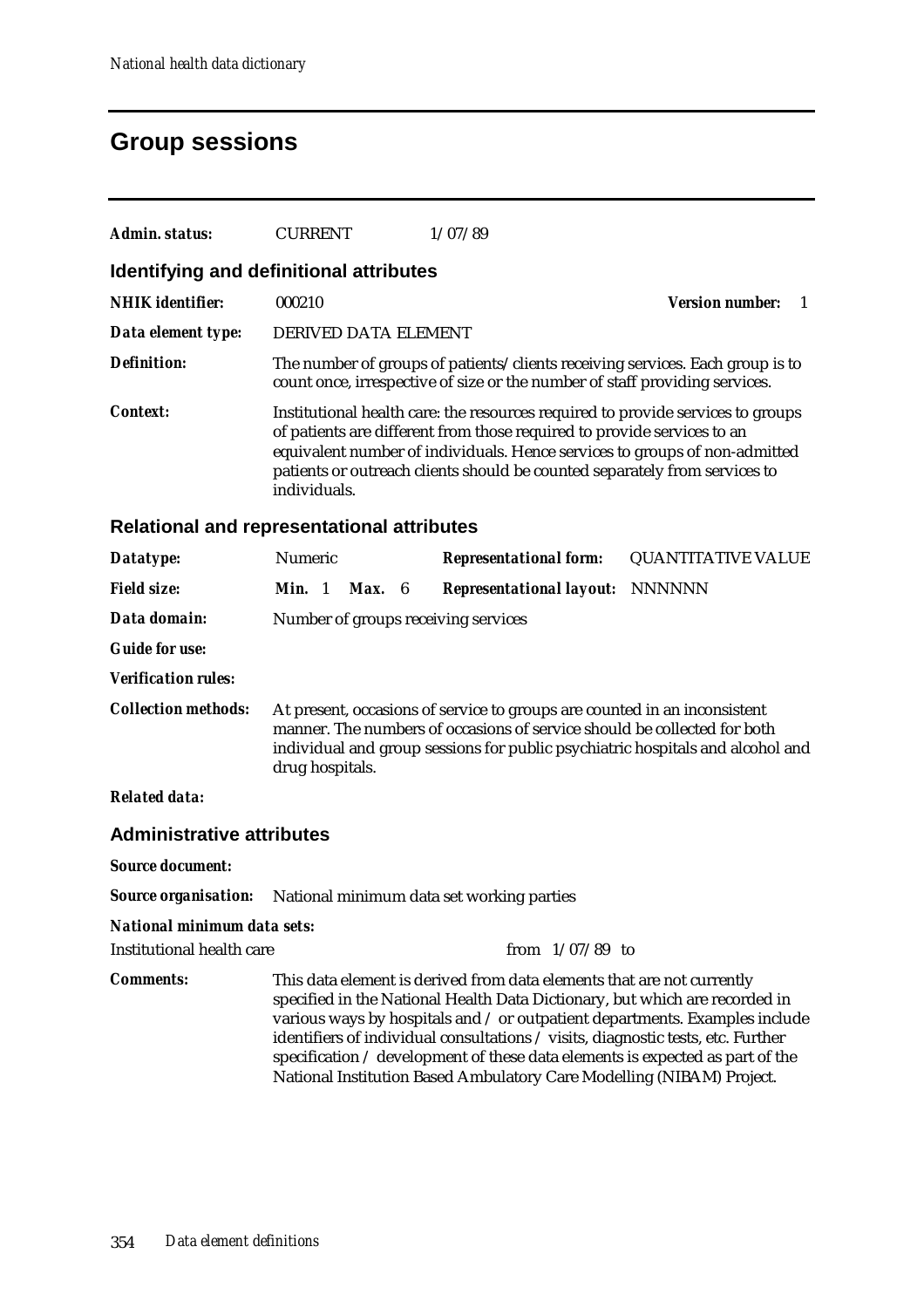#### **Indicator procedure - ICD-10-AM code**

| Admin. status:                          | <b>CURRENT</b>                        | 1/07/98                                                                                                                                                                                                                                                                                                                                                                                                                                                                                                                                                                                                         |
|-----------------------------------------|---------------------------------------|-----------------------------------------------------------------------------------------------------------------------------------------------------------------------------------------------------------------------------------------------------------------------------------------------------------------------------------------------------------------------------------------------------------------------------------------------------------------------------------------------------------------------------------------------------------------------------------------------------------------|
| Identifying and definitional attributes |                                       |                                                                                                                                                                                                                                                                                                                                                                                                                                                                                                                                                                                                                 |
| <b>NHIK</b> identifier:                 | 000073                                | <b>Version number:</b><br>3                                                                                                                                                                                                                                                                                                                                                                                                                                                                                                                                                                                     |
| Data element type:                      | <b>DATA ELEMENT</b>                   |                                                                                                                                                                                                                                                                                                                                                                                                                                                                                                                                                                                                                 |
| <b>Definition:</b>                      | associated with long waiting periods. | An indicator procedure is a procedure which is of high volume, and is often                                                                                                                                                                                                                                                                                                                                                                                                                                                                                                                                     |
| Context:                                |                                       | Waiting list statistics for indicator procedures give a specific indication of<br>performance in particular areas of elective care provision.                                                                                                                                                                                                                                                                                                                                                                                                                                                                   |
|                                         | the<br>waiting times is useful.       | It is not always possible to code all elective surgery procedures at the time of<br>addition to the waiting list. Reasons for this include that the surgeon may be<br>uncertain of the exact procedure to be performed, and that the large number of<br>procedures possible and lack of consistent nomenclature would make coding<br>errors likely. Furthermore, the increase in workload for clerical staff may not<br>be acceptable. However, a relatively small number of procedures account for<br>bulk of the elective surgery<br>workload. Therefore, a list of common procedures with a tendency to long |

Waiting time statistics by procedure are useful to patients and referring doctors. In addition, waiting time data by procedure assists in planning and resource allocation, audit and performance monitoring.

#### **Relational and representational attributes**

| Datatype:          |               | <b>Numeric</b>               |                            |                            | <b>Representational form:</b><br><b>CODE</b> |  |  |  |  |  |
|--------------------|---------------|------------------------------|----------------------------|----------------------------|----------------------------------------------|--|--|--|--|--|
| <b>Field size:</b> | <b>Min.</b> 2 |                              | Max.                       | $\overline{\phantom{a}}^2$ | <b>Representational layout:</b> NN           |  |  |  |  |  |
| Data domain:       | 01            |                              | <b>Cataract extraction</b> |                            |                                              |  |  |  |  |  |
|                    | 02            | Cholecystecomy               |                            |                            |                                              |  |  |  |  |  |
|                    | 03            | Coronary artery bypass graft |                            |                            |                                              |  |  |  |  |  |
|                    | 04            |                              | Cystoscopy                 |                            |                                              |  |  |  |  |  |
|                    | 05            |                              | Haemorrhoidectomy          |                            |                                              |  |  |  |  |  |
|                    | 06            |                              | <b>Hysterectomy</b>        |                            |                                              |  |  |  |  |  |
|                    | 07            |                              |                            |                            | Inguinal herniorrhaphy                       |  |  |  |  |  |
|                    | 08            |                              | Myringoplasty              |                            |                                              |  |  |  |  |  |
|                    | 09            |                              | <b>Myringotomy</b>         |                            |                                              |  |  |  |  |  |
|                    | 10            |                              | Prostatectomy              |                            |                                              |  |  |  |  |  |
|                    | 11            |                              | Septoplasty                |                            |                                              |  |  |  |  |  |
|                    | 12            |                              | Tonsillectomy              |                            |                                              |  |  |  |  |  |
|                    | 13            |                              | Total hip replacement      |                            |                                              |  |  |  |  |  |
|                    | 14            |                              |                            |                            | Total knee replacement                       |  |  |  |  |  |
|                    | 15            |                              |                            |                            | Varicose veins stripping and ligation        |  |  |  |  |  |
|                    | 16            |                              | Not applicable             |                            |                                              |  |  |  |  |  |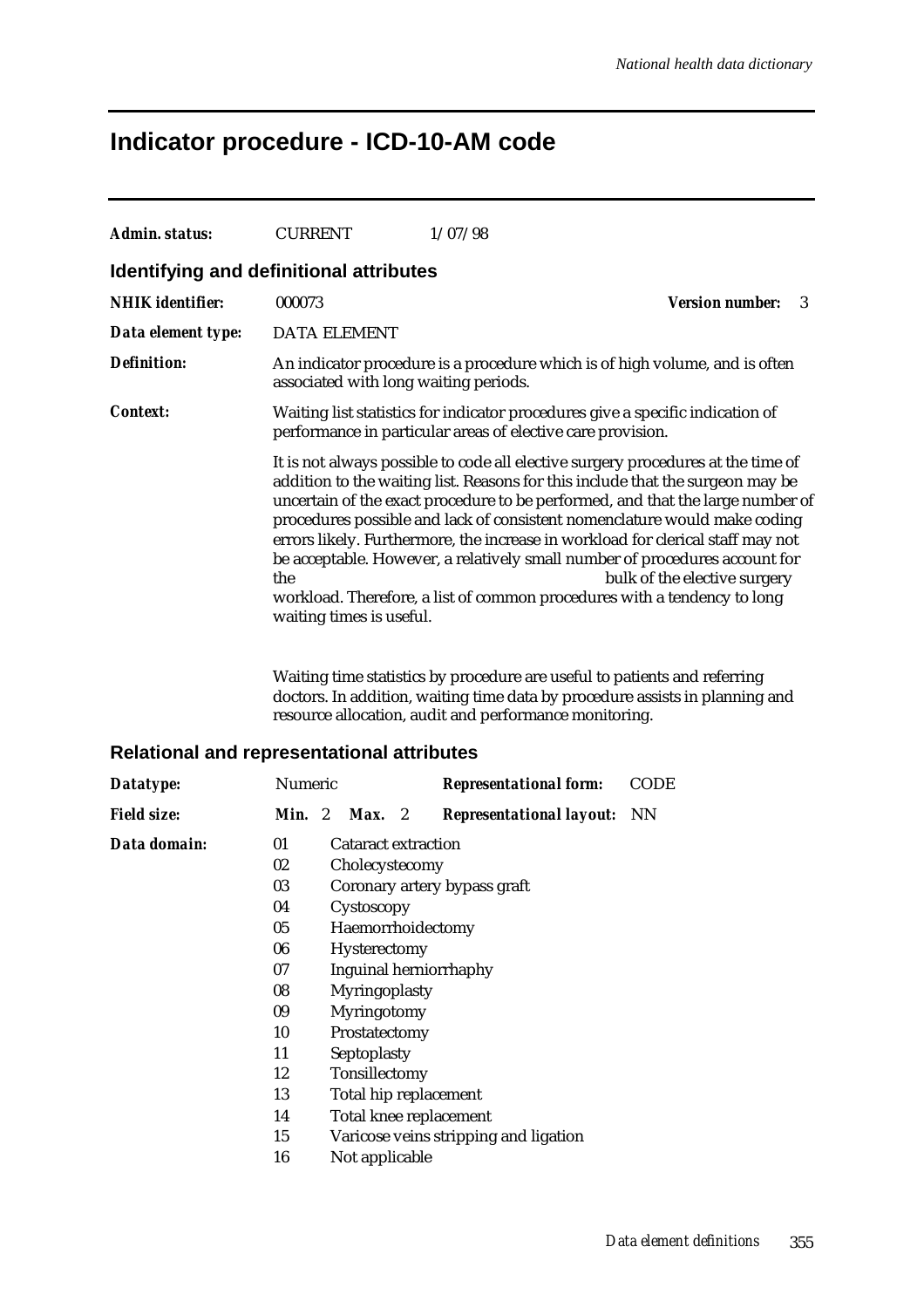#### **Indicator procedure - ICD-10-AM code (continued)**

| <b>Guide for use:</b>            | These procedure terms are defined by the ICD-10-AM (1997) codes which are<br>listed in comments below. Where a patient is awaiting more than one<br>indicator procedure, all codes should be listed. This is because the intention is<br>to count procedures rather than patients in this instance.                                                                                                                                                          |
|----------------------------------|--------------------------------------------------------------------------------------------------------------------------------------------------------------------------------------------------------------------------------------------------------------------------------------------------------------------------------------------------------------------------------------------------------------------------------------------------------------|
|                                  | These are planned procedures for the waiting list, not what is actually<br>performed during hospitalisation.                                                                                                                                                                                                                                                                                                                                                 |
|                                  | New South Wales, Victoria, Australian Capital Territory and Northern<br>Territory have implemented ICD-10-AM from 1 July 1998, other States may<br>continue to use ICD-9-CM until 30 June 1999.                                                                                                                                                                                                                                                              |
| <b>Verification rules:</b>       | Zero filled, right justified.                                                                                                                                                                                                                                                                                                                                                                                                                                |
| <b>Collection methods:</b>       |                                                                                                                                                                                                                                                                                                                                                                                                                                                              |
| <b>Related data:</b>             | is used in conjunction with Principal procedure - ICD-9-CM code, version 3<br>supersedes previous data element Indicator procedure - ICD-9-CM code,<br>version 2                                                                                                                                                                                                                                                                                             |
|                                  | supplements the data element Waiting list category - ICD-10-AM code, version<br>3                                                                                                                                                                                                                                                                                                                                                                            |
| <b>Administrative attributes</b> |                                                                                                                                                                                                                                                                                                                                                                                                                                                              |
| <b>Source document:</b>          | International Statistical Classification of Diseases and Related Health Problems<br>- Tenth Revision - Australian Modification (1998) National Centre for<br>Classification in Health, Sydney.                                                                                                                                                                                                                                                               |
| <b>Source organisation:</b>      | National Health Data Committee                                                                                                                                                                                                                                                                                                                                                                                                                               |
| National minimum data sets:      |                                                                                                                                                                                                                                                                                                                                                                                                                                                              |
| <b>Comments:</b>                 | The list of indicator procedures may be reviewed from time to time. Some<br>health authorities already code a larger number of waiting list procedures.                                                                                                                                                                                                                                                                                                      |
|                                  | ICD-10-AM codes                                                                                                                                                                                                                                                                                                                                                                                                                                              |
|                                  | cataract extraction:                                                                                                                                                                                                                                                                                                                                                                                                                                         |
|                                  | 42698-00 [195], 42702-00 [195], 42702-01 [195], 42698-01 [196], 42702-02 [196],<br>42702-03 [196], 42698-02 [197], 42702-04 [197], 42702-05 [197], 42698-03 [198],<br>42702-06 [198], 42702-07 [198], 42698-04 [199], 42702-08 [199], 42702-09 [199],<br>42731-01 [200], 42698-05 [200], 42702-10 [200], 42722-00 [201], 42734-00 [201],<br>42788-00 [201], 42719-00 [201], 42731-00 [201], 42719-02 [201] 42791-02 [201],<br>42702-11 [200], 42716-00 [202] |
|                                  | cholecystectomy:                                                                                                                                                                                                                                                                                                                                                                                                                                             |
|                                  | 30443-00 [965], 30454-01 [965], 30455-00 [965], 30445-00 [965], 30446-00 [965],<br>30448-00 [965], 30449-00 [965]                                                                                                                                                                                                                                                                                                                                            |
|                                  | coronary artery bypass graft:<br>38497-00 [672], 38497-01 [672], 39497-02 [672], 38497-03 [672], 38497-04 [673],<br>00 [070] 00407 07 [070] 00500 00 [074]                                                                                                                                                                                                                                                                                                   |

38497-05 [673], 38497-06 [673], 39497-07 [673], 38500-00 [674], 38503-00 [674], 38500-01 [675], 38503-01 [675], 38500-02 [676], 38503-02 [676], 38500-03 [677], 38503-03 [677], 38500-04 [678], 38503-04 [678], 90201-00 [679], 90201-01 [679], 90201-02 [679], 90201-03 [679]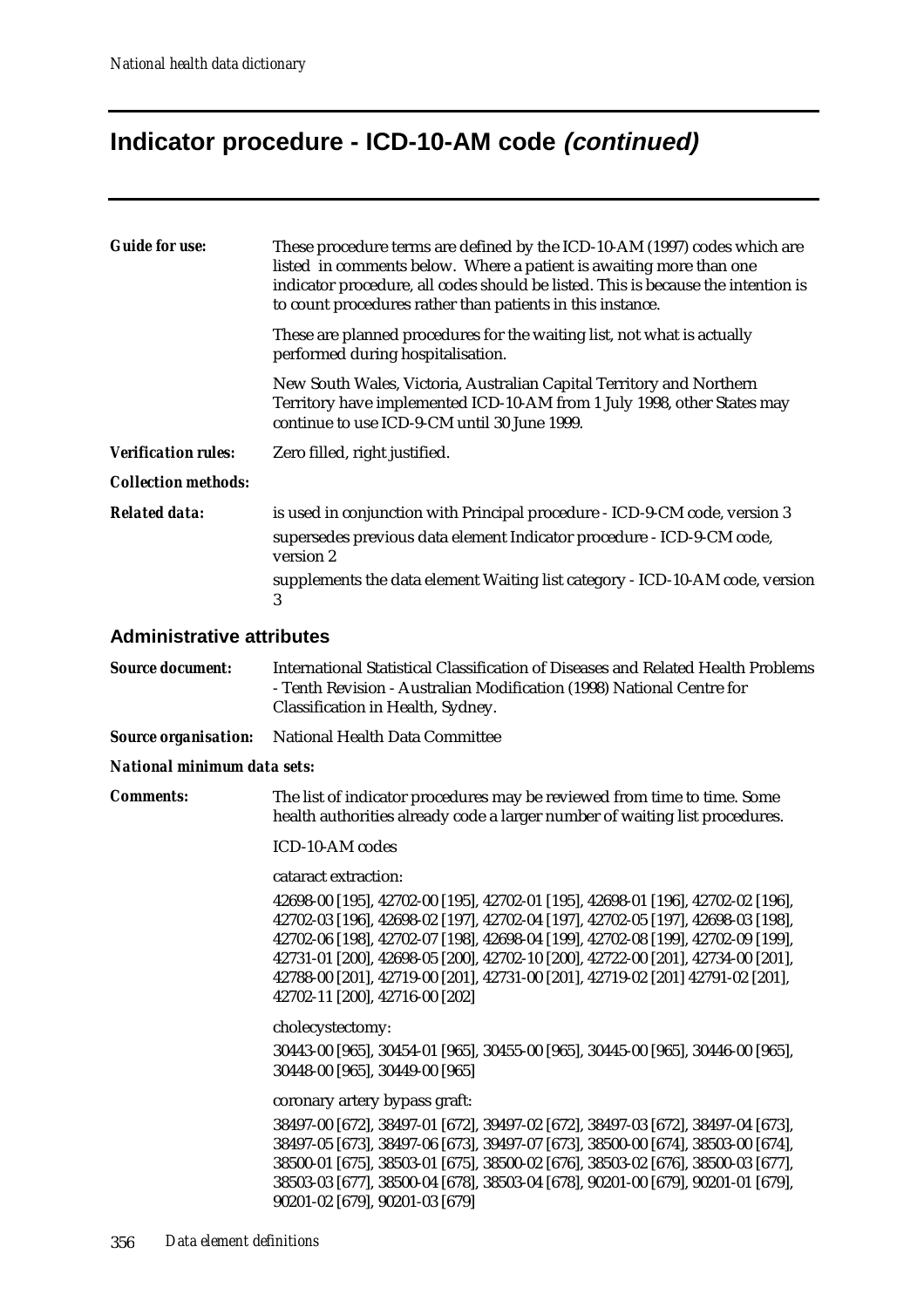# **Indicator procedure - ICD-10-AM code (continued)**

| Comments (cont'd): | cystoscopy:                                                                                                                                                                                                                                                                                                                                                                                         |  |  |  |  |  |  |  |
|--------------------|-----------------------------------------------------------------------------------------------------------------------------------------------------------------------------------------------------------------------------------------------------------------------------------------------------------------------------------------------------------------------------------------------------|--|--|--|--|--|--|--|
|                    | 36812-00 [1088], 36812-01 [1088], 36836-00 [1097]                                                                                                                                                                                                                                                                                                                                                   |  |  |  |  |  |  |  |
|                    | haemorrhoidectomy:                                                                                                                                                                                                                                                                                                                                                                                  |  |  |  |  |  |  |  |
|                    | 32138-00 [949], 32132-00 [949], 32135-00 [949], 32135-01 [949]                                                                                                                                                                                                                                                                                                                                      |  |  |  |  |  |  |  |
|                    | hysterectomy:                                                                                                                                                                                                                                                                                                                                                                                       |  |  |  |  |  |  |  |
|                    | 35653-00 [1268], 35653-01 [1268], 35653-02 [1268], 35653-03 [1268],<br>35661-00 [1268], 35670-00 [1268], 35667-00 [1268], 35664-00 [1268],<br>35657-00 [1269], 35750-00 [1269], 35756-00 [1269], 35673-00 [1269],<br>35673-01 [1269], 35753-00 [1269], 35753-01 [1269], 35756-01 [1269],<br>35756-02 [1269], 35667-01 [1269], 35664-01 [1269], 90450-00 [1238],<br>90450-01 [1269], 90450-02 [1238] |  |  |  |  |  |  |  |
|                    | inguinal herniorrhaphy:                                                                                                                                                                                                                                                                                                                                                                             |  |  |  |  |  |  |  |
|                    | 30614-03 [990], 30615-00 [997], 30609-03 [990], 30614-02 [990], 30609-02 [990]                                                                                                                                                                                                                                                                                                                      |  |  |  |  |  |  |  |
|                    | myringoplasty:                                                                                                                                                                                                                                                                                                                                                                                      |  |  |  |  |  |  |  |
|                    | 41527-00 [313], 41530-00 [313], 41533-01 [313], 41542-00 [315]                                                                                                                                                                                                                                                                                                                                      |  |  |  |  |  |  |  |
|                    | myringotomy:                                                                                                                                                                                                                                                                                                                                                                                        |  |  |  |  |  |  |  |
|                    | 41626-00 [309], 41626-01 [309], 41632-00 [309], 41632-01 [309]                                                                                                                                                                                                                                                                                                                                      |  |  |  |  |  |  |  |
|                    | prostatectomy:                                                                                                                                                                                                                                                                                                                                                                                      |  |  |  |  |  |  |  |
|                    | 37203-00 [1165], 37203-01 [1165], 37203-02 [1165], 37207-00 [1166],<br>37207-01 [1166], 37200-00 [1166], 37200-01 [1166], 37200-02 [1166],<br>37200-06 [1166], 37200-03 [1167], 37200-04 [1167], 37209-00 [1167],<br>37200-05 [1167], 90407-00 [1168], 36839-03 [1162], 36869-01 [1162]                                                                                                             |  |  |  |  |  |  |  |
|                    | septoplasty:                                                                                                                                                                                                                                                                                                                                                                                        |  |  |  |  |  |  |  |
|                    | 41671-02 [379], 41671-03 [379], 41671-00 [378]                                                                                                                                                                                                                                                                                                                                                      |  |  |  |  |  |  |  |
|                    | tonsillectomy:                                                                                                                                                                                                                                                                                                                                                                                      |  |  |  |  |  |  |  |
|                    | 41789-00 [412], 41789-01 [[412]                                                                                                                                                                                                                                                                                                                                                                     |  |  |  |  |  |  |  |
|                    | total hip replacement:                                                                                                                                                                                                                                                                                                                                                                              |  |  |  |  |  |  |  |
|                    | 49318-00 [1489], 49319-00 [1489], 49324-00 [1492], 49327-00 [1492],<br>49330-00 [1492], 49333-00 [1492], 49345-00 [1492], 49346-00 [1492]                                                                                                                                                                                                                                                           |  |  |  |  |  |  |  |
|                    | total knee replacement:                                                                                                                                                                                                                                                                                                                                                                             |  |  |  |  |  |  |  |
|                    | 49518-00 [1518], 49519-00 [1518], 49521-00 [1519], 49521-01 [1519],<br>49521-02 [1519], 49521-03 [1519], 49524-00 [1519], 49524-01 [1519],<br>49527-00 [1524], 49530-00 [1523], 49530-01 [1523], 49533-00 [1523],<br>49554-00 [1523], 49534-00 [1519], 49517-00 [1518]                                                                                                                              |  |  |  |  |  |  |  |
|                    | varicose veins:                                                                                                                                                                                                                                                                                                                                                                                     |  |  |  |  |  |  |  |
|                    | 32508-00 [727], 32508-01 [727], 32511-00 [727], 32504-01 [728], 32505-00 [728],<br>32514-00 [737]                                                                                                                                                                                                                                                                                                   |  |  |  |  |  |  |  |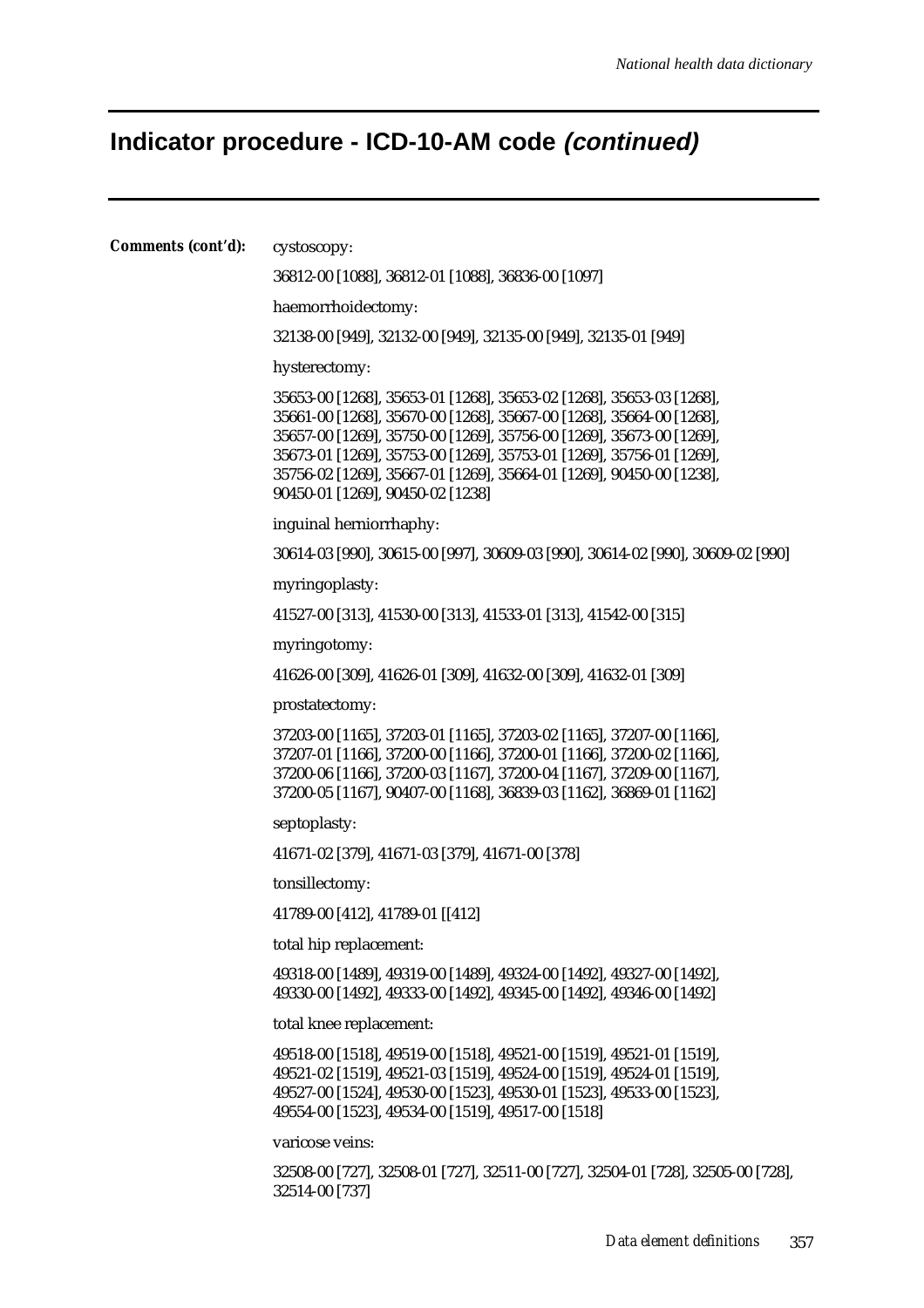## **Indicator procedure - ICD-9-CM code**

| Admin. status:          | <b>SUPERSEDED</b>                                           | 30/06/99                                                                                                                                                                                                                                                                                                                                                                                                                                                                                                                                                                                                                                     |                                                                           |  |  |
|-------------------------|-------------------------------------------------------------|----------------------------------------------------------------------------------------------------------------------------------------------------------------------------------------------------------------------------------------------------------------------------------------------------------------------------------------------------------------------------------------------------------------------------------------------------------------------------------------------------------------------------------------------------------------------------------------------------------------------------------------------|---------------------------------------------------------------------------|--|--|
|                         | Identifying and definitional attributes                     |                                                                                                                                                                                                                                                                                                                                                                                                                                                                                                                                                                                                                                              |                                                                           |  |  |
| <b>NHIK</b> identifier: | 000073                                                      |                                                                                                                                                                                                                                                                                                                                                                                                                                                                                                                                                                                                                                              | <b>Version number:</b><br>2                                               |  |  |
| Data element type:      | <b>DATA ELEMENT</b>                                         |                                                                                                                                                                                                                                                                                                                                                                                                                                                                                                                                                                                                                                              |                                                                           |  |  |
| <b>Definition:</b>      | associated with long waiting periods.                       | An indicator procedure is a procedure which is of high volume, and is often                                                                                                                                                                                                                                                                                                                                                                                                                                                                                                                                                                  |                                                                           |  |  |
| <b>Context:</b>         | performance in particular areas of elective care provision. | Waiting list statistics for indicator procedures give a specific indication of                                                                                                                                                                                                                                                                                                                                                                                                                                                                                                                                                               |                                                                           |  |  |
|                         |                                                             | It is not always possible to code all elective surgery procedures at the time of<br>addition to the waiting list. Reasons for this include that the surgeon may be<br>uncertain of the exact procedure to be performed, and that the large number of<br>procedures possible and lack of consistent nomenclature would make coding<br>errors likely. Furthermore, the increase in workload for clerical staff may not<br>be acceptable. However, a relatively small number of procedures account for<br>the bulk of the elective surgery workload. Therefore, a list of common<br>procedures with a tendency to long waiting times is useful. |                                                                           |  |  |
|                         | doctors.                                                    |                                                                                                                                                                                                                                                                                                                                                                                                                                                                                                                                                                                                                                              | Waiting time statistics by procedure are useful to patients and referring |  |  |
|                         |                                                             | In addition, waiting time data by procedure assists in planning and resource<br>allocation, audit and performance monitoring.                                                                                                                                                                                                                                                                                                                                                                                                                                                                                                                |                                                                           |  |  |
|                         | <b>Relational and representational attributes</b>           |                                                                                                                                                                                                                                                                                                                                                                                                                                                                                                                                                                                                                                              |                                                                           |  |  |
| Datatype:               | Numeric                                                     | <b>Representational form:</b>                                                                                                                                                                                                                                                                                                                                                                                                                                                                                                                                                                                                                | <b>CODE</b>                                                               |  |  |
| Field size:             |                                                             | Min. 2 Max. 2 Representational layout: NN                                                                                                                                                                                                                                                                                                                                                                                                                                                                                                                                                                                                    |                                                                           |  |  |

| Datat y pt.           |               |                              |                            |  | пергезентастонат готні.                                                                                                                                                                                                           |  |  |  |  |
|-----------------------|---------------|------------------------------|----------------------------|--|-----------------------------------------------------------------------------------------------------------------------------------------------------------------------------------------------------------------------------------|--|--|--|--|
| <b>Field size:</b>    | <b>Min.</b> 2 |                              | <b>Max.</b> 2              |  | <b>Representational layout:</b> NN                                                                                                                                                                                                |  |  |  |  |
| Data domain:          | 01            |                              | <b>Cataract extraction</b> |  |                                                                                                                                                                                                                                   |  |  |  |  |
|                       | 02            | Cholecystectomy              |                            |  |                                                                                                                                                                                                                                   |  |  |  |  |
|                       | 03            | Coronary artery bypass graft |                            |  |                                                                                                                                                                                                                                   |  |  |  |  |
|                       | 04            |                              | Cystoscopy                 |  |                                                                                                                                                                                                                                   |  |  |  |  |
|                       | 05            |                              | Haemorrhoidectomy          |  |                                                                                                                                                                                                                                   |  |  |  |  |
|                       | 06            |                              | Hysterectomy               |  |                                                                                                                                                                                                                                   |  |  |  |  |
|                       | 07            |                              |                            |  | Inguinal herniorrhaphy                                                                                                                                                                                                            |  |  |  |  |
|                       | 08            |                              | Myringoplasty              |  |                                                                                                                                                                                                                                   |  |  |  |  |
|                       | 09            |                              | Myringotomy                |  |                                                                                                                                                                                                                                   |  |  |  |  |
|                       | 10            |                              | Prostatectomy              |  |                                                                                                                                                                                                                                   |  |  |  |  |
|                       | 11            |                              | Septoplasty                |  |                                                                                                                                                                                                                                   |  |  |  |  |
|                       | 12            |                              | Tonsillectomy              |  |                                                                                                                                                                                                                                   |  |  |  |  |
|                       | 13            |                              |                            |  | Total hip replacement                                                                                                                                                                                                             |  |  |  |  |
|                       | 14            |                              |                            |  | Total knee replacement                                                                                                                                                                                                            |  |  |  |  |
|                       | 15            |                              |                            |  | Varicose veins stripping and ligation                                                                                                                                                                                             |  |  |  |  |
|                       | 16            |                              | Not applicable             |  |                                                                                                                                                                                                                                   |  |  |  |  |
| <b>Guide for use:</b> |               |                              |                            |  | These procedure terms are defined by the ICD-9-CM (Australian version, 2nd<br>Edition, July 1996) codes which are listed in Comments below. Where a<br>patient is awaiting more than one indicator procedure, all codes should be |  |  |  |  |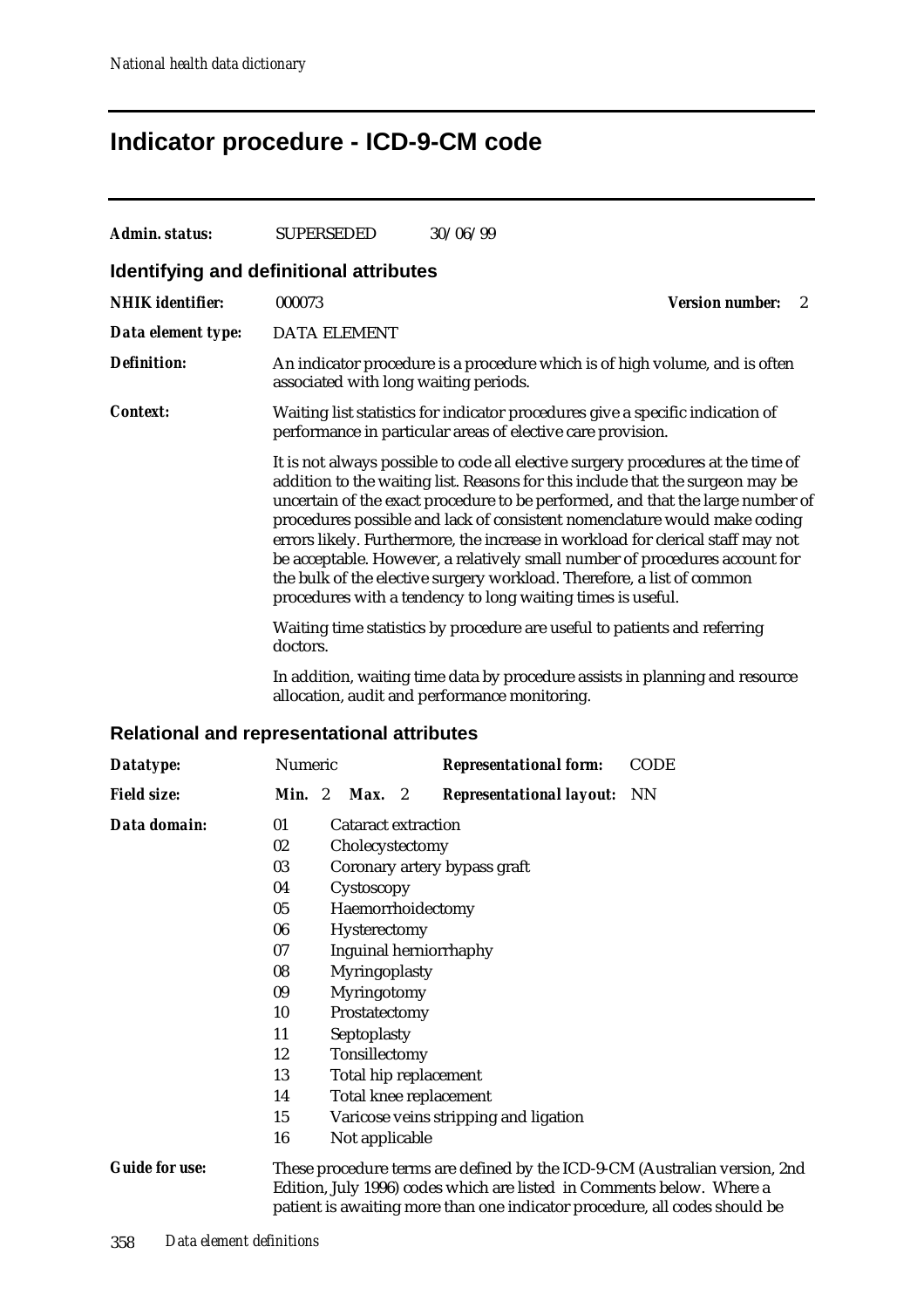# **Indicator procedure - ICD-9-CM code (continued)**

| <b>Guide for use</b><br>(cont'd):  | listed. This is because the intention is to count procedures rather than patients<br>in this instance.                                                                                                                                                                                                                                                                                                                                                                                                                     |
|------------------------------------|----------------------------------------------------------------------------------------------------------------------------------------------------------------------------------------------------------------------------------------------------------------------------------------------------------------------------------------------------------------------------------------------------------------------------------------------------------------------------------------------------------------------------|
|                                    | These are planned procedures for the waiting list, not what is actually<br>performed during hospitalisation.                                                                                                                                                                                                                                                                                                                                                                                                               |
|                                    | Although this data element has been superseded by Indicator procedure - ICD-<br>10-AM code, Version 3, it remains an acceptable interim standard (until 30 June<br>1999) for use by those States and Territories that will not be implementing ICD-<br>10-AM on 1 July 1998.                                                                                                                                                                                                                                               |
| <b>Verification rules:</b>         |                                                                                                                                                                                                                                                                                                                                                                                                                                                                                                                            |
| <b>Collection methods:</b>         |                                                                                                                                                                                                                                                                                                                                                                                                                                                                                                                            |
| <b>Related data:</b>               | is used in conjunction with Principal procedure - ICD-9-CM code, version 3<br>supplements the data element Waiting list category - ICD-9-CM code, version 2                                                                                                                                                                                                                                                                                                                                                                |
| <b>Administrative attributes</b>   |                                                                                                                                                                                                                                                                                                                                                                                                                                                                                                                            |
| <b>Source document:</b>            | Australian Version of the International Classification of Diseases, 9th Revision,<br>Clinical Modification, published by the National Centre for Classification in<br>Health (1996) Sydney.                                                                                                                                                                                                                                                                                                                                |
| <b>Source organisation:</b>        | National Health Data Committee                                                                                                                                                                                                                                                                                                                                                                                                                                                                                             |
| <b>National minimum data sets:</b> |                                                                                                                                                                                                                                                                                                                                                                                                                                                                                                                            |
| <b>Waiting times</b>               | from $1/07/94$ to                                                                                                                                                                                                                                                                                                                                                                                                                                                                                                          |
| <b>Comments:</b>                   | The list of indicator procedures may be reviewed from time to time. Some<br>health authorities already code a larger number of waiting list procedures.                                                                                                                                                                                                                                                                                                                                                                    |
|                                    | ICD-9-CM CODES FOR THE EXCLUDED PROCEDURES:                                                                                                                                                                                                                                                                                                                                                                                                                                                                                |
|                                    | Organ or tissue transplant procedures                                                                                                                                                                                                                                                                                                                                                                                                                                                                                      |
|                                    | 33.51, 33.59, 33.6, 37.51, 37.59, 41.00, 41.01, 41.02, 41.03, 41.04, 41.91, 41.94, 50.51,<br>50.59, 52.80, 52.81, 52.82, 52.83, 55.61, 55.69                                                                                                                                                                                                                                                                                                                                                                               |
|                                    | Procedures associated with obstetrics (e.g. elective caesarean section, cervical<br>suture)                                                                                                                                                                                                                                                                                                                                                                                                                                |
|                                    | 66.98, 67.13, 67.5, 68.11, 68.12, 69.96, 72.0, 72.1, 72.21, 72.29, 72.31, 72.39, 72.4,<br>72.51, 72.52, 72.53, 72.54, 72.6, 72.71, 72.79, 72.8, 72.9, 73.01, 73.09, 73.1, 73.21,<br>73.22, 73.3, 73.41, 73.42, 73.49, 73.51, 73.59, 73.6, 73.8, 73.91, 73.92, 73.93, 73.94,<br>73.99, 74.01, 74.02, 74.11, 74.12, 74.2, 74.4, 74.91, 74.99, 75.0, 75.11, 75.12, 75.2,<br>75.31, 75.32, 75.33, 75.34, 75.35, 75.36, 75.37, 75.4, 75.50, 75.51, 75.52, 75.61, 75.62,<br>75.69, 75.7, 75.8, 75.91, 75.92, 75.93, 75.94, 75.99 |
|                                    | Cosmetic surgery, i.e. when the procedure will not attract a Medicare rebate<br>08.86, 08.87, 18.5, 85.31, 85.32, 85.50, 85.51, 85.52, 85.53, 85.54, 85.6, 86.02,<br>86.64, 86.82, 86.83, 86.87, 86.92<br>Biopsy of:                                                                                                                                                                                                                                                                                                       |
|                                    | - kidney (needle only)<br>55.23<br>- lung (needle only)<br>33.26                                                                                                                                                                                                                                                                                                                                                                                                                                                           |
|                                    | - liver and gall bladder (needle only)<br>50.11, 50.91, 51.12                                                                                                                                                                                                                                                                                                                                                                                                                                                              |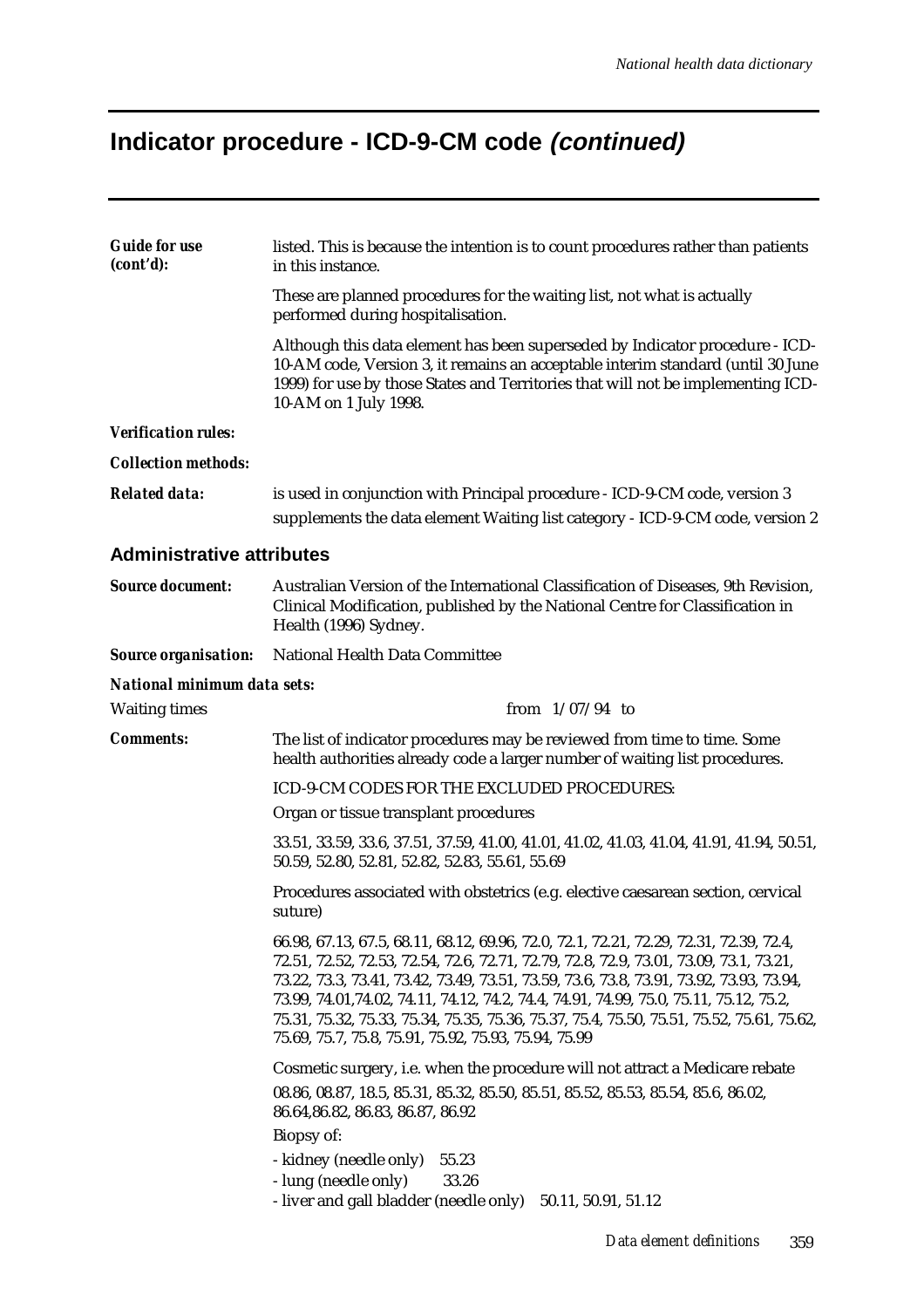# **Indicator procedure - ICD-9-CM code (continued)**

| Comments (cont'd): | Bronchoscopy (including fibre-optic bronchoscopy)                                                                                                                                                 |  |  |  |  |  |  |  |
|--------------------|---------------------------------------------------------------------------------------------------------------------------------------------------------------------------------------------------|--|--|--|--|--|--|--|
|                    | 29.11, 31.41, 31.42, 31.43, 31.44, 32.28, 33.21, 33.22, 33.23, 33.24, 33.27, 33.91                                                                                                                |  |  |  |  |  |  |  |
|                    | Peritoneal renal dialysis; haemodialysis                                                                                                                                                          |  |  |  |  |  |  |  |
|                    | 54.98, 39.95                                                                                                                                                                                      |  |  |  |  |  |  |  |
|                    | Endoscopy of:                                                                                                                                                                                     |  |  |  |  |  |  |  |
|                    | - biliary tract, endoscopic retrograde cholangio-pancreatography (ERCP)                                                                                                                           |  |  |  |  |  |  |  |
|                    | 51.10, 51.11, 51.14, 51.15, 51.64, 51.81, 51.84, 51.85, 51.86, 51.87, 51.88, 52.13,<br>52.14, 52.21, 52.93, 52.94, 52.97, 52.98                                                                   |  |  |  |  |  |  |  |
|                    | oesophagus (oesophagoscopy)                                                                                                                                                                       |  |  |  |  |  |  |  |
|                    | 42.22, 42.23, 42.24, 42.33, 42.34, 42.92                                                                                                                                                          |  |  |  |  |  |  |  |
|                    | small intestine (duodenoscopy)                                                                                                                                                                    |  |  |  |  |  |  |  |
|                    | 44.22, 45.11, 45.12, 45.13, 45.14, 45.16, 45.30                                                                                                                                                   |  |  |  |  |  |  |  |
|                    | stomach (gastroscopy)                                                                                                                                                                             |  |  |  |  |  |  |  |
|                    | 43.41, 44.12, 44.13, 44.14, 44.43, 44.45                                                                                                                                                          |  |  |  |  |  |  |  |
|                    | large intestine (colonoscopy, proctosigmoidoscopy, sigmoidoscopy, anoscopy)                                                                                                                       |  |  |  |  |  |  |  |
|                    | 45.22, 45.23, 45.24, 45.25, 45.42, 45.43, 45.44, 48.22, 48.23, 48.24, 48.31, 48.32,<br>48.33, 48.34, 48.35, 49.21, 49.31                                                                          |  |  |  |  |  |  |  |
|                    | Miscellaneous cardiac procedures                                                                                                                                                                  |  |  |  |  |  |  |  |
|                    | 37.21, 37.22, 37.23, 37.26, 37.27, 37.70, 37.71, 37.72, 37.73, 37.74, 37.75, 37.76,<br>37.77, 37.78, 37.79, 37.80, 37.81, 37.82, 37.83, 37.85, 37.86, 37.87, 37.89, 38.20,<br>38.22, 39.66, 39.90 |  |  |  |  |  |  |  |
|                    | Endovascular interventional procedures                                                                                                                                                            |  |  |  |  |  |  |  |
|                    | 36.01, 36.02, 36.05, 36.06, 36.07, 38.91, 38.93, 38.94, 38.95, 38.96, 38.99, 39.92                                                                                                                |  |  |  |  |  |  |  |
|                    | Urethroscopy and associated procedures                                                                                                                                                            |  |  |  |  |  |  |  |
|                    | 57.94, 57.95, 58.22, 58.31                                                                                                                                                                        |  |  |  |  |  |  |  |
|                    | Dental procedures not attracting a Medicare rebate                                                                                                                                                |  |  |  |  |  |  |  |
|                    | 23.01, 23.09, 23.11, 23.12, 23.13, 23.19, 23.2, 23.3, 23.41, 23.42, 23.43, 23.49, 23.5,<br>23.69, 23.70, 23.71, 23.72, 23.73, 23.74, 24.99                                                        |  |  |  |  |  |  |  |
|                    | Other diagnostic and non-surgical procedures                                                                                                                                                      |  |  |  |  |  |  |  |
|                    | 54.97, 87-99                                                                                                                                                                                      |  |  |  |  |  |  |  |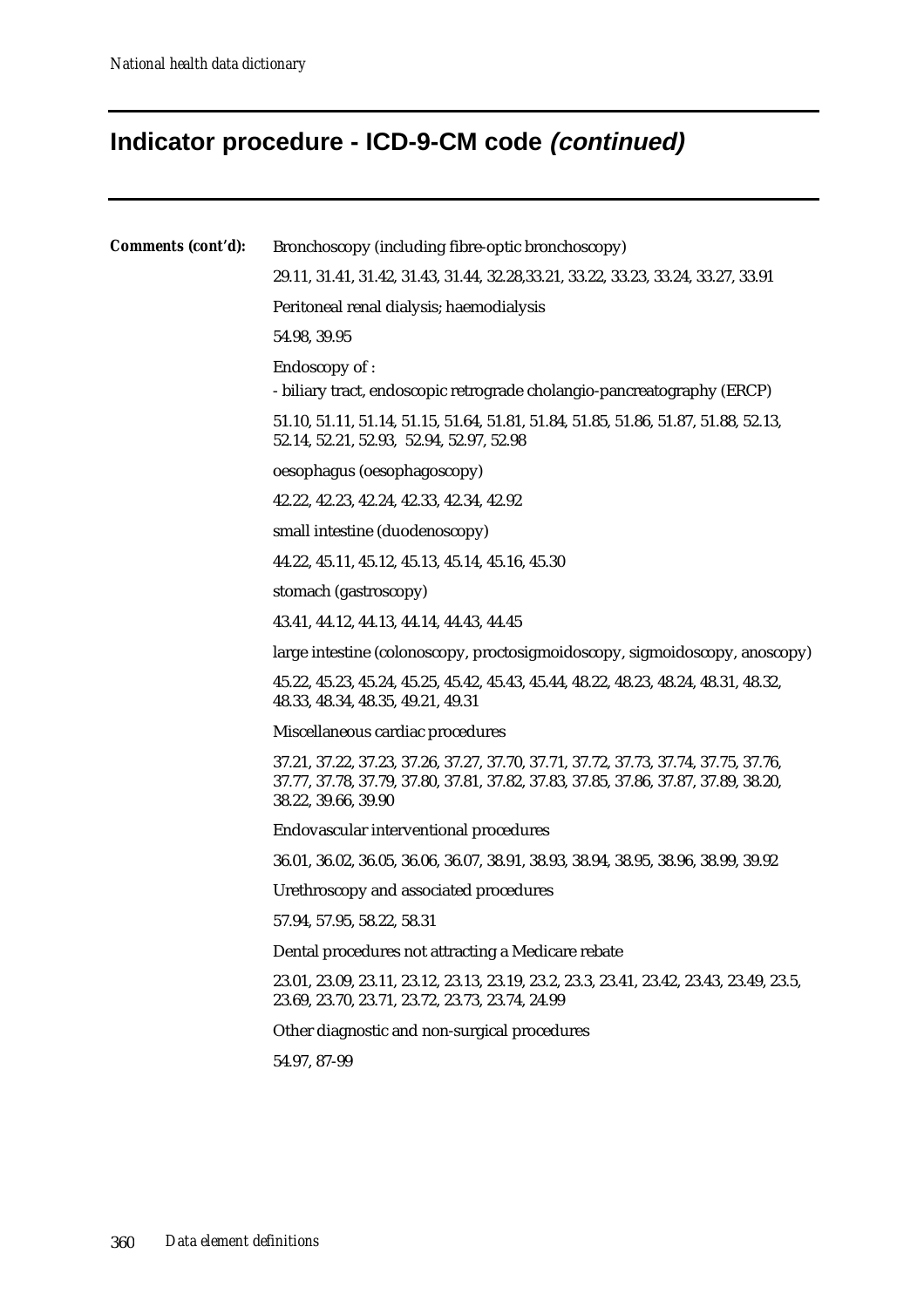# **Inter-hospital same-day contracted patient**

| Admin. status:                     | <b>CURRENT</b>                                                                                                                                                                                                                                                                                                                                                                                                                                                          | 1/07/94                                                                                                                                                                                                                                              |                             |  |  |
|------------------------------------|-------------------------------------------------------------------------------------------------------------------------------------------------------------------------------------------------------------------------------------------------------------------------------------------------------------------------------------------------------------------------------------------------------------------------------------------------------------------------|------------------------------------------------------------------------------------------------------------------------------------------------------------------------------------------------------------------------------------------------------|-----------------------------|--|--|
|                                    | <b>Identifying and definitional attributes</b>                                                                                                                                                                                                                                                                                                                                                                                                                          |                                                                                                                                                                                                                                                      |                             |  |  |
| <b>NHIK</b> identifier:            | 000079                                                                                                                                                                                                                                                                                                                                                                                                                                                                  |                                                                                                                                                                                                                                                      | <b>Version number:</b><br>1 |  |  |
| Data element type:                 | <b>DATA ELEMENT</b>                                                                                                                                                                                                                                                                                                                                                                                                                                                     |                                                                                                                                                                                                                                                      |                             |  |  |
| <b>Definition:</b>                 | admitted patient.                                                                                                                                                                                                                                                                                                                                                                                                                                                       | An admitted same-day patient whose treatment and/or care is provided<br>under a specific arrangement with another hospital at which the patient is an                                                                                                |                             |  |  |
| Context:                           | health care delivery and funding.                                                                                                                                                                                                                                                                                                                                                                                                                                       | Institutional health care: to identify patients receiving services that have been<br>contracted between hospitals. This item will assist in the analysis of patterns of                                                                              |                             |  |  |
|                                    | <b>Relational and representational attributes</b>                                                                                                                                                                                                                                                                                                                                                                                                                       |                                                                                                                                                                                                                                                      |                             |  |  |
| Datatype:                          | Numeric                                                                                                                                                                                                                                                                                                                                                                                                                                                                 | <b>Representational form:</b>                                                                                                                                                                                                                        | <b>CODE</b>                 |  |  |
| <b>Field size:</b>                 | Min. 1<br>Max. 1                                                                                                                                                                                                                                                                                                                                                                                                                                                        | <b>Representational layout:</b>                                                                                                                                                                                                                      | N                           |  |  |
| Data domain:                       | $\mathbf{1}$<br>2<br>Other                                                                                                                                                                                                                                                                                                                                                                                                                                              | Inter-hospital same-day contracted patient                                                                                                                                                                                                           |                             |  |  |
| <b>Guide for use:</b>              |                                                                                                                                                                                                                                                                                                                                                                                                                                                                         |                                                                                                                                                                                                                                                      |                             |  |  |
| <b>Verification rules:</b>         |                                                                                                                                                                                                                                                                                                                                                                                                                                                                         |                                                                                                                                                                                                                                                      |                             |  |  |
| <b>Collection methods:</b>         | All services provided at both the originating and destination hospitals should<br>be recorded and reported by the originating hospital. The destination hospital<br>should record the same-day admission as an 'Inter-hospital same-day<br>contracted patient' so that these services can be identified in the various<br>statistics produced about hospital activity. These patients will be able to be<br>identified in retrospect using the following data elements: |                                                                                                                                                                                                                                                      |                             |  |  |
|                                    |                                                                                                                                                                                                                                                                                                                                                                                                                                                                         | 1. Source of referral = 1 transfer from another hospital.<br>2. Mode of separation $= 1$ transfer to another hospital.<br>3. Inter-hospital same-day contracted patient = 1 contracted.                                                              |                             |  |  |
| <b>Related data:</b>               |                                                                                                                                                                                                                                                                                                                                                                                                                                                                         |                                                                                                                                                                                                                                                      |                             |  |  |
| <b>Administrative attributes</b>   |                                                                                                                                                                                                                                                                                                                                                                                                                                                                         |                                                                                                                                                                                                                                                      |                             |  |  |
| <b>Source document:</b>            |                                                                                                                                                                                                                                                                                                                                                                                                                                                                         |                                                                                                                                                                                                                                                      |                             |  |  |
|                                    | <b>Source organisation:</b> National Health Data Committee                                                                                                                                                                                                                                                                                                                                                                                                              |                                                                                                                                                                                                                                                      |                             |  |  |
| <b>National minimum data sets:</b> |                                                                                                                                                                                                                                                                                                                                                                                                                                                                         |                                                                                                                                                                                                                                                      |                             |  |  |
| <b>Institutional health care</b>   |                                                                                                                                                                                                                                                                                                                                                                                                                                                                         | from $1/07/89$ to                                                                                                                                                                                                                                    |                             |  |  |
| <b>Comments:</b>                   | the contracted service.                                                                                                                                                                                                                                                                                                                                                                                                                                                 | This item is applicable only to hospitals performing the contracted service. It<br>has been created to stop the double counting of contracted services by both the<br>contracting or originating hospital and the destination or hospital performing |                             |  |  |
|                                    |                                                                                                                                                                                                                                                                                                                                                                                                                                                                         | The item will also capture information about the number of specific contractual<br>arrangements that are being made between hospitals. With the increasing                                                                                           |                             |  |  |
|                                    |                                                                                                                                                                                                                                                                                                                                                                                                                                                                         |                                                                                                                                                                                                                                                      |                             |  |  |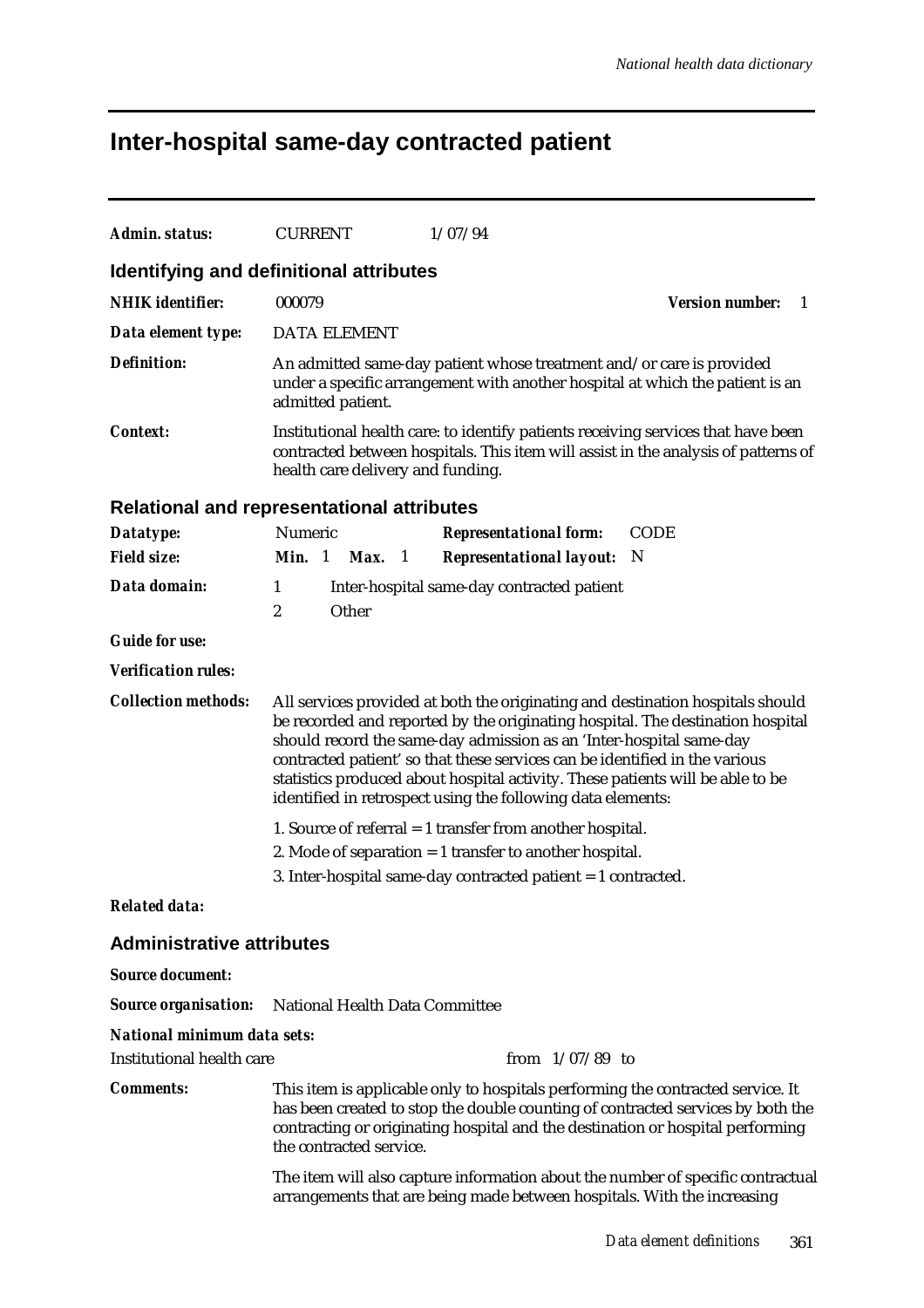#### **Inter-hospital same-day contracted patient (continued)**

*Comments (cont'd):* specialisation of some hospitals, or where specialised technology prohibits the service being widely available, hospitals are seeking to be able to provide a comprehensive service by contracting with those hospitals who have the particular equipment or offer a particular service. This item is consistent with the counting and reporting requirements for the definition of overnight-stay patient.

> A specific arrangement should apply (either written or verbal) whereby one hospital contracts with another hospital for the provision of specific services. The arrangement may be between any combination of hospital; for example, public to public, public to private, private to private, or private to public. For purposes of this definition, current financial arrangements for compensable or eligible Veterans Affairs' patients are not to be considered as contracted or special arrangements.

The National Health Data Committee will further consider the information that is required about contractual arrangements between hospitals, and between hospitals and health authorities.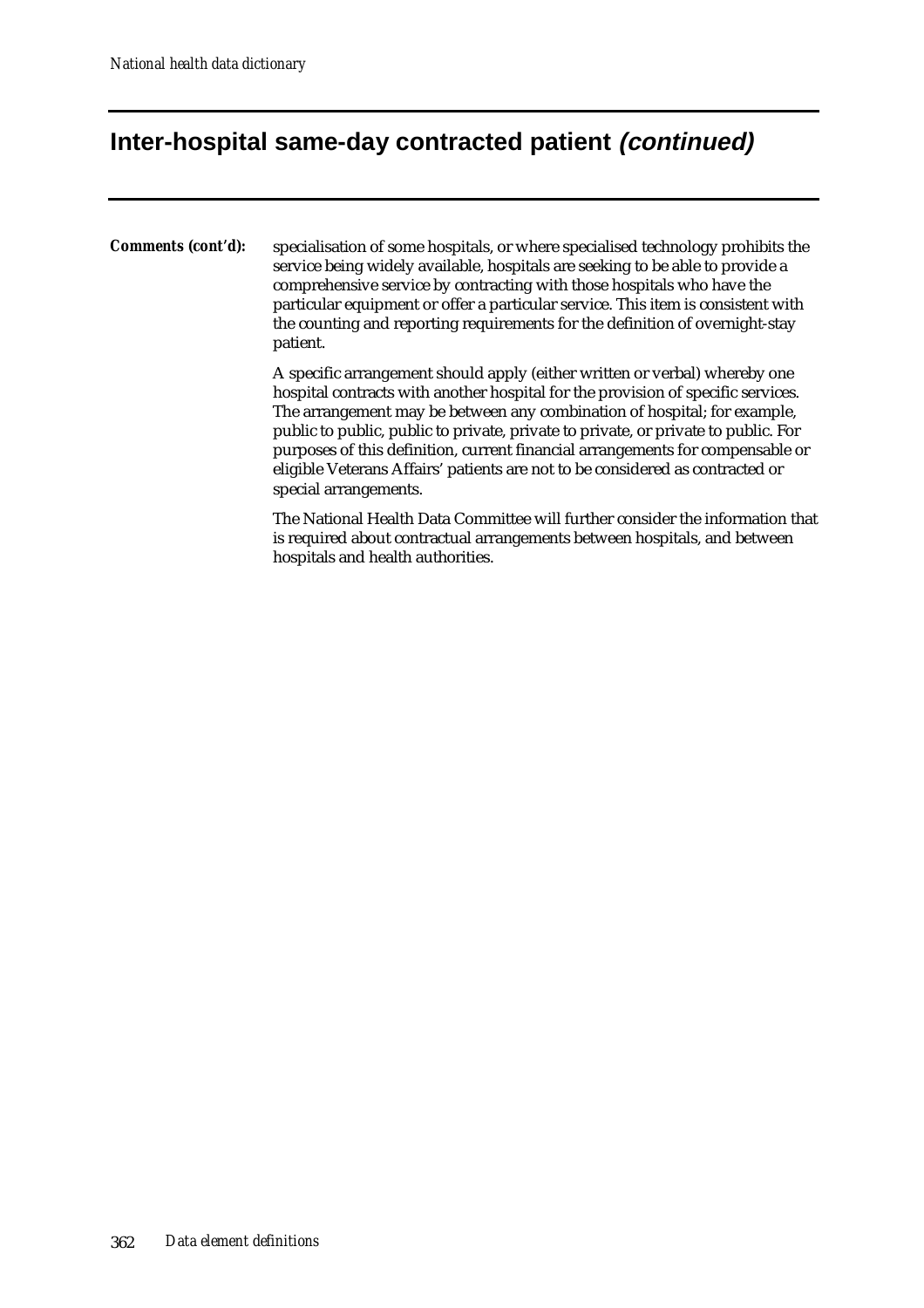# **Minutes of operating theatre time**

| <b>Admin. status:</b>                                      | <b>CURRENT</b>                |        | 1/07/89                                                                                                                                           |                                          |
|------------------------------------------------------------|-------------------------------|--------|---------------------------------------------------------------------------------------------------------------------------------------------------|------------------------------------------|
| Identifying and definitional attributes                    |                               |        |                                                                                                                                                   |                                          |
| <b>NHIK</b> identifier:                                    | 000094                        |        |                                                                                                                                                   | <b>Version number:</b><br>$\blacksquare$ |
| Data element type:                                         | <b>DATA ELEMENT</b>           |        |                                                                                                                                                   |                                          |
| <b>Definition:</b>                                         | hospitalisation.              |        | Total time spent by a patient in operating theatres during current episode of                                                                     |                                          |
| <b>Context:</b>                                            | Institutional health care     |        |                                                                                                                                                   |                                          |
| Relational and representational attributes                 |                               |        |                                                                                                                                                   |                                          |
| Datatype:                                                  | Numeric                       |        | <b>Representational form:</b>                                                                                                                     | <b>DATE</b>                              |
| <b>Field size:</b>                                         | <b>Min.</b> 4                 | Max. 4 | Representational layout: HH:MM                                                                                                                    |                                          |
| Data domain:                                               |                               |        |                                                                                                                                                   |                                          |
| <b>Guide for use:</b>                                      |                               |        |                                                                                                                                                   |                                          |
| <b>Verification rules:</b>                                 | Right justified, zero filled. |        |                                                                                                                                                   |                                          |
| <b>Collection methods:</b>                                 |                               |        |                                                                                                                                                   |                                          |
| <b>Related data:</b>                                       |                               |        |                                                                                                                                                   |                                          |
| <b>Administrative attributes</b>                           |                               |        |                                                                                                                                                   |                                          |
| <b>Source document:</b>                                    |                               |        |                                                                                                                                                   |                                          |
| <b>Source organisation:</b> National Health Data Committee |                               |        |                                                                                                                                                   |                                          |
| <b>National minimum data sets:</b>                         |                               |        |                                                                                                                                                   |                                          |
| <b>Comments:</b>                                           | costing studies in Australia. |        | This item was recommended for inclusion in the National health data<br>dictionary by Hindle (1988a, 1988b) to assist with Diagnosis Related Group |                                          |
|                                                            |                               |        | This data element has not been accepted for inclusion in the National<br>minimum data set - institutional health care.                            |                                          |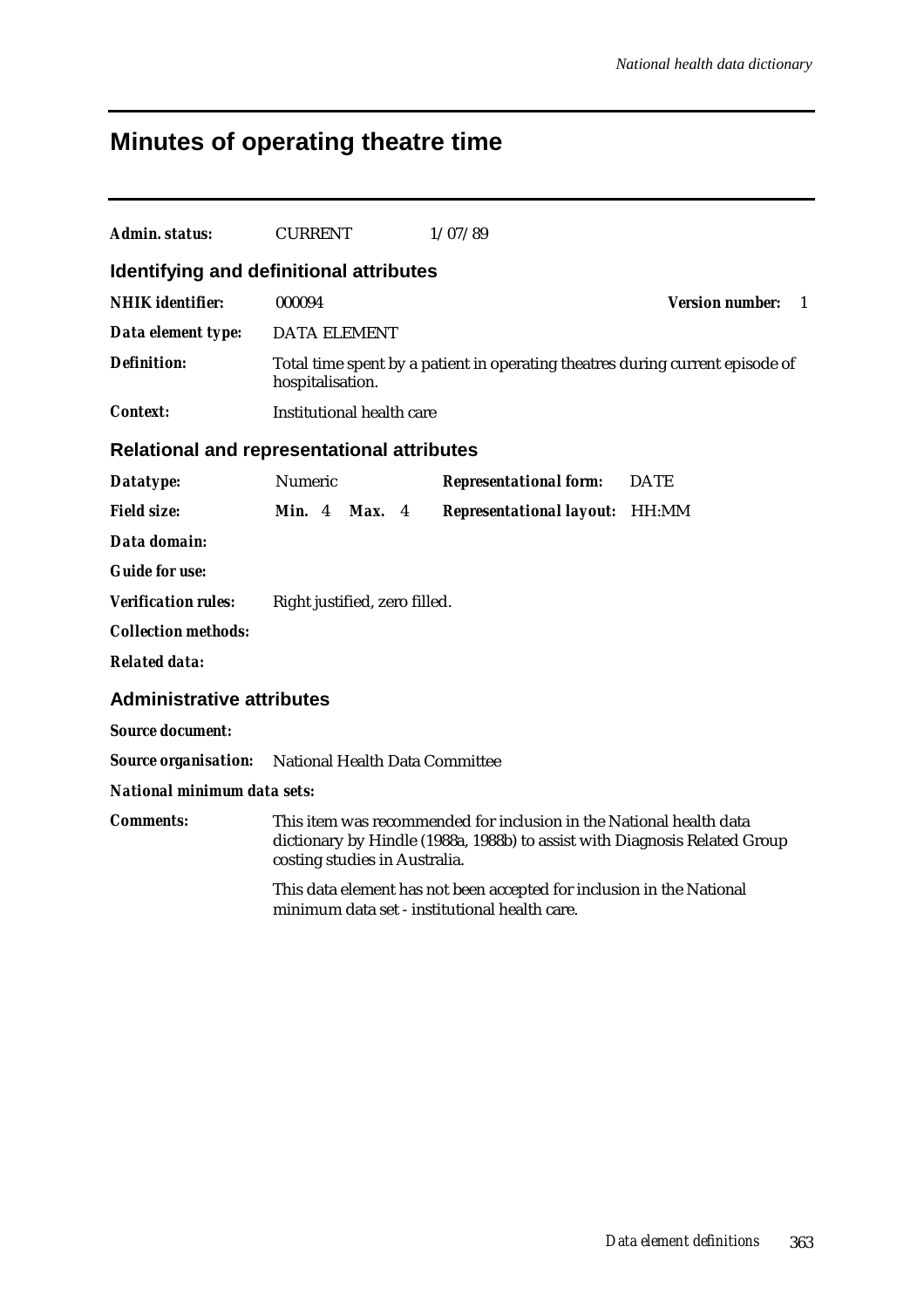### **Non-elective care**

| Admin. status:                                    | <b>CURRENT</b> |                           | 1/07/96                                                                                                                                |                              |
|---------------------------------------------------|----------------|---------------------------|----------------------------------------------------------------------------------------------------------------------------------------|------------------------------|
| Identifying and definitional attributes           |                |                           |                                                                                                                                        |                              |
| <b>NHIK</b> identifier:                           | 000105         |                           |                                                                                                                                        | <b>Version number:</b><br>-1 |
| Data element type:                                |                | DATA ELEMENT CONCEPT      |                                                                                                                                        |                              |
| <b>Definition:</b>                                |                |                           | Care that, in the opinion of the treating clinician, is necessary and admission<br>for which cannot be delayed for more than 24 hours. |                              |
| <b>Context:</b>                                   |                | Institutional health care |                                                                                                                                        |                              |
| <b>Relational and representational attributes</b> |                |                           |                                                                                                                                        |                              |
| Datatype:                                         |                |                           | <b>Representational form:</b>                                                                                                          |                              |
| <b>Field size:</b>                                | Min.           | Max.                      | <b>Representational layout:</b>                                                                                                        |                              |
| Data domain:                                      |                |                           |                                                                                                                                        |                              |
| <b>Guide for use:</b>                             |                |                           |                                                                                                                                        |                              |
| <b>Verification rules:</b>                        |                |                           |                                                                                                                                        |                              |
| <b>Collection methods:</b>                        |                |                           |                                                                                                                                        |                              |
| <b>Related data:</b>                              |                |                           |                                                                                                                                        |                              |
| <b>Administrative attributes</b>                  |                |                           |                                                                                                                                        |                              |
| <b>Source document:</b>                           |                |                           |                                                                                                                                        |                              |
| <b>Source organisation:</b>                       | Data Committee |                           | Hospital Access Program Waiting Lists Working Group / National Health                                                                  |                              |
| National minimum data sets:                       |                |                           |                                                                                                                                        |                              |
| <b>Waiting times</b>                              |                |                           | from $1/07/94$ to                                                                                                                      |                              |
| <b>Comments:</b>                                  |                |                           |                                                                                                                                        |                              |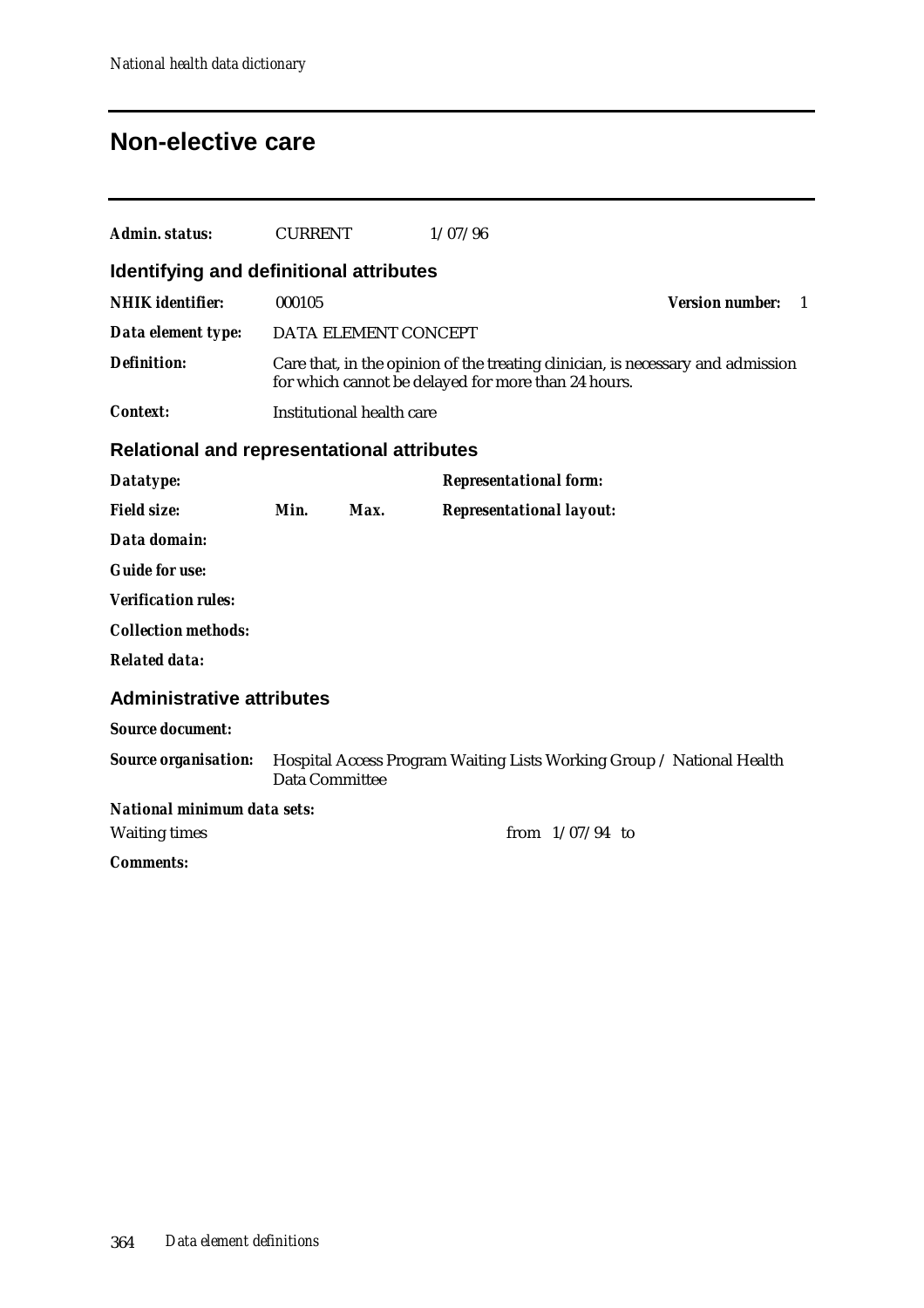### **Number of contacts (psychiatric outpatient clinic/day program)**

| Admin. status:                                                        | <b>CURRENT</b>                                                                                                                                                                                                                                                   |                 | 1/07/89                                     |                   |                                                                                 |
|-----------------------------------------------------------------------|------------------------------------------------------------------------------------------------------------------------------------------------------------------------------------------------------------------------------------------------------------------|-----------------|---------------------------------------------|-------------------|---------------------------------------------------------------------------------|
| Identifying and definitional attributes                               |                                                                                                                                                                                                                                                                  |                 |                                             |                   |                                                                                 |
| <b>NHIK</b> identifier:                                               | 000141                                                                                                                                                                                                                                                           |                 |                                             |                   | <b>Version number:</b><br>1                                                     |
| Data element type:                                                    | <b>DATA ELEMENT</b>                                                                                                                                                                                                                                              |                 |                                             |                   |                                                                                 |
| Definition:                                                           |                                                                                                                                                                                                                                                                  |                 | program during the relevant financial year. |                   | Number of days that a patient attended a psychiatric outpatient clinic or a day |
| <b>Context:</b>                                                       | service provided                                                                                                                                                                                                                                                 |                 |                                             |                   | Mental health statistics: this data element gives a measure of the level of     |
| <b>Relational and representational attributes</b>                     |                                                                                                                                                                                                                                                                  |                 |                                             |                   |                                                                                 |
| Datatype:                                                             | Numeric                                                                                                                                                                                                                                                          |                 | <b>Representational form:</b>               |                   | <b>QUANTITATIVE VALUE</b>                                                       |
| <b>Field size:</b>                                                    | Min. 1                                                                                                                                                                                                                                                           | <b>Max.</b> $3$ | <b>Representational layout:</b>             |                   | NNN                                                                             |
| Data domain:                                                          | Count in number of days                                                                                                                                                                                                                                          |                 |                                             |                   |                                                                                 |
| <b>Guide for use:</b>                                                 |                                                                                                                                                                                                                                                                  |                 |                                             |                   |                                                                                 |
| <b>Verification rules:</b>                                            |                                                                                                                                                                                                                                                                  |                 |                                             |                   |                                                                                 |
| <b>Collection methods:</b>                                            | All States and Territories where there are public psychiatric hospitals also<br>collect date of contact, and number of contacts during the financial year can be<br>derived from this. (Collection status for New South Wales is unknown at time<br>of writing.) |                 |                                             |                   |                                                                                 |
| <b>Related data:</b>                                                  |                                                                                                                                                                                                                                                                  |                 |                                             |                   |                                                                                 |
| <b>Administrative attributes</b>                                      |                                                                                                                                                                                                                                                                  |                 |                                             |                   |                                                                                 |
| <b>Source document:</b>                                               |                                                                                                                                                                                                                                                                  |                 |                                             |                   |                                                                                 |
| <b>Source organisation:</b> National minimum data set working parties |                                                                                                                                                                                                                                                                  |                 |                                             |                   |                                                                                 |
| National minimum data sets:<br>Community mental health care           |                                                                                                                                                                                                                                                                  |                 |                                             | from $1/07/98$ to |                                                                                 |
| <b>Comments:</b>                                                      |                                                                                                                                                                                                                                                                  |                 |                                             |                   |                                                                                 |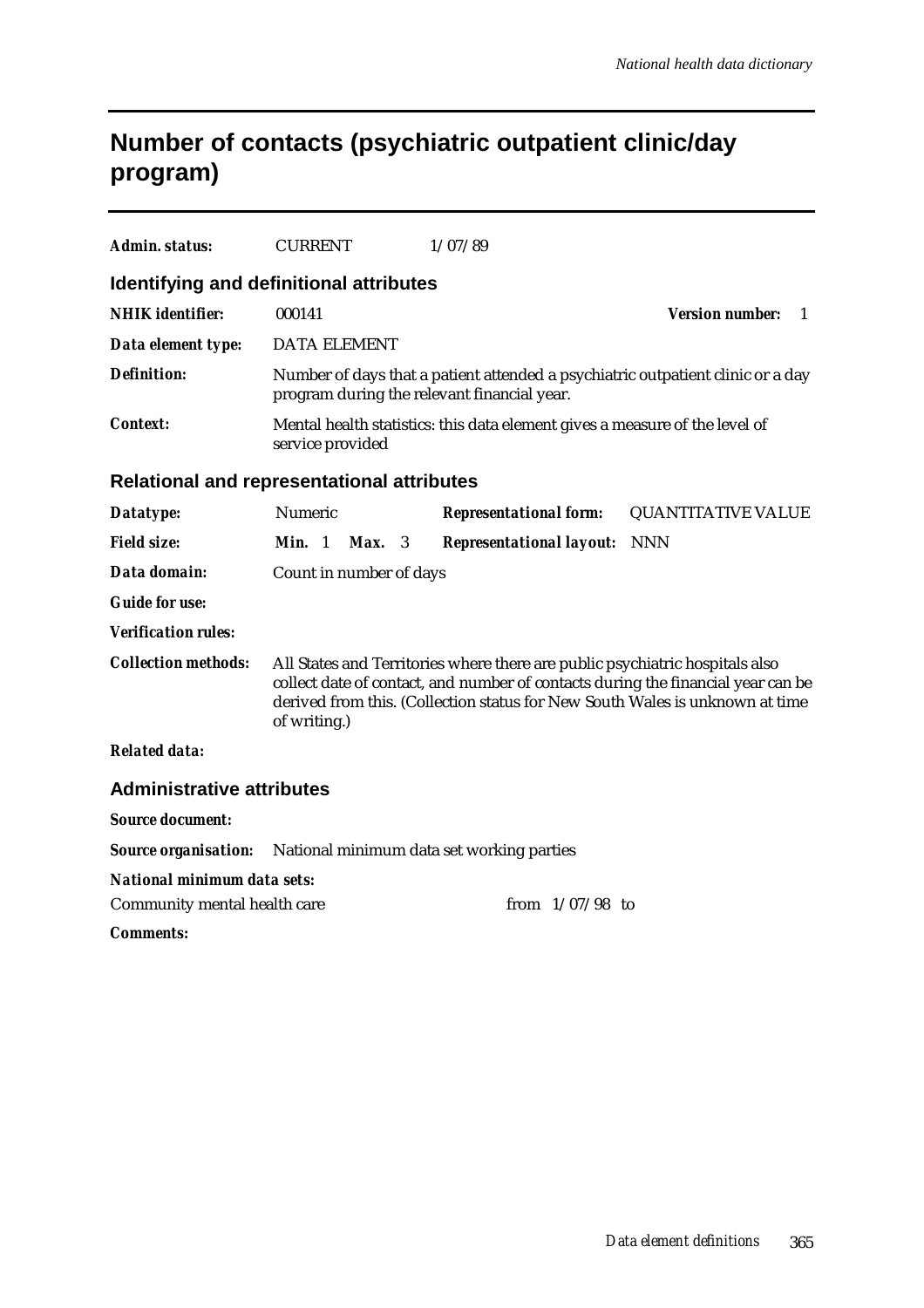### **Number of days in special / neonatal intensive care**

| Admin. status:                                    | <b>CURRENT</b>                                                                                                                                                                                                                 |  | 1/07/97                                                                                                                                                                                                                                                                                                                                                                                                      |  |                        |                           |  |
|---------------------------------------------------|--------------------------------------------------------------------------------------------------------------------------------------------------------------------------------------------------------------------------------|--|--------------------------------------------------------------------------------------------------------------------------------------------------------------------------------------------------------------------------------------------------------------------------------------------------------------------------------------------------------------------------------------------------------------|--|------------------------|---------------------------|--|
| Identifying and definitional attributes           |                                                                                                                                                                                                                                |  |                                                                                                                                                                                                                                                                                                                                                                                                              |  |                        |                           |  |
| <b>NHIK</b> identifier:                           | 000009                                                                                                                                                                                                                         |  |                                                                                                                                                                                                                                                                                                                                                                                                              |  | <b>Version number:</b> | 2                         |  |
| Data element type:                                | <b>DATA ELEMENT</b>                                                                                                                                                                                                            |  |                                                                                                                                                                                                                                                                                                                                                                                                              |  |                        |                           |  |
| <b>Definition:</b>                                | Number of days spent by a neonate in a special care or neonatal intensive care<br>nursery (in the hospital of birth).                                                                                                          |  |                                                                                                                                                                                                                                                                                                                                                                                                              |  |                        |                           |  |
| <b>Context:</b>                                   | Institutional health care and perinatal statistics: an indicator of the<br>requirements for hospital care of high-risk babies in specialised nurseries that<br>add to costs because of extra staffing and facilities.          |  |                                                                                                                                                                                                                                                                                                                                                                                                              |  |                        |                           |  |
| <b>Relational and representational attributes</b> |                                                                                                                                                                                                                                |  |                                                                                                                                                                                                                                                                                                                                                                                                              |  |                        |                           |  |
| Datatype:                                         | Numeric                                                                                                                                                                                                                        |  | <b>Representational form:</b>                                                                                                                                                                                                                                                                                                                                                                                |  |                        | <b>QUANTITATIVE VALUE</b> |  |
| <b>Field size:</b>                                | Min. 1<br>$Max.$ 3                                                                                                                                                                                                             |  | <b>Representational layout:</b>                                                                                                                                                                                                                                                                                                                                                                              |  | <b>NNN</b>             |                           |  |
| Data domain:                                      | Number, representing the number of days spent in the special $\ell$ intensive care<br>nursery                                                                                                                                  |  |                                                                                                                                                                                                                                                                                                                                                                                                              |  |                        |                           |  |
| <b>Guide for use:</b>                             | The number of days is calculated from the date the baby left the<br>special/neonatal intensive care unit minus the date the baby was admitted to<br>the special/neonatal intensive care unit.                                  |  |                                                                                                                                                                                                                                                                                                                                                                                                              |  |                        |                           |  |
| <b>Verification rules:</b>                        |                                                                                                                                                                                                                                |  |                                                                                                                                                                                                                                                                                                                                                                                                              |  |                        |                           |  |
| <b>Collection methods:</b>                        | or a special care nursery.                                                                                                                                                                                                     |  | This item is to be completed if baby has been treated in an intensive care unit                                                                                                                                                                                                                                                                                                                              |  |                        |                           |  |
|                                                   | Special care nurseries (SCN) are staffed and equipped to provide a full range<br>of neonatal services for the majority of complicated neonatal problems,<br>including short-term assisted ventilation and intravenous therapy. |  |                                                                                                                                                                                                                                                                                                                                                                                                              |  |                        |                           |  |
|                                                   |                                                                                                                                                                                                                                |  | Neonatal intensive care nurseries (NICN) are staffed and equipped to treat<br>critically ill newborn babies including those requiring prolonged assisted<br>respiratory support, intravenous therapy, and alimentation and treatment of<br>serious infections. Full supportive services are readily available throughout the<br>hospital. These NICNs also provide consultative services to other hospitals. |  |                        |                           |  |
| <b>Related data:</b>                              | care, version 1                                                                                                                                                                                                                |  | supersedes previous data element Admission to special / neonatal intensive                                                                                                                                                                                                                                                                                                                                   |  |                        |                           |  |
| <b>Administrative attributes</b>                  |                                                                                                                                                                                                                                |  |                                                                                                                                                                                                                                                                                                                                                                                                              |  |                        |                           |  |
| <b>Source document:</b>                           |                                                                                                                                                                                                                                |  |                                                                                                                                                                                                                                                                                                                                                                                                              |  |                        |                           |  |
| <b>Source organisation:</b>                       |                                                                                                                                                                                                                                |  | National Perinatal Data Advisory Committee                                                                                                                                                                                                                                                                                                                                                                   |  |                        |                           |  |

*National minimum data sets:*

**Comments:** Reference should be made to facilities defined under s.3 (2) of the Health Insurance Act (Cwlth). In December 1990, the Superspeciality Services Subcommittee of the Australian Health Ministers' Advisory Council described levels of care in their report Guidelines for level three neonatal intensive care. This item is undergoing review by the National Perinatal Data Advisory Committee (1997).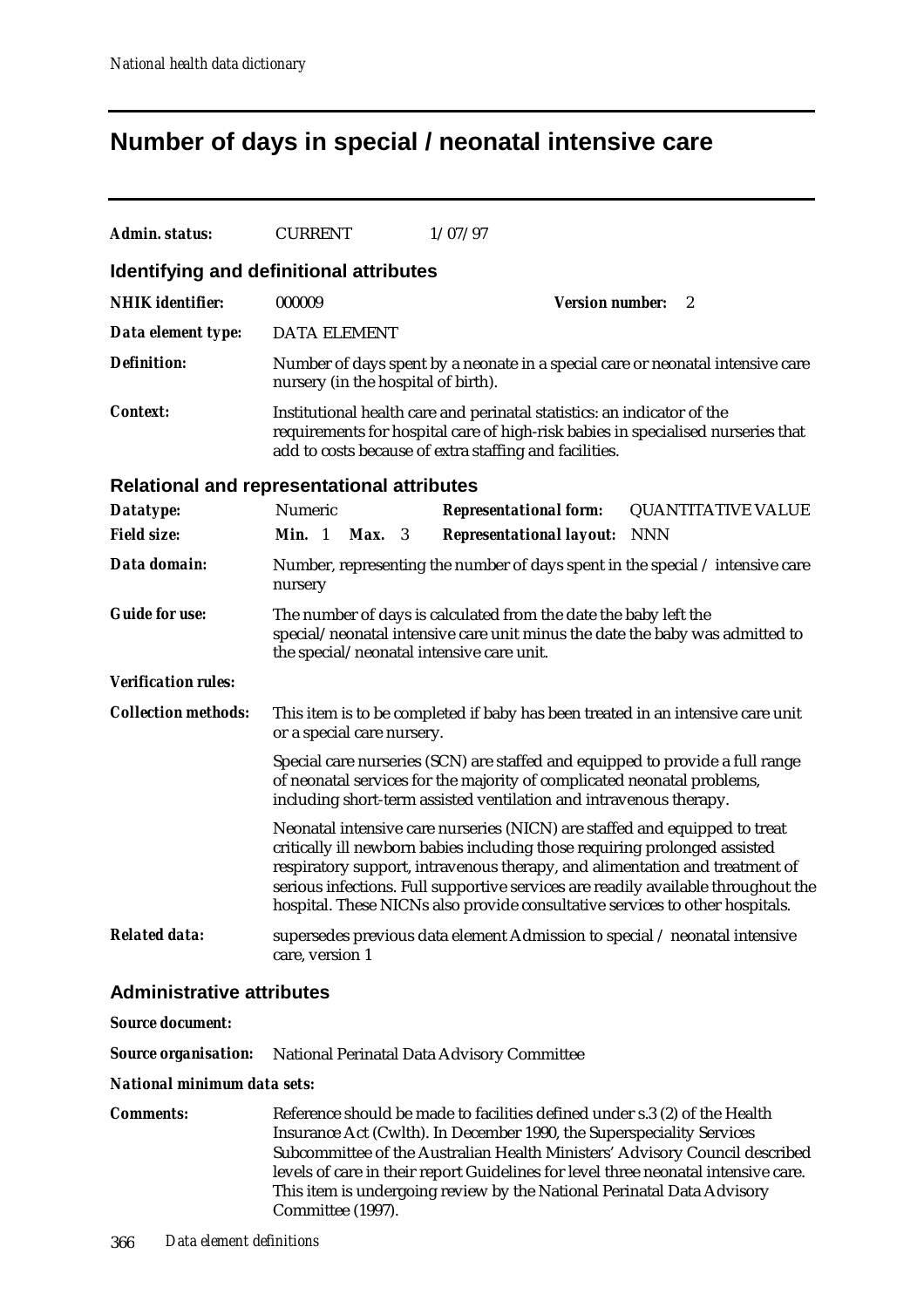# **Nursing interventions**

| Admin. status:          | <b>CURRENT</b>                          | 1/07/98                                                                                                                                                                                                                                                                                                                                                                     |                        |
|-------------------------|-----------------------------------------|-----------------------------------------------------------------------------------------------------------------------------------------------------------------------------------------------------------------------------------------------------------------------------------------------------------------------------------------------------------------------------|------------------------|
|                         | Identifying and definitional attributes |                                                                                                                                                                                                                                                                                                                                                                             |                        |
| <b>NHIK</b> identifier: | 000112                                  |                                                                                                                                                                                                                                                                                                                                                                             | <b>Version number:</b> |
| Data element type:      | <b>DATA ELEMENT</b>                     |                                                                                                                                                                                                                                                                                                                                                                             |                        |
| <b>Definition:</b>      | or potential health problems.           | The nursing action/s intended to relieve or alter a person's responses to actual                                                                                                                                                                                                                                                                                            |                        |
| <b>Context:</b>         |                                         | To enable analysis of the interventions within an episode of care, in relation to<br>the outcome of this care, especially when linked with information on the<br>diagnosis and goals. The recording of Nursing interventions is critical<br>information for health service monitoring and planning. It is a major<br>descriptor of the care provided throughout an episode. |                        |

#### **Relational and representational attributes**

| Datatype:             | Numeric                                                                                                                                                                                                                                                                                                                                                                                                                                                                                                         |                |                      |                | <b>Representational form:</b>                                                                                                                                                                                                                                                   | <b>CODE</b>                                                                         |
|-----------------------|-----------------------------------------------------------------------------------------------------------------------------------------------------------------------------------------------------------------------------------------------------------------------------------------------------------------------------------------------------------------------------------------------------------------------------------------------------------------------------------------------------------------|----------------|----------------------|----------------|---------------------------------------------------------------------------------------------------------------------------------------------------------------------------------------------------------------------------------------------------------------------------------|-------------------------------------------------------------------------------------|
| <b>Field size:</b>    | Min.                                                                                                                                                                                                                                                                                                                                                                                                                                                                                                            | $\overline{1}$ | Max.                 | $\blacksquare$ | <b>Representational layout:</b>                                                                                                                                                                                                                                                 | - N                                                                                 |
| Data domain:          | $\mathbf{1}$                                                                                                                                                                                                                                                                                                                                                                                                                                                                                                    |                |                      |                | Coordination and collaboration of care                                                                                                                                                                                                                                          |                                                                                     |
|                       | 2                                                                                                                                                                                                                                                                                                                                                                                                                                                                                                               |                |                      |                | Supporting informal carers                                                                                                                                                                                                                                                      |                                                                                     |
|                       | 3                                                                                                                                                                                                                                                                                                                                                                                                                                                                                                               |                | General nursing care |                |                                                                                                                                                                                                                                                                                 |                                                                                     |
|                       | $\boldsymbol{4}$                                                                                                                                                                                                                                                                                                                                                                                                                                                                                                |                |                      |                | Technical nursing treatment or procedure                                                                                                                                                                                                                                        |                                                                                     |
|                       | $\mathbf 5$                                                                                                                                                                                                                                                                                                                                                                                                                                                                                                     |                |                      |                | Counselling and emotional support                                                                                                                                                                                                                                               |                                                                                     |
|                       | $\boldsymbol{6}$                                                                                                                                                                                                                                                                                                                                                                                                                                                                                                |                | Teaching/education   |                |                                                                                                                                                                                                                                                                                 |                                                                                     |
|                       | 7                                                                                                                                                                                                                                                                                                                                                                                                                                                                                                               |                |                      |                | Monitoring and surveillance                                                                                                                                                                                                                                                     |                                                                                     |
|                       | 8                                                                                                                                                                                                                                                                                                                                                                                                                                                                                                               |                |                      |                | Formal case management                                                                                                                                                                                                                                                          |                                                                                     |
|                       | 9                                                                                                                                                                                                                                                                                                                                                                                                                                                                                                               |                |                      |                | Service needs assessment only                                                                                                                                                                                                                                                   |                                                                                     |
| <b>Guide for use:</b> | For the purposes of the CNMDSA, the interventions are not necessarily linked<br>to each nursing problem, nor are they specific tasks, but rather, broader-level<br>intervention categories focusing on the major areas of a person's need. These<br>summary categories subsume a range of specific actions or tasks.                                                                                                                                                                                            |                |                      |                |                                                                                                                                                                                                                                                                                 |                                                                                     |
|                       | The following definitions are to assist in coding:                                                                                                                                                                                                                                                                                                                                                                                                                                                              |                |                      |                |                                                                                                                                                                                                                                                                                 |                                                                                     |
|                       | 1. COORDINATION AND COLLABORATION OF CARE occurs when there<br>are multiple care deliverers. The goal of coordination and collaboration is the<br>efficient, appropriate integrated delivery of care to the person. Tasks which<br>may be involved include: liaison, advocacy, planning, referral, information and<br>supportive discussion and/or education. Although similar in nature to formal<br>case management this intervention is not the one formally recognised by<br>specific funding (see Code 8). |                |                      |                |                                                                                                                                                                                                                                                                                 |                                                                                     |
|                       |                                                                                                                                                                                                                                                                                                                                                                                                                                                                                                                 |                |                      |                | 2. SUPPORTING INFORMATION CARERS includes activities, which the<br>not include care given directly to the person. Examples of tasks involved in<br>supporting the carer include: counselling, teaching, informing, advocacy,<br>coordinating, and grief or bereavement support. | nurse undertakes to assist the carer in the delivery of the carer's role. This does |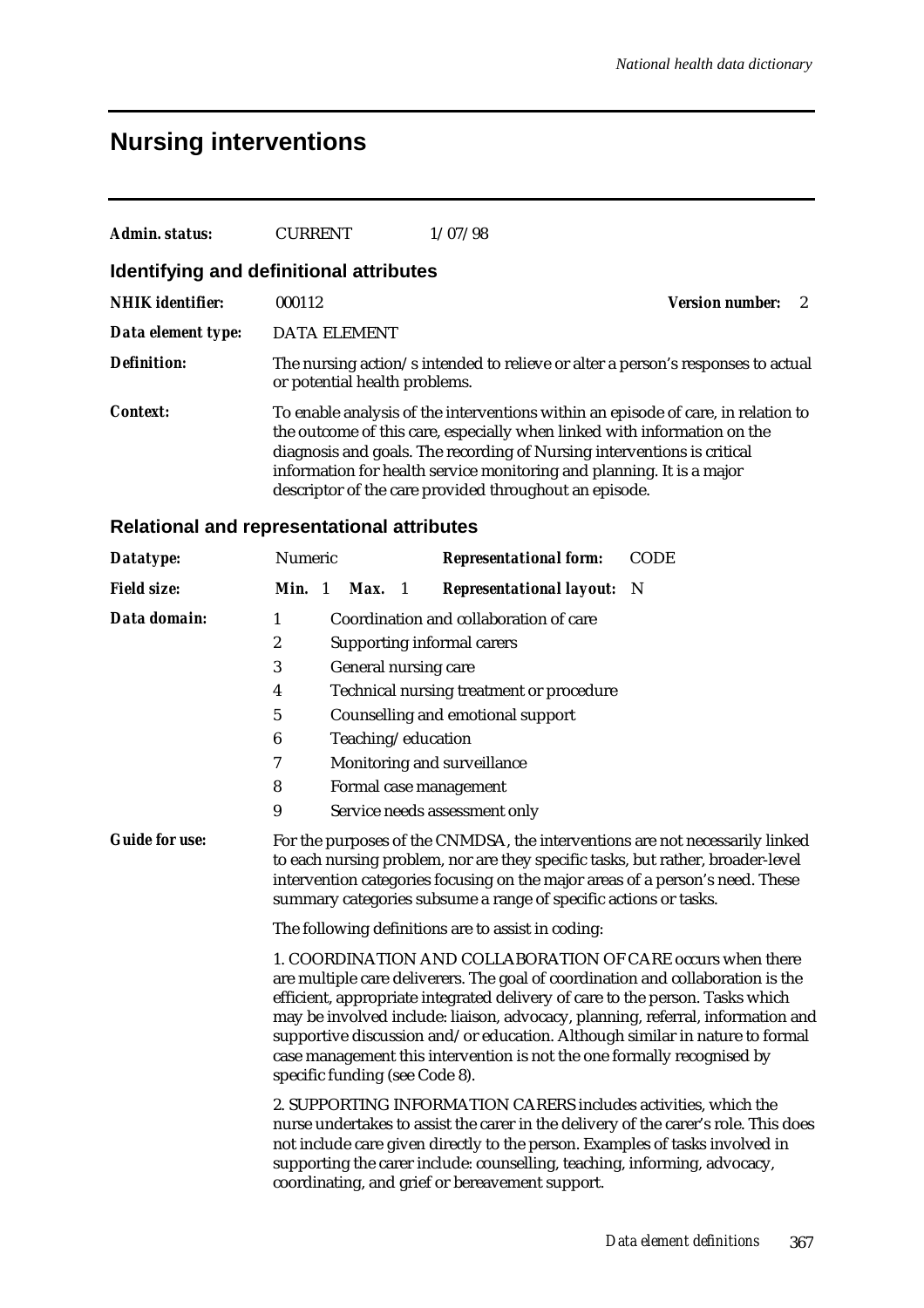# **Nursing interventions (continued)**

| <b>Guide for use</b><br>(cont'd): | 3. GENERAL NURSING CARE includes a broad range of activities, which the<br>nurse performs to directly assist the person; in many cases, this assistance will<br>focus on activities of daily living. This assistance will help a person whose<br>health status, level of dependency, and/or therapeutic needs are such that<br>nursing skills are required. Examples of tasks include: assistance with washing,<br>grooming and maintaining hygiene, dressing, pressure area care, assistance<br>with toileting, bladder and bowel care, assistance with mobility and<br>therapeutic exercise, attention to physical comfort and maintaining a<br>therapeutic environment. |
|-----------------------------------|----------------------------------------------------------------------------------------------------------------------------------------------------------------------------------------------------------------------------------------------------------------------------------------------------------------------------------------------------------------------------------------------------------------------------------------------------------------------------------------------------------------------------------------------------------------------------------------------------------------------------------------------------------------------------|
|                                   | 4. TECHNICAL NURSING TREATMENT OR PROCEDURE refers to technical<br>tasks and procedures for which nurses receive specific training and which<br>require nursing knowledge of expected therapeutic effect, possible side-effects,<br>complications and appropriate actions related to each. Some examples of<br>technical care activities are: medication administration (including injections),<br>dressings and other procedures, venipuncture, monitoring of dialysis, and<br>implementation of pain management technology.                                                                                                                                              |
|                                   | 5. COUNSELLING AND EMOTIONAL SUPPORT focuses on non-physical<br>care given to the person, which aims to address the affective, psychological<br>and/or social needs. Examples of these include: bereavement, well being,<br>decision-making support and values-clarification.                                                                                                                                                                                                                                                                                                                                                                                              |
|                                   | 6. TEACHING/EDUCATION refers to providing information and/or<br>instruction about a specific body of knowledge and/or procedure, which is<br>relevant to the person's situation. Examples of teaching areas include: disease<br>process, technical procedure, health maintenance, health promotion and<br>techniques for coping with a disability.                                                                                                                                                                                                                                                                                                                         |
|                                   | 7. MONITORING AND SURVEILLANCE refers to any action by which the<br>nurse evaluates and monitors physical, behavioural, social and emotional<br>responses to disease, injury, and nursing or medical interventions.                                                                                                                                                                                                                                                                                                                                                                                                                                                        |
|                                   | 8. FORMAL CASE MANAGEMENT refers to the specific formal service, which<br>is funded to provide case management for a person. Note that coordination<br>and collaboration of care (Code 1) is not the same as Formal Case<br>Management.                                                                                                                                                                                                                                                                                                                                                                                                                                    |
|                                   | 9. SERVICE NEEDS ASSESSMENT ONLY is assessment of the person when<br>this is the only activity carried out and no further nursing care is given; for<br>example, assessment for ongoing care and/or inappropriate referrals. Selection<br>of this option means that no other intervention may be nominated. Thus, if an<br>assessment for the Domiciliary Care Benefit is the reason for a visit, but other<br>interventions such as, counselling and support; coordination/collaboration of<br>care are carried out, then the Assessment only is not an appropriate code.                                                                                                 |
| <b>Verification rules:</b>        | Up to eight codes may be selected. If Code 9 is selected no other nursing<br>interventions are collected. If Code 9 is selected then code 7 in Goal of care<br>must also be selected.                                                                                                                                                                                                                                                                                                                                                                                                                                                                                      |
| <b>Collection methods:</b>        | Collect on continuing basis throughout the episode in the event of data<br>collection that occurs prior to discharge. Up to eight codes may be collected.<br>Within a computerised information system the detailed activities can be<br>mapped to the CNMDSA interventions enabling the option of a rich level of<br>detail of activities or summarised information.                                                                                                                                                                                                                                                                                                       |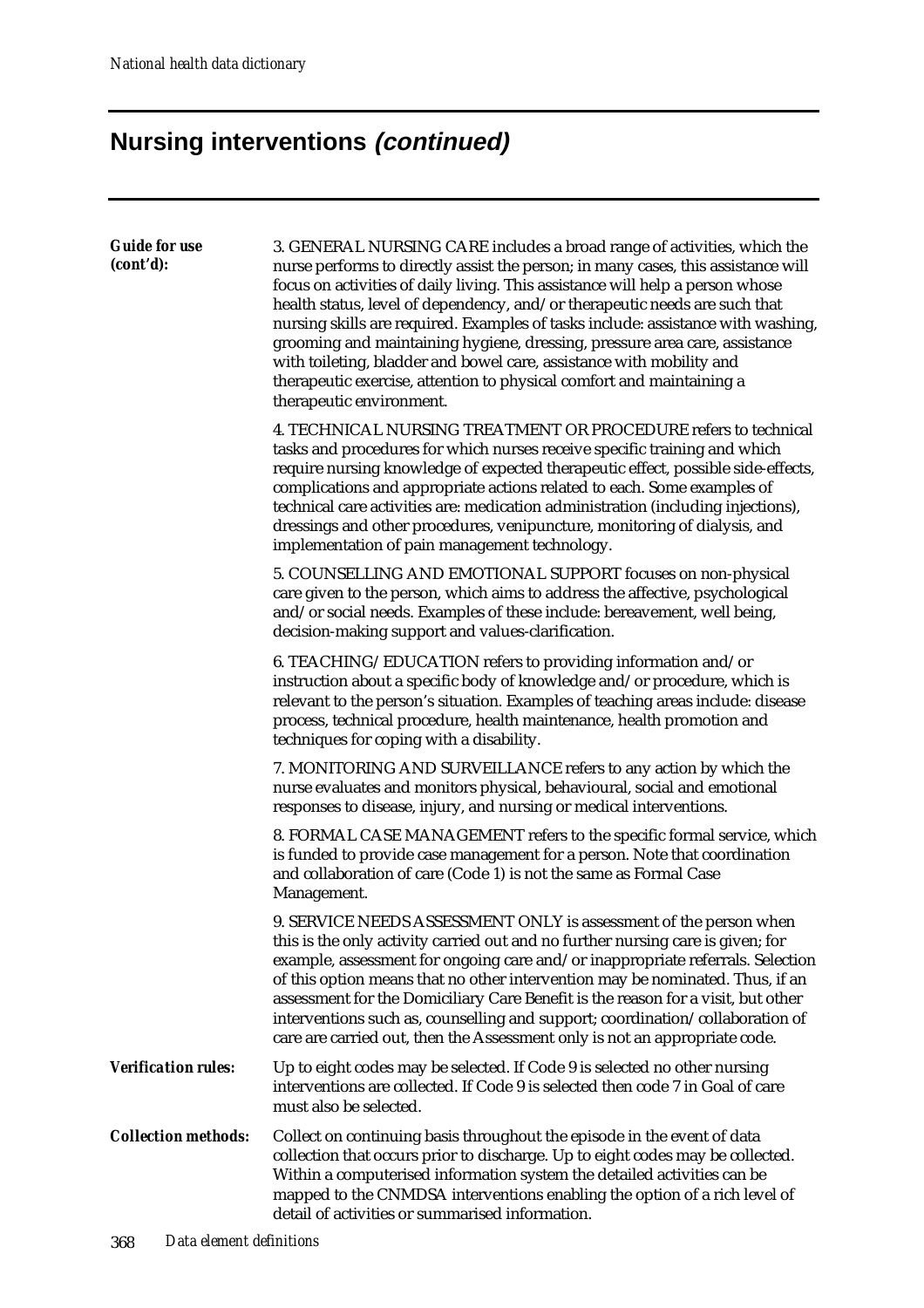#### **Nursing interventions (continued)**

| Related data: | relates to the data element Nursing goal, version 1               |
|---------------|-------------------------------------------------------------------|
|               | supersedes previous data element Nursing interventions, version 1 |
|               | relates to the data element Nursing diagnosis, version 2          |

#### **Administrative attributes**

*Source document:*

*Source organisation:* Australian Council of Community Nursing Services

*National minimum data sets:*

*Comments:* The CNMDSA Nursing interventions are summary information overlying the detailed nursing activity usually included in an agency data collection. They are not intended as a description of nursing activities in the CNMDSA. For instance, Technical nursing treatment or Procedure is the generic term for a broad range of nursing activities such as: medication administration and wound care management.

> Collection of this information at discharge carries with it the expectation that nursing records will lend themselves to this level of summarisation of the care episode. The selection of eight interventions if more are specified is a potentially subjective task unless the nursing record is structured and clear enough to enable such a selection against the reasons for admission to care, and the major focus of care delivery. Clearly, the task is easier if ongoing automated recording of interventions within an agency information system enables discharge reporting of all interventions and their frequency, over a care episode.

> Those agencies providing allied health services may wish to use the Physiotherapy and Occupational Therapy Interventions developed in conjunction with the National Centre for Classification in Health in addition to the CNMDSA Nursing interventions or other more relevant code sets.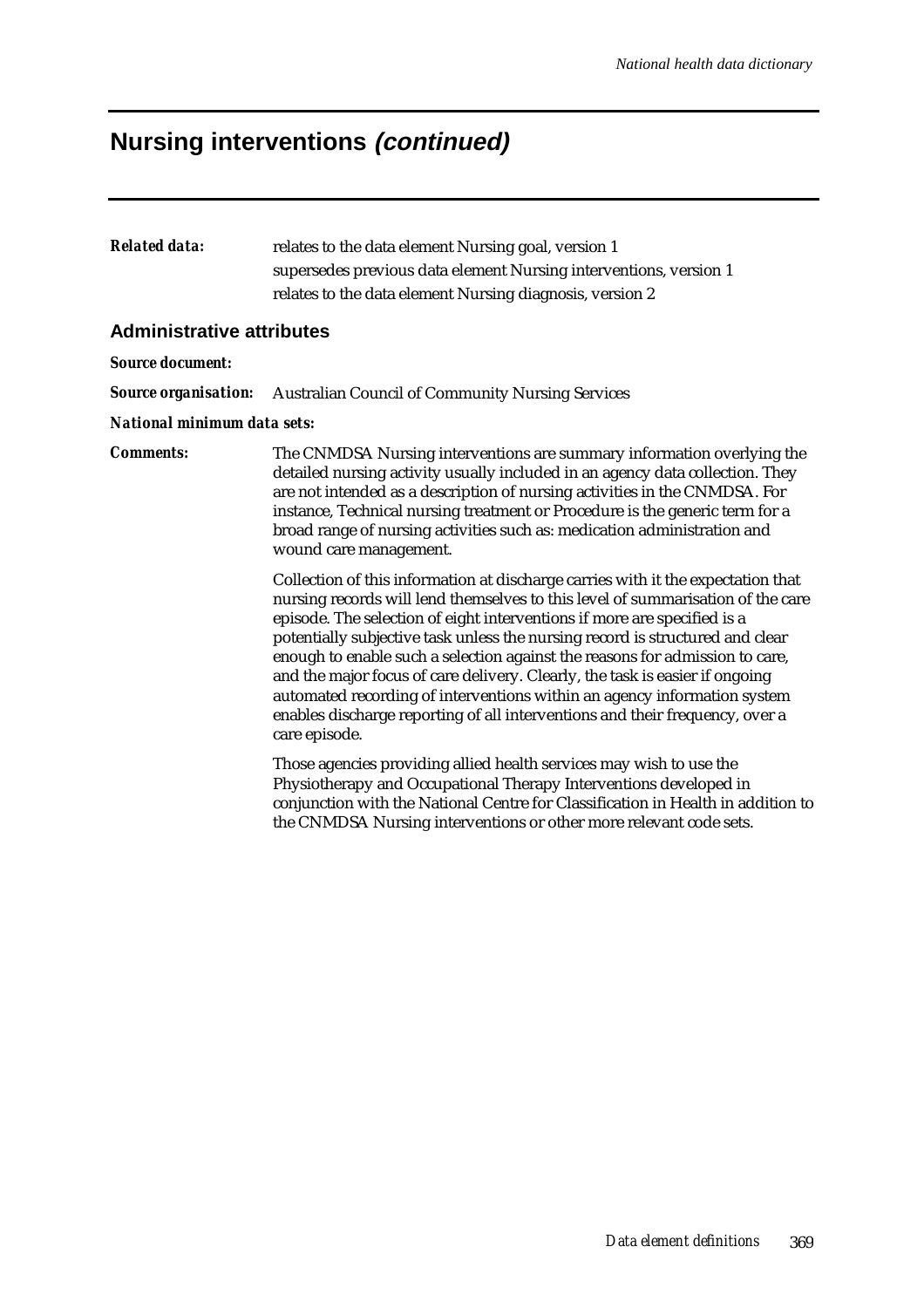### **Onset of labour**

| Admin. status:                                    | <b>CURRENT</b>                                                                       | 1/07/96                                                                                                                                                                                                                                                                 |  |  |  |  |  |
|---------------------------------------------------|--------------------------------------------------------------------------------------|-------------------------------------------------------------------------------------------------------------------------------------------------------------------------------------------------------------------------------------------------------------------------|--|--|--|--|--|
|                                                   |                                                                                      |                                                                                                                                                                                                                                                                         |  |  |  |  |  |
| Identifying and definitional attributes           |                                                                                      |                                                                                                                                                                                                                                                                         |  |  |  |  |  |
| <b>NHIK</b> identifier:                           | 000113                                                                               | <b>Version number:</b><br>$\blacksquare$                                                                                                                                                                                                                                |  |  |  |  |  |
| Data element type:                                | <b>DATA ELEMENT</b>                                                                  |                                                                                                                                                                                                                                                                         |  |  |  |  |  |
| Definition:                                       | Manner in which labour started.                                                      |                                                                                                                                                                                                                                                                         |  |  |  |  |  |
| <b>Context:</b>                                   |                                                                                      | Perinatal statistics: how labour commenced is closely associated with type of<br>delivery and maternal and neonatal morbidity. Induction rates vary for<br>maternal risk factors and obstetric complications and are important indicators<br>of obstetric intervention. |  |  |  |  |  |
| <b>Relational and representational attributes</b> |                                                                                      |                                                                                                                                                                                                                                                                         |  |  |  |  |  |
| Datatype:                                         | <b>Numeric</b>                                                                       | <b>Representational form:</b><br><b>CODE</b>                                                                                                                                                                                                                            |  |  |  |  |  |
| <b>Field size:</b>                                | Min. 1<br>Max. 1                                                                     | <b>Representational layout:</b> N                                                                                                                                                                                                                                       |  |  |  |  |  |
| Data domain:                                      | Spontaneous<br>1<br>$\boldsymbol{2}$<br>Induced<br>No labour<br>3<br>9<br>Not stated |                                                                                                                                                                                                                                                                         |  |  |  |  |  |
| <b>Guide for use:</b>                             |                                                                                      | 'No labour' can only be associated with caesarean section.                                                                                                                                                                                                              |  |  |  |  |  |
| <b>Verification rules:</b>                        |                                                                                      |                                                                                                                                                                                                                                                                         |  |  |  |  |  |
| <b>Collection methods:</b>                        |                                                                                      |                                                                                                                                                                                                                                                                         |  |  |  |  |  |
| <b>Related data:</b>                              |                                                                                      | is used in conjunction with Type of labour induction, version 1                                                                                                                                                                                                         |  |  |  |  |  |
| <b>Administrative attributes</b>                  |                                                                                      |                                                                                                                                                                                                                                                                         |  |  |  |  |  |
| <b>Source document:</b>                           |                                                                                      |                                                                                                                                                                                                                                                                         |  |  |  |  |  |
|                                                   |                                                                                      | <b>Source organisation:</b> National Perinatal Data Advisory Committee                                                                                                                                                                                                  |  |  |  |  |  |
| National minimum data sets:                       |                                                                                      |                                                                                                                                                                                                                                                                         |  |  |  |  |  |
| Perinatal collection                              |                                                                                      | from $1/07/97$ to                                                                                                                                                                                                                                                       |  |  |  |  |  |
| <i>Comments:</i>                                  |                                                                                      |                                                                                                                                                                                                                                                                         |  |  |  |  |  |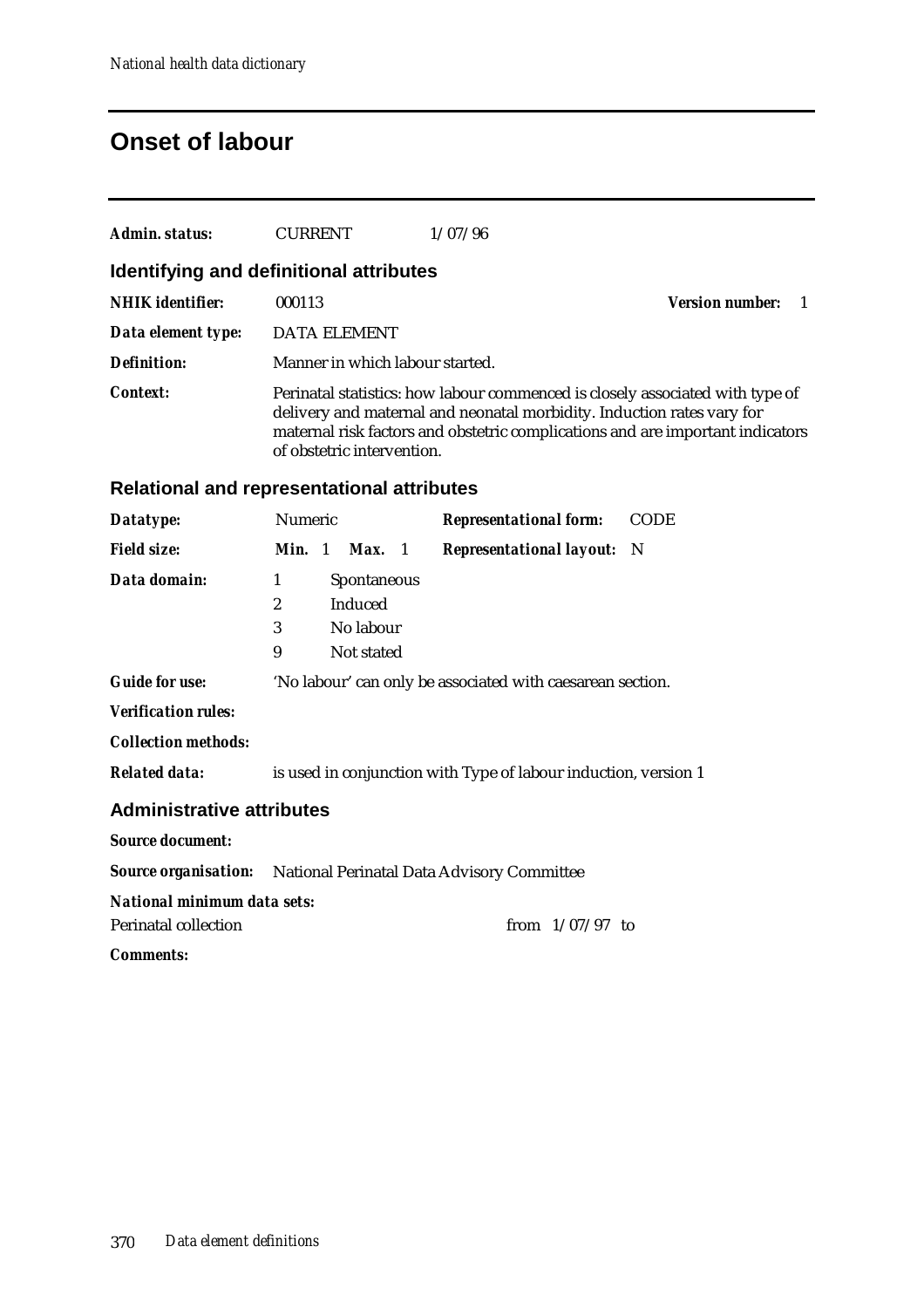### **Principal procedure - ICD-10-AM code**

| Admin. status:                          | <b>CURRENT</b>       | 1/07/98                                                                                                                                                                                                                                                                                                                        |                             |
|-----------------------------------------|----------------------|--------------------------------------------------------------------------------------------------------------------------------------------------------------------------------------------------------------------------------------------------------------------------------------------------------------------------------|-----------------------------|
| Identifying and definitional attributes |                      |                                                                                                                                                                                                                                                                                                                                |                             |
| <b>NHIK</b> identifier:                 | 000137               |                                                                                                                                                                                                                                                                                                                                | <b>Version number:</b><br>4 |
| Data element type:                      | <b>DATA ELEMENT</b>  |                                                                                                                                                                                                                                                                                                                                |                             |
| <b>Definition:</b>                      | principal diagnosis. | The most significant procedure that was performed for treatment of the                                                                                                                                                                                                                                                         |                             |
| <i>Context:</i>                         | medical problems.    | Institutional health care: this item gives an indication of the extent to which<br>specialised resources, for example, human resources, theatres and equipment,<br>are used. It also provides an estimate of the numbers of surgical operations<br>performed and the extent to which particular procedures are used to resolve |                             |
|                                         |                      | It is required for classification of acute admitted patients into Australian<br><b>National Diagnosis Related Groups.</b>                                                                                                                                                                                                      |                             |

#### **Relational and representational attributes**

| Datatype:                  | Numeric<br><b>CODE</b><br><b>Representational form:</b>                                                                                                                                                                                                                                                                   |  |  |  |  |  |
|----------------------------|---------------------------------------------------------------------------------------------------------------------------------------------------------------------------------------------------------------------------------------------------------------------------------------------------------------------------|--|--|--|--|--|
| <b>Field size:</b>         | Min.<br><b>Representational layout: NNNNN-NN</b><br>7<br><b>Max.</b> 7                                                                                                                                                                                                                                                    |  |  |  |  |  |
| Data domain:               | ICD-10-AM codes                                                                                                                                                                                                                                                                                                           |  |  |  |  |  |
| <b>Guide for use:</b>      | When no procedure was performed for treatment of the principal diagnosis,<br>use the following hierarchy:                                                                                                                                                                                                                 |  |  |  |  |  |
|                            | - procedure performed for treatment of additional diagnosis;<br>- diagnostic / exploratory procedure related to the principal diagnosis; or<br>- diagnostic /exploratory procedure related to the additional diagnoses for the<br>episode of care.                                                                        |  |  |  |  |  |
|                            | ICD-10-AM, the Australian modification of ICD-10, is published by the<br>National Centre for Classification in Health and was implemented from July<br>1998. The classification is revised annually by the National Centre for<br>Classification in Health. The version current for the collection period is<br>required. |  |  |  |  |  |
| <b>Verification rules:</b> | As a minimum requirement the procedure codes must be listed in ICD-10-AM<br>and validated against the nationally agreed age and sex edits. More extensive<br>edit checking of codes may be utilised within individual hospitals and State<br>and Territory information systems.                                           |  |  |  |  |  |
| <b>Collection methods:</b> | Record and code all procedures undertaken during the episode of care. A<br>procedure is one that:                                                                                                                                                                                                                         |  |  |  |  |  |
|                            | - is surgical in nature;<br>- carries a procedural risk;<br>- carries an anaesthetic risk;<br>- requires specialised training; or                                                                                                                                                                                         |  |  |  |  |  |
|                            | - requires special facilities or equipment only available in an acute care setting.                                                                                                                                                                                                                                       |  |  |  |  |  |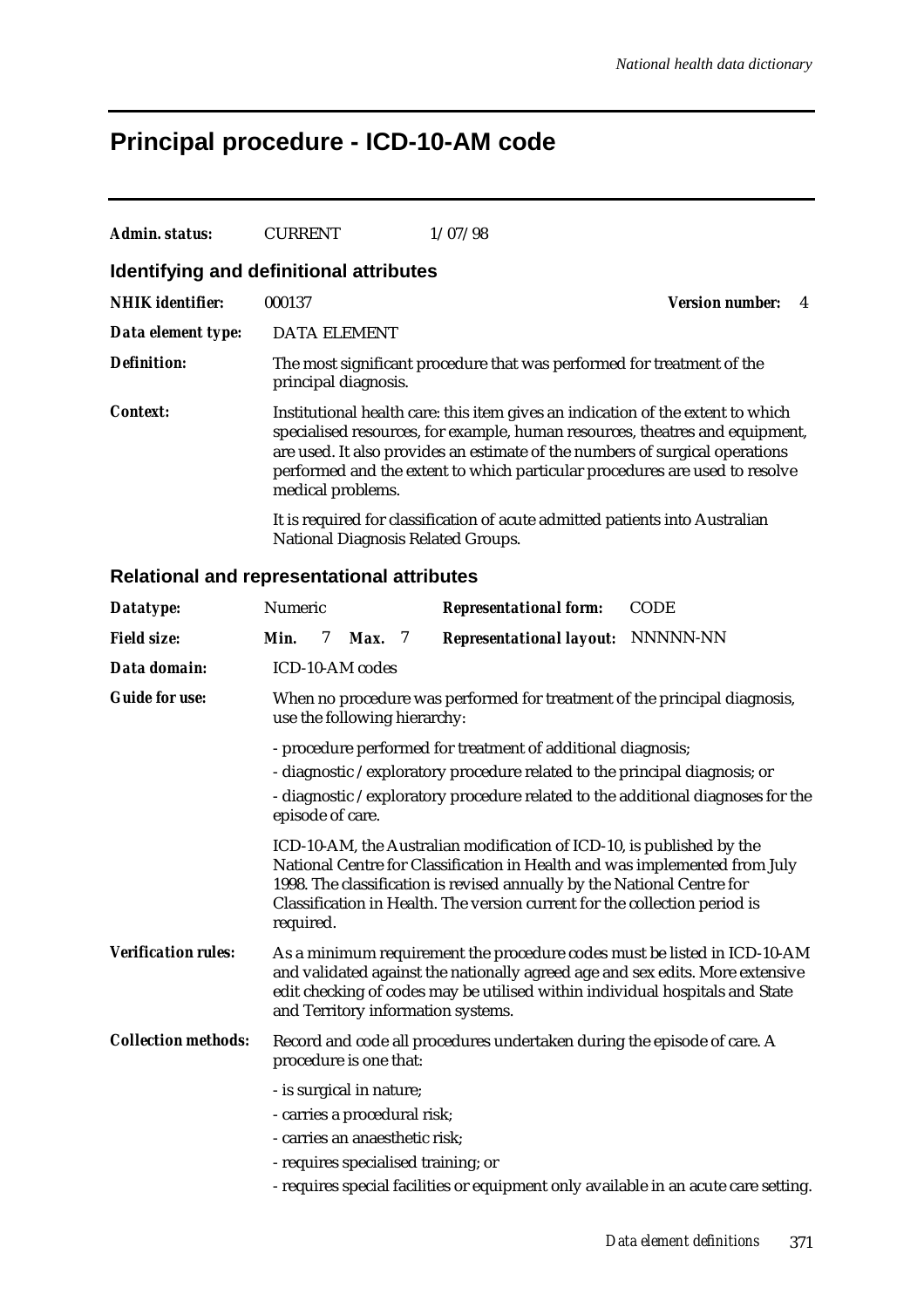# **Principal procedure - ICD-10-AM code (continued)**

| <b>Related data:</b>             | supersedes previous data element Principal procedure - ICD-9-CM code,<br>version 3                                                                                                               |  |  |  |  |  |
|----------------------------------|--------------------------------------------------------------------------------------------------------------------------------------------------------------------------------------------------|--|--|--|--|--|
|                                  | is supplemented by the data element Additional procedures - ICD-10-AM<br>code, version 3                                                                                                         |  |  |  |  |  |
|                                  | is qualified by Principal diagnosis - ICD-10-AM code, version 3                                                                                                                                  |  |  |  |  |  |
| <b>Administrative attributes</b> |                                                                                                                                                                                                  |  |  |  |  |  |
| <b>Source document:</b>          | International Statistical Classification of Diseases and Related Health Problems<br>- Tenth Revision - Australian Modification (1998); National Centre for<br>Classification in Health, Sydney.  |  |  |  |  |  |
| <b>Source organisation:</b>      | National Centre for Classification in Health                                                                                                                                                     |  |  |  |  |  |
| National minimum data sets:      |                                                                                                                                                                                                  |  |  |  |  |  |
| Institutional health care        | from $1/07/89$ to                                                                                                                                                                                |  |  |  |  |  |
| <b>Comments:</b>                 | This item is updated annually according to advice received from the National<br>Centre for Classification in Health and is consistent with the Australian<br>Coding Standards (ICD-10-AM, 1998). |  |  |  |  |  |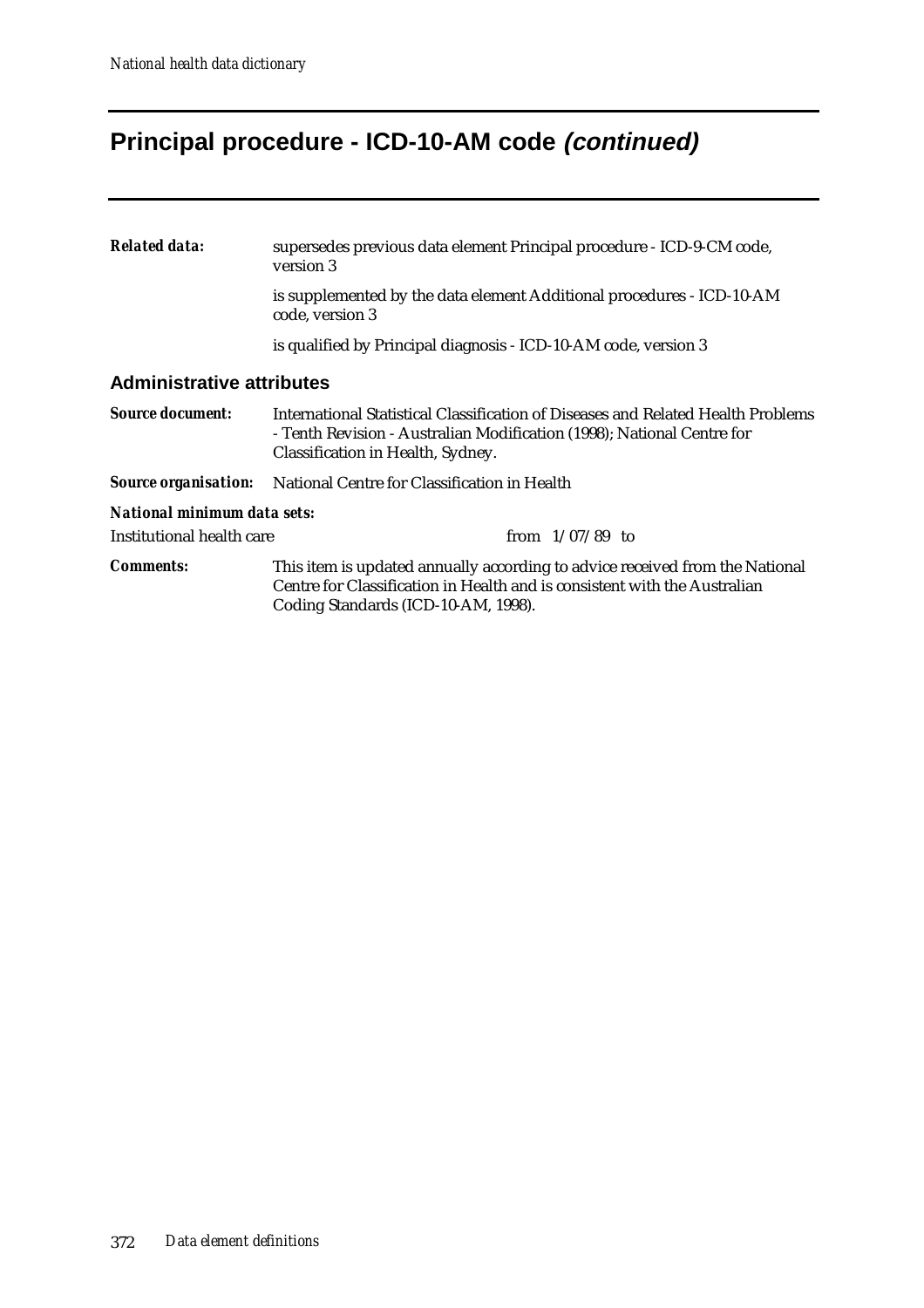# **Principal procedure - ICD-9-CM code**

| Admin. status:                          | <b>SUPERSEDED</b>                                                                                                                                                                                                                                                                                                                                   | 30/06/99                                                                     |  |  |  |  |
|-----------------------------------------|-----------------------------------------------------------------------------------------------------------------------------------------------------------------------------------------------------------------------------------------------------------------------------------------------------------------------------------------------------|------------------------------------------------------------------------------|--|--|--|--|
| Identifying and definitional attributes |                                                                                                                                                                                                                                                                                                                                                     |                                                                              |  |  |  |  |
| <b>NHIK</b> identifier:                 | 000137                                                                                                                                                                                                                                                                                                                                              | <b>Version number:</b><br>- 3                                                |  |  |  |  |
| Data element type:                      | DATA ELEMENT                                                                                                                                                                                                                                                                                                                                        |                                                                              |  |  |  |  |
| <b>Definition:</b>                      | The most significant procedure that was performed for treatment of the<br>principal diagnosis.                                                                                                                                                                                                                                                      |                                                                              |  |  |  |  |
| <i>Context:</i>                         | Institutional health care: this item gives an indication of the extent to which<br>specialised resources, for example, human resources, theatres and equipment,<br>are used. It also provides an estimate of the numbers of surgical operations<br>performed and the extent to which particular procedures are used to resolve<br>medical problems. |                                                                              |  |  |  |  |
|                                         | National Diagnosis Related Groups.                                                                                                                                                                                                                                                                                                                  | It is required for classification of acute admitted patients into Australian |  |  |  |  |

#### **Relational and representational attributes**

| Datatype:                    | Numeric                                                                                                                                                                                                                                                                 |  |               |  | <b>Representational form:</b>         | <b>CODE</b> |
|------------------------------|-------------------------------------------------------------------------------------------------------------------------------------------------------------------------------------------------------------------------------------------------------------------------|--|---------------|--|---------------------------------------|-------------|
| <b>Field size:</b>           | <b>Min.</b> $5$                                                                                                                                                                                                                                                         |  | <b>Max.</b> 5 |  | <b>Representational layout:</b> NN.NN |             |
| Data domain:                 | ICD-9-AM                                                                                                                                                                                                                                                                |  |               |  |                                       |             |
| <b>Guide for use:</b>        | When no procedure was performed for treatment of the principal diagnosis,<br>use the following hierarchy:                                                                                                                                                               |  |               |  |                                       |             |
|                              | - procedure performed for treatment of additional diagnosis;<br>- diagnostic / exploratory procedure related to the principal diagnosis; or                                                                                                                             |  |               |  |                                       |             |
|                              |                                                                                                                                                                                                                                                                         |  |               |  |                                       |             |
|                              | - diagnostic /exploratory procedure related to the additional diagnoses for the<br>episode of care.                                                                                                                                                                     |  |               |  |                                       |             |
|                              | Although this data element has been superseded by Principal Procedure - ICD-<br>10-AM, Version 3, it remains an acceptable interim standard (until 30 June<br>1999) for use by those States and Territories that will not be implementing ICD-<br>10-AM on 1 July 1998. |  |               |  |                                       |             |
| <b>Verification rules:</b>   |                                                                                                                                                                                                                                                                         |  |               |  |                                       |             |
| <b>Collection methods:</b>   | Record and code all procedures undertaken during the episode of care. A<br>procedure is one that:                                                                                                                                                                       |  |               |  |                                       |             |
|                              | - is surgical in nature;                                                                                                                                                                                                                                                |  |               |  |                                       |             |
| - carries a procedural risk; |                                                                                                                                                                                                                                                                         |  |               |  |                                       |             |
|                              | - carries an anaesthetic risk;                                                                                                                                                                                                                                          |  |               |  |                                       |             |
|                              | - requires specialised training; or                                                                                                                                                                                                                                     |  |               |  |                                       |             |
|                              | - requires special facilities or equipment only available in an acute care setting.                                                                                                                                                                                     |  |               |  |                                       |             |
| <b>Related data:</b>         | is qualified by Principal diagnosis - ICD-9-CM code, version 2                                                                                                                                                                                                          |  |               |  |                                       |             |
|                              | supersedes previous data element Principal procedure, version 2                                                                                                                                                                                                         |  |               |  |                                       |             |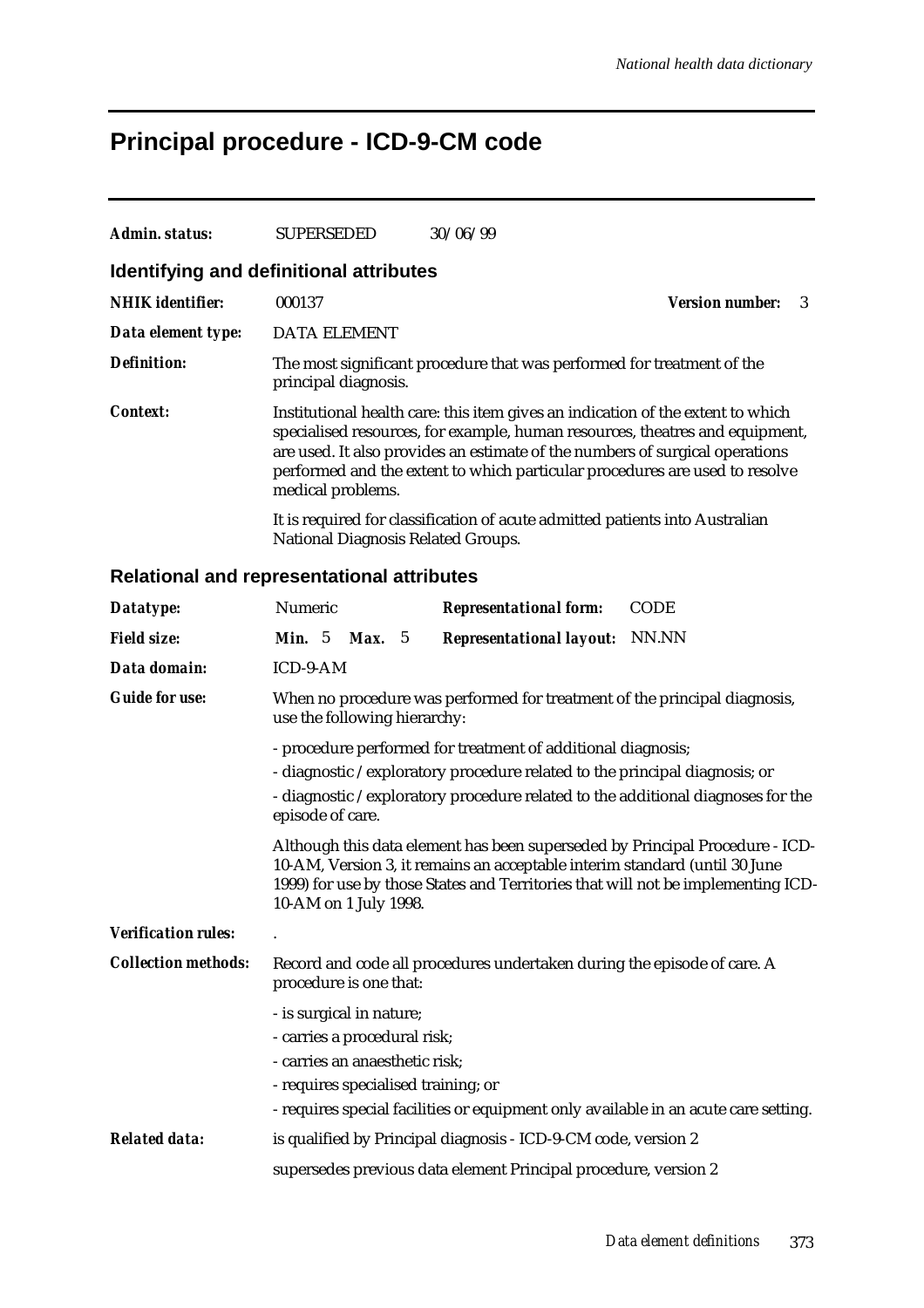# **Principal procedure - ICD-9-CM code (continued)**

#### **Administrative attributes**

| <b>Source document:</b>     | Australian version of the International Classification of Diseases, 9th Revision,<br>Clinical Modification, published by the National Centre for Classification in<br>Health (1996) Sydney. |  |  |  |
|-----------------------------|---------------------------------------------------------------------------------------------------------------------------------------------------------------------------------------------|--|--|--|
|                             | Source organisation: National Health Data Committee, National Centre for Classification in Health                                                                                           |  |  |  |
| National minimum data sets: |                                                                                                                                                                                             |  |  |  |
| Institutional health care   | from $1/07/89$ to                                                                                                                                                                           |  |  |  |
| <b>Comments:</b>            | This item is updated annually according to advice received from the National<br>Centre for Classification in Health and is consistent with the National Coding<br>Standards.                |  |  |  |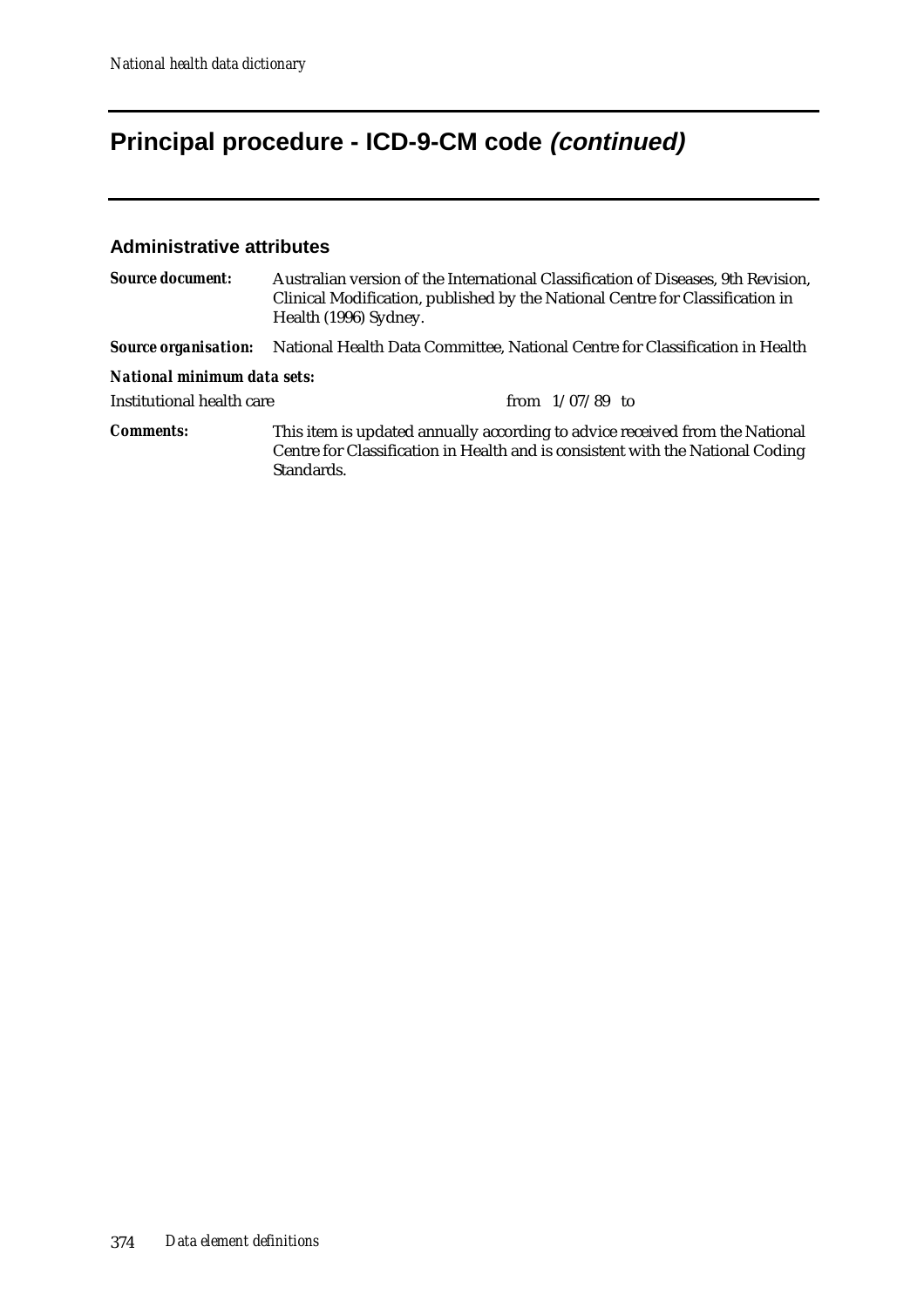### **Qualification status**

| <b>Admin. status:</b>                      | <b>CURRENT</b>                                                                                                                                                                                                                                                                                                        | 1/07/98                                                                                                                                                      |                             |
|--------------------------------------------|-----------------------------------------------------------------------------------------------------------------------------------------------------------------------------------------------------------------------------------------------------------------------------------------------------------------------|--------------------------------------------------------------------------------------------------------------------------------------------------------------|-----------------------------|
| Identifying and definitional attributes    |                                                                                                                                                                                                                                                                                                                       |                                                                                                                                                              |                             |
| <b>NHIK</b> identifier:                    | 000343                                                                                                                                                                                                                                                                                                                |                                                                                                                                                              | <b>Version number:</b><br>1 |
| Data element type:                         | <b>DATA ELEMENT</b>                                                                                                                                                                                                                                                                                                   |                                                                                                                                                              |                             |
| <b>Definition:</b>                         |                                                                                                                                                                                                                                                                                                                       | Qualification status indicates whether the newborn day of stay is either acute<br>(qualified) or unqualified (for all or part of a newborn episode of care). |                             |
| Context:                                   | enable analysis to exclude normal babies.                                                                                                                                                                                                                                                                             | Institutional health care: To provide accurate information on care to babies to                                                                              |                             |
| Relational and representational attributes |                                                                                                                                                                                                                                                                                                                       |                                                                                                                                                              |                             |
| Datatype:                                  | Alphabetic                                                                                                                                                                                                                                                                                                            | <b>Representational form:</b>                                                                                                                                | <b>CODE</b>                 |
| <b>Field size:</b>                         | Min. 1<br>Max.<br>$\blacksquare$                                                                                                                                                                                                                                                                                      | <b>Representational layout:</b>                                                                                                                              | A                           |
| Data domain:                               | A<br>U<br>unqualified newborn day                                                                                                                                                                                                                                                                                     | acute (qualified) newborn day                                                                                                                                |                             |
| <b>Guide for use:</b>                      |                                                                                                                                                                                                                                                                                                                       | A newborn is qualified if it meets at least one of the following criteria:                                                                                   |                             |
|                                            | - is the second or subsequent live born infant of a multiple birth, whose mother<br>is currently an admitted patient;                                                                                                                                                                                                 |                                                                                                                                                              |                             |
|                                            | - is admitted to an intensive care facility in a hospital, being a facility approved<br>by the Commonwealth Minister for the purpose of the provision of special<br>care;                                                                                                                                             |                                                                                                                                                              |                             |
|                                            | - is admitted to, or remains in hospital without its mother.                                                                                                                                                                                                                                                          |                                                                                                                                                              |                             |
|                                            |                                                                                                                                                                                                                                                                                                                       | A newborn is unqualified if it does not meet any of the above criteria.                                                                                      |                             |
| <b>Verification rules:</b>                 |                                                                                                                                                                                                                                                                                                                       |                                                                                                                                                              |                             |
| <b>Collection methods:</b>                 |                                                                                                                                                                                                                                                                                                                       |                                                                                                                                                              |                             |
| <b>Related data:</b>                       | is used in conjunction with Admitted patient, version 1<br>is used in conjunction with Type of episode of care, version 2<br>is used in the calculation of Date of change to qualification status, version 1<br>is used in the calculation of Number of acute (qualified)/unqualified days for<br>newborns, version 1 |                                                                                                                                                              |                             |
| <b>Administrative attributes</b>           |                                                                                                                                                                                                                                                                                                                       |                                                                                                                                                              |                             |

*Source document:*

*Source organisation:*

*National minimum data sets:*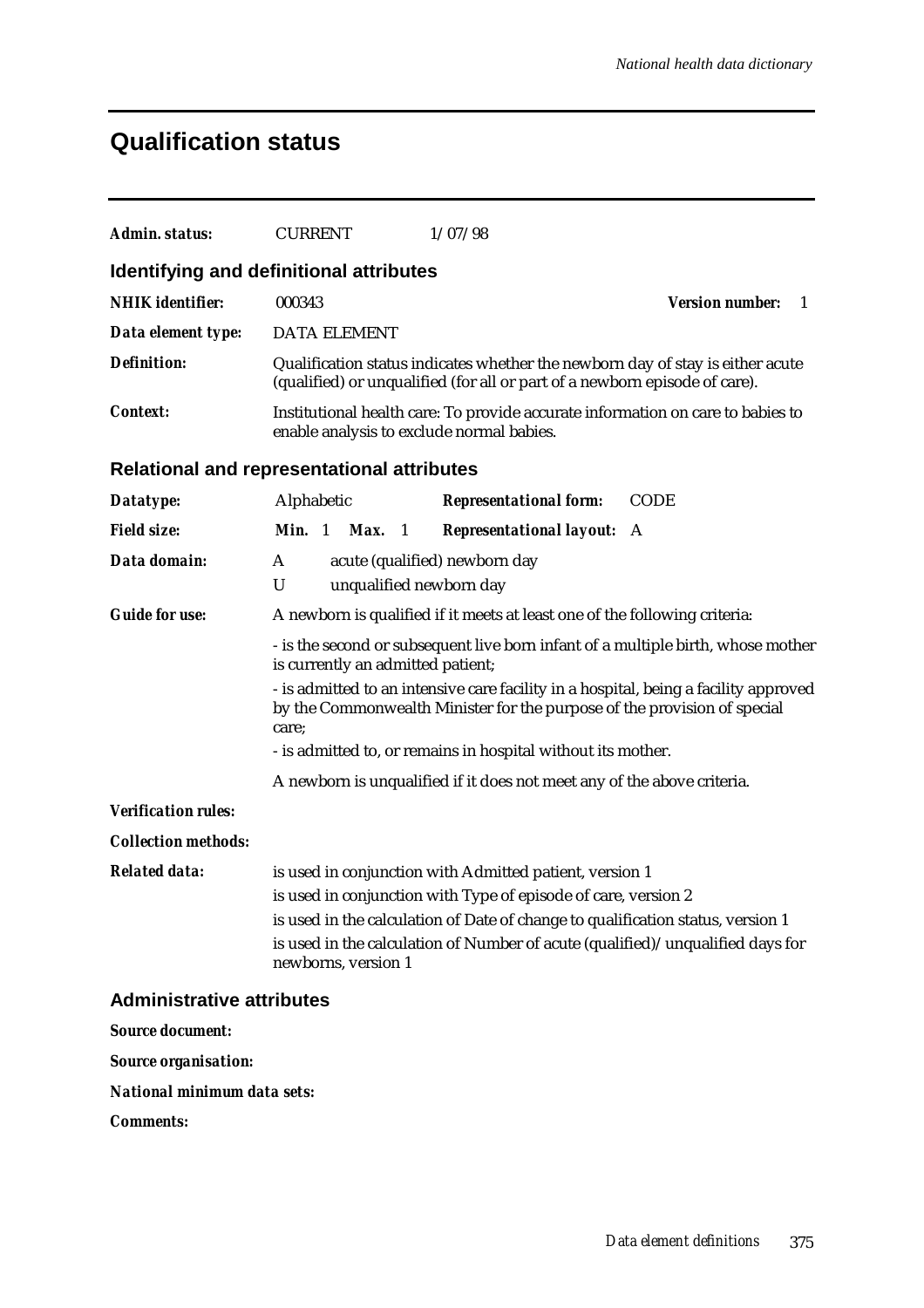## **Resuscitation of baby**

| Admin. status:                                    | <b>CURRENT</b>                                                                                                                                                                           | 1/07/96                           |                               |
|---------------------------------------------------|------------------------------------------------------------------------------------------------------------------------------------------------------------------------------------------|-----------------------------------|-------------------------------|
| Identifying and definitional attributes           |                                                                                                                                                                                          |                                   |                               |
| <b>NHIK</b> identifier:                           | 000145                                                                                                                                                                                   |                                   | <b>Version number:</b><br>- 1 |
| Data element type:                                | <b>DATA ELEMENT</b>                                                                                                                                                                      |                                   |                               |
| <b>Definition:</b>                                | Active measures taken immediately after birth to establish independent<br>respiration and heart beat, or to treat depressed respiratory effort and to<br>correct metabolic disturbances. |                                   |                               |
| Context:                                          | Perinatal statistics: required to analyse need for resuscitation after<br>complications of labour and delivery and to evaluate level of services needed<br>for different birth settings. |                                   |                               |
| <b>Relational and representational attributes</b> |                                                                                                                                                                                          |                                   |                               |
| Datatype:                                         | Numeric                                                                                                                                                                                  | <b>Representational form:</b>     | <b>CODE</b>                   |
| <b>Field size:</b>                                | Min. 1<br>Max. 1                                                                                                                                                                         | <b>Representational layout:</b> N |                               |

| Data domain:               |   | <b>None</b>                                                               |
|----------------------------|---|---------------------------------------------------------------------------|
|                            | 2 | Suction only                                                              |
|                            | 3 | Oxygen therapy only                                                       |
|                            | 4 | Intermittent positive pressure respiration (IPPR) through bag and<br>mask |
|                            | 5 | Endotracheal intubation and IPPR                                          |
|                            | 6 | External cardiac massage and ventilation                                  |
|                            | 8 | Other                                                                     |
| <b>Guide for use:</b>      |   |                                                                           |
| <b>Verification rules:</b> |   |                                                                           |
| <b>Collection methods:</b> |   |                                                                           |

| <b>Related data:</b> | is used in conjunction with Status of the baby, version 1       |
|----------------------|-----------------------------------------------------------------|
|                      | is used in conjunction with Apgar score at 1 minute, version 1  |
|                      | is used in conjunction with Apgar score at 5 minutes, version 1 |

#### **Administrative attributes**

*Source document:*

*Source organisation:* National Perinatal Data Advisory Committee

*National minimum data sets:*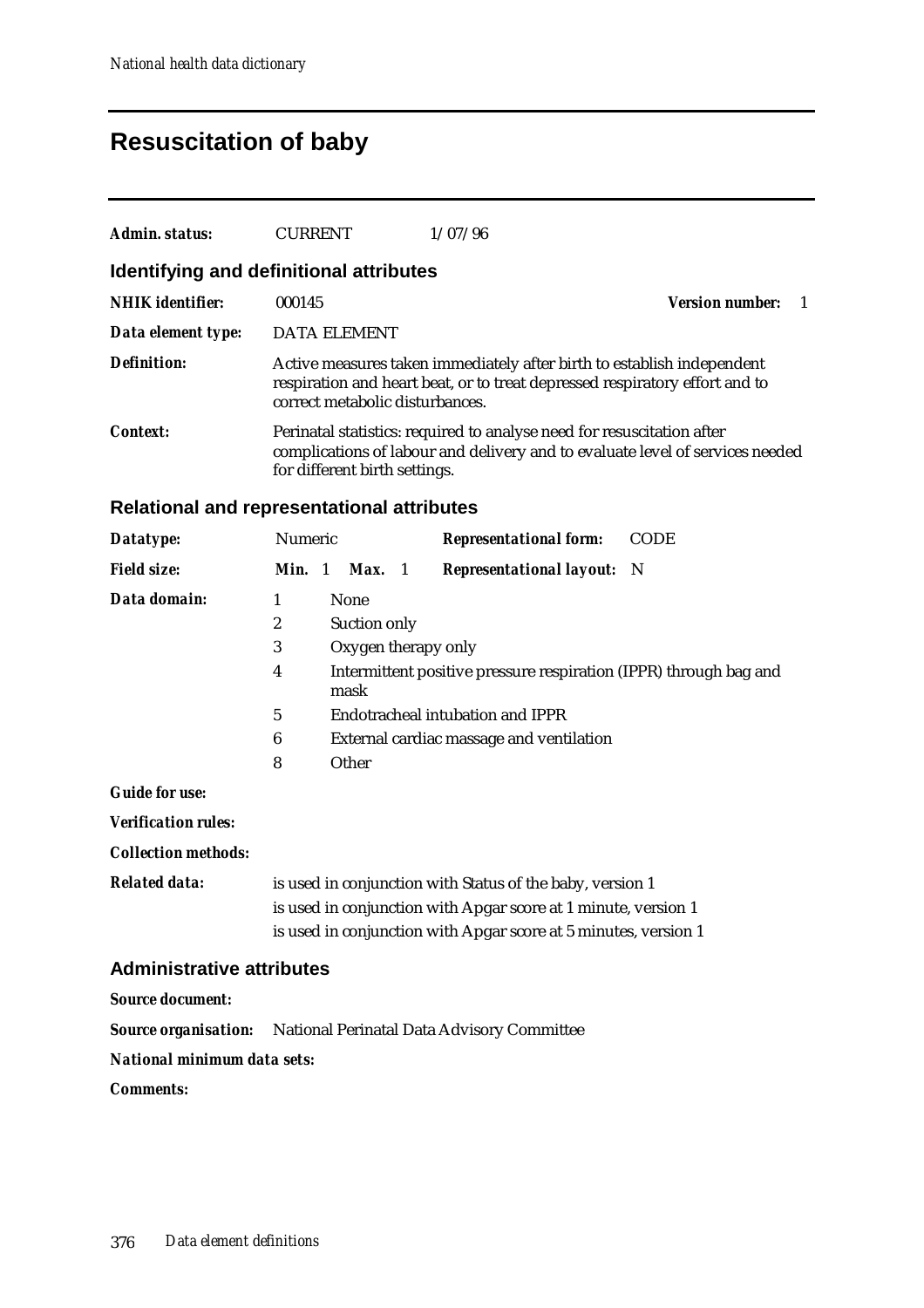## **Type of augmentation of labour**

| <b>Admin. status:</b>            | <b>CURRENT</b><br>1/07/96                                                                                                                   |                                                                                                                                                             |  |  |
|----------------------------------|---------------------------------------------------------------------------------------------------------------------------------------------|-------------------------------------------------------------------------------------------------------------------------------------------------------------|--|--|
|                                  | Identifying and definitional attributes                                                                                                     |                                                                                                                                                             |  |  |
| <b>NHIK</b> identifier:          | 000167                                                                                                                                      | <b>Version number:</b><br>$\mathbf{1}$                                                                                                                      |  |  |
| Data element type:               | <b>DATA ELEMENT</b>                                                                                                                         |                                                                                                                                                             |  |  |
| <b>Definition:</b>               | Methods used to assist progress of labour.                                                                                                  |                                                                                                                                                             |  |  |
| <b>Context:</b>                  | baby at birth.                                                                                                                              | Neonatal care: type of augmentation determines the progress and duration of<br>labour and may influence the method of delivery and the health status of the |  |  |
|                                  | <b>Relational and representational attributes</b>                                                                                           |                                                                                                                                                             |  |  |
| Datatype:                        | Numeric                                                                                                                                     | <b>Representational form:</b><br><b>CODE</b>                                                                                                                |  |  |
| <b>Field size:</b>               | Min. 1<br>Max. 1                                                                                                                            | <b>Representational layout:</b><br>N                                                                                                                        |  |  |
| Data domain:                     | $\boldsymbol{0}$<br>None<br>Oxytocin<br>1<br>$\boldsymbol{2}$<br>Prostaglandins<br>Artificial rupture of membranes (ARM)<br>3<br>Other<br>4 |                                                                                                                                                             |  |  |
| <b>Guide for use:</b>            | applies.                                                                                                                                    | More than one method of augmentation can be recorded, except where 0=none                                                                                   |  |  |
| <b>Verification rules:</b>       |                                                                                                                                             |                                                                                                                                                             |  |  |
| <b>Collection methods:</b>       |                                                                                                                                             |                                                                                                                                                             |  |  |
| <b>Related data:</b>             | is used in conjunction with Onset of labour, version 1<br>is used in conjunction with Type of labour induction, version 1                   |                                                                                                                                                             |  |  |
| <b>Administrative attributes</b> |                                                                                                                                             |                                                                                                                                                             |  |  |
| <b>Source document:</b>          |                                                                                                                                             |                                                                                                                                                             |  |  |
|                                  |                                                                                                                                             |                                                                                                                                                             |  |  |

*Source organisation:* National Perinatal Data Advisory Committee

*National minimum data sets:*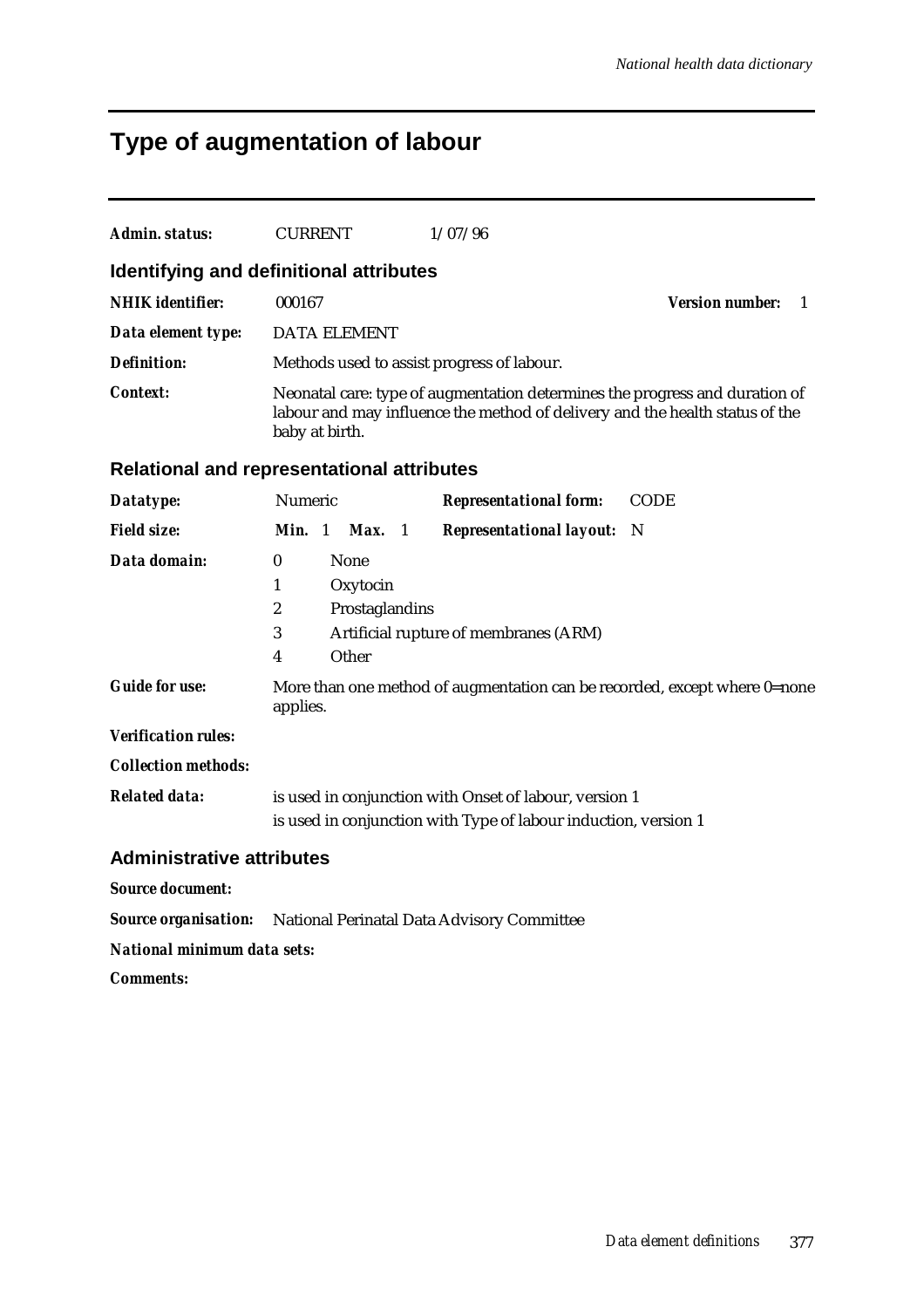# **Type of episode of care**

| Admin. status:                          | <b>CURRENT</b>                                | 1/07/98                                                                                                                                                                                                                                                                                                                                                                                                                                                                                                                                                |                        |   |
|-----------------------------------------|-----------------------------------------------|--------------------------------------------------------------------------------------------------------------------------------------------------------------------------------------------------------------------------------------------------------------------------------------------------------------------------------------------------------------------------------------------------------------------------------------------------------------------------------------------------------------------------------------------------------|------------------------|---|
| Identifying and definitional attributes |                                               |                                                                                                                                                                                                                                                                                                                                                                                                                                                                                                                                                        |                        |   |
| <b>NHIK</b> identifier:                 | 000168                                        |                                                                                                                                                                                                                                                                                                                                                                                                                                                                                                                                                        | <b>Version number:</b> | 3 |
| Data element type:                      | <b>DATA ELEMENT</b>                           |                                                                                                                                                                                                                                                                                                                                                                                                                                                                                                                                                        |                        |   |
| <b>Definition:</b>                      | following types of care:                      | An episode of care is a phase of treatment. It is described by one of the                                                                                                                                                                                                                                                                                                                                                                                                                                                                              |                        |   |
|                                         | - to manage labour (obstetric);               | - An episode of acute care for an admitted patient is one in which the principal<br>clinical intent is one or more of the following:                                                                                                                                                                                                                                                                                                                                                                                                                   |                        |   |
|                                         |                                               | - to cure illness or provide definitive treatment of injury;                                                                                                                                                                                                                                                                                                                                                                                                                                                                                           |                        |   |
|                                         | - to perform surgery;                         | - to relieve symptoms of illness or injury (excluding palliative care);                                                                                                                                                                                                                                                                                                                                                                                                                                                                                |                        |   |
|                                         | - to reduce severity of an illness or injury; |                                                                                                                                                                                                                                                                                                                                                                                                                                                                                                                                                        |                        |   |
|                                         |                                               | - to protect against exacerbation and/or complication of an illness and/or<br>injury which could threaten life or normal function; and/or                                                                                                                                                                                                                                                                                                                                                                                                              |                        |   |
|                                         |                                               | - to perform diagnostic or therapeutic procedures.                                                                                                                                                                                                                                                                                                                                                                                                                                                                                                     |                        |   |
|                                         | adaptation.                                   | An episode of rehabilitation care occurs when a person with a disability is<br>participating in a multidisciplinary program aimed at an improvement in<br>functional capacity, retraining in lost skills and/or change in psychosocial                                                                                                                                                                                                                                                                                                                 |                        |   |
|                                         | relief.                                       | An episode of palliative care occurs when a person's condition has progressed<br>beyond the stage where curative treatment is effective and attainable or, where<br>the person chooses not to pursue curative treatment. Palliation provides relief<br>of suffering and enhancement of quality of life for such a person. Interventions<br>such as radiotherapy, chemotherapy, and surgery are considered part of the<br>palliative episode if they are undertaken specifically to provide symptomatic                                                 |                        |   |
|                                         |                                               | An episode of non-acute care includes care provided to persons who:                                                                                                                                                                                                                                                                                                                                                                                                                                                                                    |                        |   |
|                                         | period;                                       | - are Nursing Home Type Patients (NHTPs), i.e. when a patient has been in<br>hospital (public and private) for a continuous period exceeding 35 days and<br>does not have a current acute care certificate issued under s.3B of the Health<br>Insurance Act 1973 (Cwlth) or, alternatively, an order made under s.3A of that<br>Act which determines that the patient is in need of acute care for a specified                                                                                                                                         |                        |   |
|                                         |                                               | - are not NHTPs or would normally not require hospital treatment but where<br>there are factors in the home environment (physical, social, psychological)<br>which make it inappropriate for the person to be discharged in the short term.<br>This includes patients who are not eligible under current legislation to become<br>NHTPs (compensable and ineligible patients) and have been in one or more<br>hospitals for a continuous period of more than 35 days with a maximum break<br>of seven days, who would otherwise be deemed to be NHTPs; |                        |   |
|                                         | guardian, is unavailable in the short term;   | - are not NHTPs but are in receipt of respite care where the sole reason for<br>admitting the person to hospital is that the care that is usually provided in<br>another environment, e.g. at home, in a nursing home, by a relative or with a                                                                                                                                                                                                                                                                                                         |                        |   |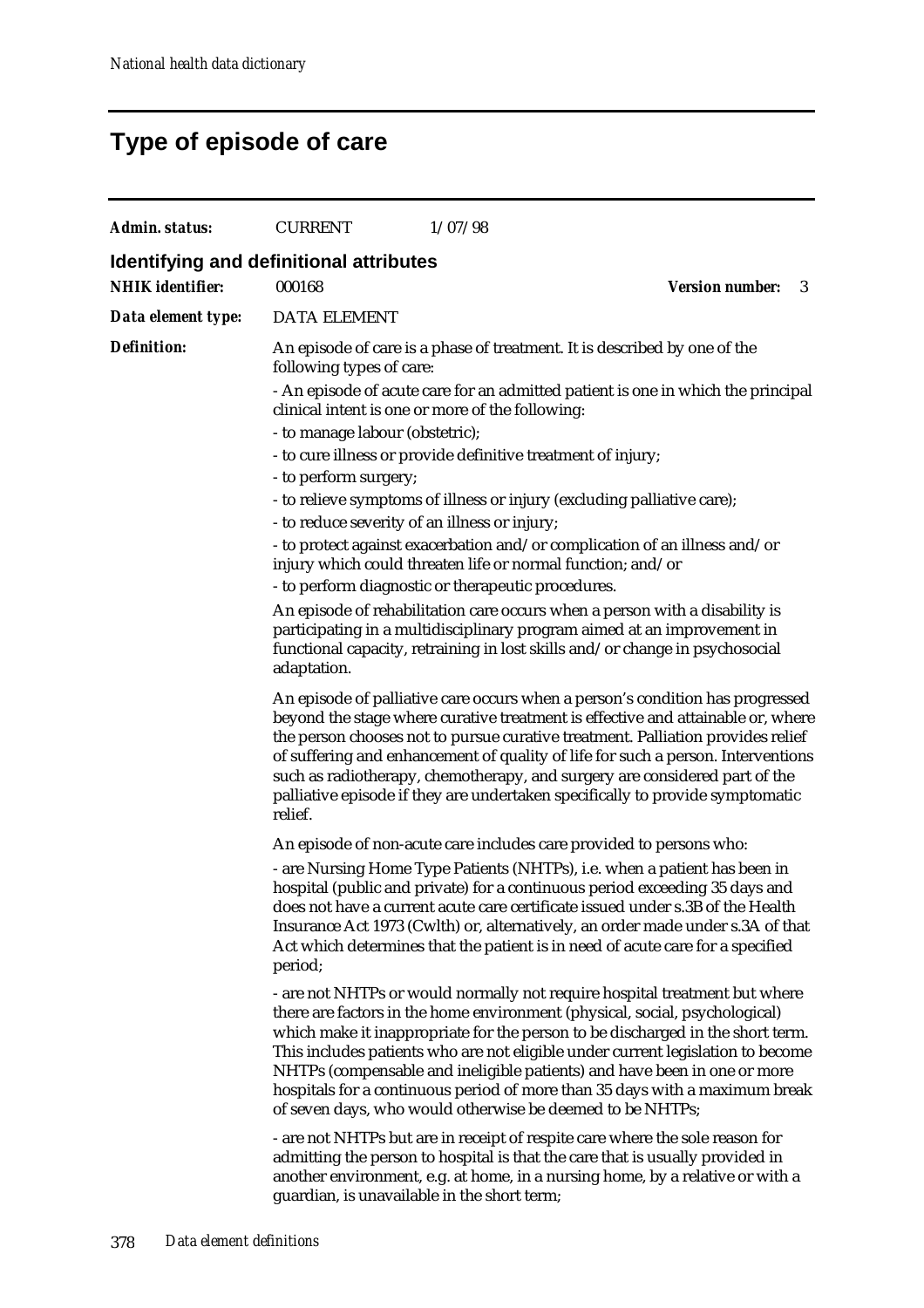# **Type of episode of care (continued)**

|                      | An other episode of care is one where the principal clinical intent does not                                                                                                               |  |  |  |
|----------------------|--------------------------------------------------------------------------------------------------------------------------------------------------------------------------------------------|--|--|--|
|                      | purposes may be denoted as such.                                                                                                                                                           |  |  |  |
|                      | NB. newborn qualified days are equivalent to acute days and for practical                                                                                                                  |  |  |  |
|                      | - If a newborn episode continues after the baby turns 10 days of age (requires<br>clinical care) each day is counted as an acute day.                                                      |  |  |  |
|                      | - is admitted to, or remains in hospital without its mother.                                                                                                                               |  |  |  |
|                      | - is admitted to an intensive care facility in a hospital, being a facility approved<br>by the Commonwealth Minister for the purpose of the provision of special<br>care;                  |  |  |  |
|                      | - is the second or subsequent live born infant of a multiple birth, whose<br>mother is currently an admitted patient;                                                                      |  |  |  |
|                      | when it meets at least one of the following:                                                                                                                                               |  |  |  |
|                      | - within a newborn episode, until the baby turns 10 days of age, each day is<br>deemed to be either an qualified or unqualified day. A newborn is qualified                                |  |  |  |
|                      | - babies not previously admitted (e.g. transferred from another hospital) aged<br>greater than 9 days are either boarders or admitted with an acute care type;                             |  |  |  |
|                      | - newborns not admitted at birth (e.g. transferred from another hospital) aged<br>less than 10 days will be admitted as a newborn;                                                         |  |  |  |
|                      | - those newborns who turn 10 days of age, not requiring clinical care are<br>separated and become boarders;                                                                                |  |  |  |
|                      | - those newborns who turn 10 days of age and require clinical care remain as<br>newborn until separated;                                                                                   |  |  |  |
|                      | A newborn episode of care is initiated when the patient is nine days old or less<br>at the time of admission and continues until the care type changes or the<br>patient is separated:     |  |  |  |
|                      | functional impairment and inability to function independently without<br>extensive care and support and for whom the principal function is provision of<br>care over an indefinite period. |  |  |  |
| Definition (cont'd): | - are treated in psychiatric units who have a stable but severe level of                                                                                                                   |  |  |  |

| Data domain: | 1.0 | Acute care                                            |
|--------------|-----|-------------------------------------------------------|
|              | 2.1 | Rehabilitation care delivered in a designated unit    |
|              | 2.2 | Rehabilitation care according to a designated program |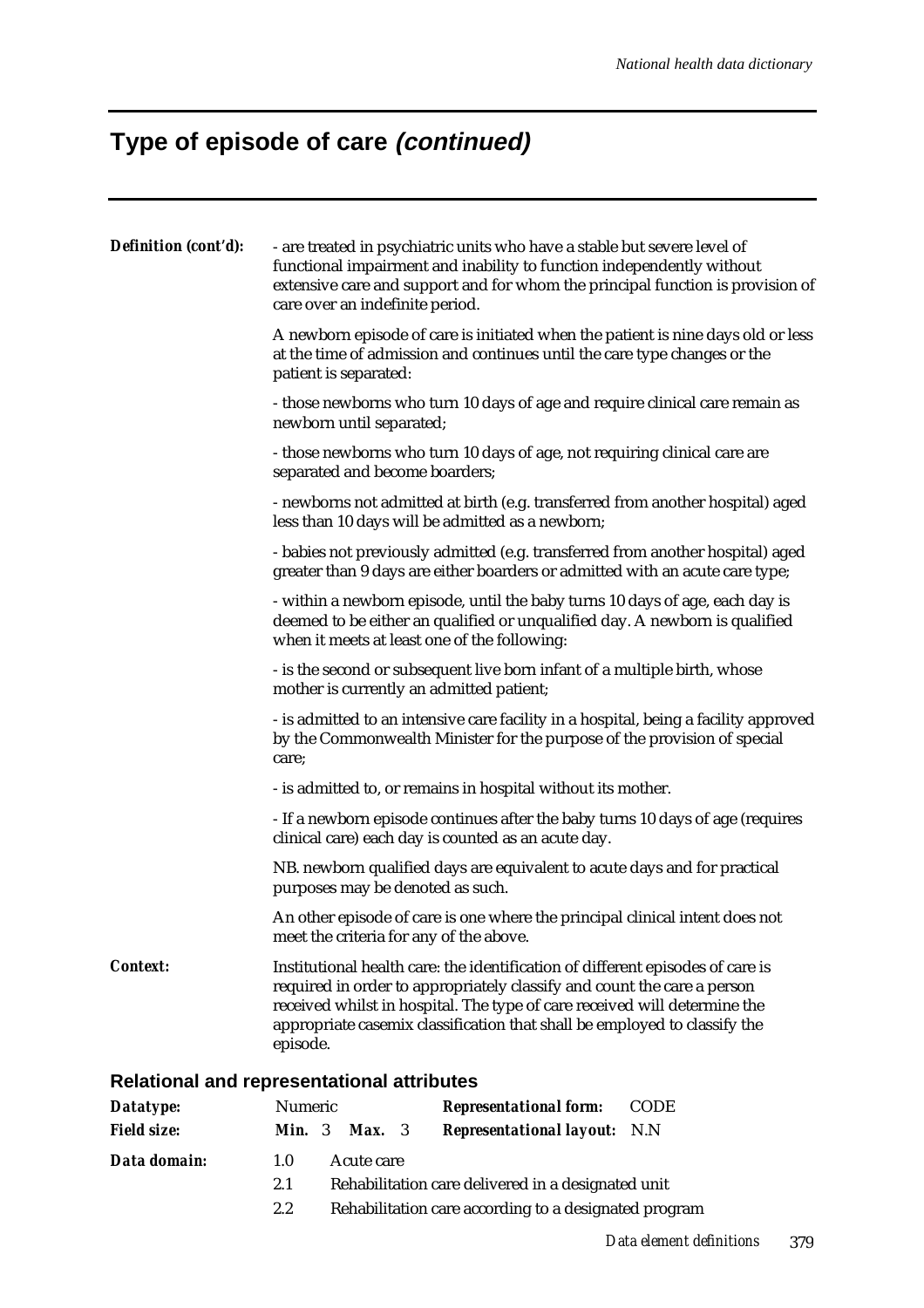# **Type of episode of care (continued)**

| Data domain                | 2.3         | Rehabilitation care principal clinical intent                                                                                                                                                                                                                                                                                                                                                                 |
|----------------------------|-------------|---------------------------------------------------------------------------------------------------------------------------------------------------------------------------------------------------------------------------------------------------------------------------------------------------------------------------------------------------------------------------------------------------------------|
| (cont'd):                  | 3.1         | Palliative care delivered in a designated unit                                                                                                                                                                                                                                                                                                                                                                |
|                            | 3.2         | Palliative care according to a designated program                                                                                                                                                                                                                                                                                                                                                             |
|                            | 3.3         | Palliative care principal clinical intent                                                                                                                                                                                                                                                                                                                                                                     |
|                            | 4.0         | Non-acute care                                                                                                                                                                                                                                                                                                                                                                                                |
|                            | 5.0         | Newborn                                                                                                                                                                                                                                                                                                                                                                                                       |
|                            | 6.0         | Other care                                                                                                                                                                                                                                                                                                                                                                                                    |
| <b>Guide for use:</b>      |             | An episode of care refers to the phase of treatment rather than to each<br>individual patient day. There may be more than one episode of care within the<br>one overnight stay period.                                                                                                                                                                                                                        |
|                            |             | An episode of care begins on the date the person meets criteria defined above<br>for a particular type of care; this may be the same as the date the person was<br>admitted to hospital or a date during the hospital stay. An episode of care ends<br>when the principal clinical intent of the care changes or when the patient is<br>formally separated from the hospital.                                 |
|                            |             | A rehabilitation episode includes care provided:                                                                                                                                                                                                                                                                                                                                                              |
|                            |             | - in a designated rehabilitation unit;                                                                                                                                                                                                                                                                                                                                                                        |
|                            |             | - in a designated rehabilitation program, or in a psychiatric rehabilitation<br>program as designated by the state health authority for Medicare patients in a<br>recognised hospital, for private patients in a public or private hospital as<br>approved by a registered health benefits organisation; or                                                                                                   |
|                            |             | - under the principal clinical management of a rehabilitation physician, or in<br>the opinion of the treating doctor the principal clinical intent of care is<br>rehabilitation.                                                                                                                                                                                                                              |
|                            |             | A palliative episode of care includes care provided:                                                                                                                                                                                                                                                                                                                                                          |
|                            |             | - in a palliative care unit;                                                                                                                                                                                                                                                                                                                                                                                  |
|                            |             | - in a designated palliative care program; or                                                                                                                                                                                                                                                                                                                                                                 |
|                            | palliation. | - under the principal clinical management of a palliative care physician or in<br>the opinion of the treating doctor the principal clinical intent of care is                                                                                                                                                                                                                                                 |
|                            |             | Coding for rehabilitation/palliative care should be carried out in strict<br>numerical sequence and only the first appropriate category should be coded;<br>i.e. when a patient under the clinical management of a rehabilitation/palliative<br>care physician is receiving care in a designated program, the episode should be<br>coded to the option that is highest in the hierarchy (designated program). |
|                            |             | The Nursing Home Type Patient criteria applies to all admitted patients<br>regardless of the type of episode of care the patient is receiving. Once a patient<br>meets this criteria they should be classified as a Nursing Home Type Patient.                                                                                                                                                                |
| <b>Verification rules:</b> |             |                                                                                                                                                                                                                                                                                                                                                                                                               |
| <b>Collection methods:</b> |             |                                                                                                                                                                                                                                                                                                                                                                                                               |
| <b>Related data:</b>       |             | supersedes previous data element Type of episode of care, version 2                                                                                                                                                                                                                                                                                                                                           |
|                            |             | is used in conjunction with Date of change to qualification status, version 1                                                                                                                                                                                                                                                                                                                                 |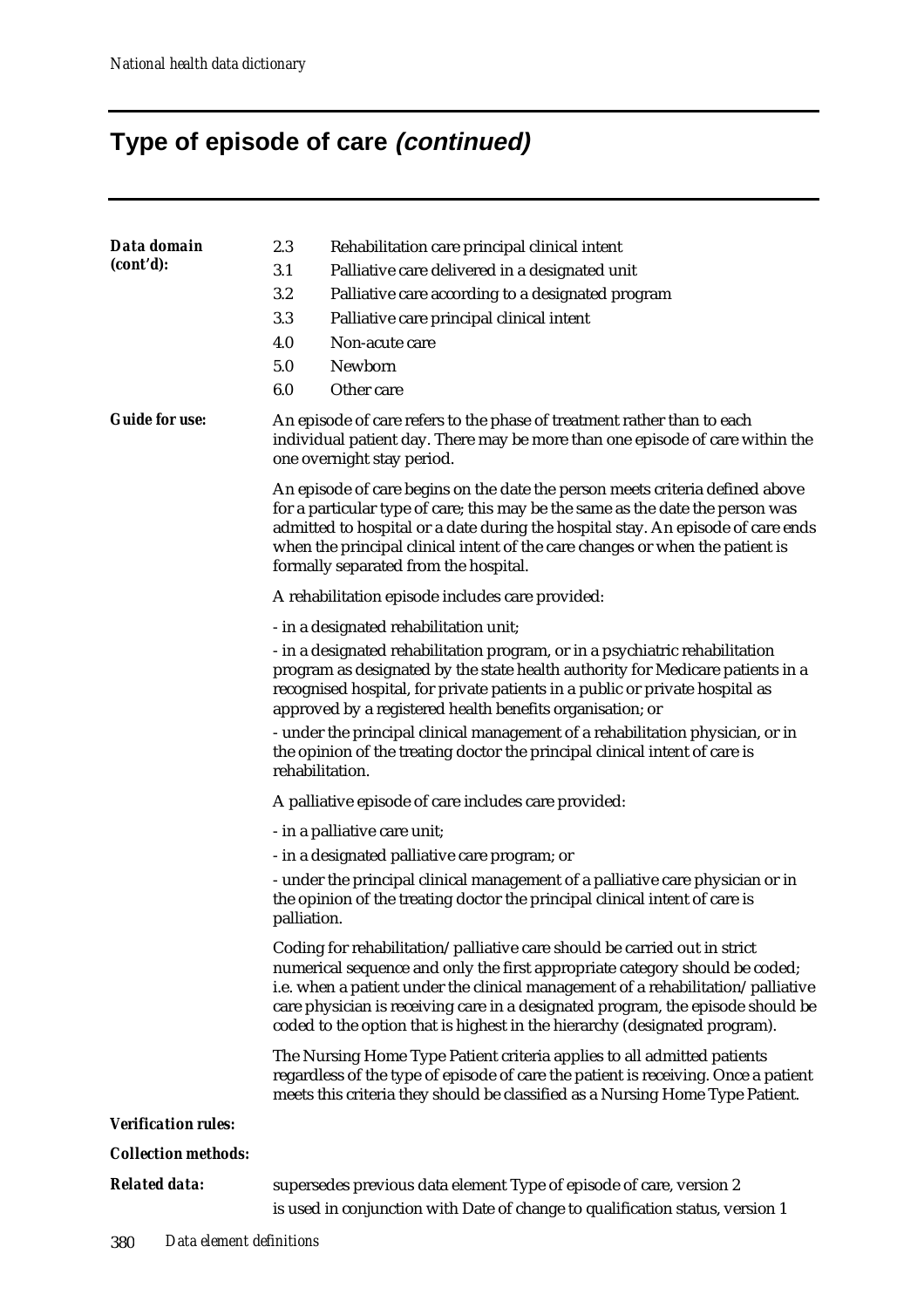# **Type of episode of care (continued)**

| <b>Related data</b><br>(cont'd):                                                                                                                                                                                                   | is used in conjunction with Qualification status, version 1<br>is used in conjunction with Number of acute (qualified)/unqualified days for<br>newborns, version 1                                                                                                                                                                                                                                                                                                                                                                                                                                                                                                                                                                                                                                                                                               |                                                                                                                                                                 |  |  |  |
|------------------------------------------------------------------------------------------------------------------------------------------------------------------------------------------------------------------------------------|------------------------------------------------------------------------------------------------------------------------------------------------------------------------------------------------------------------------------------------------------------------------------------------------------------------------------------------------------------------------------------------------------------------------------------------------------------------------------------------------------------------------------------------------------------------------------------------------------------------------------------------------------------------------------------------------------------------------------------------------------------------------------------------------------------------------------------------------------------------|-----------------------------------------------------------------------------------------------------------------------------------------------------------------|--|--|--|
| <b>Administrative attributes</b>                                                                                                                                                                                                   |                                                                                                                                                                                                                                                                                                                                                                                                                                                                                                                                                                                                                                                                                                                                                                                                                                                                  |                                                                                                                                                                 |  |  |  |
| <b>Source document:</b>                                                                                                                                                                                                            |                                                                                                                                                                                                                                                                                                                                                                                                                                                                                                                                                                                                                                                                                                                                                                                                                                                                  |                                                                                                                                                                 |  |  |  |
|                                                                                                                                                                                                                                    |                                                                                                                                                                                                                                                                                                                                                                                                                                                                                                                                                                                                                                                                                                                                                                                                                                                                  |                                                                                                                                                                 |  |  |  |
|                                                                                                                                                                                                                                    | <b>Source organisation:</b> National Health Data Committee                                                                                                                                                                                                                                                                                                                                                                                                                                                                                                                                                                                                                                                                                                                                                                                                       |                                                                                                                                                                 |  |  |  |
| National minimum data sets:<br><b>Institutional health care</b>                                                                                                                                                                    | from $1/07/89$ to                                                                                                                                                                                                                                                                                                                                                                                                                                                                                                                                                                                                                                                                                                                                                                                                                                                |                                                                                                                                                                 |  |  |  |
| Institutional mental health care                                                                                                                                                                                                   | from $1/07/97$ to                                                                                                                                                                                                                                                                                                                                                                                                                                                                                                                                                                                                                                                                                                                                                                                                                                                |                                                                                                                                                                 |  |  |  |
| <b>Comments:</b>                                                                                                                                                                                                                   | acute setting.                                                                                                                                                                                                                                                                                                                                                                                                                                                                                                                                                                                                                                                                                                                                                                                                                                                   | This data element was developed to separate the treatment phases for patients<br>in hospitals to facilitate the implementation of casemix classification in the |  |  |  |
|                                                                                                                                                                                                                                    | The sub-acute and non-acute care project will need to be evaluated in 1998 to<br>ensure that the boundaries between care types are appropriately defined and<br>to consistently identify the beginning and end of an episode of care.                                                                                                                                                                                                                                                                                                                                                                                                                                                                                                                                                                                                                            |                                                                                                                                                                 |  |  |  |
|                                                                                                                                                                                                                                    | Persons with mental illness may fall into any one of the care types (except<br>newborns) and classification is dependent upon the principal clinical intent of<br>the care received.                                                                                                                                                                                                                                                                                                                                                                                                                                                                                                                                                                                                                                                                             |                                                                                                                                                                 |  |  |  |
|                                                                                                                                                                                                                                    | Newborn episode: It should be noted that unqualified newborn days (and<br>separations consisting entirely of unqualified newborn days are not to be<br>counted under the Medicare Agreements and that they are ineligible for health<br>insurance benefit purposes.                                                                                                                                                                                                                                                                                                                                                                                                                                                                                                                                                                                              |                                                                                                                                                                 |  |  |  |
|                                                                                                                                                                                                                                    | During 1996 an NHDC Working Party considered the differing admission<br>practices between States/Territories relating to qualified/unqualified babies.<br>The major finding was that while, all States/Territories based their<br>qualified/unqualified distinction on NHDD Version 5.0 definitions and the<br>Commonwealth Circular HBF456, there was a significant difference in the<br>implementation of P21 Type of episodes of care in regard to unqualified<br>newborns. It is recommended that users of data contact individual<br>State/Territory Health Authorities for advice on implementation of newborn<br>episodes of care in that jurisdiction. The changes to this data element and the<br>development of a method of capture of qualified/unqualified days will enable<br>the implementation and reporting of a single episode of newborn care. |                                                                                                                                                                 |  |  |  |
|                                                                                                                                                                                                                                    | At its meeting in November 1996, the National Health Information<br>Management Group requested that a single episode approach for newborn<br>hospital stays be incorporated into the NHDD. This would facilitate<br>differentiation between healthy and sick babies on the basis of clinical criteria<br>as opposed to whether they were cared for in neonatal intensive care. Relevant<br>developments of the AN-DRG grouper version 4.0 support this approach.                                                                                                                                                                                                                                                                                                                                                                                                 |                                                                                                                                                                 |  |  |  |
| The Commonwealth legislation changes to remove the distinction between<br>qualified and unqualified newborns, is still awaited to enable the qualification<br>status to be based on the clinical care being received by a patient. |                                                                                                                                                                                                                                                                                                                                                                                                                                                                                                                                                                                                                                                                                                                                                                                                                                                                  |                                                                                                                                                                 |  |  |  |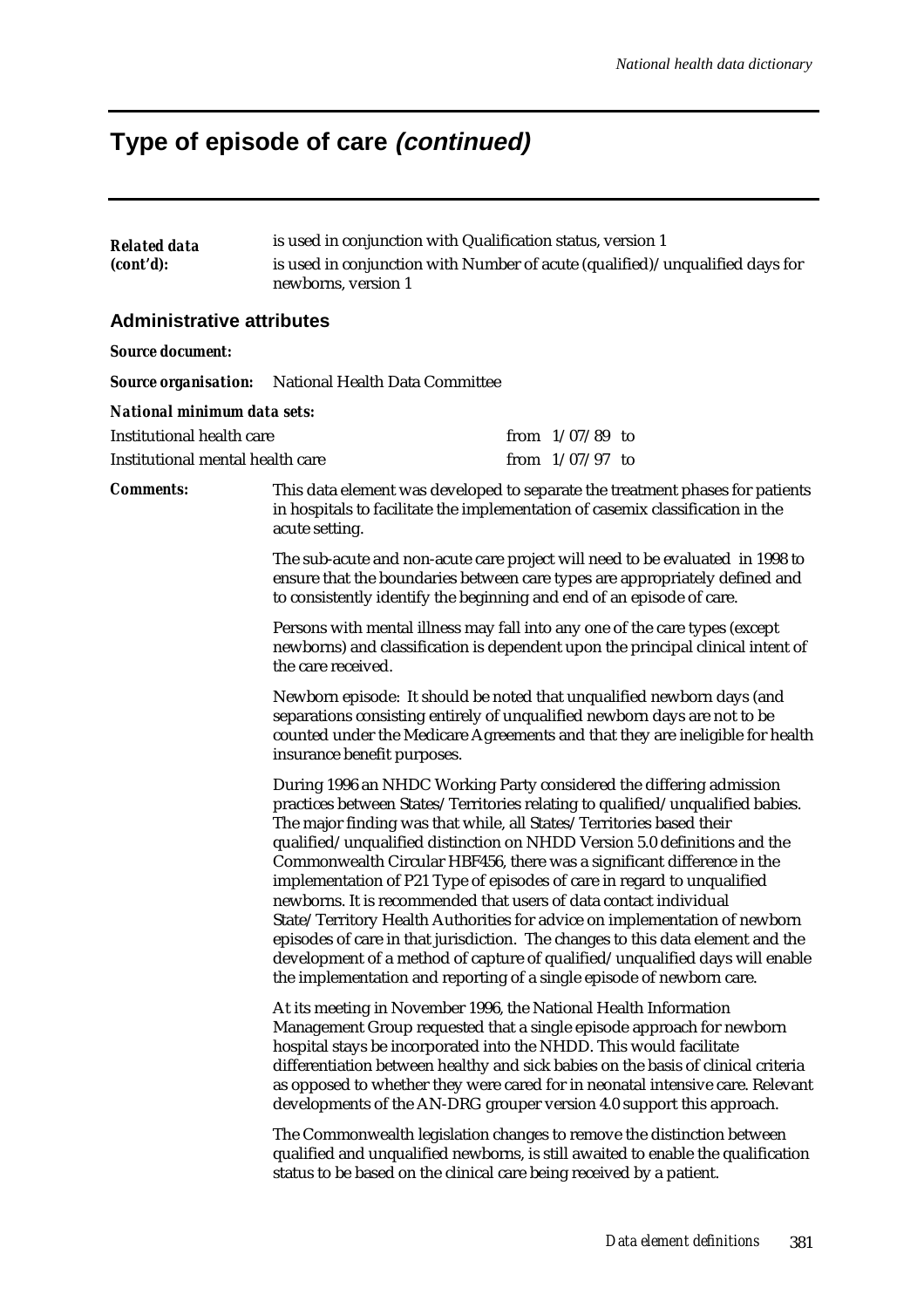### **Type of labour induction**

| Admin. status:                                                                              | <b>CURRENT</b>                                                                                                                                                                    | 1/07/96                               |                              |
|---------------------------------------------------------------------------------------------|-----------------------------------------------------------------------------------------------------------------------------------------------------------------------------------|---------------------------------------|------------------------------|
|                                                                                             | Identifying and definitional attributes                                                                                                                                           |                                       |                              |
| <b>NHIK</b> identifier:                                                                     | 000171                                                                                                                                                                            |                                       | <b>Version number:</b><br>-1 |
| Data element type:                                                                          | <b>DATA ELEMENT</b>                                                                                                                                                               |                                       |                              |
| <b>Definition:</b>                                                                          | Methods used to induce labour.                                                                                                                                                    |                                       |                              |
| <b>Context:</b>                                                                             | Perinatal statistics: type of induction determines the progress and duration of<br>labour and may influence the method of delivery and the health status of the<br>baby at birth. |                                       |                              |
|                                                                                             | <b>Relational and representational attributes</b>                                                                                                                                 |                                       |                              |
| Datatype:                                                                                   | Numeric                                                                                                                                                                           | <b>Representational form:</b>         | <b>CODE</b>                  |
| <b>Field size:</b>                                                                          | Min. 1<br><b>Max.</b> 1                                                                                                                                                           | <b>Representational layout:</b>       | -N                           |
| Data domain:                                                                                | $\bf{0}$<br>None<br>1<br>Oxytocin<br>$\boldsymbol{2}$<br>Prostaglandins<br>3<br>Other<br>4                                                                                        | Artificial rupture of membranes (ARM) |                              |
| <b>Guide for use:</b>                                                                       | More than one method of induction can be recorded, except where 0=none<br>applies.                                                                                                |                                       |                              |
| <b>Verification rules:</b>                                                                  |                                                                                                                                                                                   |                                       |                              |
| <b>Collection methods:</b>                                                                  |                                                                                                                                                                                   |                                       |                              |
| <b>Related data:</b><br>وبالملائم والمسارق والمتعارض المتناور<br>المنافذ والمتلفظ والمستندر | is used in conjunction with Onset of labour, version 1<br>is used in conjunction with Type of augmentation of labour, version 1                                                   |                                       |                              |

#### **Administrative attributes**

*Source document:*

*Source organisation:* National Perinatal Data Advisory Committee

*National minimum data sets:*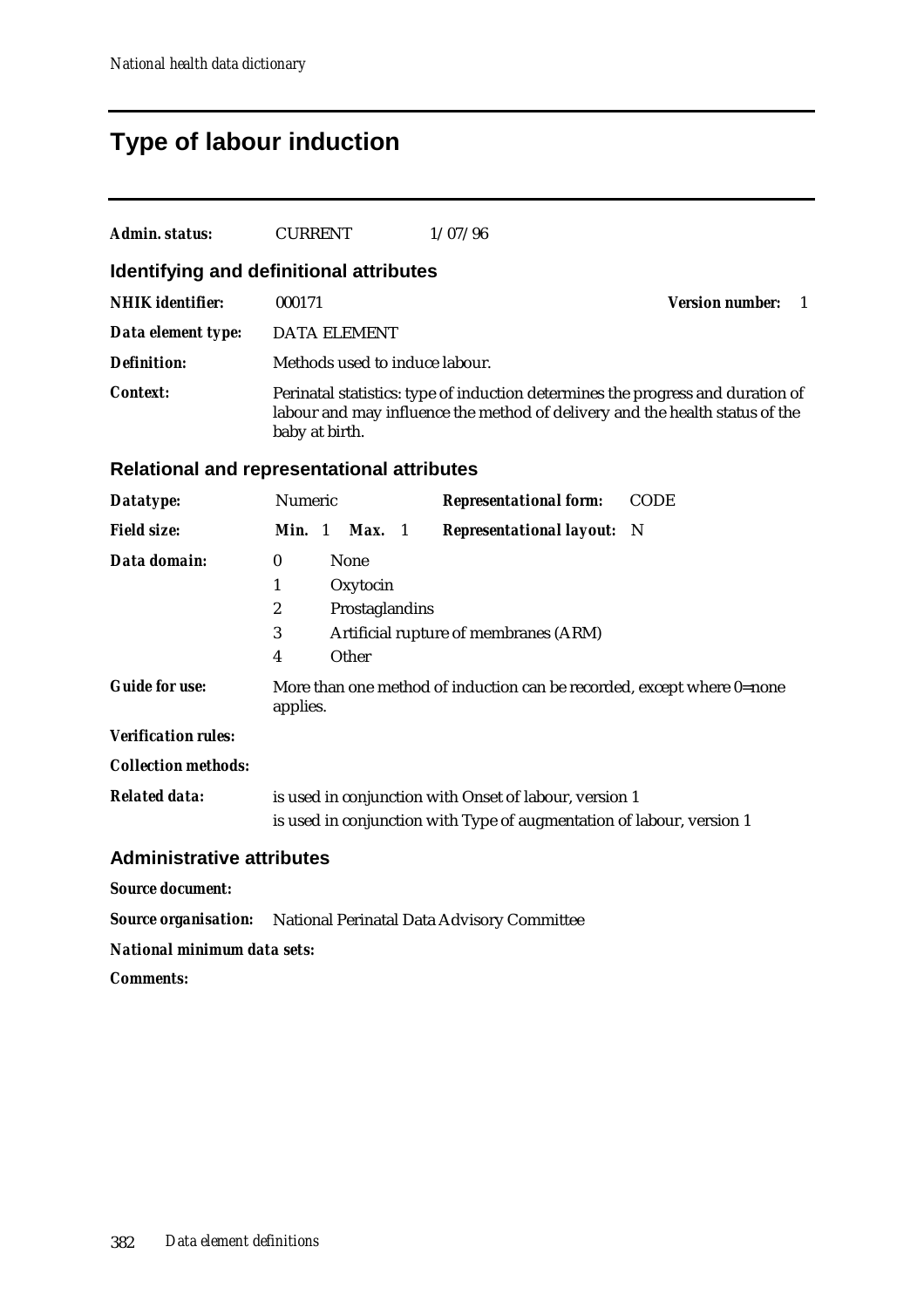#### **National Health Information Model entities**

| <b>Event</b>                              | <b>Data elements</b>                    |
|-------------------------------------------|-----------------------------------------|
| <b>Health and welfare service event</b>   |                                         |
| Request for/entry into service event      |                                         |
| Service provision event                   |                                         |
| Exit/leave from service event             | Date of last contact                    |
| Assessment event                          | Departure status<br>Discharge date      |
| Screening event                           | Mode of separation                      |
| <b>Education event</b>                    | Number of leave periods<br>Separation * |
| Advocacy event                            | Total leave days                        |
| Planning event                            |                                         |
| Surveillance/monitoring event             |                                         |
| Payment/contribution event                |                                         |
| Service support event                     |                                         |
| Other health and welfare service<br>event |                                         |
|                                           |                                         |
|                                           |                                         |
|                                           |                                         |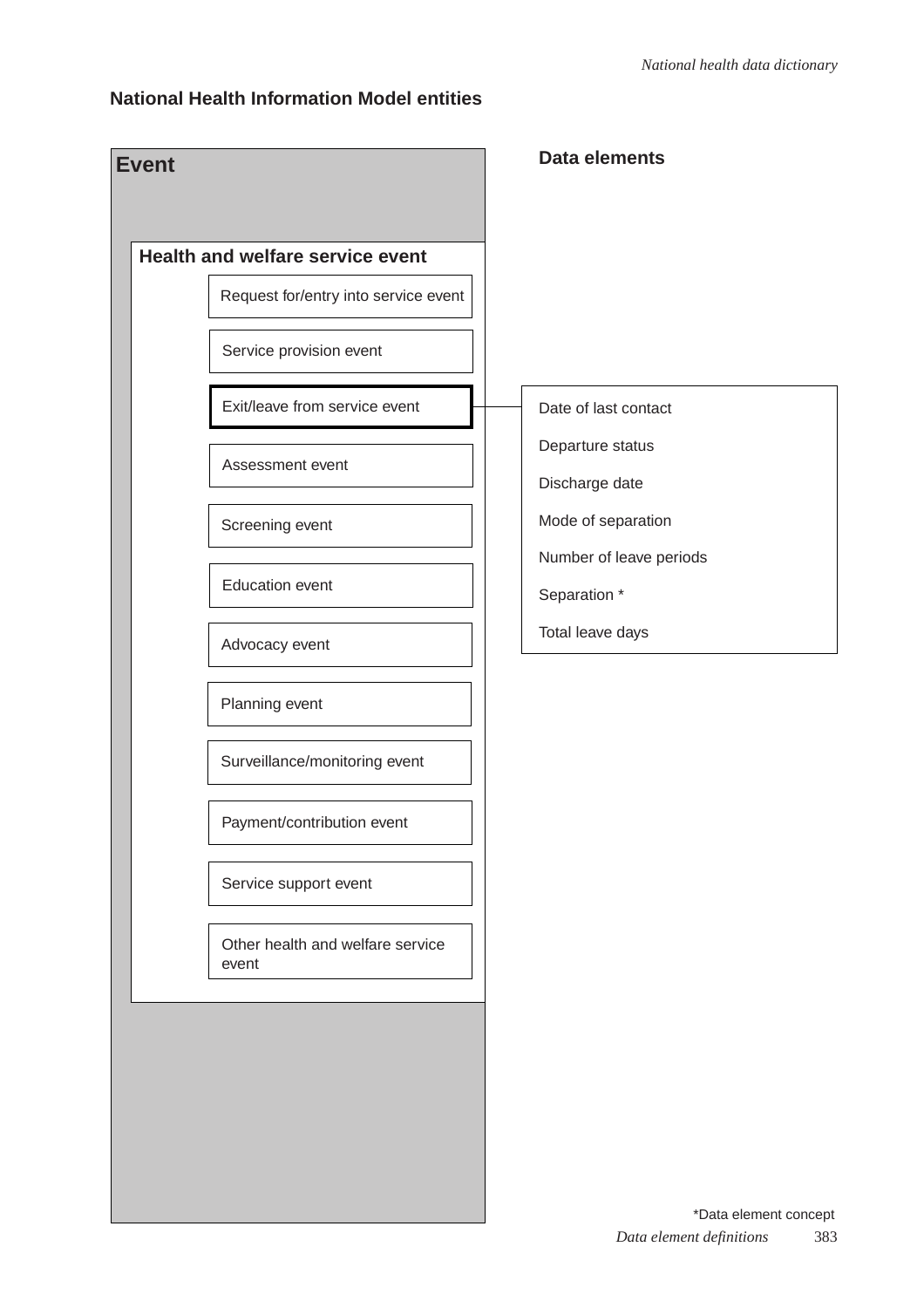### **Date of last contact**

| Admin. status:                                    | <b>CURRENT</b>           |      |           | 1/07/98                                                                                                                                                                                                                                    |                                        |
|---------------------------------------------------|--------------------------|------|-----------|--------------------------------------------------------------------------------------------------------------------------------------------------------------------------------------------------------------------------------------------|----------------------------------------|
| Identifying and definitional attributes           |                          |      |           |                                                                                                                                                                                                                                            |                                        |
| <b>NHIK</b> identifier:                           | 000040                   |      |           |                                                                                                                                                                                                                                            | <b>Version number:</b><br>$\mathbf{2}$ |
| Data element type:                                | <b>DATA ELEMENT</b>      |      |           |                                                                                                                                                                                                                                            |                                        |
| <b>Definition:</b>                                | a person in any setting. |      |           | Date of the last contact between a staff member of the community service and                                                                                                                                                               |                                        |
|                                                   | The definition includes: |      |           |                                                                                                                                                                                                                                            |                                        |
|                                                   |                          |      |           | - visits made to persons in institutional settings for the purpose of handing<br>over or otherwise completing a care episode;                                                                                                              |                                        |
|                                                   |                          |      |           | - bereavement visits in any setting;                                                                                                                                                                                                       |                                        |
|                                                   | collection of equipment. |      |           | - visits made to the person's home to complete the service, including the                                                                                                                                                                  |                                        |
|                                                   |                          |      |           |                                                                                                                                                                                                                                            |                                        |
|                                                   |                          |      |           | - visits made by liaison/discharge planning staff of a community service for<br>the purpose of assessment of need related to a subsequent episode of care.                                                                                 |                                        |
| <b>Context:</b>                                   |                          |      |           | To enable analysis of time periods throughout a care episode, especially the<br>bereavement period. This date has been included in order to capture the end<br>of a care episode in terms of involvement of the community nursing service. |                                        |
| <b>Relational and representational attributes</b> |                          |      |           |                                                                                                                                                                                                                                            |                                        |
| Datatype:                                         | Numeric                  |      |           | <b>Representational form:</b>                                                                                                                                                                                                              | <b>DATE</b>                            |
| <b>Field size:</b>                                | <b>Min.</b> 10           | Max. | <b>10</b> | Representational layout: DD/MM/YYYY                                                                                                                                                                                                        |                                        |
| Data domain:                                      | Valid dates              |      |           |                                                                                                                                                                                                                                            |                                        |
| <b>Guide for use:</b>                             |                          |      |           | This could be the same as the date of discharge.                                                                                                                                                                                           |                                        |
| <b>Verification rules:</b>                        |                          |      |           | May occur after or on the same day as Date of last delivery of service                                                                                                                                                                     |                                        |
| <b>Collection methods:</b>                        |                          |      |           |                                                                                                                                                                                                                                            |                                        |
| Related data:                                     | client/family, version 1 |      |           | supersedes previous data element Date of last community service contact with                                                                                                                                                               |                                        |
|                                                   |                          |      |           | relates to the data element Date of first contact, version 2                                                                                                                                                                               |                                        |
| <b>Administrative attributes</b>                  |                          |      |           |                                                                                                                                                                                                                                            |                                        |
| <b>Source document:</b>                           |                          |      |           |                                                                                                                                                                                                                                            |                                        |
|                                                   |                          |      |           | <b>Source organisation:</b> Australian Council of Community Nursing Services                                                                                                                                                               |                                        |
| <b>National minimum data sets:</b>                |                          |      |           |                                                                                                                                                                                                                                            |                                        |
| <b>Comments:</b>                                  |                          |      |           | Although the data item has Recommended status only, if service agencies are<br>tthe d to menitoring all recourses utilication accordated with                                                                                              |                                        |

committed to monitoring all resource utilisation associated with an episode of care, this post-discharge date and the corresponding pre-admission item Date of first contact, have a place within an agency information system. This is particularly true for those agencies providing discharge planning service or specialist consultancy or assessment services.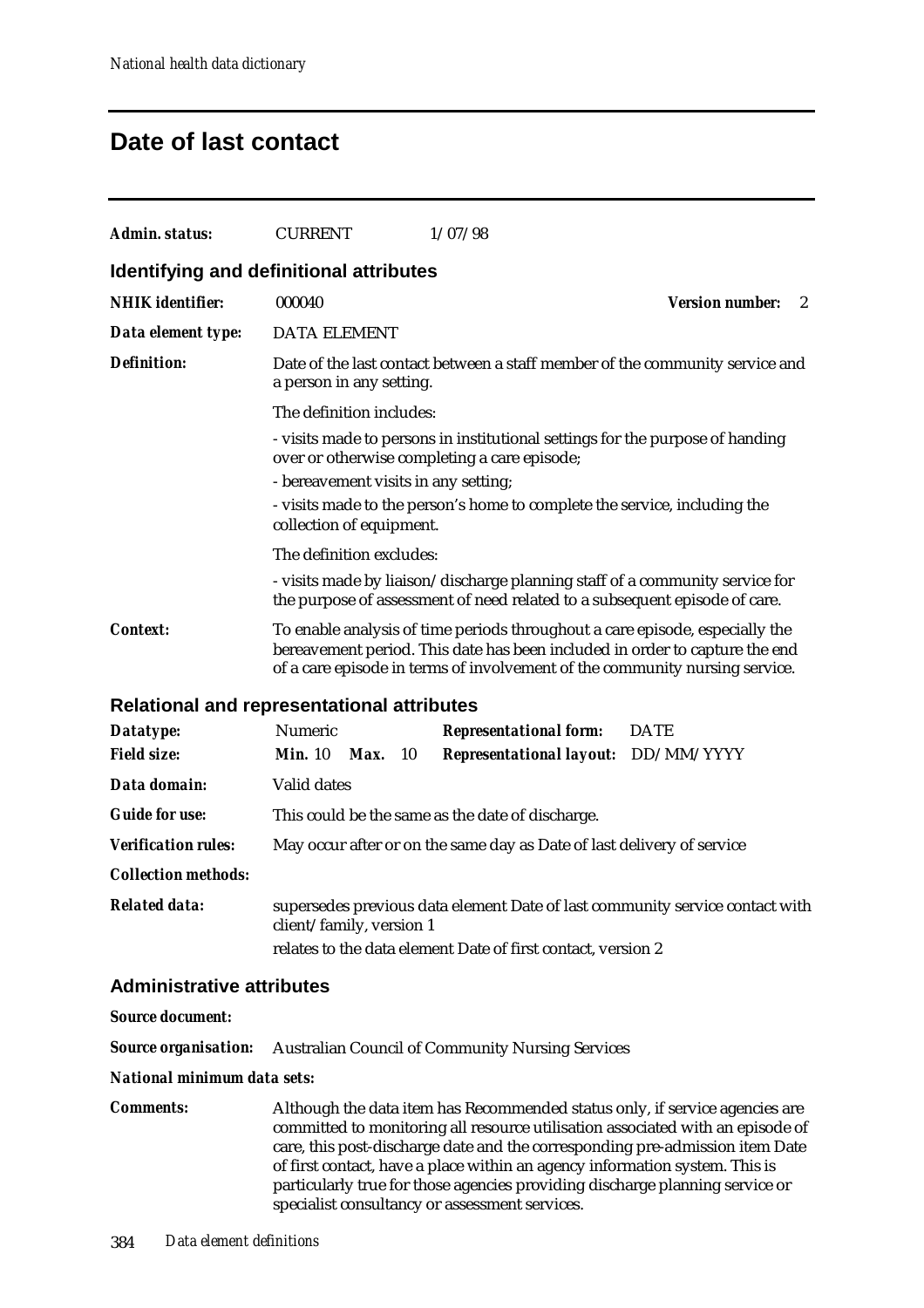## **Departure status**

| <b>Admin. status:</b>      | <b>CURRENT</b><br>1/07/98                                                                                                                                                   |
|----------------------------|-----------------------------------------------------------------------------------------------------------------------------------------------------------------------------|
|                            | Identifying and definitional attributes                                                                                                                                     |
| <b>NHIK</b> identifier:    | <b>Version number:</b><br>000359<br>1                                                                                                                                       |
| Data element type:         | <b>DATA ELEMENT</b>                                                                                                                                                         |
| <b>Definition:</b>         | The status of the patient on departure from the Emergency Department.                                                                                                       |
| <b>Context:</b>            | Institutional health care: Required for analysis of client care.                                                                                                            |
|                            | <b>Relational and representational attributes</b>                                                                                                                           |
| Datatype:                  | Numeric<br><b>Representational form:</b><br><b>CODE</b>                                                                                                                     |
| <b>Field size:</b>         | Min. 1<br>Max. 1<br><b>Representational layout:</b><br>N                                                                                                                    |
| Data domain:               | $\mathbf{1}$<br>Admitted to ward or other admitted patient unit (includes patients<br>who may have been in observation area in Emergency Department<br>prior to admission). |
|                            | $\boldsymbol{2}$<br>Emergency department service event completed, departed under own<br>care.                                                                               |
|                            | 3<br>Transferred to another hospital for admission.                                                                                                                         |
|                            | Did not wait to be attended (by medical officer).<br>4                                                                                                                      |
|                            | 5<br>Left at own risk, after medical officer assumed responsibility for the<br>patient but before Emergency Department service event was<br>completed.                      |
|                            | 6<br>Died in Emergency Department.                                                                                                                                          |
|                            | 7<br>Dead on arrival, not treated in Emergency Department.                                                                                                                  |
| <b>Guide for use:</b>      |                                                                                                                                                                             |
| <b>Verification rules:</b> |                                                                                                                                                                             |
| <b>Collection methods:</b> |                                                                                                                                                                             |
| <b>Related data:</b>       | relates to the data element Admission date, version 3                                                                                                                       |
|                            | relates to the data element Emergency Department waiting time to service<br>delivery, version 1                                                                             |
|                            | relates to the data element Emergency Department waiting time to admission,<br>version 1                                                                                    |
|                            | relates to the data element concept Patient presentation at Emergency<br>Department, version 1                                                                              |
|                            | relates to the data element Date patient presents, version 1                                                                                                                |
|                            | relates to the data element Time patient presents, version 1                                                                                                                |
|                            | relates to the data element Type of visit, version 1                                                                                                                        |
|                            | relates to the data element Date of triage, version 1                                                                                                                       |
|                            | relates to the data element Time of triage, version 1                                                                                                                       |
|                            | relates to the data element Triage category, version 1                                                                                                                      |
|                            | relates to the data element Date of service event, version 1                                                                                                                |
|                            | relates to the data element Time of service event, version 1                                                                                                                |
|                            | relates to the data element Admission time, version 1                                                                                                                       |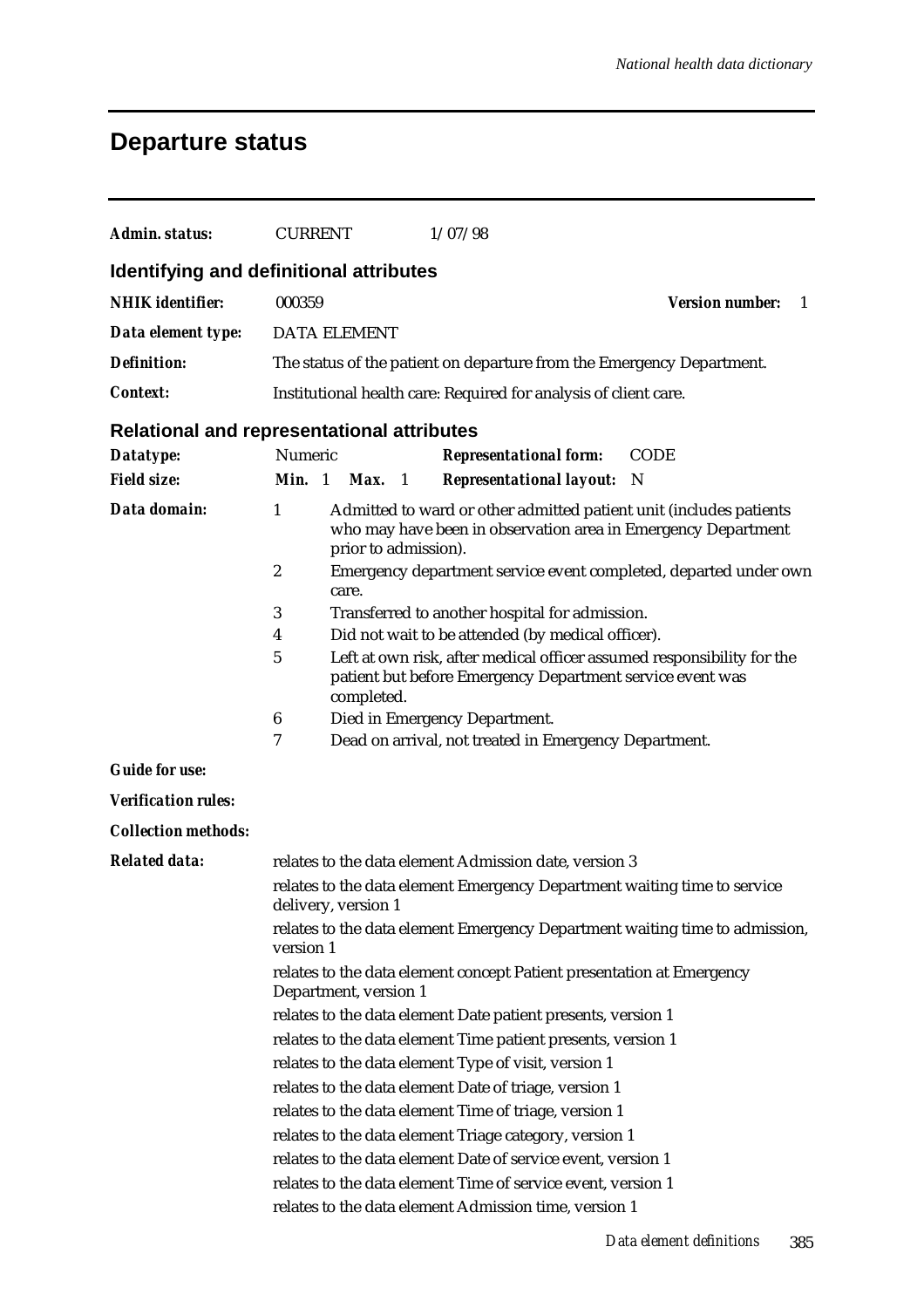### **Departure status (continued)**

#### **Administrative attributes**

*Source document:*

*Source organisation:* National Institution Based Ambulatory Model Reference Group; NHDC

*National minimum data sets:*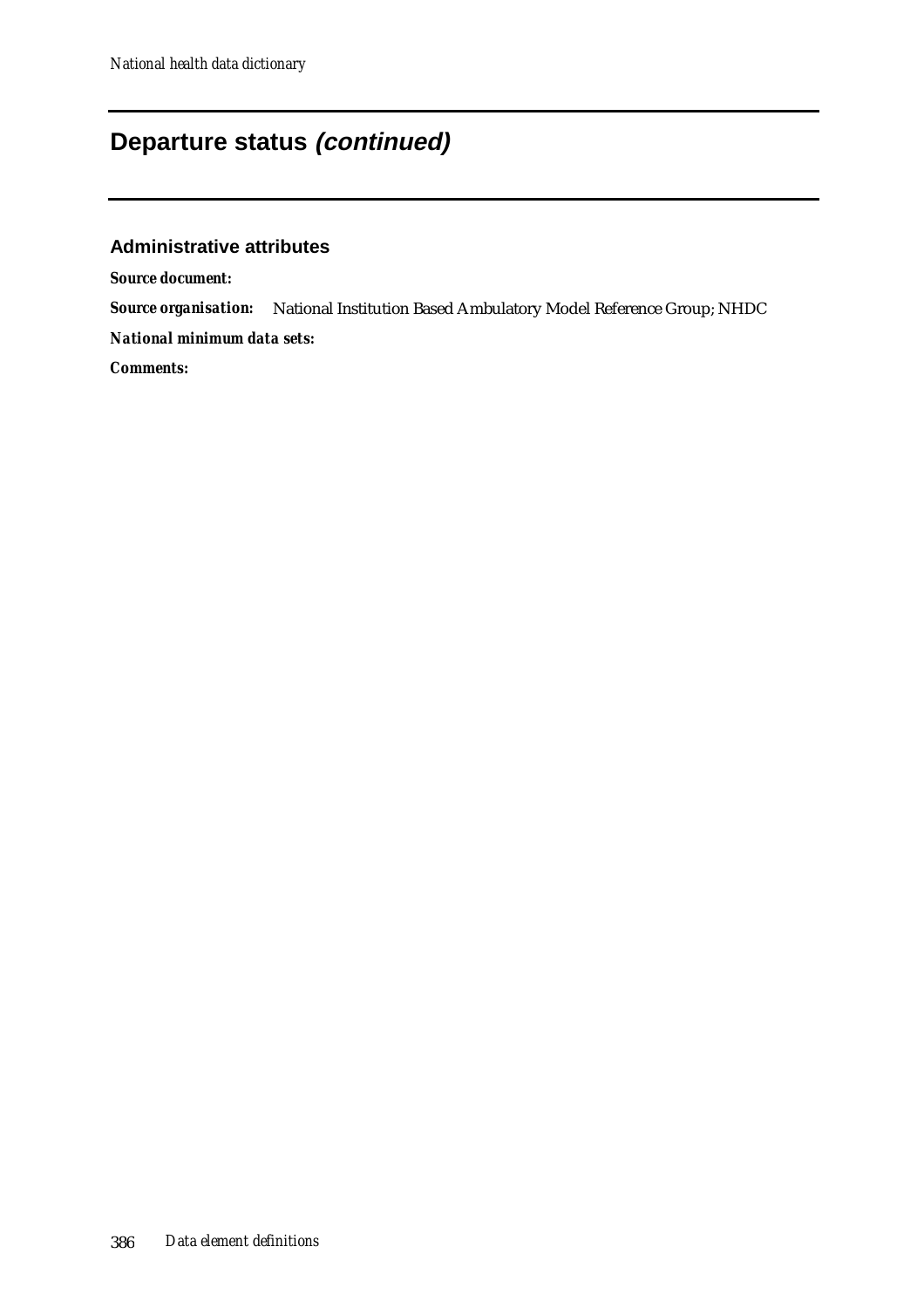## **Discharge date**

| Admin. status:                                    | <b>CURRENT</b>                | 1/07/97                                                                                                                                                            |                        |   |
|---------------------------------------------------|-------------------------------|--------------------------------------------------------------------------------------------------------------------------------------------------------------------|------------------------|---|
| Identifying and definitional attributes           |                               |                                                                                                                                                                    |                        |   |
| <b>NHIK</b> identifier:                           | 000043                        |                                                                                                                                                                    | <b>Version number:</b> | 4 |
| Data element type:                                | <b>DATA ELEMENT</b>           |                                                                                                                                                                    |                        |   |
| <b>Definition:</b>                                | following processes:          | Date on which an admitted patient completes an episode of care by one of the                                                                                       |                        |   |
|                                                   | (discharge, transfer, death). | 'Formal separation' is the administrative process by which a hospital records<br>the completion of treatment and/or care and accommodation of a patient            |                        |   |
|                                                   | and accommodation following:  | 'Statistical separation' is the administrative process by which a hospital<br>(excluding nursing homes) records the completion of treatment and/or care            |                        |   |
|                                                   |                               | - leave of absence (any type, including leave for special care and unauthorised<br>leave) which exceeds seven consecutive days for admitted patients; or           |                        |   |
|                                                   |                               | - transfer to another admitted patient institution, if the patient does not return<br>to the original institution within seven consecutive days; or                |                        |   |
|                                                   |                               | - type change or transfer between episodes of care (see data elements Type of<br>episode of care and Admission date) within the one hospital stay.                 |                        |   |
| Context:                                          |                               | Institutional health care: required to identify the period in which an admitted<br>patient hospital stay or episode occurred and for derivation of length of stay. |                        |   |
| <b>Relational and representational attributes</b> |                               |                                                                                                                                                                    |                        |   |

| Datatype:                  | Numeric                                                                                             |  |       |  | <b>Representational form:</b>                              | <b>DATE</b> |
|----------------------------|-----------------------------------------------------------------------------------------------------|--|-------|--|------------------------------------------------------------|-------------|
| <b>Field size:</b>         | <b>Min.</b> 8                                                                                       |  | Max.8 |  | <b>Representational layout: DDMMCCYY</b>                   |             |
| Data domain:               | Valid dates                                                                                         |  |       |  |                                                            |             |
| <b>Guide for use:</b>      | In perinatal collections the discharge date provided is to be the date of formal<br>separation.     |  |       |  |                                                            |             |
| <b>Verification rules:</b> | For the provision of State and Territory hospital data to Commonwealth<br>agencies this field must: |  |       |  |                                                            |             |
|                            | $-be \leq -$ last day of financial year                                                             |  |       |  |                                                            |             |
|                            | $-be$ >= first day of financial year                                                                |  |       |  |                                                            |             |
|                            | $-be$ >= Admission date                                                                             |  |       |  |                                                            |             |
| <b>Collection methods:</b> |                                                                                                     |  |       |  |                                                            |             |
| <b>Related data:</b>       |                                                                                                     |  |       |  | supersedes previous data element Discharge date, version 3 |             |

#### **Administrative attributes**

#### *Source document:*

*Source organisation:* National Health Data Committee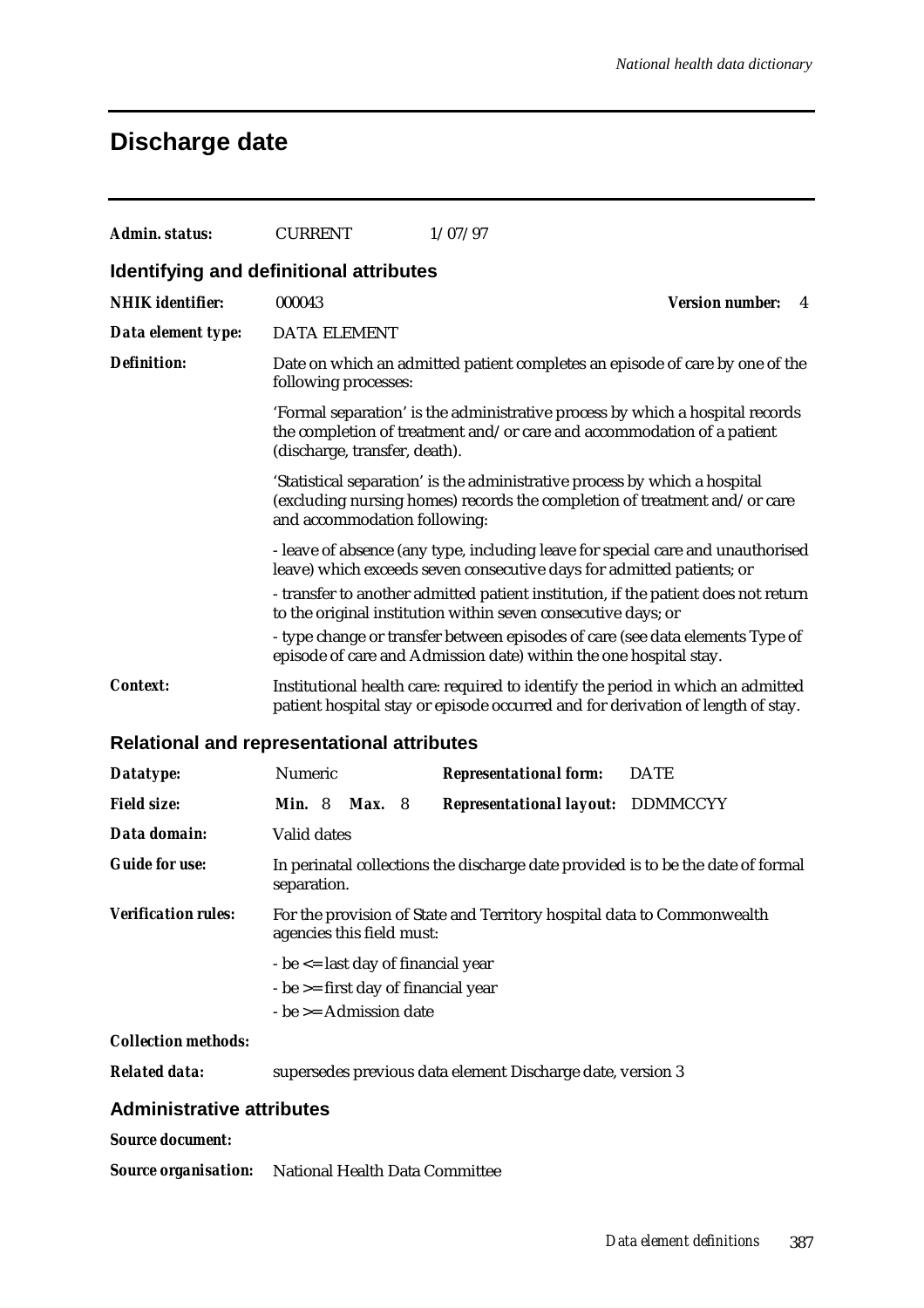### **Discharge date (continued)**

#### *National minimum data sets:*

| Institutional health care        | from $1/07/89$ to |  |
|----------------------------------|-------------------|--|
| Institutional mental health care | from $1/07/97$ to |  |
| Perinatal collection             | from $1/07/97$ to |  |

*Comments:* This data element was modified to clarify the distinction between statistical separation occurring due to leave from those due to type change. It was further modified from July 1996 to remove the difference between psychiatric and other patients, at the instigation of the National Mental Health Information Strategy Committee.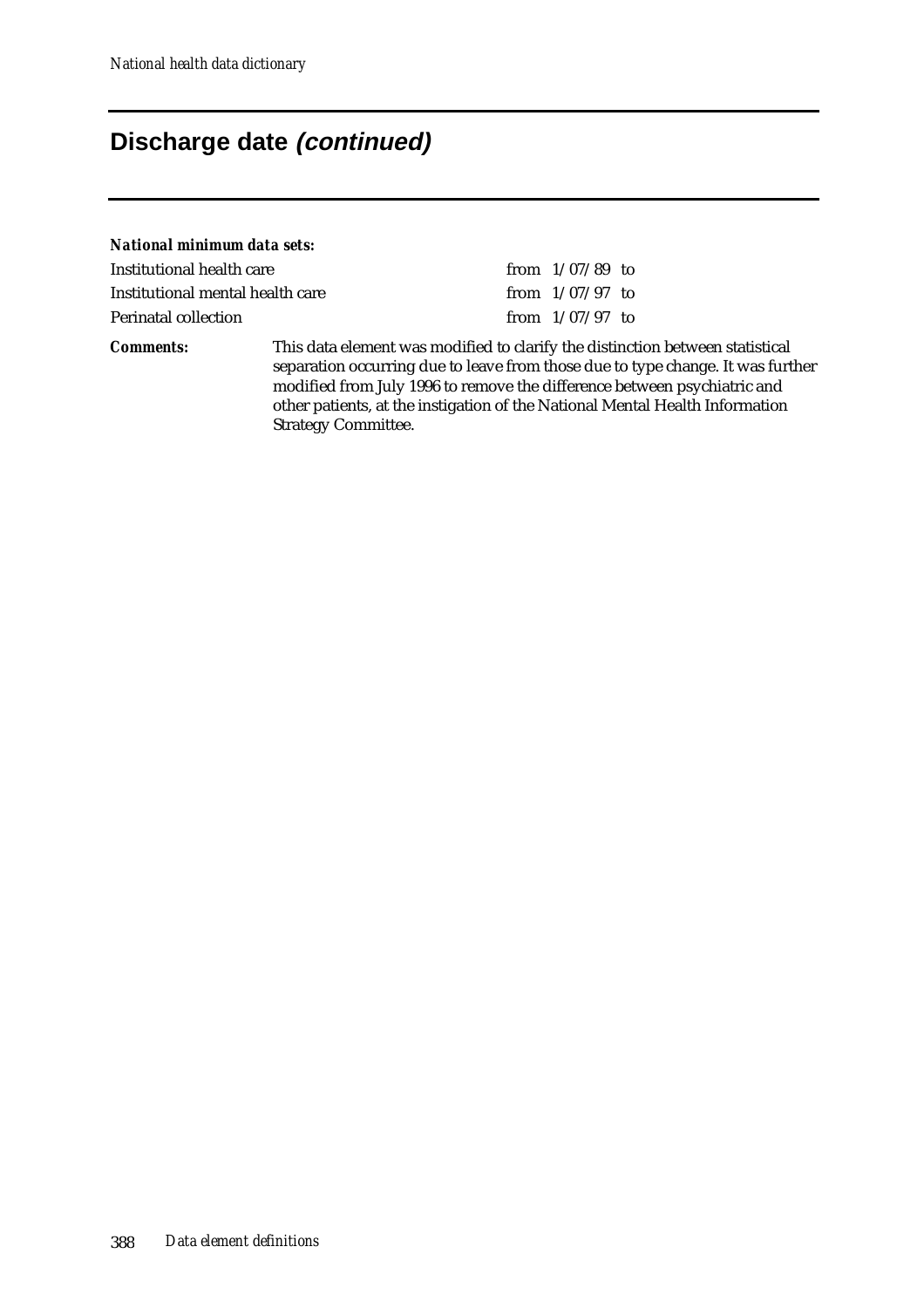# **Mode of separation**

| Admin. status:                                    | <b>CURRENT</b>                                                                                                                                                                                                                                                                                                                                                        |                                                                                                                                                                                        | 1/07/93                                                                                                                                                                                                                                                                                                                                                                                                                                                                                                                                                                                              |                                                                  |  |  |  |
|---------------------------------------------------|-----------------------------------------------------------------------------------------------------------------------------------------------------------------------------------------------------------------------------------------------------------------------------------------------------------------------------------------------------------------------|----------------------------------------------------------------------------------------------------------------------------------------------------------------------------------------|------------------------------------------------------------------------------------------------------------------------------------------------------------------------------------------------------------------------------------------------------------------------------------------------------------------------------------------------------------------------------------------------------------------------------------------------------------------------------------------------------------------------------------------------------------------------------------------------------|------------------------------------------------------------------|--|--|--|
| Identifying and definitional attributes           |                                                                                                                                                                                                                                                                                                                                                                       |                                                                                                                                                                                        |                                                                                                                                                                                                                                                                                                                                                                                                                                                                                                                                                                                                      |                                                                  |  |  |  |
| <b>NHIK</b> identifier:                           | 000096                                                                                                                                                                                                                                                                                                                                                                |                                                                                                                                                                                        |                                                                                                                                                                                                                                                                                                                                                                                                                                                                                                                                                                                                      | <b>Version number:</b><br>2                                      |  |  |  |
| Data element type:                                | <b>DATA ELEMENT</b>                                                                                                                                                                                                                                                                                                                                                   |                                                                                                                                                                                        |                                                                                                                                                                                                                                                                                                                                                                                                                                                                                                                                                                                                      |                                                                  |  |  |  |
| <b>Definition:</b>                                |                                                                                                                                                                                                                                                                                                                                                                       | Status at separation of person (discharge/transfer/death) and place to which<br>person is released (where applicable).                                                                 |                                                                                                                                                                                                                                                                                                                                                                                                                                                                                                                                                                                                      |                                                                  |  |  |  |
| Context:                                          |                                                                                                                                                                                                                                                                                                                                                                       | Institutional health care: required for outcome analyses, analyses of<br>intersectoral patient flows and to assist in the classification of episodes into<br>Diagnosis Related Groups. |                                                                                                                                                                                                                                                                                                                                                                                                                                                                                                                                                                                                      |                                                                  |  |  |  |
| <b>Relational and representational attributes</b> |                                                                                                                                                                                                                                                                                                                                                                       |                                                                                                                                                                                        |                                                                                                                                                                                                                                                                                                                                                                                                                                                                                                                                                                                                      |                                                                  |  |  |  |
| Datatype:                                         | Numeric                                                                                                                                                                                                                                                                                                                                                               |                                                                                                                                                                                        | <b>Representational form:</b>                                                                                                                                                                                                                                                                                                                                                                                                                                                                                                                                                                        | <b>CODE</b>                                                      |  |  |  |
| <b>Field size:</b>                                | Min. 1                                                                                                                                                                                                                                                                                                                                                                | Max.<br>$\blacksquare$                                                                                                                                                                 | <b>Representational layout:</b>                                                                                                                                                                                                                                                                                                                                                                                                                                                                                                                                                                      | N                                                                |  |  |  |
| Data domain:<br><b>Guide for use:</b>             | 1<br>2<br>3<br>4<br>$\mathbf 5$<br>$\boldsymbol{6}$<br>7<br>8<br>9                                                                                                                                                                                                                                                                                                    | place of residence)<br>Died                                                                                                                                                            | Discharge/transfer to an(other) acute hospital<br>Discharge/transfer to a nursing home<br>Discharge/transfer to an(other) psychiatric hospital<br>Discharge/transfer to other health care accommodation (includes<br>Department of Health and Family Services, unless this is the usual<br>Statistical discharge - type change<br>Left against medical advice/discharge at own risk<br>Statistical discharge from leave<br>Other (includes discharge to usual residence/own<br>accommodation/welfare institution (includes prisons, hostels and<br>group homes providing primarily welfare services) | mothercraft hospitals and hostels recognised by the Commonwealth |  |  |  |
|                                                   | For Code 4 - In jurisdictions where mothercraft facilities are considered to be<br>acute hospitals, patients separated to a mothercraft facility should have a mode<br>of separation of Code 1.                                                                                                                                                                       |                                                                                                                                                                                        |                                                                                                                                                                                                                                                                                                                                                                                                                                                                                                                                                                                                      |                                                                  |  |  |  |
| <b>Verification rules:</b>                        |                                                                                                                                                                                                                                                                                                                                                                       |                                                                                                                                                                                        |                                                                                                                                                                                                                                                                                                                                                                                                                                                                                                                                                                                                      |                                                                  |  |  |  |
| <b>Collection methods:</b>                        |                                                                                                                                                                                                                                                                                                                                                                       |                                                                                                                                                                                        |                                                                                                                                                                                                                                                                                                                                                                                                                                                                                                                                                                                                      |                                                                  |  |  |  |
| <b>Related data:</b>                              | is supplemented by the data element Source of referral to public psychiatric<br>hospital, version 3<br>is supplemented by the data element Source of referral to acute hospital or<br>private psychiatric hospital, version 3<br>is supplemented by the data element Source of referral, version 1<br>is used in the derivation of Diagnosis related group, version 1 |                                                                                                                                                                                        |                                                                                                                                                                                                                                                                                                                                                                                                                                                                                                                                                                                                      |                                                                  |  |  |  |

#### **Administrative attributes**

*Source document:*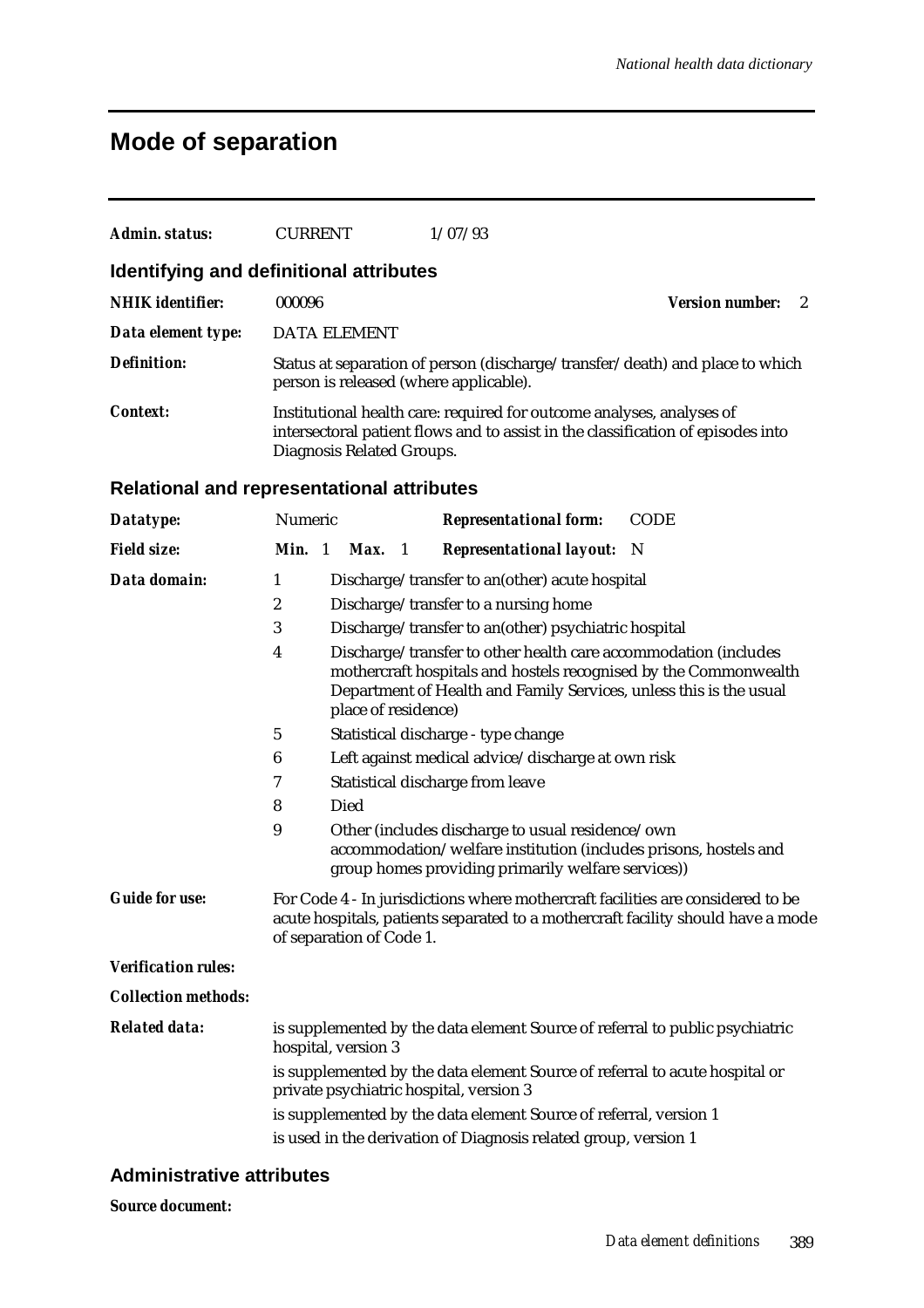# **Mode of separation (continued)**

|                                  | <b>Source organisation:</b> National Health Data Committee                                                                                                                                                                                                                                                                                                                                                                                                                                                                                                            |                   |  |
|----------------------------------|-----------------------------------------------------------------------------------------------------------------------------------------------------------------------------------------------------------------------------------------------------------------------------------------------------------------------------------------------------------------------------------------------------------------------------------------------------------------------------------------------------------------------------------------------------------------------|-------------------|--|
| National minimum data sets:      |                                                                                                                                                                                                                                                                                                                                                                                                                                                                                                                                                                       |                   |  |
| Institutional health care        |                                                                                                                                                                                                                                                                                                                                                                                                                                                                                                                                                                       | from $1/07/89$ to |  |
| Institutional mental health care |                                                                                                                                                                                                                                                                                                                                                                                                                                                                                                                                                                       | from $1/07/97$ to |  |
| <i>Comments:</i>                 | The National Minimum Data Set Review Committee recommended that the<br>modes of separation for acute and private psychiatric hospitals and public<br>psychiatric hospitals and nursing homes, as determined by the various<br>working parties, be rationalised. The terminology of the modes relating to<br>statistical separation have been modified to be consistent with the changes to<br>data element Type of episode of care, as recommended by the Patient<br>Abstracting and Coding Project, Commonwealth Department of Health and<br><b>Family Services.</b> |                   |  |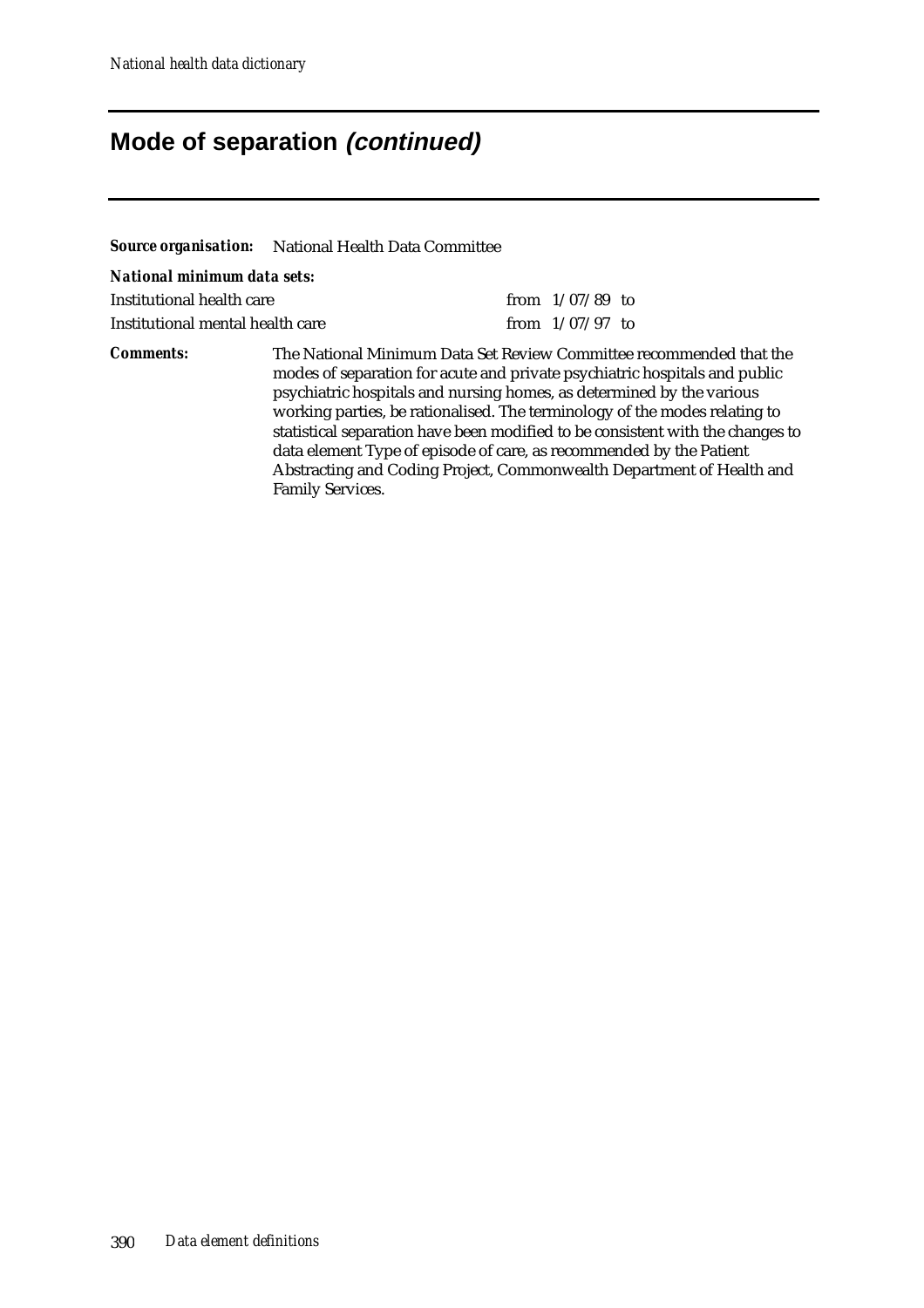### **Number of leave periods**

| Admin. status:     | <b>CURRENT</b>                          | 1/07/96                                                                                                                                                                                                                                                                                                                  |  |
|--------------------|-----------------------------------------|--------------------------------------------------------------------------------------------------------------------------------------------------------------------------------------------------------------------------------------------------------------------------------------------------------------------------|--|
|                    | Identifying and definitional attributes |                                                                                                                                                                                                                                                                                                                          |  |
| NHIK identifier:   | 000107                                  | <b>Version number:</b><br>- 3                                                                                                                                                                                                                                                                                            |  |
| Data element type: | <b>DATA ELEMENT</b>                     |                                                                                                                                                                                                                                                                                                                          |  |
| Definition:        | for admitted patients).                 | Number of leave periods in a hospital stay (excluding one-day leave periods                                                                                                                                                                                                                                              |  |
|                    |                                         | Leave period is a temporary absence from hospital, with medical approval for<br>a period no greater than seven consecutive days.                                                                                                                                                                                         |  |
| <i>Context:</i>    | have several leave periods.             | Institutional health care: recording of leave periods allows for the calculation<br>of patient days excluding leave. This is important for analysis of costs per<br>patient and for planning. The maximum limit allowed for leave affects<br>admission and separation rates, particularly for long-stay patients who may |  |

#### **Relational and representational attributes**

| Datatype:                        | Numeric                                                             |                                                                                                                               |          |  |                                    | <b>Representational form:</b> QUANTITATIVE VALUE |
|----------------------------------|---------------------------------------------------------------------|-------------------------------------------------------------------------------------------------------------------------------|----------|--|------------------------------------|--------------------------------------------------|
| <b>Field size:</b>               | <b>Min.</b> 1                                                       |                                                                                                                               | $Max.$ 2 |  | <b>Representational layout:</b> NN |                                                  |
| Data domain:                     | Count is number of days                                             |                                                                                                                               |          |  |                                    |                                                  |
| <b>Guide for use:</b>            |                                                                     | If the period of leave is greater than seven days or of the patient fails to return<br>from leave, the patient is discharged. |          |  |                                    |                                                  |
| <b>Verification rules:</b>       |                                                                     |                                                                                                                               |          |  |                                    |                                                  |
| <b>Collection methods:</b>       |                                                                     |                                                                                                                               |          |  |                                    |                                                  |
| <b>Related data:</b>             |                                                                     | is used in the derivation of Length of stay, version 1                                                                        |          |  |                                    |                                                  |
|                                  |                                                                     | supersedes previous data element Number of leave periods, version 2                                                           |          |  |                                    |                                                  |
| <b>Administrative attributes</b> |                                                                     |                                                                                                                               |          |  |                                    |                                                  |
| <b>Source document:</b>          |                                                                     |                                                                                                                               |          |  |                                    |                                                  |
|                                  |                                                                     | <b>Source organisation:</b> National Health Data Committee                                                                    |          |  |                                    |                                                  |
| National minimum data sets:      |                                                                     |                                                                                                                               |          |  |                                    |                                                  |
| Institutional health care        |                                                                     |                                                                                                                               |          |  | from $1/07/89$ to                  |                                                  |
| Institutional mental health care |                                                                     |                                                                                                                               |          |  | from $1/07/97$ to                  |                                                  |
| <b>Comments:</b>                 | This data element was modified in July 1996 to exclude the previous |                                                                                                                               |          |  |                                    |                                                  |

differentiation between the psychiatric and other patients at the instigation of the National Mental Health Strategy Committee.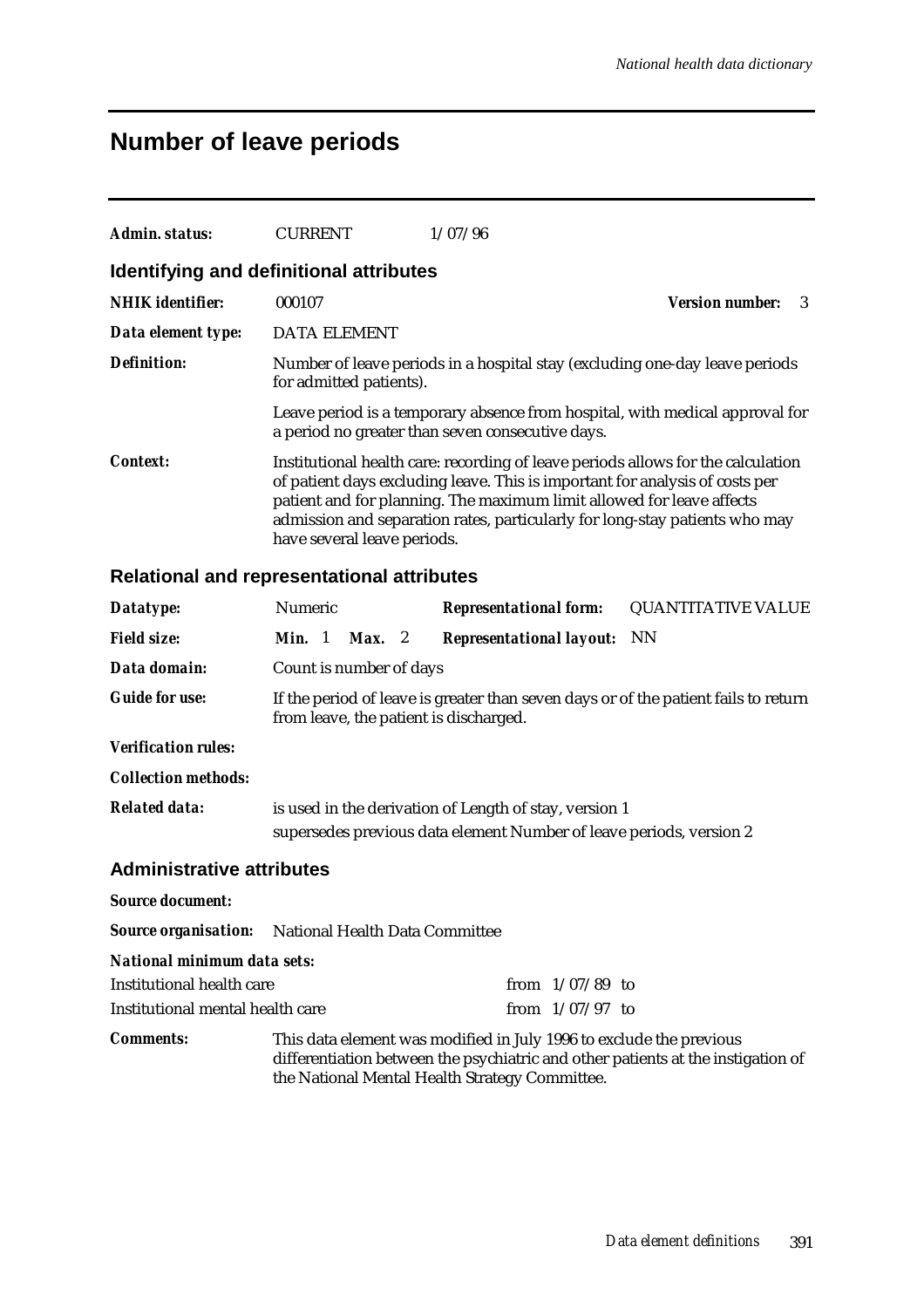# **Separation**

| Admin. status:                                             | <b>CURRENT</b>                   | 1/07/94                                                                                                                                                                                                                                    |                              |  |  |  |  |
|------------------------------------------------------------|----------------------------------|--------------------------------------------------------------------------------------------------------------------------------------------------------------------------------------------------------------------------------------------|------------------------------|--|--|--|--|
| Identifying and definitional attributes                    |                                  |                                                                                                                                                                                                                                            |                              |  |  |  |  |
| <b>NHIK</b> identifier:                                    | 000148                           |                                                                                                                                                                                                                                            | <b>Version number:</b><br>-1 |  |  |  |  |
| Data element type:                                         | DATA ELEMENT CONCEPT             |                                                                                                                                                                                                                                            |                              |  |  |  |  |
| <b>Definition:</b>                                         |                                  | The process by which an admitted patient completes an episode of care. A<br>separation may be formal or statistical.                                                                                                                       |                              |  |  |  |  |
|                                                            | (discharge, transfer, or death). | Formal separation: The administrative process by which a hospital records the<br>completion of treatment and/or care and accommodation of a patient                                                                                        |                              |  |  |  |  |
|                                                            | admitted patients.               | Statistical separation following leave: The administrative process by which a<br>hospital records the completion of treatment and/or care and accommodation<br>following leave of absence which exceeded seven consecutive days for        |                              |  |  |  |  |
|                                                            | 'Type of episode of care'.       | Statistical separation on type change: The administrative process by which a<br>hospital records the completion of each episode of care occurring within a<br>single hospital stay as one of the types of care defined in the data element |                              |  |  |  |  |
| <b>Context:</b>                                            |                                  | Institutional health care                                                                                                                                                                                                                  |                              |  |  |  |  |
| <b>Relational and representational attributes</b>          |                                  |                                                                                                                                                                                                                                            |                              |  |  |  |  |
| Datatype:                                                  |                                  | <b>Representational form:</b>                                                                                                                                                                                                              |                              |  |  |  |  |
| <b>Field size:</b>                                         | Min.<br>Max.                     | <b>Representational layout:</b>                                                                                                                                                                                                            |                              |  |  |  |  |
| Data domain:                                               | All items must be completed.     |                                                                                                                                                                                                                                            |                              |  |  |  |  |
| <b>Guide for use:</b>                                      |                                  |                                                                                                                                                                                                                                            |                              |  |  |  |  |
| <b>Verification rules:</b>                                 |                                  |                                                                                                                                                                                                                                            |                              |  |  |  |  |
| <b>Collection methods:</b>                                 |                                  |                                                                                                                                                                                                                                            |                              |  |  |  |  |
| <b>Related data:</b>                                       |                                  |                                                                                                                                                                                                                                            |                              |  |  |  |  |
| <b>Administrative attributes</b>                           |                                  |                                                                                                                                                                                                                                            |                              |  |  |  |  |
| <b>Source document:</b>                                    |                                  |                                                                                                                                                                                                                                            |                              |  |  |  |  |
| <b>Source organisation:</b> National Health Data Committee |                                  |                                                                                                                                                                                                                                            |                              |  |  |  |  |
| National minimum data sets:                                |                                  |                                                                                                                                                                                                                                            |                              |  |  |  |  |
| <b>Institutional health care</b>                           |                                  | from $1/07/89$ to                                                                                                                                                                                                                          |                              |  |  |  |  |
| <b>Comments:</b>                                           | other care settings.             | While this concept is also applicable to non-institutional health care and<br>welfare services, different terminology to 'separation' is often used in these                                                                               |                              |  |  |  |  |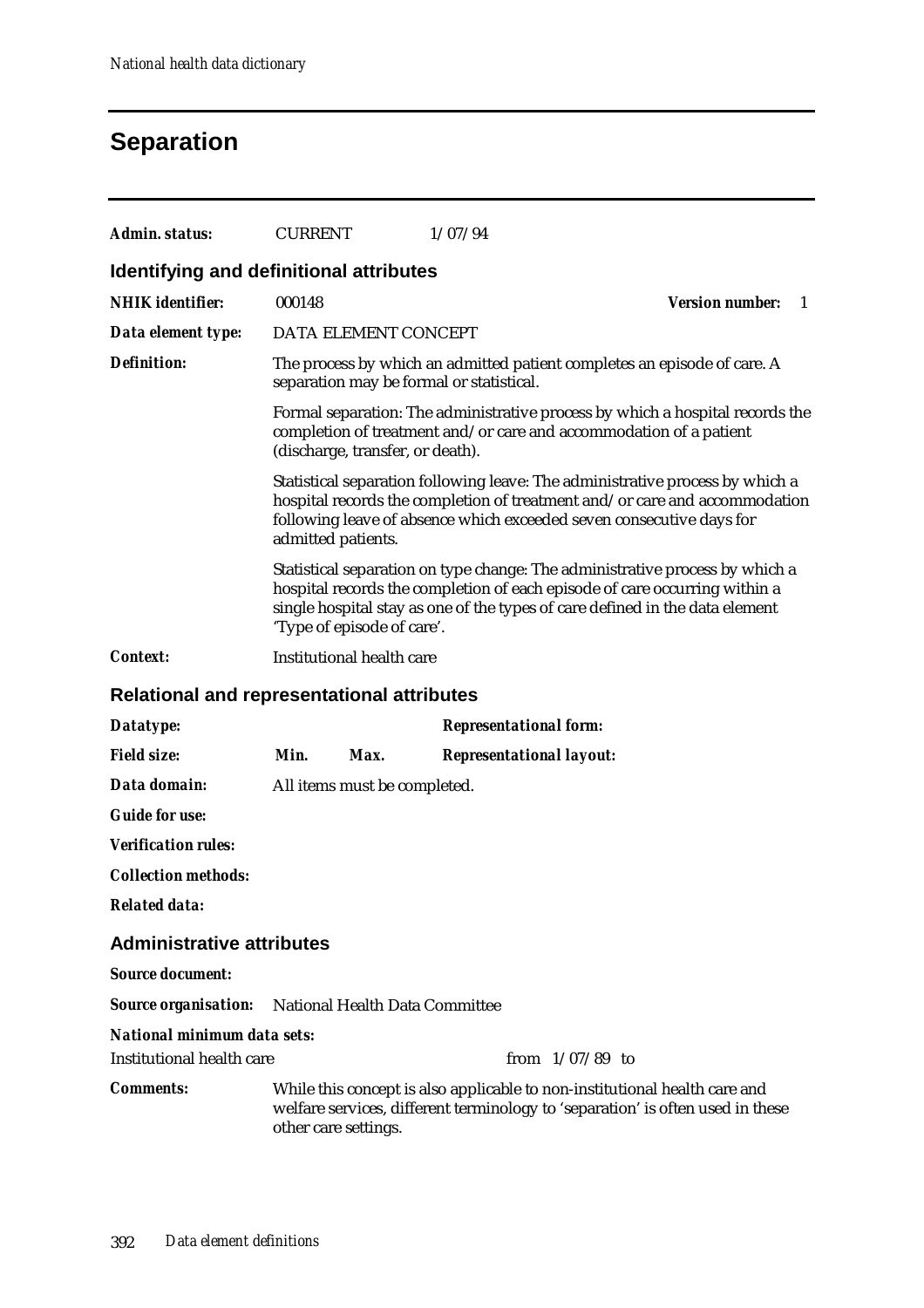# **Total leave days**

| <b>Admin. status:</b>                             | <b>CURRENT</b>                                                                                                                                                                                                                                                                                                                                               |                                                                                                                             | 1/07/96                                                                                                                                                  |                             |  |
|---------------------------------------------------|--------------------------------------------------------------------------------------------------------------------------------------------------------------------------------------------------------------------------------------------------------------------------------------------------------------------------------------------------------------|-----------------------------------------------------------------------------------------------------------------------------|----------------------------------------------------------------------------------------------------------------------------------------------------------|-----------------------------|--|
| Identifying and definitional attributes           |                                                                                                                                                                                                                                                                                                                                                              |                                                                                                                             |                                                                                                                                                          |                             |  |
| <b>NHIK</b> identifier:                           | 000163                                                                                                                                                                                                                                                                                                                                                       |                                                                                                                             |                                                                                                                                                          | <b>Version number:</b><br>3 |  |
| Data element type:                                | <b>DATA ELEMENT</b>                                                                                                                                                                                                                                                                                                                                          |                                                                                                                             |                                                                                                                                                          |                             |  |
| <b>Definition:</b>                                |                                                                                                                                                                                                                                                                                                                                                              | Sum of the length of leave (date returned from leave minus date went on<br>leave) for all periods within the hospital stay. |                                                                                                                                                          |                             |  |
| <b>Context:</b>                                   | Institutional health care: recording of leave days allows for exclusion of these<br>from the calculation of patient days. This is important for analysis of costs per<br>patient and for planning. The maximum limit allowed for leave affects<br>admission and separation rates, particularly for long-stay patients who may<br>have several leave periods. |                                                                                                                             |                                                                                                                                                          |                             |  |
| <b>Relational and representational attributes</b> |                                                                                                                                                                                                                                                                                                                                                              |                                                                                                                             |                                                                                                                                                          |                             |  |
| Datatype:                                         | Numeric                                                                                                                                                                                                                                                                                                                                                      |                                                                                                                             | <b>Representational form:</b>                                                                                                                            | <b>QUANTITATIVE VALUE</b>   |  |
| <b>Field size:</b>                                | Min. 1                                                                                                                                                                                                                                                                                                                                                       | Max. 3                                                                                                                      | <b>Representational layout:</b>                                                                                                                          | <b>NNN</b>                  |  |
| Data domain:                                      |                                                                                                                                                                                                                                                                                                                                                              | Count is number of days                                                                                                     |                                                                                                                                                          |                             |  |
| <b>Guide for use:</b>                             | A day is measured from midnight to midnight.                                                                                                                                                                                                                                                                                                                 |                                                                                                                             |                                                                                                                                                          |                             |  |
|                                                   | The following rules apply in the calculation of leave days for both overnight<br>and same-day patients:                                                                                                                                                                                                                                                      |                                                                                                                             |                                                                                                                                                          |                             |  |
|                                                   | - The day the patient goes on leave is counted as a leave day.                                                                                                                                                                                                                                                                                               |                                                                                                                             |                                                                                                                                                          |                             |  |
|                                                   |                                                                                                                                                                                                                                                                                                                                                              |                                                                                                                             | - The day the patient is on leave is counted as a leave day.                                                                                             |                             |  |
|                                                   | as a patient day, not a leave day.                                                                                                                                                                                                                                                                                                                           |                                                                                                                             | - The day the patient returns from leave is counted as a patient day.<br>- If the patient is admitted and goes on leave on the same day, this is counted |                             |  |
|                                                   | day, this is counted as a leave day.                                                                                                                                                                                                                                                                                                                         |                                                                                                                             | - If the patient returns from leave and then goes on leave again on the same                                                                             |                             |  |
|                                                   |                                                                                                                                                                                                                                                                                                                                                              |                                                                                                                             | - If the patient returns from leave and is separated on the same day, the day<br>should not be counted as either a patient day or a leave day.           |                             |  |
| <b>Verification rules:</b>                        | For the provision of State and Territory hospital data to Commonwealth<br>agencies (Date of separation minus Date of admission) minus Total leave days<br>must be $>= 0$ days.                                                                                                                                                                               |                                                                                                                             |                                                                                                                                                          |                             |  |
| <b>Collection methods:</b>                        |                                                                                                                                                                                                                                                                                                                                                              |                                                                                                                             |                                                                                                                                                          |                             |  |
| <b>Related data:</b>                              |                                                                                                                                                                                                                                                                                                                                                              |                                                                                                                             | supersedes previous data element Total leave days, version 2                                                                                             |                             |  |
| <b>Administrative attributes</b>                  |                                                                                                                                                                                                                                                                                                                                                              |                                                                                                                             |                                                                                                                                                          |                             |  |
| <b>Source document:</b>                           |                                                                                                                                                                                                                                                                                                                                                              |                                                                                                                             |                                                                                                                                                          |                             |  |
| <b>Source organisation:</b>                       | National Health Data Committee                                                                                                                                                                                                                                                                                                                               |                                                                                                                             |                                                                                                                                                          |                             |  |
| <b>National minimum data sets:</b>                |                                                                                                                                                                                                                                                                                                                                                              |                                                                                                                             |                                                                                                                                                          |                             |  |
| <b>Institutional health care</b>                  |                                                                                                                                                                                                                                                                                                                                                              |                                                                                                                             | from $1/07/89$ to                                                                                                                                        |                             |  |
| Institutional mental health care                  |                                                                                                                                                                                                                                                                                                                                                              |                                                                                                                             | from $1/07/97$ to                                                                                                                                        |                             |  |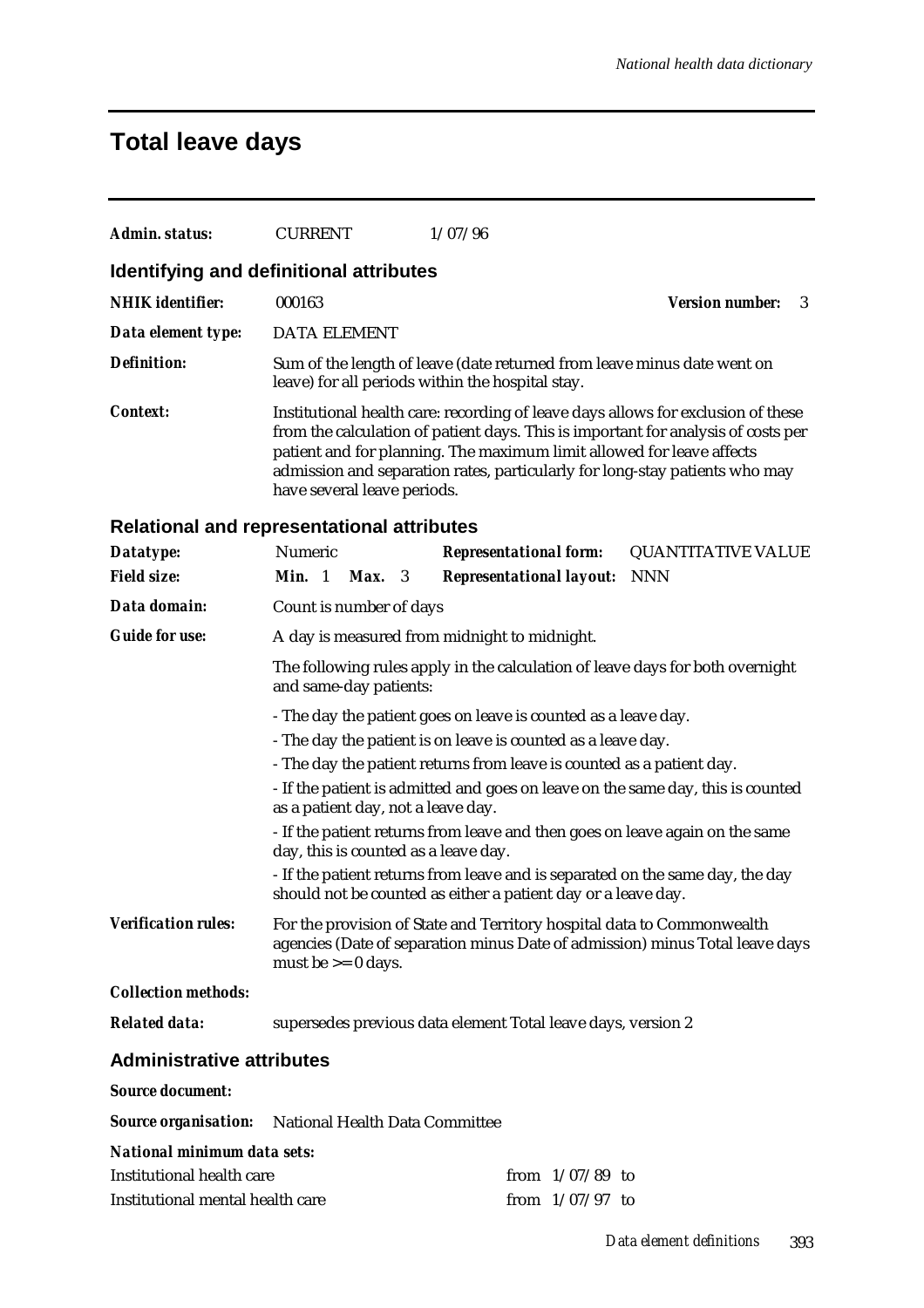### **Total leave days (continued)**

*Comments:* It should be noted that for private patients in public and private hospitals, s.3 (12) of the Health Insurance Act 1973 (Cwlth) currently applies a different leave day count, Commonwealth Department of Human Services and Health HBF Circular 354 (31 March 1994). This will be the case until the legislation is amended.

> This item was modified in July 1996 to exclude the previous differentiation between the psychiatric and other patients at the instigation of the National Mental Health Information Strategy Committee.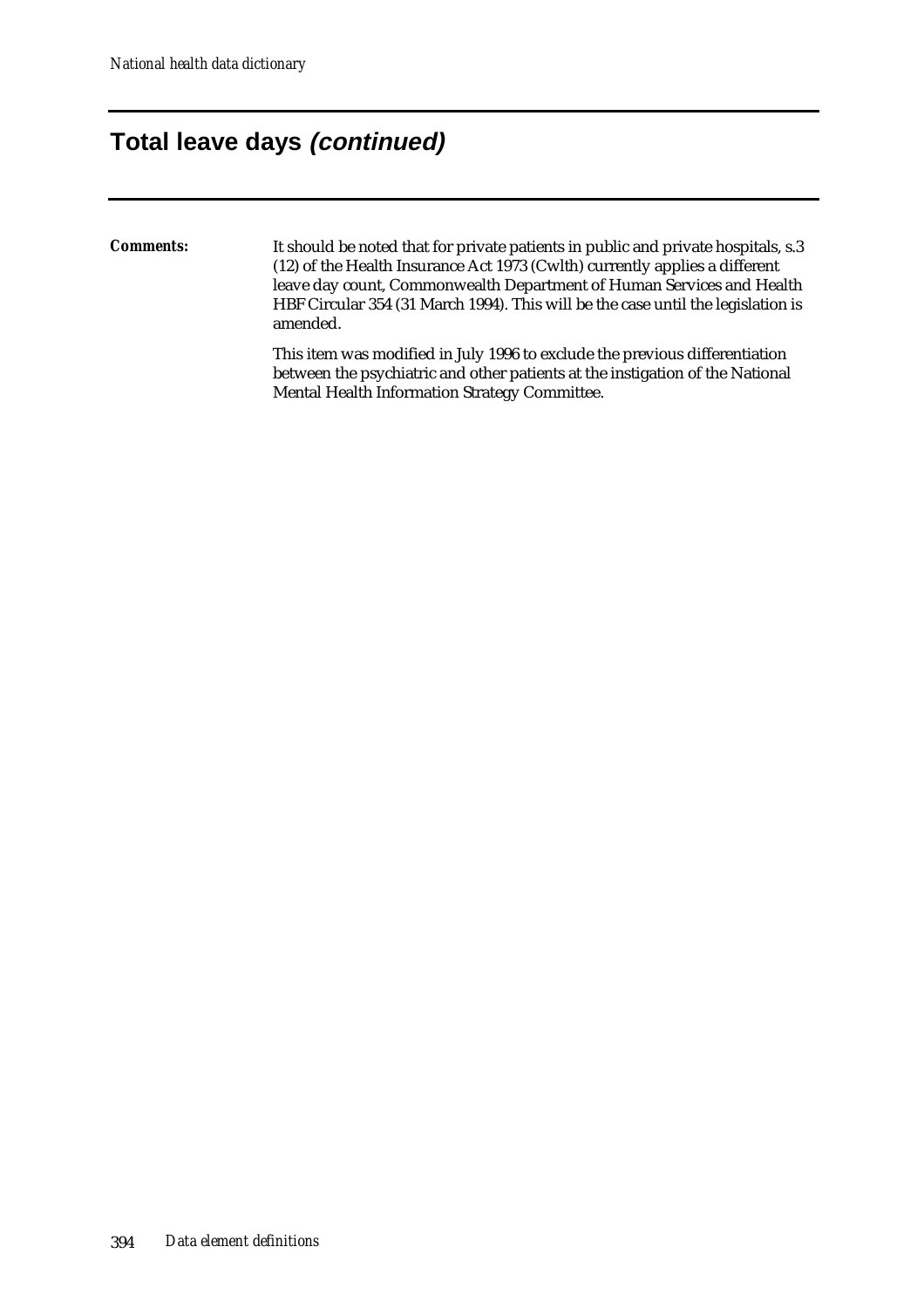#### **National Health Information Model entities**

| <b>Event</b> |                                           | Data elements                                          |
|--------------|-------------------------------------------|--------------------------------------------------------|
|              | <b>Health and welfare service event</b>   |                                                        |
|              | Request for/entry into service event      |                                                        |
|              | Service provision event                   |                                                        |
|              | Exit/leave from service event             |                                                        |
|              | Assessment event                          | Clinical review*                                       |
|              | Screening event                           | Compensable status<br>Intended length of hospital stay |
|              | <b>Education event</b>                    | Patient accommodation eligibility status               |
|              | Advocacy event                            |                                                        |
|              | Planning event                            |                                                        |
|              | Surveillance/monitoring event             |                                                        |
|              | Payment/contribution event                |                                                        |
|              | Service support event                     |                                                        |
|              | Other health and welfare service<br>event |                                                        |
|              |                                           |                                                        |
|              |                                           |                                                        |
|              |                                           |                                                        |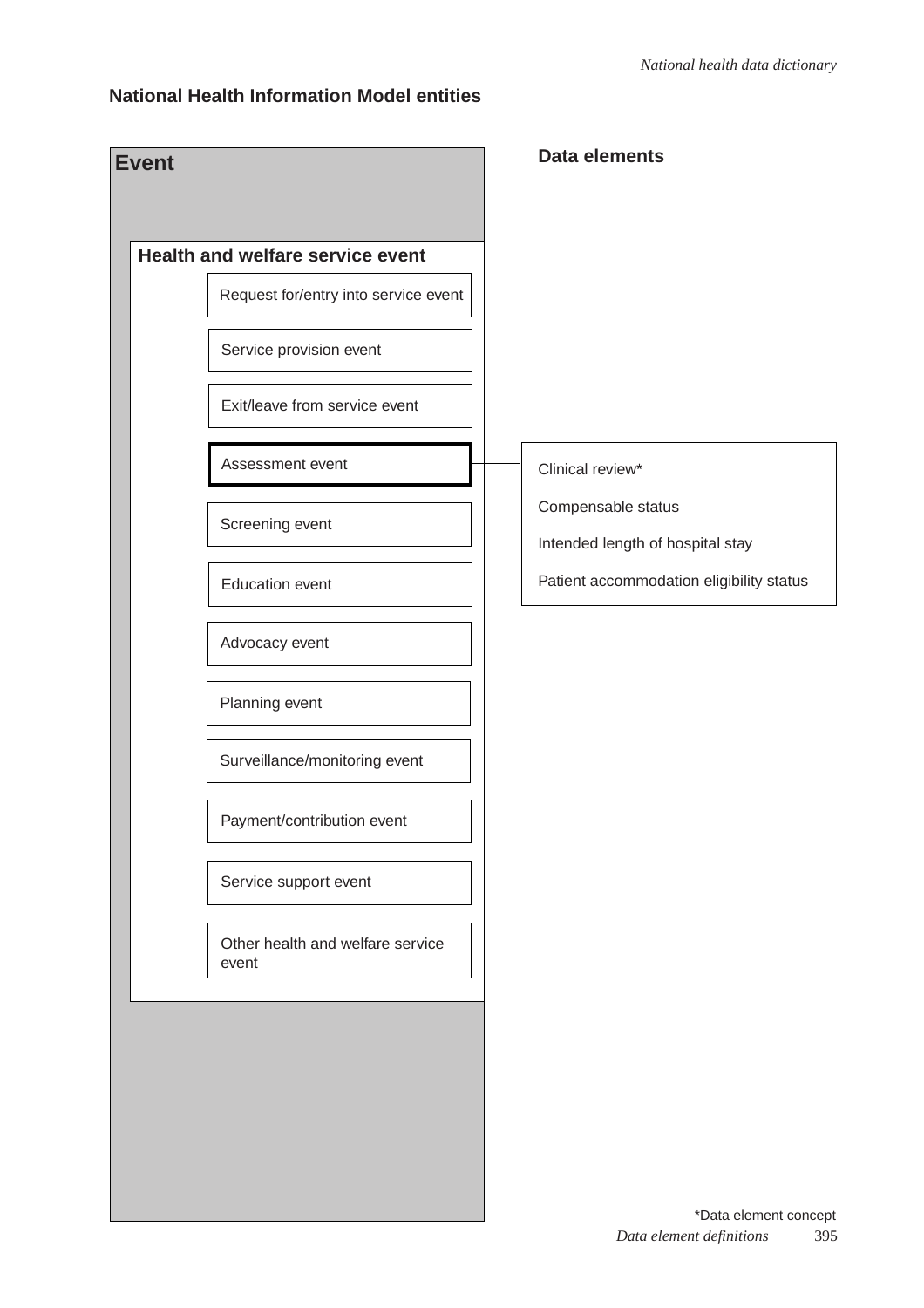### **Clinical review**

| Admin. status:                                    | <b>CURRENT</b> |                                                                                                                                                                                                                                                                                                                                                                  | 1/07/95                                                                                                            |                                                                           |  |  |
|---------------------------------------------------|----------------|------------------------------------------------------------------------------------------------------------------------------------------------------------------------------------------------------------------------------------------------------------------------------------------------------------------------------------------------------------------|--------------------------------------------------------------------------------------------------------------------|---------------------------------------------------------------------------|--|--|
| Identifying and definitional attributes           |                |                                                                                                                                                                                                                                                                                                                                                                  |                                                                                                                    |                                                                           |  |  |
| <b>NHIK</b> identifier:                           | 000024         |                                                                                                                                                                                                                                                                                                                                                                  |                                                                                                                    | <b>Version number:</b><br>- 1                                             |  |  |
| Data element type:                                |                | DATA ELEMENT CONCEPT                                                                                                                                                                                                                                                                                                                                             |                                                                                                                    |                                                                           |  |  |
| <b>Definition:</b>                                |                | The examination of a patient by a clinician after the patient has been added to<br>the waiting list. This examination may result in the patient being assigned a<br>different urgency rating from the initial classification. The need for clinical<br>review varies with a patient's condition and is therefore at the discretion of the<br>treating clinician. |                                                                                                                    |                                                                           |  |  |
| <b>Context:</b>                                   |                | <b>Institutional health care</b>                                                                                                                                                                                                                                                                                                                                 |                                                                                                                    |                                                                           |  |  |
| <b>Relational and representational attributes</b> |                |                                                                                                                                                                                                                                                                                                                                                                  |                                                                                                                    |                                                                           |  |  |
| Datatype:                                         |                |                                                                                                                                                                                                                                                                                                                                                                  | <b>Representational form:</b>                                                                                      |                                                                           |  |  |
| <b>Field size:</b>                                | Min.           | Max.                                                                                                                                                                                                                                                                                                                                                             | <b>Representational layout:</b>                                                                                    |                                                                           |  |  |
| Data domain:                                      |                |                                                                                                                                                                                                                                                                                                                                                                  |                                                                                                                    |                                                                           |  |  |
| <b>Guide for use:</b>                             |                |                                                                                                                                                                                                                                                                                                                                                                  |                                                                                                                    |                                                                           |  |  |
| <b>Verification rules:</b>                        |                |                                                                                                                                                                                                                                                                                                                                                                  |                                                                                                                    |                                                                           |  |  |
| <b>Collection methods:</b>                        |                |                                                                                                                                                                                                                                                                                                                                                                  |                                                                                                                    |                                                                           |  |  |
| <b>Related data:</b>                              |                |                                                                                                                                                                                                                                                                                                                                                                  | relates to the data element Clinical urgency, version 1<br>relates to the data element Clinical urgency, version 2 |                                                                           |  |  |
| <b>Administrative attributes</b>                  |                |                                                                                                                                                                                                                                                                                                                                                                  |                                                                                                                    |                                                                           |  |  |
| <b>Source document:</b>                           |                |                                                                                                                                                                                                                                                                                                                                                                  |                                                                                                                    |                                                                           |  |  |
| <b>Source organisation:</b>                       | Committee      |                                                                                                                                                                                                                                                                                                                                                                  |                                                                                                                    | Hospital Access Program Waiting List Working Group / National Health Data |  |  |
| National minimum data sets:                       |                |                                                                                                                                                                                                                                                                                                                                                                  |                                                                                                                    |                                                                           |  |  |
| <b>Waiting times</b>                              |                |                                                                                                                                                                                                                                                                                                                                                                  | from $1/07/94$ to                                                                                                  |                                                                           |  |  |
| <b>Comments:</b>                                  |                |                                                                                                                                                                                                                                                                                                                                                                  |                                                                                                                    |                                                                           |  |  |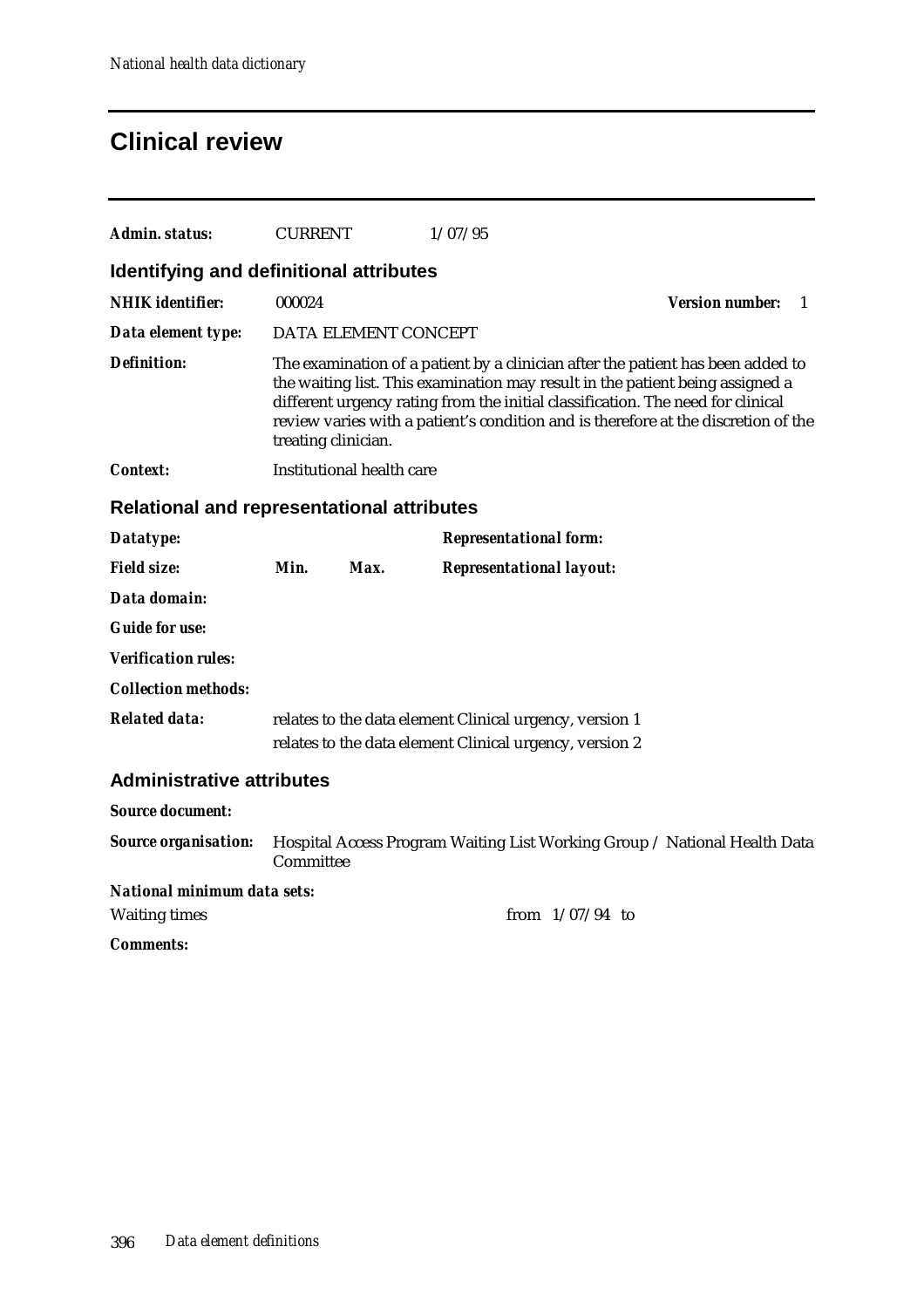# **Compensable status**

| Admin. status:                   | <b>CURRENT</b>                                                                                                                                                                                                                                                                                                                                                  | 1/07/93                                                                                                                                                                                                                                                                                                                       |                             |  |  |  |
|----------------------------------|-----------------------------------------------------------------------------------------------------------------------------------------------------------------------------------------------------------------------------------------------------------------------------------------------------------------------------------------------------------------|-------------------------------------------------------------------------------------------------------------------------------------------------------------------------------------------------------------------------------------------------------------------------------------------------------------------------------|-----------------------------|--|--|--|
|                                  | Identifying and definitional attributes                                                                                                                                                                                                                                                                                                                         |                                                                                                                                                                                                                                                                                                                               |                             |  |  |  |
| <b>NHIK</b> identifier:          | 000026                                                                                                                                                                                                                                                                                                                                                          |                                                                                                                                                                                                                                                                                                                               | <b>Version number:</b><br>2 |  |  |  |
| Data element type:               | <b>DATA ELEMENT</b>                                                                                                                                                                                                                                                                                                                                             |                                                                                                                                                                                                                                                                                                                               |                             |  |  |  |
| <b>Definition:</b>               | Any person who is entitled to the payment of, or who has been paid<br>compensation for, damages or other benefits (including a payment in<br>settlement of a claim for compensation, damages or other benefits) in respect<br>of the injury, illness or disease for which he or she is receiving care and<br>treatment, is classified as a compensable patient. |                                                                                                                                                                                                                                                                                                                               |                             |  |  |  |
| <b>Context:</b>                  |                                                                                                                                                                                                                                                                                                                                                                 | To assist in analyses of utilisation and health care funding.                                                                                                                                                                                                                                                                 |                             |  |  |  |
|                                  | <b>Relational and representational attributes</b>                                                                                                                                                                                                                                                                                                               |                                                                                                                                                                                                                                                                                                                               |                             |  |  |  |
| Datatype:                        | Numeric                                                                                                                                                                                                                                                                                                                                                         | <b>Representational form:</b>                                                                                                                                                                                                                                                                                                 | <b>CODE</b>                 |  |  |  |
| <b>Field size:</b>               | Min. 1<br><b>Max.</b> 1                                                                                                                                                                                                                                                                                                                                         | <b>Representational layout:</b>                                                                                                                                                                                                                                                                                               | - N                         |  |  |  |
| Data domain:                     | $\mathbf{1}$<br>Compensable<br>$\boldsymbol{2}$<br>Non-compensable                                                                                                                                                                                                                                                                                              |                                                                                                                                                                                                                                                                                                                               |                             |  |  |  |
| <b>Guide for use:</b>            | This definition excludes entitled beneficiaries (Veterans' Affairs) and Defence<br>Force personnel and persons covered by the Motor Accident Compensation<br>Scheme, Northern Territory.                                                                                                                                                                        |                                                                                                                                                                                                                                                                                                                               |                             |  |  |  |
| <b>Verification rules:</b>       |                                                                                                                                                                                                                                                                                                                                                                 |                                                                                                                                                                                                                                                                                                                               |                             |  |  |  |
| <b>Collection methods:</b>       | Compensable status is to be recorded on the person's separation from hospital.<br>It is recognised that the compensable status of a patient may change during the<br>course of the hospital stay, and it is therefore recommended that this data<br>element reflect the status of the patient at separation.                                                    |                                                                                                                                                                                                                                                                                                                               |                             |  |  |  |
| <b>Related data:</b>             |                                                                                                                                                                                                                                                                                                                                                                 | is used in conjunction with Patient accommodation eligibility status, version 2<br>supersedes previous data element Compensable status, version 1                                                                                                                                                                             |                             |  |  |  |
| <b>Administrative attributes</b> |                                                                                                                                                                                                                                                                                                                                                                 |                                                                                                                                                                                                                                                                                                                               |                             |  |  |  |
| <b>Source document:</b>          |                                                                                                                                                                                                                                                                                                                                                                 |                                                                                                                                                                                                                                                                                                                               |                             |  |  |  |
| <b>Source organisation:</b>      | National Health Data Committee                                                                                                                                                                                                                                                                                                                                  |                                                                                                                                                                                                                                                                                                                               |                             |  |  |  |
| National minimum data sets:      |                                                                                                                                                                                                                                                                                                                                                                 |                                                                                                                                                                                                                                                                                                                               |                             |  |  |  |
| <b>Institutional health care</b> |                                                                                                                                                                                                                                                                                                                                                                 | from $1/07/89$ to                                                                                                                                                                                                                                                                                                             |                             |  |  |  |
| Institutional mental health care |                                                                                                                                                                                                                                                                                                                                                                 | from $1/07/97$ to                                                                                                                                                                                                                                                                                                             |                             |  |  |  |
| <b>Comments:</b>                 | eligibility status'.                                                                                                                                                                                                                                                                                                                                            | This item was reviewed by the National Minimum Data Set Review Committee<br>concurrently with data elements 'Patient accommodation eligibility status' and<br>'Insurance status'. It was agreed that no change be made to this item. Veterans'<br>Affairs personnel will be identified in data element 'Patient accommodation |                             |  |  |  |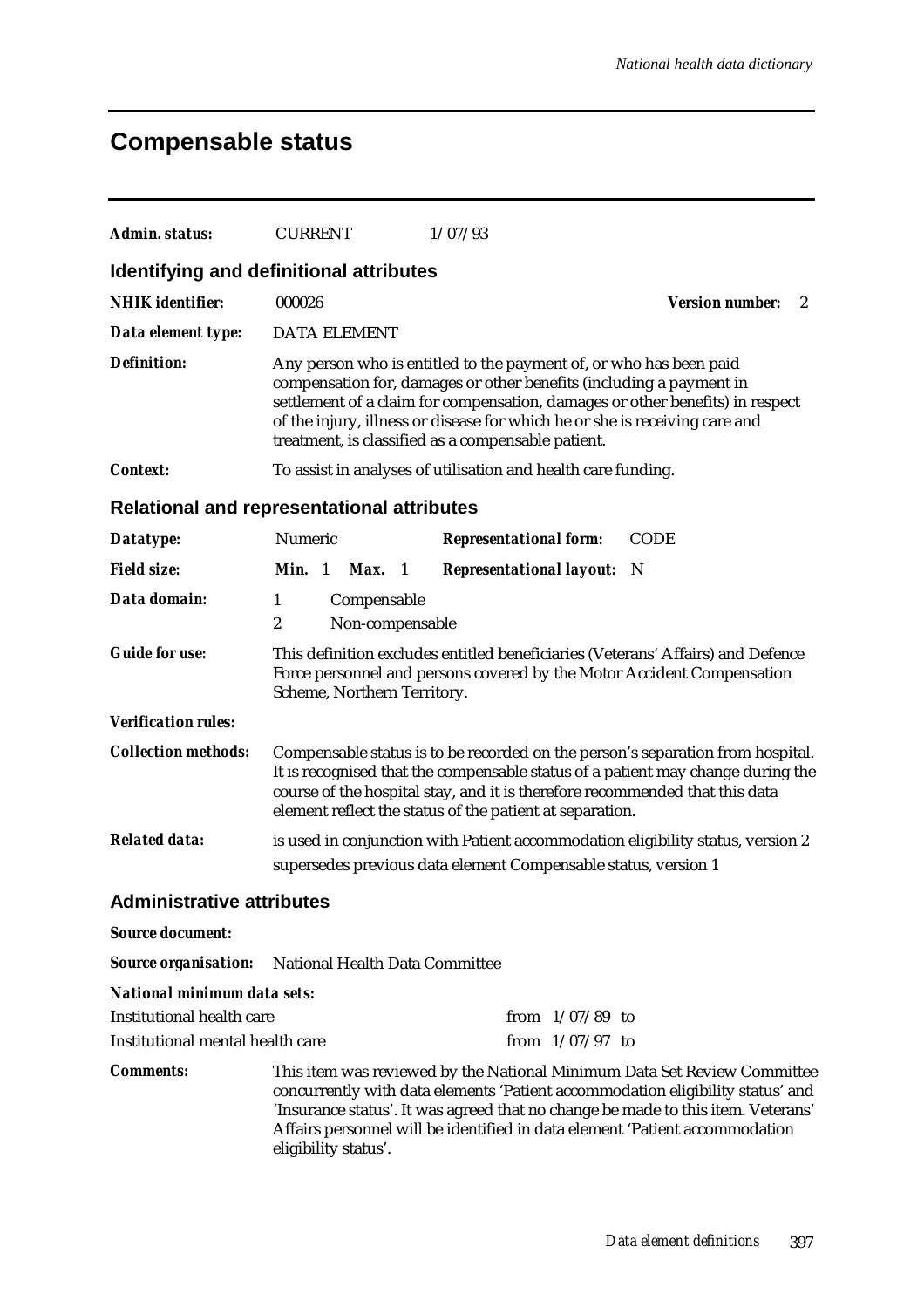### **Intended length of hospital stay**

| Admin. status:                   | <b>CURRENT</b>                                                 | 1/07/94                                                                                                                                                                                                                                                                                                                                                                                                                                                                                                                                                                                                                                                                                                                                                                                                                                                                                                            |                                        |
|----------------------------------|----------------------------------------------------------------|--------------------------------------------------------------------------------------------------------------------------------------------------------------------------------------------------------------------------------------------------------------------------------------------------------------------------------------------------------------------------------------------------------------------------------------------------------------------------------------------------------------------------------------------------------------------------------------------------------------------------------------------------------------------------------------------------------------------------------------------------------------------------------------------------------------------------------------------------------------------------------------------------------------------|----------------------------------------|
|                                  | Identifying and definitional attributes                        |                                                                                                                                                                                                                                                                                                                                                                                                                                                                                                                                                                                                                                                                                                                                                                                                                                                                                                                    |                                        |
| <b>NHIK</b> identifier:          | 000076                                                         |                                                                                                                                                                                                                                                                                                                                                                                                                                                                                                                                                                                                                                                                                                                                                                                                                                                                                                                    | <b>Version number:</b><br>$\mathbf{1}$ |
| Data element type:               | <b>DATA ELEMENT</b>                                            |                                                                                                                                                                                                                                                                                                                                                                                                                                                                                                                                                                                                                                                                                                                                                                                                                                                                                                                    |                                        |
| <b>Definition:</b>               | subsequent date.                                               | The intention of the responsible clinician at the time of the patient's admission<br>to hospital, to discharge the patient either on the day of admission or a                                                                                                                                                                                                                                                                                                                                                                                                                                                                                                                                                                                                                                                                                                                                                     |                                        |
| <b>Context:</b>                  | assurance activities.                                          | Institutional health care: to assist in the identification and casemix analysis of<br>planned same-day patients, that is those patients who are admitted with the<br>intention of discharge on the same day. This is also a key indicator for quality                                                                                                                                                                                                                                                                                                                                                                                                                                                                                                                                                                                                                                                              |                                        |
|                                  | <b>Relational and representational attributes</b>              |                                                                                                                                                                                                                                                                                                                                                                                                                                                                                                                                                                                                                                                                                                                                                                                                                                                                                                                    |                                        |
| Datatype:                        | Numeric                                                        | <b>Representational form:</b>                                                                                                                                                                                                                                                                                                                                                                                                                                                                                                                                                                                                                                                                                                                                                                                                                                                                                      | <b>CODE</b>                            |
| <b>Field size:</b>               | Min. 1<br>Max. 1                                               | <b>Representational layout:</b>                                                                                                                                                                                                                                                                                                                                                                                                                                                                                                                                                                                                                                                                                                                                                                                                                                                                                    | - N                                    |
| Data domain:                     | Intended same-day<br>1<br>$\overline{2}$<br>Intended overnight |                                                                                                                                                                                                                                                                                                                                                                                                                                                                                                                                                                                                                                                                                                                                                                                                                                                                                                                    |                                        |
| <b>Guide for use:</b>            |                                                                |                                                                                                                                                                                                                                                                                                                                                                                                                                                                                                                                                                                                                                                                                                                                                                                                                                                                                                                    |                                        |
| <b>Verification rules:</b>       |                                                                |                                                                                                                                                                                                                                                                                                                                                                                                                                                                                                                                                                                                                                                                                                                                                                                                                                                                                                                    |                                        |
| <b>Collection methods:</b>       |                                                                | The intended length of stay should be ascertained for all admitted patients at<br>the time the patient is admitted to hospital.                                                                                                                                                                                                                                                                                                                                                                                                                                                                                                                                                                                                                                                                                                                                                                                    |                                        |
| <b>Related data:</b>             |                                                                | is used in the derivation of Diagnosis related group, version 1                                                                                                                                                                                                                                                                                                                                                                                                                                                                                                                                                                                                                                                                                                                                                                                                                                                    |                                        |
| <b>Administrative attributes</b> |                                                                |                                                                                                                                                                                                                                                                                                                                                                                                                                                                                                                                                                                                                                                                                                                                                                                                                                                                                                                    |                                        |
| <b>Source document:</b>          |                                                                |                                                                                                                                                                                                                                                                                                                                                                                                                                                                                                                                                                                                                                                                                                                                                                                                                                                                                                                    |                                        |
| <b>Source organisation:</b>      | National Health Data Committee                                 |                                                                                                                                                                                                                                                                                                                                                                                                                                                                                                                                                                                                                                                                                                                                                                                                                                                                                                                    |                                        |
| National minimum data sets:      |                                                                |                                                                                                                                                                                                                                                                                                                                                                                                                                                                                                                                                                                                                                                                                                                                                                                                                                                                                                                    |                                        |
| <b>Institutional health care</b> |                                                                | from $1/07/89$ to                                                                                                                                                                                                                                                                                                                                                                                                                                                                                                                                                                                                                                                                                                                                                                                                                                                                                                  |                                        |
| <b>Comments:</b>                 |                                                                | The capture of the responsible clinician's intention regarding treatment as a<br>same-day patient or an overnight-stay patient was first proposed by Eagar and<br>Innes (1992a). The recommendations proposed a prospective classification of<br>the patient as same-day or overnight-stay patient where the intention to<br>discharge the patient is the criterion for classification. In this way, the patients<br>who were actually in hospital for one day can be derived from the admission<br>and separation dates. The patient who is an intended same-day patient and<br>stays overnight will retain the classification of an intended same-day patient.<br>Similarly, an overnight-stay patient who separates on the day of admission<br>will retain the original intention of overnight-stay patient. The intended length<br>of stay can be compared with the actual length of stay. This information is |                                        |

considered useful for quality assurance and utilisation review purposes, and is

illustrated in the following figure.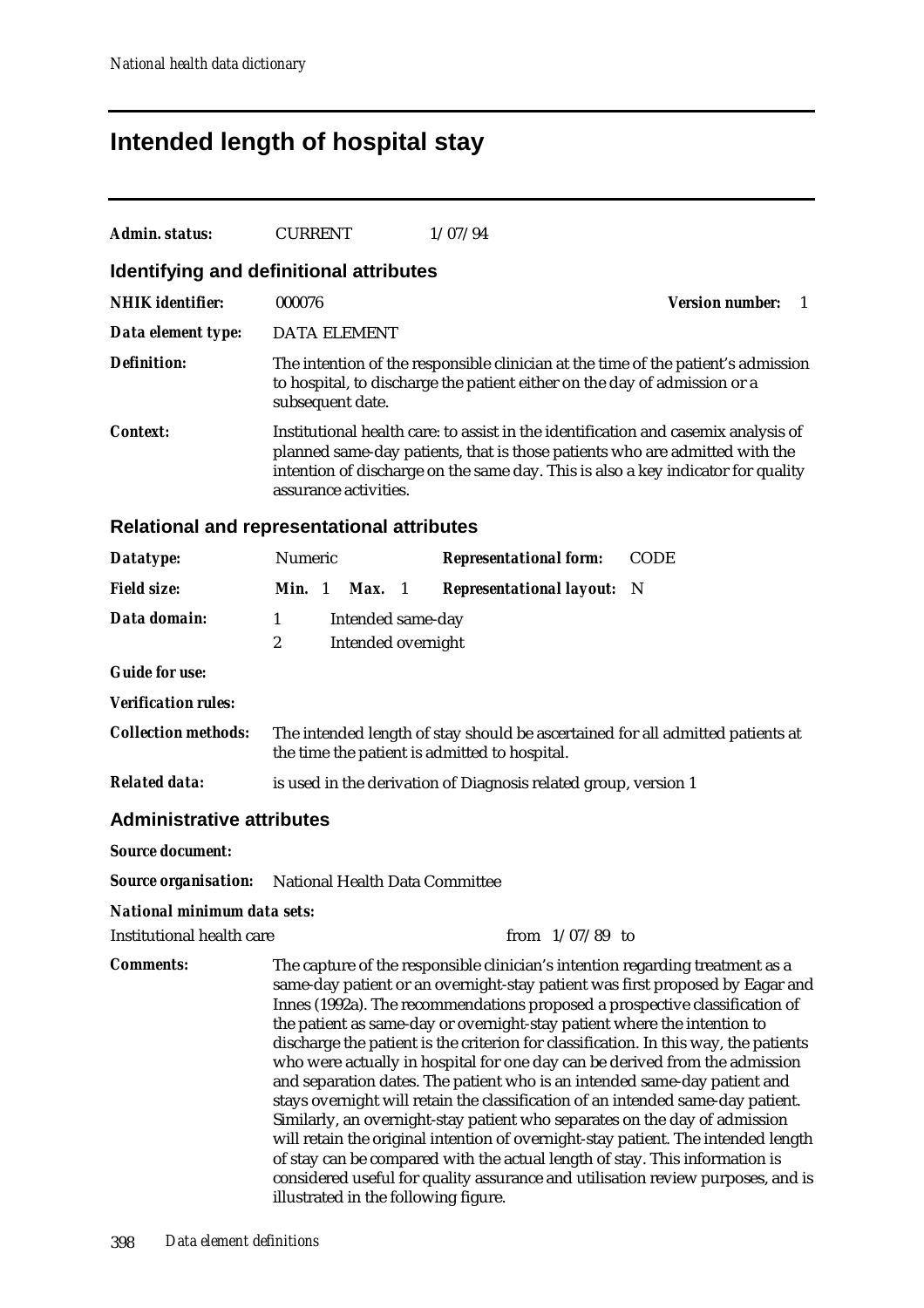## **Patient accommodation eligibility status**

| <b>Admin. status:</b>                             | <b>CURRENT</b>                                                                                                                                 | 1/07/93                                                                                                                                                                                                                                                                                                                               |             |  |  |  |
|---------------------------------------------------|------------------------------------------------------------------------------------------------------------------------------------------------|---------------------------------------------------------------------------------------------------------------------------------------------------------------------------------------------------------------------------------------------------------------------------------------------------------------------------------------|-------------|--|--|--|
| Identifying and definitional attributes           |                                                                                                                                                |                                                                                                                                                                                                                                                                                                                                       |             |  |  |  |
| <b>NHIK</b> identifier:                           | <b>Version number:</b><br>000118<br>2                                                                                                          |                                                                                                                                                                                                                                                                                                                                       |             |  |  |  |
| Data element type:                                | <b>DATA ELEMENT</b>                                                                                                                            |                                                                                                                                                                                                                                                                                                                                       |             |  |  |  |
| <b>Definition:</b>                                | An eligible person means:                                                                                                                      |                                                                                                                                                                                                                                                                                                                                       |             |  |  |  |
|                                                   |                                                                                                                                                | - a person who resides in Australia and whose stay in Australia is not subject<br>to any limitation as to time imposed by law; but                                                                                                                                                                                                    |             |  |  |  |
|                                                   | agreement); or                                                                                                                                 | - does not include a foreign diplomat or family (except where eligibility is<br>expressly granted to such persons by the terms of a reciprocal health care                                                                                                                                                                            |             |  |  |  |
|                                                   |                                                                                                                                                | - persons visiting Australia who are ordinarily resident in the United<br>Kingdom, New Zealand, Sweden, Malta, Italy and the Netherlands are<br>covered by reciprocal health care agreements. However, persons from Malta<br>or Italy are covered for six months only.                                                                |             |  |  |  |
|                                                   |                                                                                                                                                | Eligible persons must enrol with Medicare before benefits can be paid.                                                                                                                                                                                                                                                                |             |  |  |  |
| <b>Context:</b>                                   | Health services: to facilitate analyses of hospital utilisation and policy relating<br>to health care financing.                               |                                                                                                                                                                                                                                                                                                                                       |             |  |  |  |
| <b>Relational and representational attributes</b> |                                                                                                                                                |                                                                                                                                                                                                                                                                                                                                       |             |  |  |  |
| Datatype:                                         | Numeric                                                                                                                                        | <b>Representational form:</b>                                                                                                                                                                                                                                                                                                         | <b>CODE</b> |  |  |  |
| <b>Field size:</b>                                | Min. 1<br>Max.<br>$\overline{\mathbf{1}}$                                                                                                      | <b>Representational layout:</b>                                                                                                                                                                                                                                                                                                       | - N         |  |  |  |
| Data domain:                                      | 1<br>Eligible public patient                                                                                                                   |                                                                                                                                                                                                                                                                                                                                       |             |  |  |  |
|                                                   | $\boldsymbol{2}$                                                                                                                               | Eligible private patient                                                                                                                                                                                                                                                                                                              |             |  |  |  |
|                                                   | 3                                                                                                                                              | Eligible Department of Veteran's Affairs patient                                                                                                                                                                                                                                                                                      |             |  |  |  |
|                                                   | 4<br>Eligible other patient                                                                                                                    |                                                                                                                                                                                                                                                                                                                                       |             |  |  |  |
|                                                   | 5<br>Ineligible patient                                                                                                                        |                                                                                                                                                                                                                                                                                                                                       |             |  |  |  |
| <b>Guide for use:</b>                             | Eligible                                                                                                                                       |                                                                                                                                                                                                                                                                                                                                       |             |  |  |  |
|                                                   | Public patient:                                                                                                                                |                                                                                                                                                                                                                                                                                                                                       |             |  |  |  |
|                                                   | elects to be a public patient; or                                                                                                              | - an eligible person who, on admission to a recognised hospital or soon after,                                                                                                                                                                                                                                                        |             |  |  |  |
|                                                   | - an eligible public patient whose treatment is contracted to a private hospital.                                                              |                                                                                                                                                                                                                                                                                                                                       |             |  |  |  |
|                                                   | A public patient shall be entitled to receive the care and treatment referred to<br>in accordance with the Medicare Agreements without charge. |                                                                                                                                                                                                                                                                                                                                       |             |  |  |  |
|                                                   | Private patient:                                                                                                                               |                                                                                                                                                                                                                                                                                                                                       |             |  |  |  |
|                                                   |                                                                                                                                                | - an eligible person who, on admission to a recognised hospital or soon after,<br>elects to be a private patient treated by a medical practitioner of his or her<br>choice; or elects to occupy a bed in a single room. Where such an election is<br>made, the patient is responsible for meeting certain hospital charges as well as |             |  |  |  |

the professional charges raised by any treating medical or dental practitioner.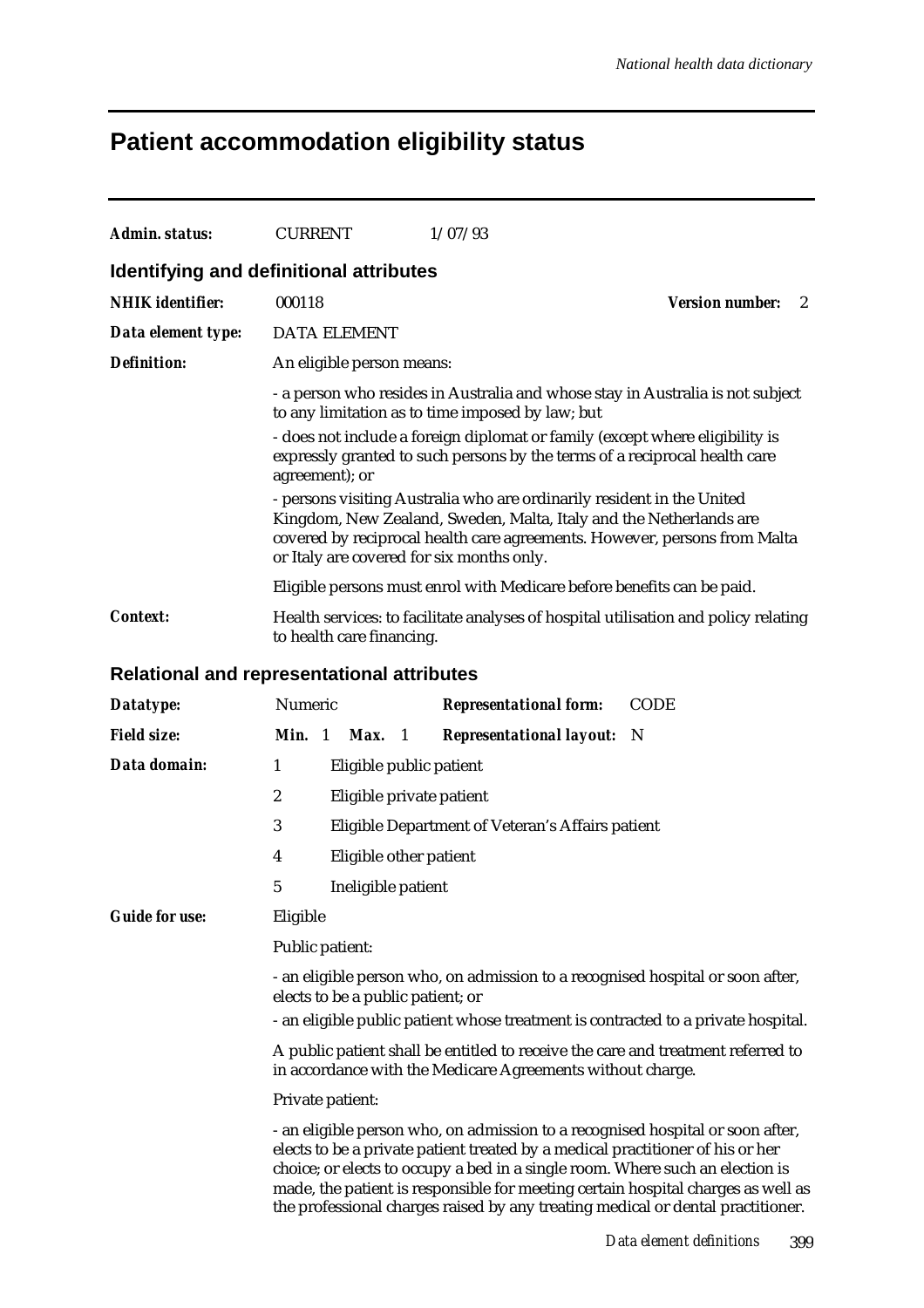# **Patient accommodation eligibility status (continued)**

| <b>Guide for use</b>             | or                                                                                                                                                                                                                                                                                                                                                         |  |  |  |  |  |  |
|----------------------------------|------------------------------------------------------------------------------------------------------------------------------------------------------------------------------------------------------------------------------------------------------------------------------------------------------------------------------------------------------------|--|--|--|--|--|--|
| (cont'd):                        | - an eligible person who chooses to be admitted to a private hospital. Where<br>such a choice is made, the patient is responsible for meeting all hospital<br>charges as well as the professional charges raised by any treating medical or<br>dental practitioner.                                                                                        |  |  |  |  |  |  |
|                                  | Department of Veterans' Affairs patient: an eligible person whose charges for<br>this hospital admission are met by the Department of Veterans' Affairs.                                                                                                                                                                                                   |  |  |  |  |  |  |
|                                  | Other patient: an eligible patient who does not meet the criteria for above<br>categories; that is, not an eligible public patient, not an eligible private patient<br>or an eligible Department of Veterans' Affairs patient. This category includes<br>compensable patients, patients with Defence Force personnel entitlements and<br>common law cases. |  |  |  |  |  |  |
|                                  | Ineligible                                                                                                                                                                                                                                                                                                                                                 |  |  |  |  |  |  |
|                                  | A person who is not eligible under Medicare.                                                                                                                                                                                                                                                                                                               |  |  |  |  |  |  |
| <b>Verification rules:</b>       |                                                                                                                                                                                                                                                                                                                                                            |  |  |  |  |  |  |
| <b>Collection methods:</b>       | It is recognised that a patient's accommodation status may change during the<br>hospital stay, and it is therefore recommended that this item be recorded on<br>separation from hospital.                                                                                                                                                                  |  |  |  |  |  |  |
|                                  | It is recognised that ineligible patients may be treated as public or private<br>patients, but for data set purposes at the present time this is not considered<br>significant. Individual State and Territory collections may record this<br>additional detail.                                                                                           |  |  |  |  |  |  |
| <b>Related data:</b>             | supersedes previous data element Patient accommodation status, version 1                                                                                                                                                                                                                                                                                   |  |  |  |  |  |  |
|                                  | is used in conjunction with Compensable status, version 2                                                                                                                                                                                                                                                                                                  |  |  |  |  |  |  |
|                                  | is used in conjunction with Insurance status, version 2                                                                                                                                                                                                                                                                                                    |  |  |  |  |  |  |
| <b>Administrative attributes</b> |                                                                                                                                                                                                                                                                                                                                                            |  |  |  |  |  |  |
| <b>Source document:</b>          |                                                                                                                                                                                                                                                                                                                                                            |  |  |  |  |  |  |
| <b>Source organisation:</b>      | National Health Data Committee                                                                                                                                                                                                                                                                                                                             |  |  |  |  |  |  |
| National minimum data sets:      |                                                                                                                                                                                                                                                                                                                                                            |  |  |  |  |  |  |
| <b>Institutional health care</b> | from $1/07/89$ to                                                                                                                                                                                                                                                                                                                                          |  |  |  |  |  |  |
| Institutional mental health care | from $1/07/97$ to                                                                                                                                                                                                                                                                                                                                          |  |  |  |  |  |  |
| <b>Comments:</b>                 | Patient accommodation eligibility status is to be used in association with data<br>elements 'Compensable status', 'Insurance status' and 'Type of episode of<br>care'.                                                                                                                                                                                     |  |  |  |  |  |  |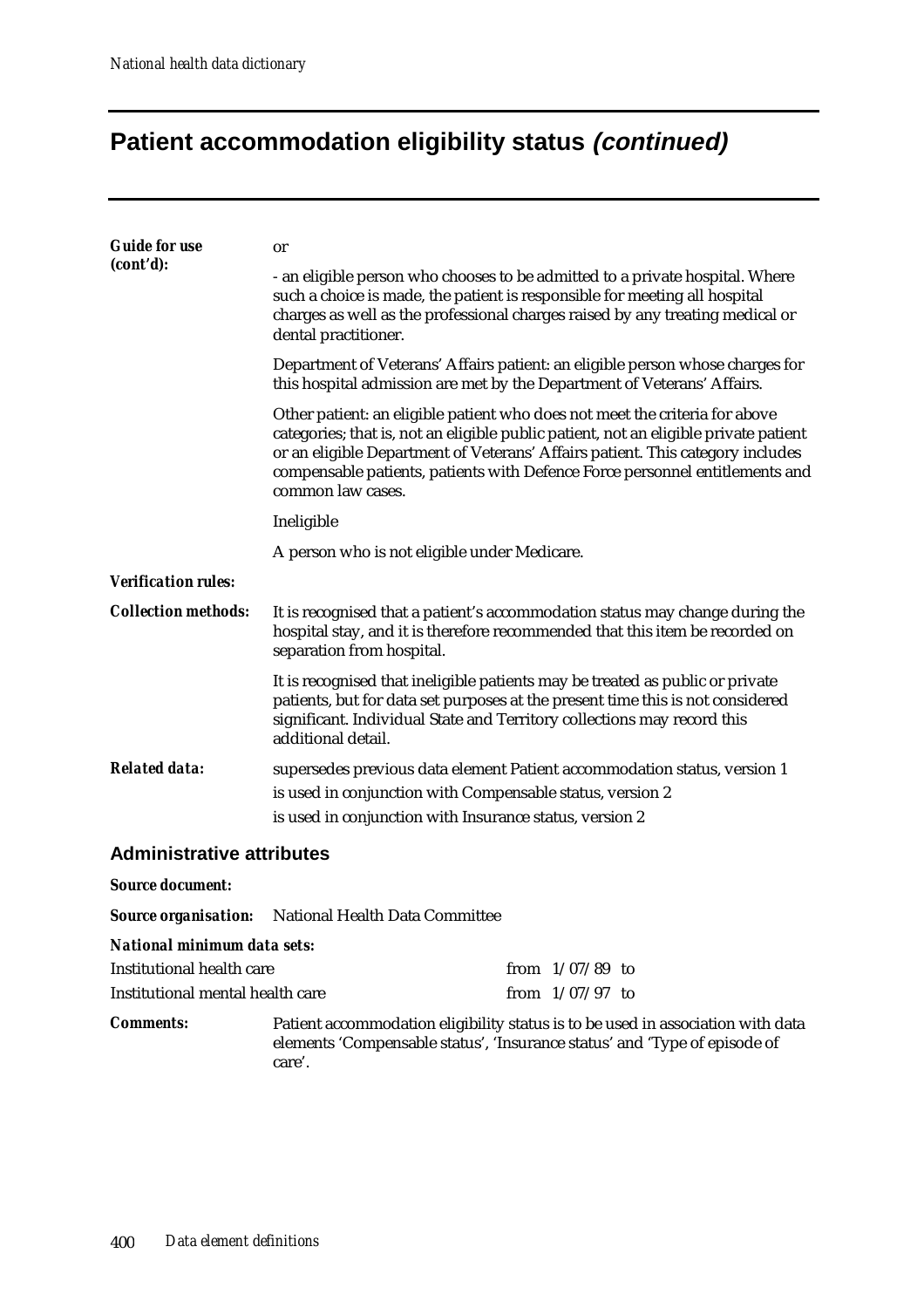#### **National Health Information Model entities**

| <b>Event</b> |                                           | <b>Data elements</b>    |
|--------------|-------------------------------------------|-------------------------|
|              | Health and welfare service event          |                         |
|              | Request for/entry into service event      |                         |
|              | Service provision event                   |                         |
|              | Exit/leave from service event             |                         |
|              | Assessment event                          |                         |
|              | Screening event                           |                         |
|              | <b>Education event</b>                    |                         |
|              | Advocacy event                            |                         |
|              | Planning event                            | Intended place of birth |
|              | Surveillance/monitoring event             |                         |
|              | Payment/contribution event                |                         |
|              | Service support event                     |                         |
|              | Other health and welfare service<br>event |                         |
|              |                                           |                         |
|              |                                           |                         |
|              |                                           |                         |
|              |                                           |                         |
|              |                                           |                         |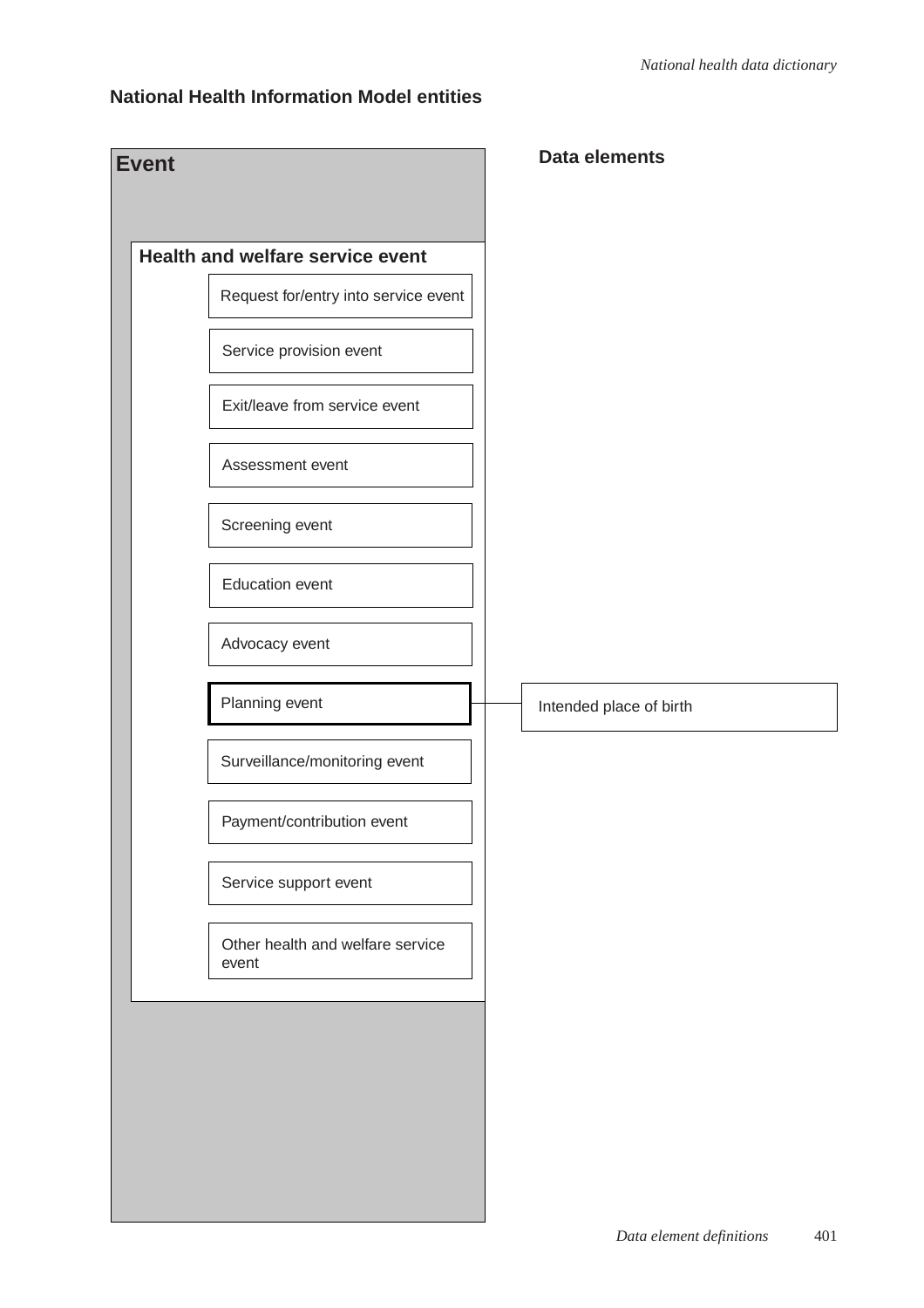### **Intended place of birth**

| Admin. status:          | <b>CURRENT</b>                          | 1/07/96                                                                                                                                                                                                                                                                                                                             |                        |
|-------------------------|-----------------------------------------|-------------------------------------------------------------------------------------------------------------------------------------------------------------------------------------------------------------------------------------------------------------------------------------------------------------------------------------|------------------------|
|                         | Identifying and definitional attributes |                                                                                                                                                                                                                                                                                                                                     |                        |
| <b>NHIK</b> identifier: | 000077                                  |                                                                                                                                                                                                                                                                                                                                     | <b>Version number:</b> |
| Data element type:      | <b>DATA ELEMENT</b>                     |                                                                                                                                                                                                                                                                                                                                     |                        |
| <b>Definition:</b>      |                                         | The intended place of birth at the onset of labour.                                                                                                                                                                                                                                                                                 |                        |
| Context:                |                                         | Perinatal statistics: mothers who plan to give birth in birth centres or at home<br>usually have different risk factors for outcome compared to those who plan to<br>give birth in hospitals. Those mothers who are transferred to hospital after the<br>onset of labour have increased risks of intervention and adverse outcomes. |                        |

#### **Relational and representational attributes**

| Datatype:          | Numeric                                 |                 | <b>Representational form:</b>     | <b>CODE</b> |  |  |  |
|--------------------|-----------------------------------------|-----------------|-----------------------------------|-------------|--|--|--|
| <b>Field size:</b> | $Min.$ 1                                | Max. 1          | <b>Representational layout:</b> N |             |  |  |  |
| Data domain:       |                                         | <b>Hospital</b> |                                   |             |  |  |  |
|                    | 2<br>Birth centre, attached to hospital |                 |                                   |             |  |  |  |
|                    | 3<br>Birth centre, free standing        |                 |                                   |             |  |  |  |
|                    | 4                                       | Home            |                                   |             |  |  |  |
|                    | 8                                       | Other           |                                   |             |  |  |  |
|                    | 9                                       | Not stated      |                                   |             |  |  |  |
|                    |                                         |                 |                                   |             |  |  |  |

*Guide for use:*

| <b>Verification rules:</b> |  |
|----------------------------|--|
|----------------------------|--|

*Collection methods:*

*Related data:* is qualified by Actual place of birth, version 1

#### **Administrative attributes**

*Source document:*

#### *Source organisation:* National Perinatal Data Advisory Committee

#### *National minimum data sets:*

**Comments:** The development of a definition of a birth centre is currently under consideration by the Commonwealth in conjunction with the States and Territories.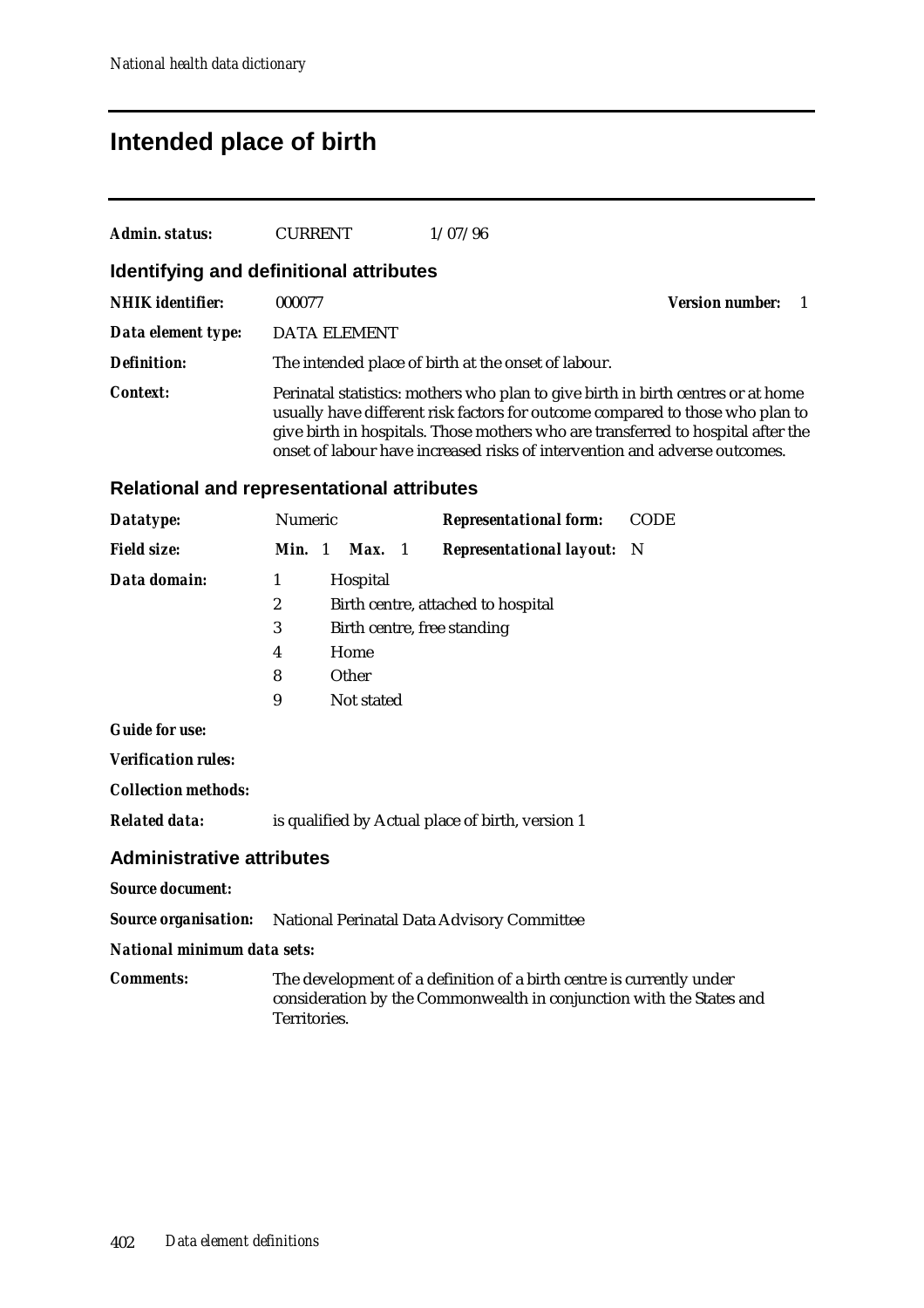#### **National Health Information Model entities**

| Event |                                           | <b>Data elements</b>  |
|-------|-------------------------------------------|-----------------------|
|       | Health and welfare service event          |                       |
|       | Request for/entry into service event      |                       |
|       | Service provision event                   |                       |
|       | Exit/leave from service event             |                       |
|       | Assessment event                          |                       |
|       | Screening event                           |                       |
|       | Education event                           |                       |
|       | Advocacy event                            |                       |
|       | Planning event                            |                       |
|       | Surveillance/monitoring event             | Census date           |
|       | Payment/contribution event                | Hospital census*      |
|       | Service support event                     |                       |
|       | Other health and welfare service<br>event |                       |
|       |                                           |                       |
|       |                                           |                       |
|       |                                           |                       |
|       |                                           |                       |
|       |                                           | *Data element concept |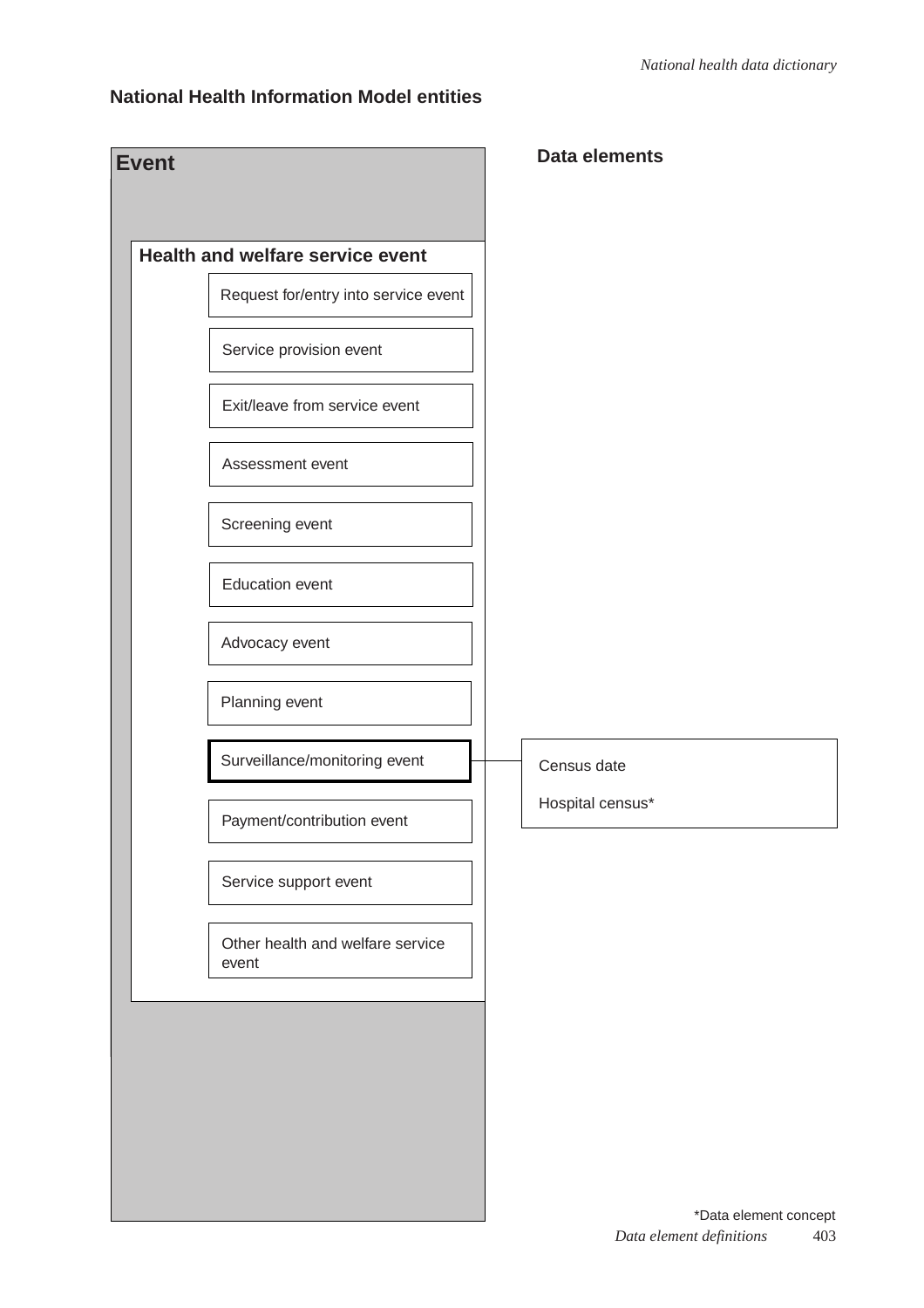### **Census date**

| <b>Admin. status:</b>                               | <b>CURRENT</b>                 |                                                                                                             |  | 1/07/97                                                                                                                                                                                                           |                             |
|-----------------------------------------------------|--------------------------------|-------------------------------------------------------------------------------------------------------------|--|-------------------------------------------------------------------------------------------------------------------------------------------------------------------------------------------------------------------|-----------------------------|
| <b>Identifying and definitional attributes</b>      |                                |                                                                                                             |  |                                                                                                                                                                                                                   |                             |
| <b>NHIK</b> identifier:                             | 000174                         |                                                                                                             |  |                                                                                                                                                                                                                   | <b>Version number:</b><br>2 |
| Data element type:                                  | <b>DATA ELEMENT</b>            |                                                                                                             |  |                                                                                                                                                                                                                   |                             |
| <b>Definition:</b>                                  |                                |                                                                                                             |  | Date on which the hospital takes a point in time (census) count of and<br>characterisation of patients on the waiting list.                                                                                       |                             |
| <i>Context:</i>                                     |                                | Elective surgery: this data element is necessary for the calculation of the<br>waiting time until a census. |  |                                                                                                                                                                                                                   |                             |
| <b>Relational and representational attributes</b>   |                                |                                                                                                             |  |                                                                                                                                                                                                                   |                             |
| Datatype:                                           | Numeric                        |                                                                                                             |  | <b>Representational form:</b>                                                                                                                                                                                     | <b>DATE</b>                 |
| <b>Field size:</b>                                  | <b>Min.</b> 8                  | Max.8                                                                                                       |  | <b>Representational layout: DDMMCCYY</b>                                                                                                                                                                          |                             |
| Data domain:                                        |                                |                                                                                                             |  |                                                                                                                                                                                                                   |                             |
| <b>Guide for use:</b>                               |                                |                                                                                                             |  | This date is recorded when a census is done of the patients on a waiting list.                                                                                                                                    |                             |
| <b>Verification rules:</b>                          |                                |                                                                                                             |  |                                                                                                                                                                                                                   |                             |
| <b>Collection methods:</b>                          |                                |                                                                                                             |  |                                                                                                                                                                                                                   |                             |
| <b>Related data:</b>                                | (census data), version 1       |                                                                                                             |  | supersedes previous data element Census date, version 1<br>relates to the data element Total ready for care time waited, version 1<br>is used in the calculation of Waiting time since last category reassignment |                             |
| <b>Administrative attributes</b>                    |                                |                                                                                                             |  |                                                                                                                                                                                                                   |                             |
| <b>Source document:</b>                             |                                |                                                                                                             |  |                                                                                                                                                                                                                   |                             |
| <b>Source organisation:</b>                         | National Health Data Committee |                                                                                                             |  |                                                                                                                                                                                                                   |                             |
| National minimum data sets:<br><b>Waiting times</b> |                                |                                                                                                             |  | from $1/07/94$ to                                                                                                                                                                                                 |                             |
| <b>Comments:</b>                                    |                                |                                                                                                             |  |                                                                                                                                                                                                                   |                             |